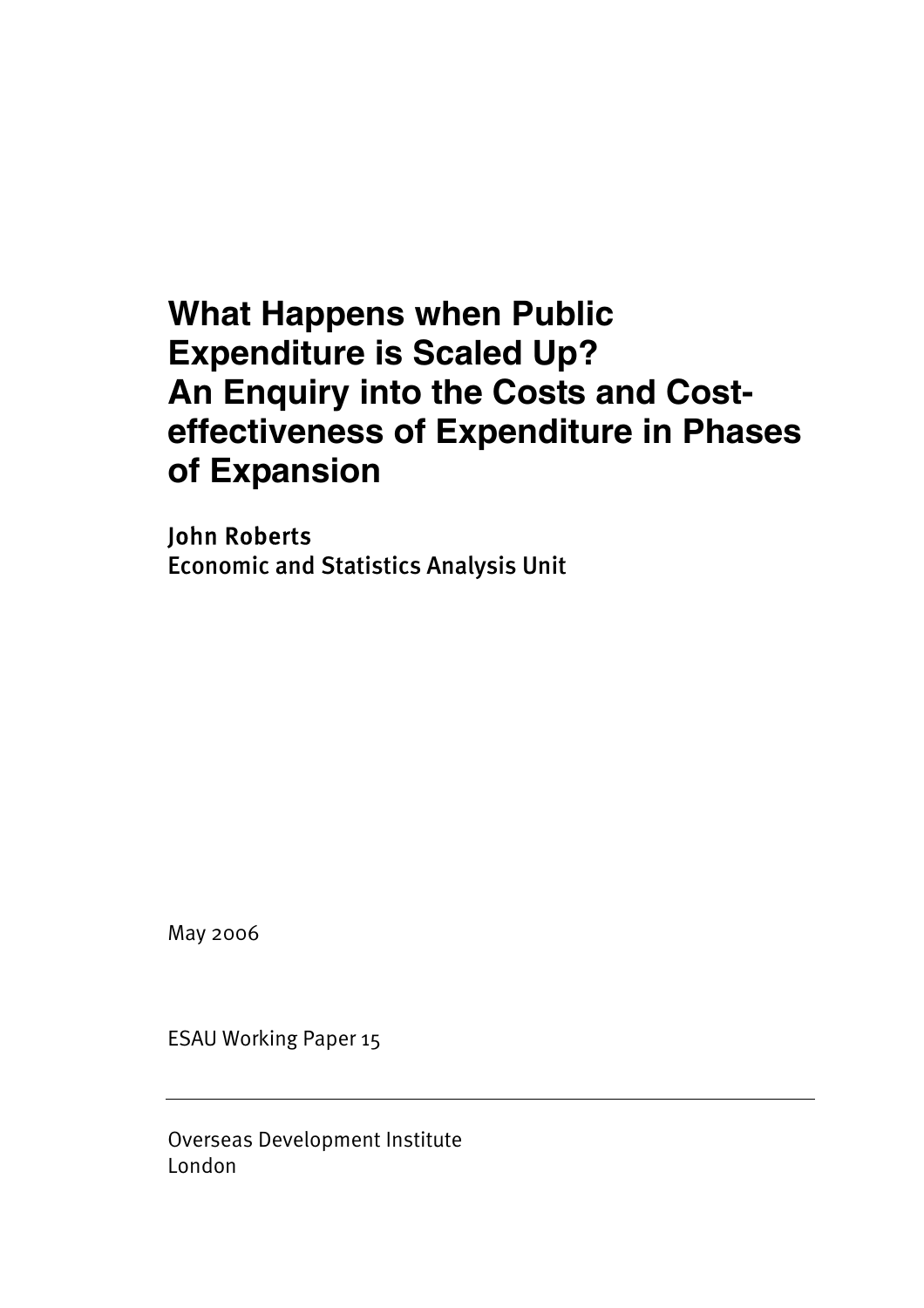The Economics and Statistics Analysis Unit has been established by DFID to undertake research, analysis and synthesis, mainly by seconded DFID economists, statisticians and other professionals, which advances understanding of the processes of poverty reduction and pro-poor growth in the contemporary global context, and of the design and implementation of policies that promote these objectives. ESAU's mission is to make research conclusions available to DFID, and to diffuse them in the wider development community.

ISBN 0 85003 797 2

Economics and Statistics Analysis Unit Overseas Development Institute 111 Westminster Bridge Road London SE1 7JD

© Overseas Development Institute 2006

All rights reserved. Readers may quote from or reproduce this paper, but as copyright holder, ODI requests due acknowledgement.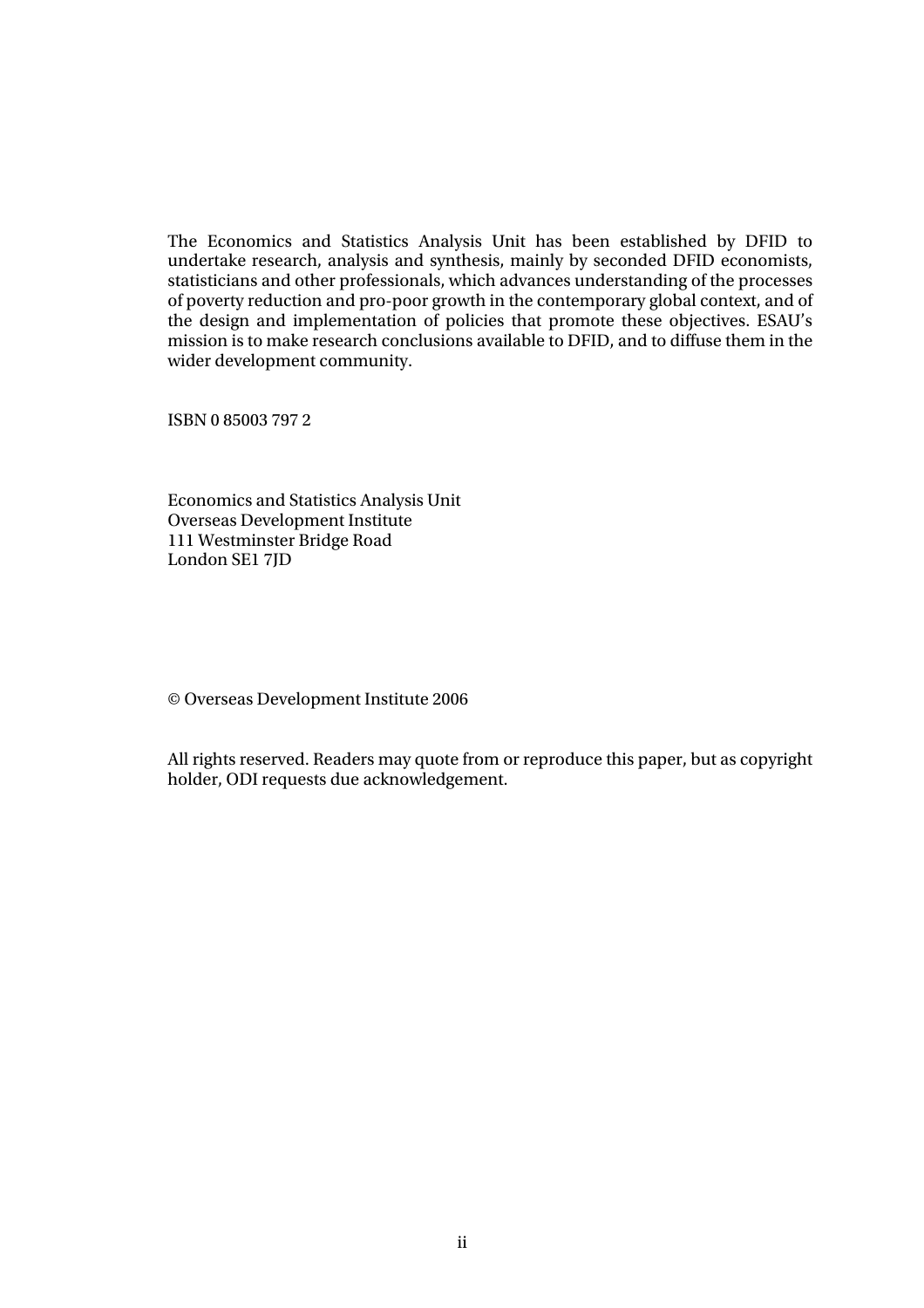# **Contents**

| <b>Acknowledgements</b>                                                                                                                                                                                                                                                                                                                                                  | vii                                                |
|--------------------------------------------------------------------------------------------------------------------------------------------------------------------------------------------------------------------------------------------------------------------------------------------------------------------------------------------------------------------------|----------------------------------------------------|
| <b>Acronyms</b>                                                                                                                                                                                                                                                                                                                                                          | vii                                                |
| <b>Currencies</b>                                                                                                                                                                                                                                                                                                                                                        | viii                                               |
| <b>Executive Summary</b>                                                                                                                                                                                                                                                                                                                                                 | ix                                                 |
| <b>Chapter 1: Introduction</b>                                                                                                                                                                                                                                                                                                                                           | 1                                                  |
| <b>Chapter 2: Microfoundations: Costs in Public Expenditure Programmes</b>                                                                                                                                                                                                                                                                                               | 4                                                  |
| 2.1 Short- and long-run costs<br>2.2 Relative price effect<br>2.3 Expenditure profiles with lumpy investments<br>2.4 Budget reform and cost management<br>2.5 Summary                                                                                                                                                                                                    | $\overline{4}$<br>5<br>6<br>8<br>9                 |
| <b>Chapter 3: Evidence from OECD countries</b>                                                                                                                                                                                                                                                                                                                           | 11                                                 |
| 3.1 Education in the US<br>3.2 Other evidence in education<br>3.3 UK public expenditure 1995-2001<br>3.4 Interpretation                                                                                                                                                                                                                                                  | 11<br>11<br>12<br>13                               |
| <b>Chapter 4: Evidence from Case Studies in Low-income Countries</b>                                                                                                                                                                                                                                                                                                     | 15                                                 |
| 4.1 Approach, methodology and sources<br>4.2 Basic education<br>4.3 Road maintenance<br>4.4 Childhood immunisation                                                                                                                                                                                                                                                       | 15<br>16<br>20<br>22                               |
| <b>Chapter 5: Conclusions</b>                                                                                                                                                                                                                                                                                                                                            | 25                                                 |
| 5.1 Interpreting case-study evidence on costs<br>5.2 Implications for scaling-up public expenditure programmes<br>5.3 Implications for 'capacity-building'<br>5.4 Implications for further research                                                                                                                                                                      | 25<br>28<br>29<br>29                               |
| <b>Bibliography</b>                                                                                                                                                                                                                                                                                                                                                      | 31                                                 |
| <b>Annex 1: Case Studies in Basic Education</b>                                                                                                                                                                                                                                                                                                                          | 35                                                 |
| A1.1 Methodology<br>A1.2 Bolivia: Education in the 1990s<br>A1.3 Ethiopia: Education since 1990<br>A1.4 Ghana: Primary education since 1980<br>A1.5 Mauritania: Primary education since 1980<br>A1.6 Mozambique: Primary education 1980 - 2003<br>A1.7 Uganda: Primary education<br>A1.8 Vietnam: Primary education since 1990<br>A1.9 Yemen: Basic education since 1990 | 35<br>36<br>40<br>43<br>45<br>50<br>54<br>56<br>59 |
| Annex 2: Costs of Scaling Up Public Expenditure: The Case of Road Maintenance                                                                                                                                                                                                                                                                                            | 64                                                 |
| A2.1 Introduction<br>A2.2 Country case studies<br>A2.3 Conclusions                                                                                                                                                                                                                                                                                                       | 64<br>67<br>80                                     |
| <b>Annex 3: Childhood Immunisation</b>                                                                                                                                                                                                                                                                                                                                   | 82                                                 |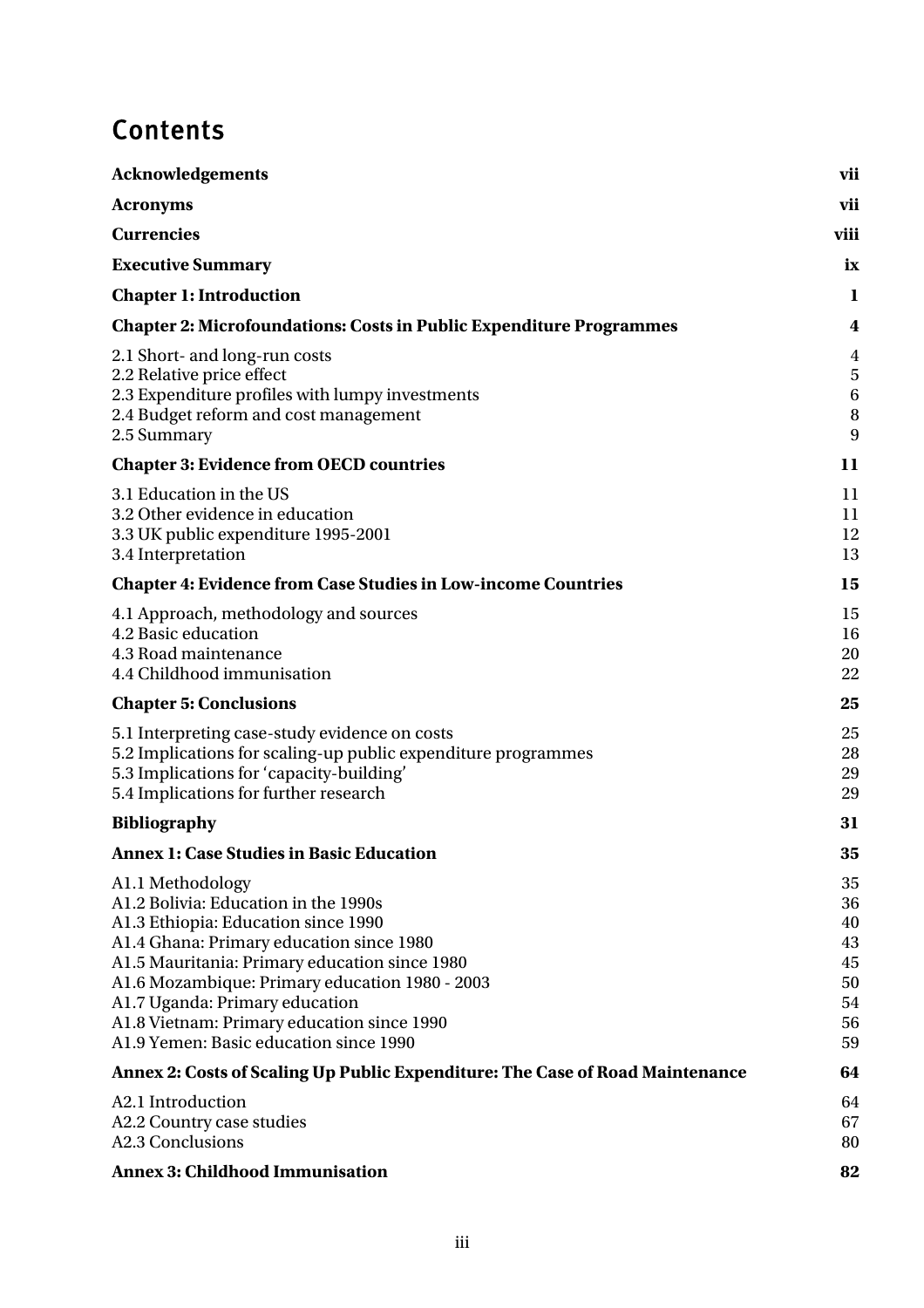# Tables

| Table 4.1 Unit and incremental costs in road maintenance in three countries                                    | 21 |
|----------------------------------------------------------------------------------------------------------------|----|
| Table 4.2 Unit and incremental costs in immunisation programmes in two countries                               | 23 |
| Table 5.1 Summary of factors affecting programme unit costs                                                    | 26 |
| Table A1.1 Unit and incremental costs in primary education in eight countries                                  | 36 |
| Table A1.2 Bolivia: Primary education efficiency and results indicators                                        | 40 |
| Table A1.3 Ethiopia: Primary education efficiency and performance indicators 1990-2002                         | 42 |
| Table A1.4 Ghana: Primary education yearly enrolment growth 1980-2000 (%)                                      | 44 |
| Table A1.5 Ghana: Primary education performance indicators 1980-2002                                           | 44 |
| Table A1.6 Mauritania: Primary education efficiency and results indicators                                     | 49 |
| Table A1.7 Mozambique: Primary education internal efficiency indicators                                        | 53 |
| Table A1.8 Uganda: Primary education internal efficiency indicators                                            | 56 |
| Table A1.9 Vietnam: Primary education internal efficiency indicators                                           | 59 |
| Table A1.10 Yemen: Basic education efficiency indicators                                                       | 62 |
| Table A3.1 Immunisation programmes: Typical cost shares (%)                                                    | 85 |
| Table A3.2 Progress with immunisation and costs in six countries with Financial<br><b>Sustainability Plans</b> | 92 |

# Figures

| Fig. 2.1 Short- and long-run marginal costs                                                                                    | 5              |
|--------------------------------------------------------------------------------------------------------------------------------|----------------|
| Fig. 2.2 Service expansion expenditure profile                                                                                 | 6              |
| Fig. 2.3 Unit cost profile                                                                                                     | $\overline{7}$ |
| Fig. 3.1 Government expenditure efficiency in the UK 1985-2001                                                                 | 12             |
| Fig. A1.1 Bolivia: Public expenditure on education as share of GDP                                                             | 37             |
| Fig. A1.2 Bolivia: Gross enrolment, public expenditure and per-pupil expenditure in primary<br>and secondary schools 1990-2000 | 38             |
| Fig. A1.3 Bolivia: Increase in primary and secondary education expenditure 1990-2000                                           | 38             |
| Fig. A1.4 Bolivia: Primary and secondary education 1990-2000                                                                   | 39             |
| Fig. A1.5 Bolivia: Cost-effectiveness of primary and secondary education 1990-2000                                             | 39             |
| Fig. A1.6 Ethiopia: Primary education: Enrolment and total and unit costs 1994-2002                                            | 41             |
| Fig. A1.7 Ethiopia: Primary education 1992-2002                                                                                | 42             |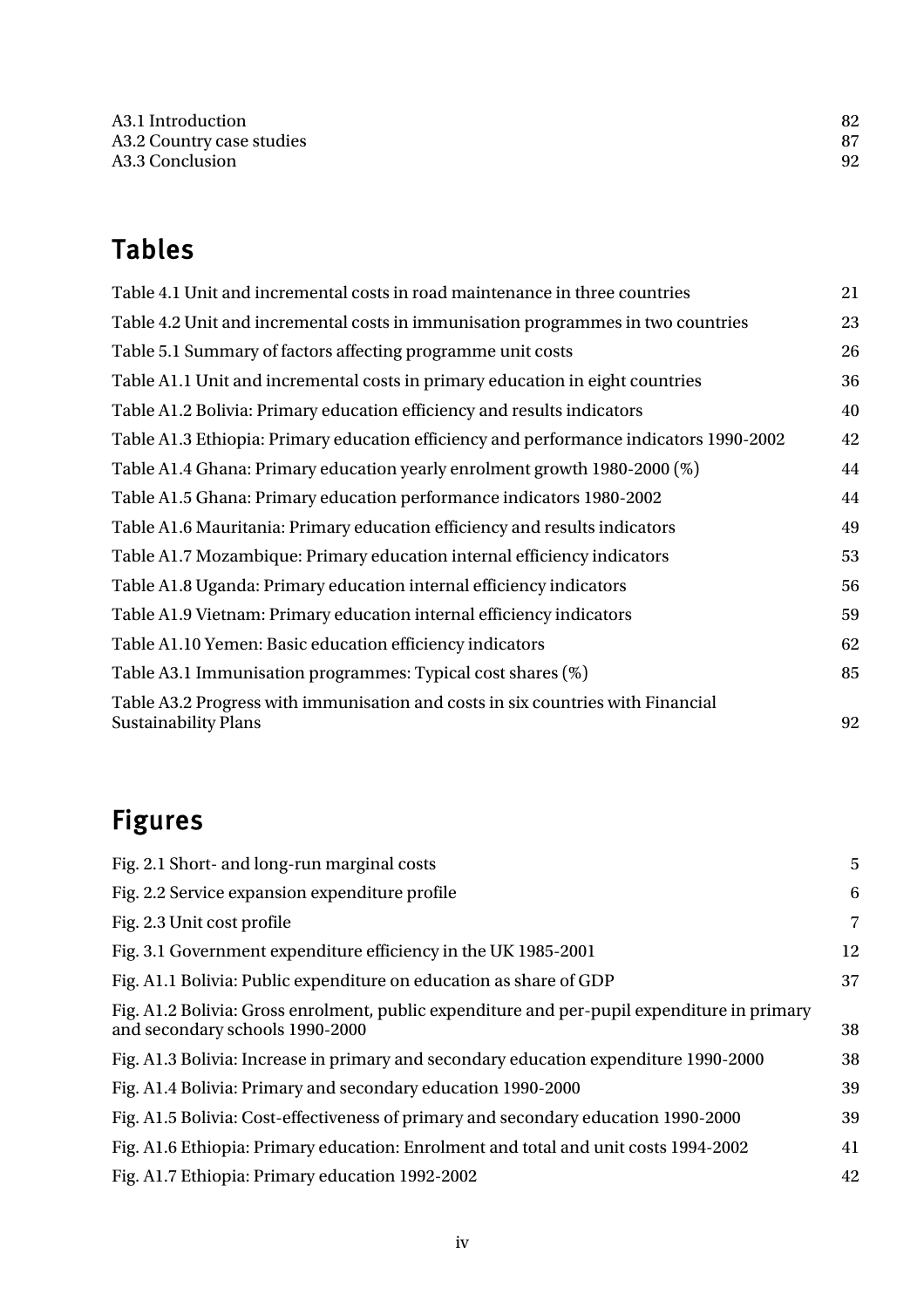| Fig. A1.8 Ethiopia: Primary education efficiency indicators 1994 - 2002                                               | 43 |
|-----------------------------------------------------------------------------------------------------------------------|----|
| Fig. A1.9 Ghana: Primary school enrolment and expenditure 1989-2001                                                   | 44 |
| Fig. A1.10 Ghana: Primary education 1989-2001                                                                         | 45 |
| Fig. A1.11 Mauritania: Primary education gross and net enrolment rates 1980-2002                                      | 46 |
| Fig. A1.12 Mauritania: Primary school enrolments, recurrent expenditure and unit costs<br>1980-2002                   | 46 |
| Fig. A1.13 Mauritania: Primary education 1990-2002 (regression 1992-2002)                                             | 47 |
| Fig. A1.14 Mauritania: Primary school pupil-teacher ratios                                                            | 48 |
| Fig. A1.15 Mauritania: Decomposition of increase in total costs of primary education 1985-<br>98                      | 49 |
| Fig. A1.16 Mozambique: Gross and net EP1 enrolment rates 1980-2003                                                    | 51 |
| Fig. A1.17 Mozambique: Primary education (EP1) enrolments and expenditure 1980-2003                                   | 51 |
| Fig. A1.18 Mozambique: Primary education (EP1) 1990-2001: Composition of growth in<br>internally financed expenditure | 52 |
| Fig. A1.19 Mozambique: Primary education (EP1): Enrolments, total expenditure and unit<br>costs 1990-2003             | 52 |
| Fig. A1.20 Mozambique: Primary education (EP1) 1990-2003                                                              | 53 |
| Fig. A1.21 Uganda: Primary education 1985-2002: Enrolment, total expenditure and unit<br>costs                        | 55 |
| Fig. A1.22 Uganda: Primary education 1985-2002                                                                        | 56 |
| Fig. A1.23 Vietnam: Primary education gross and net enrolment rates                                                   | 57 |
| Fig. A1.24 Vietnam: Enrolments, expenditure and unit costs in primary education 1991-2002                             | 58 |
| Fig. A1.25 Vietnam: Primary education 1991-2002 (regression 1991-1997)                                                | 58 |
| Fig. A1.26 Yemen: Basic education: Enrolments, expenditure and unit costs 1991-2003                                   | 60 |
| Fig. A1.27 Yemen: Enrolment rates: Grades 1-6 gross and net and in Grade 1                                            | 61 |
| Fig. A1.28 Yemen: Basic education 1991-2003                                                                           | 62 |
| Fig. A2.1 Ghana: Road fund collections and allocations by agency                                                      | 67 |
| Fig. A2.2 Ghana: Trunk road maintenance 1996-2004: Km maintained, total cost and unit<br>cost                         | 69 |
| Fig. A2.3 Ghana: Feeder road maintenance 1996-2004: Km maintained, total cost and unit<br>cost                        | 69 |
| Fig. A2.4 Ghana: Trunk road maintenance 1996-2004                                                                     | 70 |
| Fig. A2.5 Ghana: Feeder roads routine maintenance 1996-2004                                                           | 70 |
| Fig. A2.6 Tanzania: Road fund collections and allocations to TANROADS and local<br>governments (1991/2 to 2004/5)     | 71 |
| Fig. A2.7 Tanzania: Maintenance of trunk and regional roads: Costs and activity rates 1991/2<br>to 2004/05            | 73 |
| Fig. A2.8 Tanzania: Maintenance of urban, district and feeder roads: Costs and activity rates<br>1991/2 to 2004/05    | 73 |
| Fig. A2.9 Tanzania: Trunk road maintenance 1992-2005                                                                  | 74 |
|                                                                                                                       |    |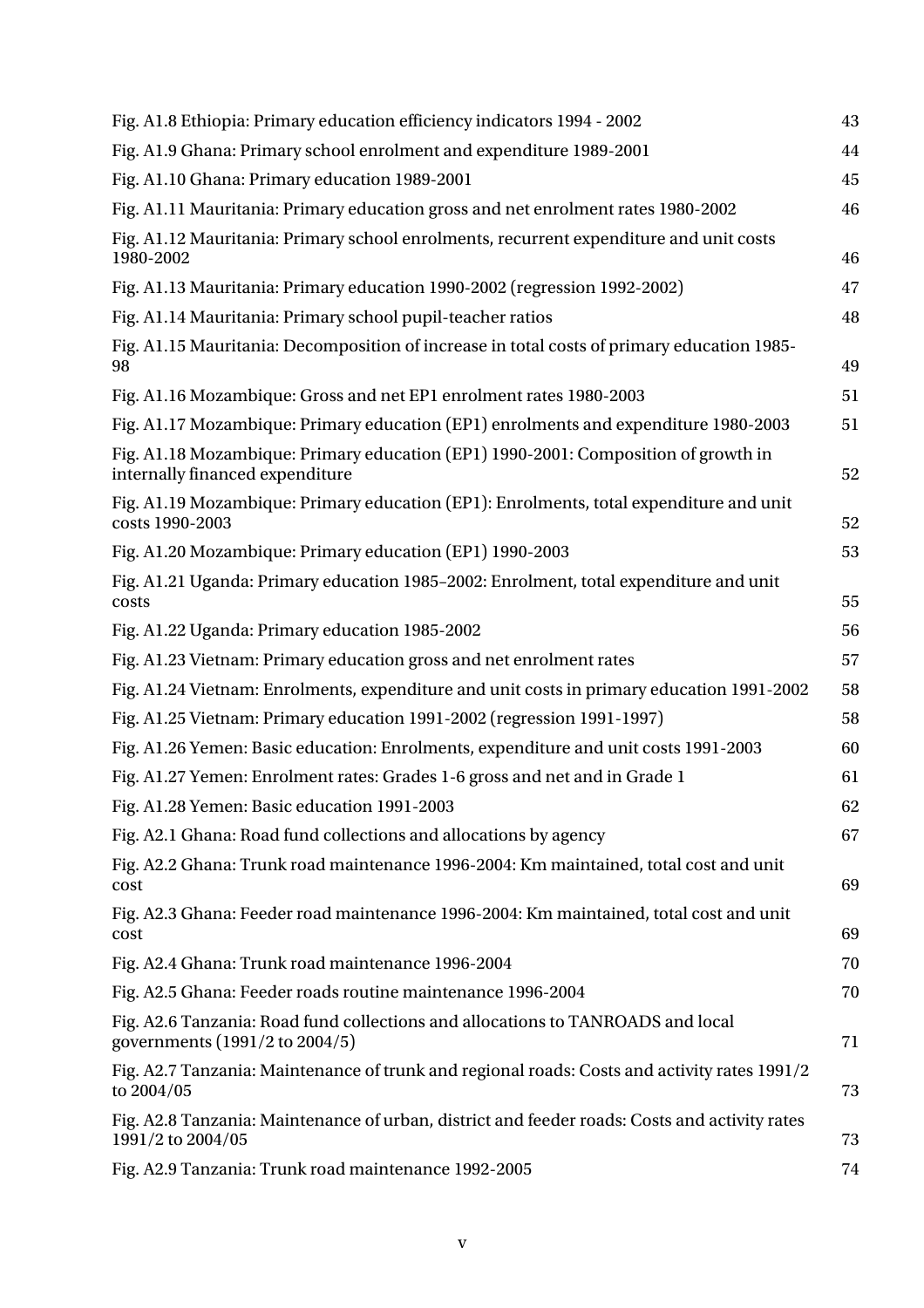| Fig. A2.10 Tanzania: Urban, district and feeder road maintenance 1992-2005                             | 74 |
|--------------------------------------------------------------------------------------------------------|----|
| Fig. A2.11 Zambia: Road fund maintenance disbursements 1995-2004                                       | 76 |
| Fig. A2.12 Zambia: Routine maintenance of unpaved non-urban roads 2000-5: Total and<br>unit costs      | 77 |
| Fig. A2.13 Zambia: Routine maintenance of paved non-urban roads 2000-4: Total and unit<br>costs        | 77 |
| Fig. A2.14 Zambia: Non-urban paved roads routine maintenance 2000-5                                    | 78 |
| Fig. A2.15 Zambia: Non-urban, unpaved roads routine maintenance 2000-5                                 | 78 |
| Fig. A2.16 Zambia: Periodic maintenance of unpaved non-urban roads 2000-2005: Total and<br>unit costs  | 80 |
| Fig. A2.17 Zambia: Periodic maintenance of paved non-urban roads 2000-2005: Total and<br>unit costs    | 80 |
| Fig. A3.1 Low- and middle-income countries' immunisation coverage rates                                | 82 |
| Fig. A3.2 Bangladesh: DPT3 immunisations, total programme-specific EPI costs and unit<br>costs 1986-98 | 88 |
| Fig. A3.3 Bangladesh: DPT3 immunisation 1986-98                                                        | 88 |
| Fig. A3.4 Nepal: DPT3 immunisations, costs and unit costs                                              | 89 |
| Fig. A3.5 Nepal: DPT3 immunisations 1997-2002                                                          | 90 |
| Fig. A3.6 Zambia: DPT3 Immunisations, costs and unit costs, actual and projected                       | 91 |
| Fig. A3.7 Uganda: DPT3 Immunisations, costs and unit costs, actual and projected                       | 91 |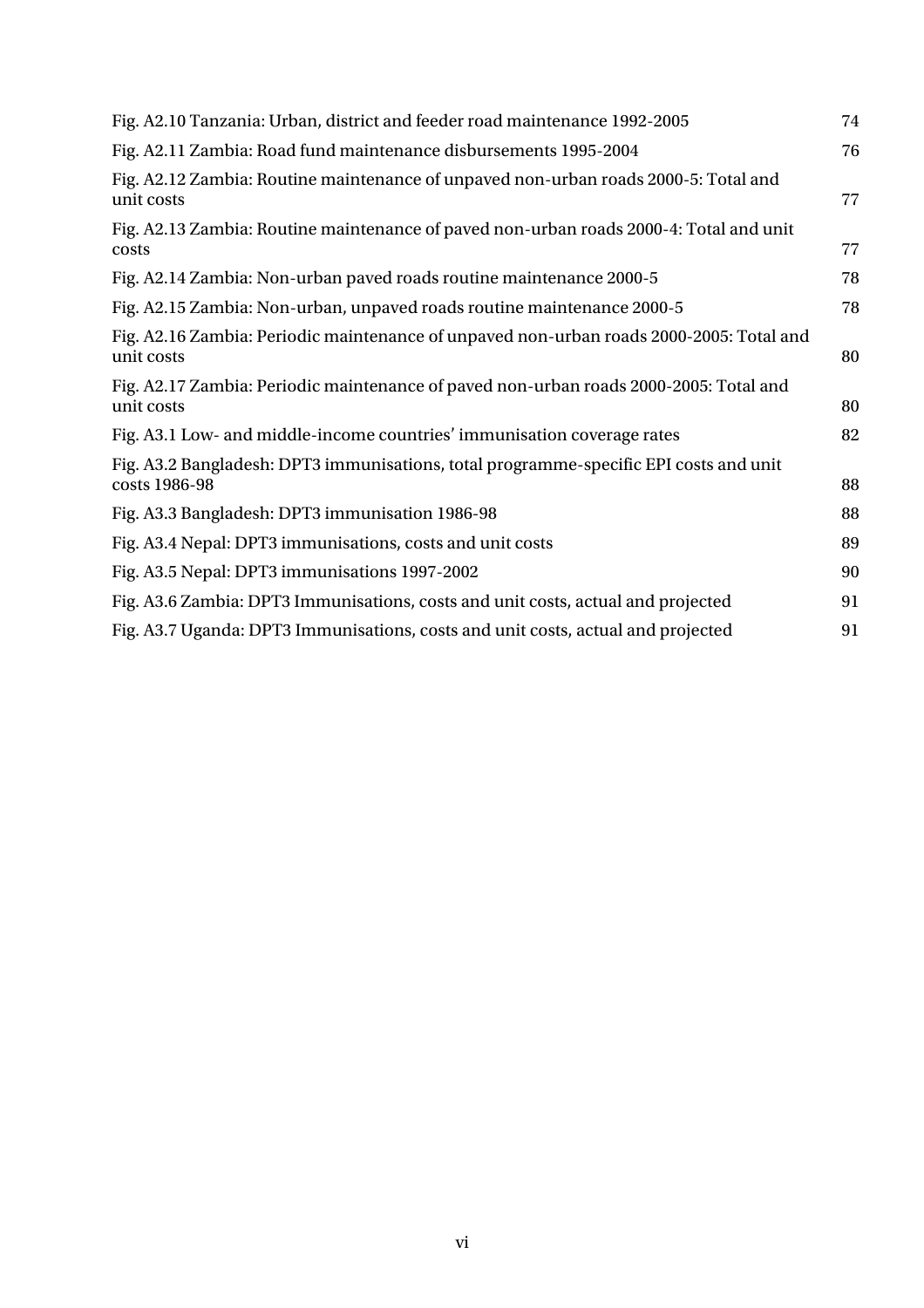## Acknowledgements

John Roberts was Director of the Economic and Statistics Analysis Unit (ESAU) at the Overseas Development Institute (ODI), UK, and an ODI Research Fellow, until his untimely death in September 2005. John had completed an early draft of this paper at the time of his passing, and with minor amendments this is the version published here.

ESAU gratefully acknowledges comments on the initial draft of this paper from Howard White. ESAU would also like to thank Hugh Waddington for his invaluable help in revising and preparing this paper for publication. Thanks are also due to Kwasi Adarkwa, Charlotte Harland, and Josaphat Kweka and Godwill Wanga for local research assistance in Ghana, Zambia and Tanzania respectively.

## Acronyms

| <b>BCG</b>      | Bacillus Calmette-Guérin                                         |  |  |  |  |
|-----------------|------------------------------------------------------------------|--|--|--|--|
| <b>CIS</b>      | <b>Commonwealth of Independent States</b>                        |  |  |  |  |
| <b>DEA</b>      | Data Envelope Analysis                                           |  |  |  |  |
| <b>DFR</b>      | Department of Feeder Roads (Ghana)                               |  |  |  |  |
| DPT3            | Diphtheria, Pertussis, Tetanus (3 injections)                    |  |  |  |  |
| <b>DUR</b>      | Department of Urban Roads (Ghana)                                |  |  |  |  |
| EdStats         | Education Statistics (UNESCO/World Bank data source)             |  |  |  |  |
| EPI             | <b>Expanded Programme of Immunisation</b>                        |  |  |  |  |
| EP1             | Lower Primary schools (Mozambique)                               |  |  |  |  |
| <b>FCUBE</b>    | Free, Compulsory, Universal, Basic Education (Ghana)             |  |  |  |  |
| <b>FDH</b>      | <b>Free Disposal Hull</b>                                        |  |  |  |  |
| <b>GAVI</b>     | Global Alliance for Vaccines and Immunisation                    |  |  |  |  |
| <b>GDP</b>      | <b>Gross Domestic Product</b>                                    |  |  |  |  |
| <b>GER</b>      | <b>Gross Enrolment Rate</b>                                      |  |  |  |  |
| <b>GHA</b>      | Ghana Highways Agency                                            |  |  |  |  |
| <b>GNI</b>      | <b>Gross National Income</b>                                     |  |  |  |  |
| HiB             | Haemophilus influenza B                                          |  |  |  |  |
| <b>HIPC</b>     | <b>Highly Indebted Poor Countries</b>                            |  |  |  |  |
| <b>IDA</b>      | <b>International Development Association</b>                     |  |  |  |  |
| <b>JICA</b>     | Japan International Cooperation Agency                           |  |  |  |  |
| <b>MDG</b>      | Millennium Development Goal                                      |  |  |  |  |
| <b>OECD</b>     | Organisation for Economic Cooperation and Development            |  |  |  |  |
| <b>OED</b>      | <b>Operations Evaluation Department (World Bank)</b>             |  |  |  |  |
| <b>NHS</b>      | National Health Service (UK)                                     |  |  |  |  |
| <b>NIP</b>      | National Immunisation Programme                                  |  |  |  |  |
| <b>NRB</b>      | National Roads Board (Zambia)                                    |  |  |  |  |
| PAF             | Poverty Action Fund (Uganda)                                     |  |  |  |  |
| <b>PORALG</b>   | Presidential Office for Regional and Local Government (Tanzania) |  |  |  |  |
| <b>PRSP</b>     | <b>Poverty Reduction Strategy Paper</b>                          |  |  |  |  |
| <b>TANROADS</b> | Tanzania Roads Agency                                            |  |  |  |  |
| <b>WHO</b>      | World Health Organisation                                        |  |  |  |  |
| UK              | <b>United Kingdom</b>                                            |  |  |  |  |
| <b>UN</b>       | <b>United Nations</b>                                            |  |  |  |  |
| <b>UNESCO</b>   | United Nations Educational, Scientific and Cultural Organisation |  |  |  |  |
| <b>UNICEF</b>   | <b>United Nations Children's Fund</b>                            |  |  |  |  |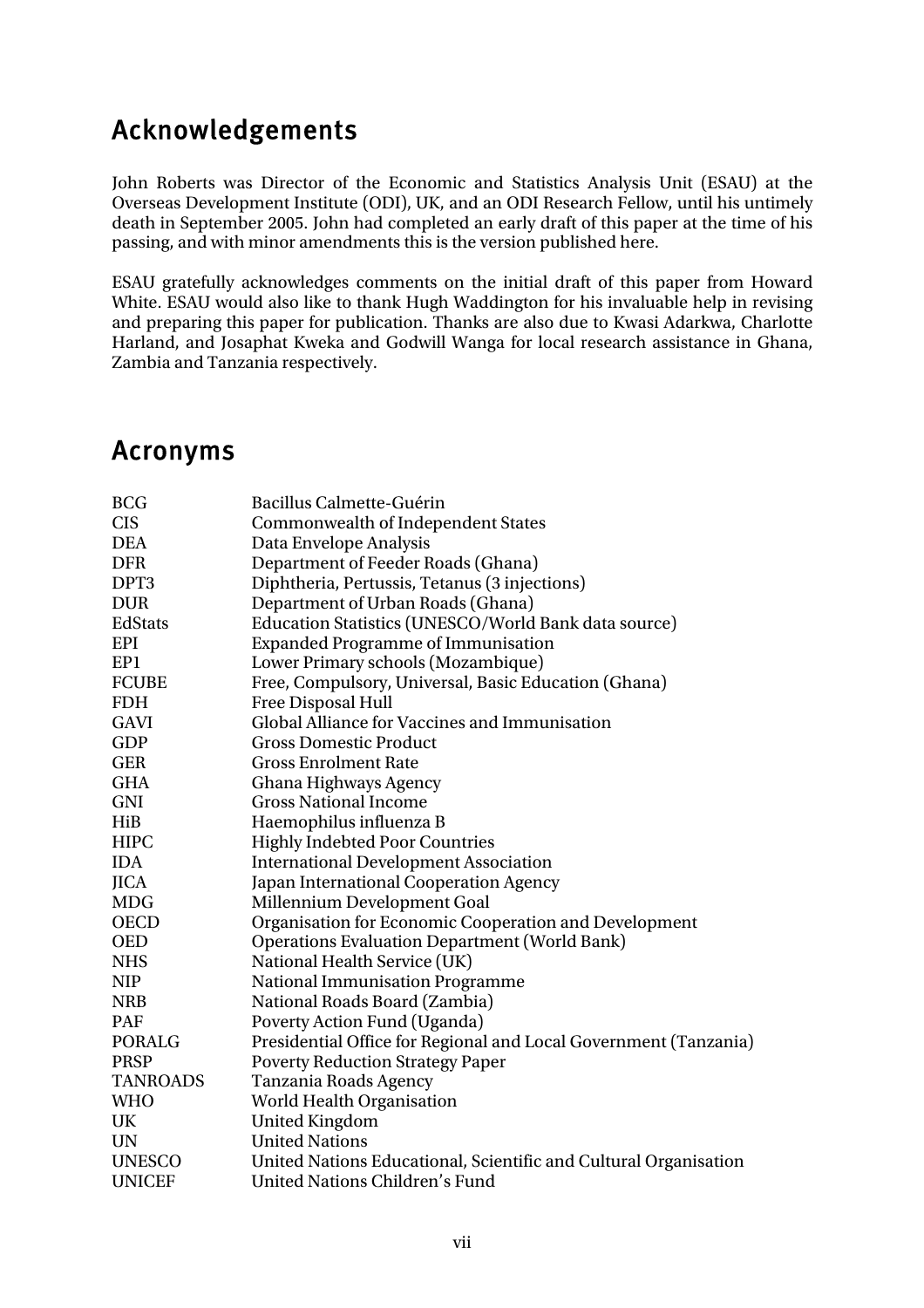| US           | United States (of America)                            |
|--------------|-------------------------------------------------------|
| <b>USAID</b> | United States Agency for International Development    |
| <b>WDI</b>   | World Development Indicators (World Bank data source) |

# **Currencies**

| B          | <b>Boliviano</b> | <b>Bolivia</b> |
|------------|------------------|----------------|
| <b>TSh</b> | <b>Shilling</b>  | Tanzania       |
| <b>UM</b>  | Ouguiya          | Mauritania     |
| <b>USh</b> | Shilling         | Uganda         |
| <b>VND</b> | Dong             | Vietnam        |
| ZK         | Kwacha           | Zambia         |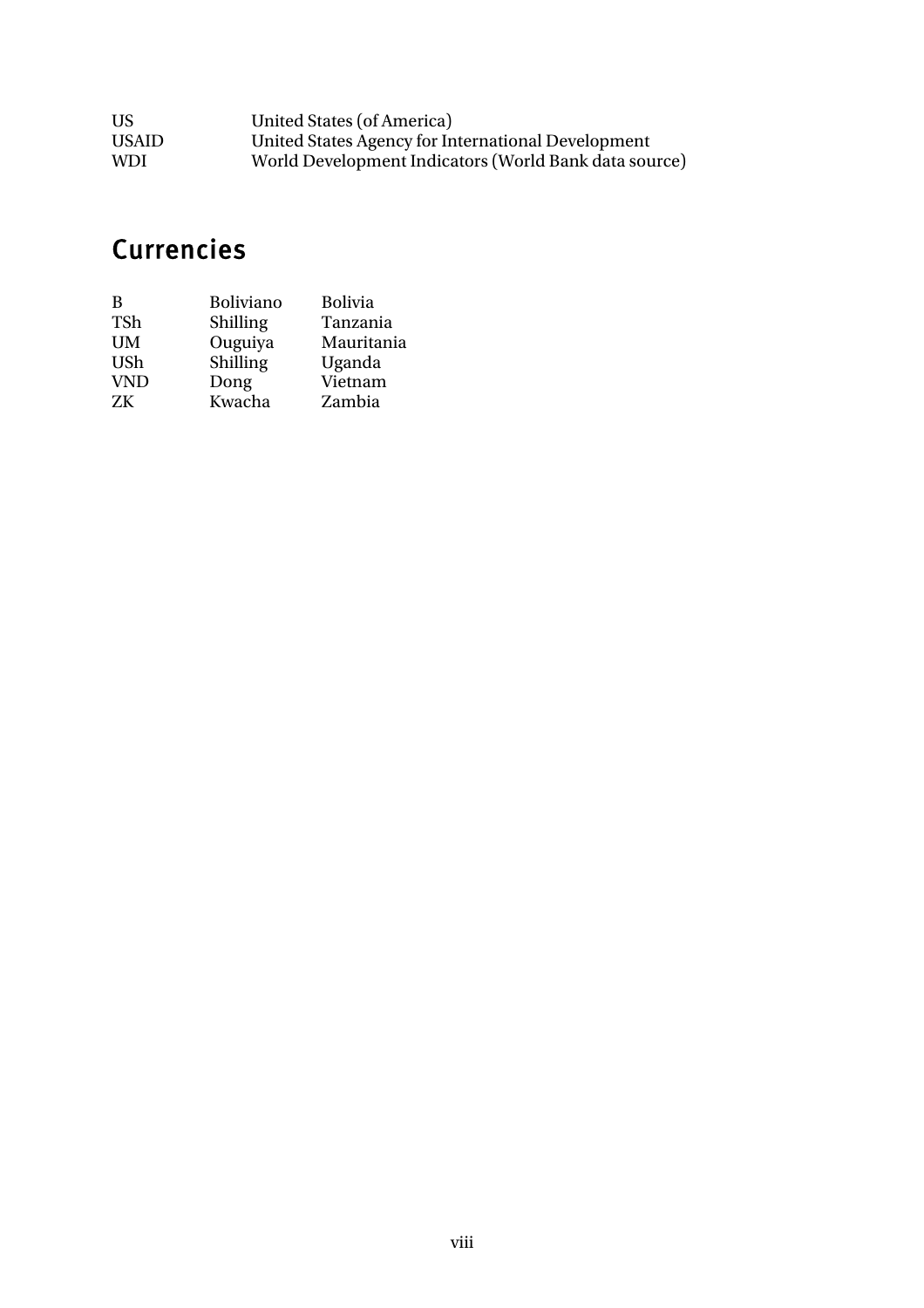## Executive Summary

This paper asks whether the costs of providing public services in low-income developing countries tend to rise when expenditure on these services increases - as has been found to be the case in developed countries. It offers elements of an answer to this question by reference to evidence from country case studies relating to episodes of expenditure growth, mainly in the 1990s, in the fields of primary education, road maintenance and child immunisation.

The hypothesis is enunciated, based on the standard microeconomics of the firm, and assuming cost-curve convexity, that average (unit) costs are likely to rise in the long run for logistical reasons: even when services are produced and delivered efficiently, the resources required to provide services to remote locations and inaccessible clients are greater than those needed to reach more accessible areas and clients. Moreover, as short-run marginal costs are likely to be in excess of long-run marginal costs, because of immediate supply rigidities and unresolved technical inefficiencies, average costs may rise steeply when expenditures grow rapidly. If programmes require an initial phase of physical capacity construction before services can be expanded, the impression of rising average costs in episodes of programme expansion may be accentuated.

Much of the readily available evidence from OECD countries on costs in programmes on which public expenditure is raised relates to education. Here, there is well-attested evidence of stepped-up expenditure being translated primarily into higher costs per pupil, without an attendant increase in enrolments or educational attainments. However, recent analysis of the productivity of public expenditure in the UK since public expenditure started to rise in 2000, following a period of expenditure restraint, shows a pattern of falling productivity in several sectors which enjoyed rising expenditure allocations.

These considerations suggest a methodology for empirical enquiry into the experience of low-income developing countries which first quantifies the unit and incremental costs of service provision, and then seeks to explain developments observed in terms of: initial conditions, cost structures, labour rates and input prices, and changes in technical efficiency, i.e. the ratio of output produced to inputs used. Measured unit costs tend to vary from year to year, partly due to lumpiness in periodic (capital) expenditures and partly because of measurement and recording errors. However, if the incremental cost over a period of time exceeds the range of annual unit costs, programme costs can unambiguously be said to be rising - and vice versa. If the incremental cost approximates to the average of unit costs, the inference is that costs are broadly constant.

To conduct the analysis, some measure of the output of each service examined is required. Services were chosen for the analysis because relatively homogeneous output measures for them are available on which data are usually recorded. In education, the measure adopted is the number of children enrolled in primary schools. For road maintenance, the denominator used is kilometres of road receiving routine and periodic maintenance. For immunisation, the true measure to use is the cost per fully immunised child; however, for practical reasons, the number of children receiving a full course of DPT3 injections is used as a proxy for the number of fully immunised children.

Country-level data are more abundant and readily available in the case of education than for road maintenance. Eight countries' experiences of education costs are examined; historic evidence on road maintenance and immunisation is considered for only three and two countries respectively.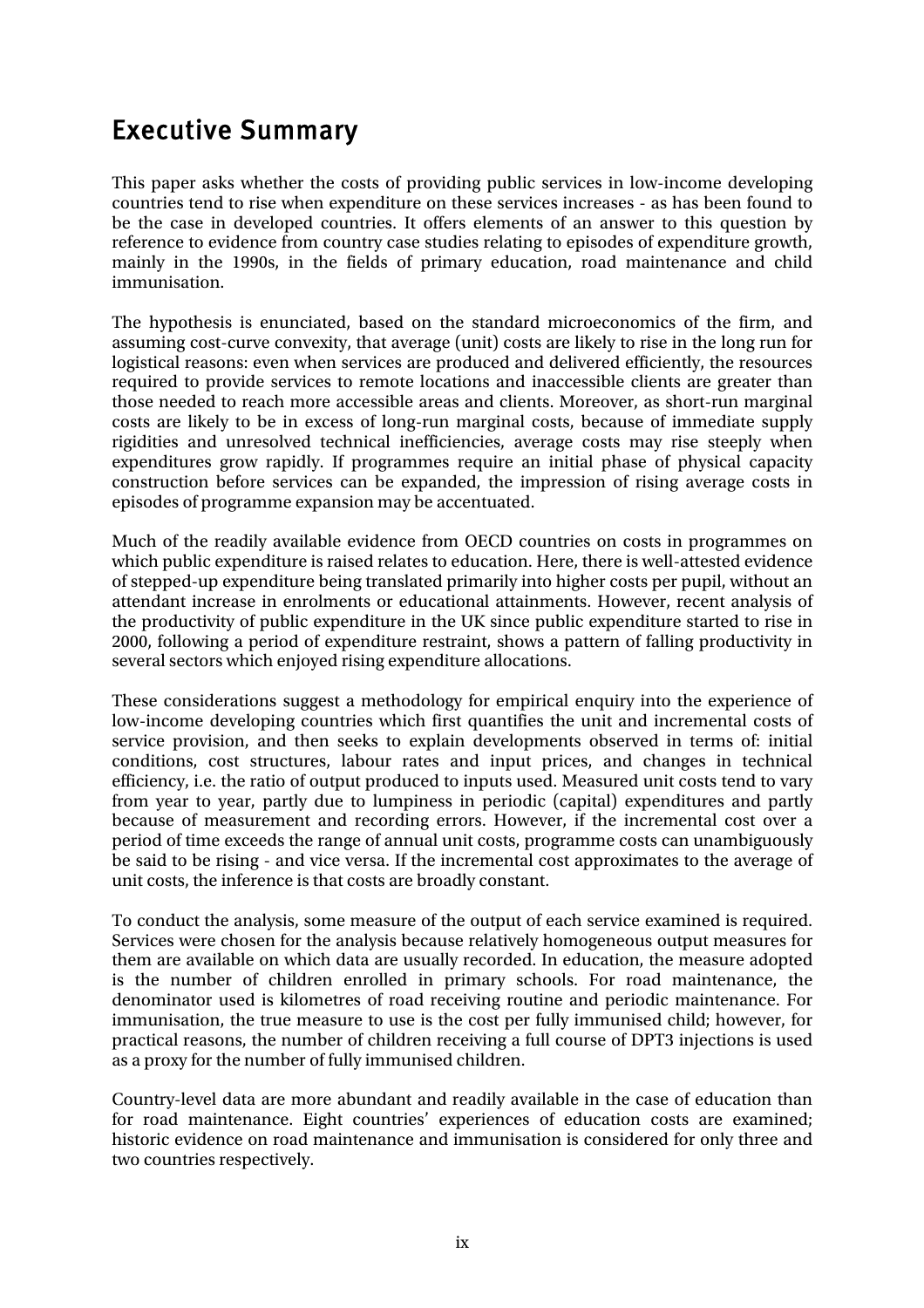In education, six out of the eight countries exhibit rising costs in phases of expansion, in which the prime causal factor is rising real teachers' salaries, the predominant cost component. The reason for salary increases, however, has not in fact been a short-run inelasticity in the supply of teaching staff. Government pay-structure rigidities in most countries mean that the market for government jobs clears through quantities rather than via wage rates. The reason is rather that the qualifications, quality and motivations of teachers had previously been allowed to decline during years of fiscal austerity and inflation, and that it is necessary to raise salaries in order to raise teaching standards, without which enrolments would not grow to the intended extent. There have been concomitant but, in the absolute much smaller, increases in the costs per pupil of school facilities, learning materials and teacher training. One-off productivity increases are possible in education, and have to an extent been applied, but these are insufficient to counterbalance the effect on total costs of increased staff costs.

In road maintenance, the predominant cost element is the costs associated with the use of vehicles and equipment. Labour and materials are individually of lesser importance. In the three (African) cases examined expenditure increases have been occasioned by the establishment of 'road funds', and institutional reform has occurred with the outsourcing of maintenance works to contractors. Unit costs have been constant or have declined in episodes of expenditure growth because input and labour supply has been elastic, and because dynamic efficiency gains arising from contracting out, increasing competition between contractors and contractual innovations have counterbalanced cost increases caused by the growing inaccessibility of sites.

In immunisation, few countries have kept expenditure records, though output records are abundant. Of the two low-income countries with sufficient time series information to analyse, one - Bangladesh - reveals a broad constancy in unit costs over the years, while in the other - Nepal - the picture is inconclusive. Real prices of inputs used in the delivery of vaccines against the six diseases targeted in the Expanded Programme of Immunisation representing nearly half of programme-specific costs - have fallen. Delivery has become more efficient as most vaccination now takes place at fixed locations, without the use of mobile clinics. These cost-saving factors have counterbalanced any higher costs associated with delivery to remote areas and arising from real staff cost increases. New vaccines and new routines whose use has now begun are increasing costs sharply.

The paper reaches the conclusion that, contrary to the hypothesis, there is no general evidence for rising costs in expanding public expenditure programmes in low-income countries. There is, however, a strong presumption of rising costs in education where staff costs are predominant, when achieving output and outcome targets requires continuing expenditure on raising teaching standards and staff incentives. In other sectors, there is greater scope for continuing efficiency gains sufficient in many cases to counterbalance the rising costs associated with extending outreach. When shortages in domestic inputs, including labour, occur, supply prices are unlikely to rise where the government has a high degree of monopsony. Quantity adjustment is likely to happen instead, with potentially adverse effects on the rate of feasible programme expansion.

For public expenditure planning purposes, however, there can be no rule-of-thumb substitute for case-by-case analysis of the factors affecting cost, and of the scope and outlook for variations in prices, wages and factor productivity. At the same time, there could be useful cross-country research, as has been done for education in richer countries, to establish how far cost characteristics at the sector level are generic, and how far a function of local circumstances.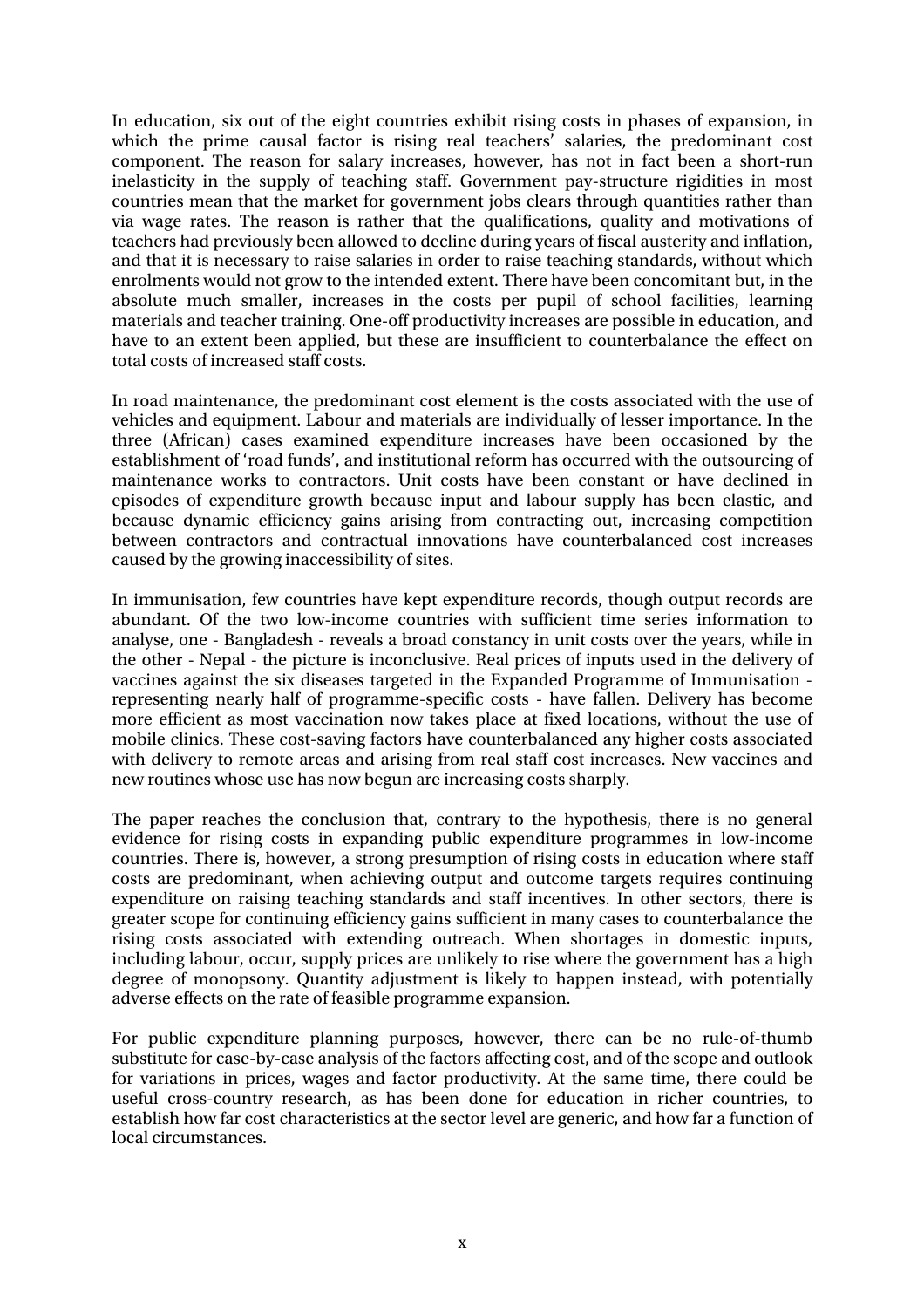## Chapter 1: Introduction

Since 2000, with the proclamation of the Millennium Development Goals (MDGs), public expenditure has become the fulcrum and chosen instrument of development initiatives for poverty reduction. In the preceding years, when the emphasis in development policy was on macroeconomic stabilisation and incentives for the private sector, public expenditure was sometimes regarded more as a necessary evil and source of destabilisation than as the fount of sustainable economic development and poverty reduction. Now that many developing countries follow policies inspired by the Washington Consensus, there is mounting concern about the persistence and in a few cases the deepening of their poverty. Priorities have changed. Triggered by the Highly Indebted Poor Country (HIPC) initiative and the requirement laid on beneficiary countries to draft Poverty Reduction Strategy Papers (PRSPs), a new and powerful consensus has emerged about the importance of poverty reduction in a longer-term development perspective, and thus about the need to provide more and better public services to poor people.

The new consensus holds that, in the now at least partly liberalised economic policy environment to be found in most poor countries, the best strategy for sustainably reducing poverty is to make poor people more productive by means of better health and nutrition, better education and work-related training, and better access to transport and other infrastructural services. The expansion of these services had been restrained in the years of macroeconomic adjustment. More generous debt relief through the HIPC initiative provided an assurance of some additional resources to finance new programmes of expanded provision. Donors' pledges at the UN's Monterrey Financing for Development conference in 2002 created an expectation that higher levels of external financing would be forthcoming. The UN's 2005 Millennium Project, with its recommendation that poor countries should accelerate their public development plans, thus placing them on trajectories high enough to enable them to achieve the Millennium Development Goals (MDGs) by 2015, is likely to give further impetus to the aid-financed expansion of MDGrelated public services, with costs borne to a large extent by recipient governments' budgets.

Since Monterrey, international development fora have resounded to calls for major increases in official development assistance, without which it is widely believed that many poor countries will be unable to achieve the MDGs. To make this possible, unconventional financing mechanisms such as the International Financing Facility promoted by the UK have been mooted. A pilot-scale precursor of the Facility to support a continuation of immunisation programmes received commitments of donor support at the 2005 G8 Summit. New special-purpose multilateral channels of assistance have been created for injecting higher levels of funding, notably for the expansion of primary education and disease control. The main generic purpose of these initiatives, however, as also of the intended higher future levels of conventional bilateral and multilateral assistance, is to support increases in pro-poor public development expenditure in low-income countries at risk of not achieving the MDGs. If the aid increases pledged at Monterrey materialise, and *a fortiori* if aid begins to flow at the needed level as assessed by the Millennium Project, these expenditure programmes will experience a major 'scaling-up' within the medium-term future.

The action programmes in PRSPs give prominent place to the expansion of (mostly) publicly financed pro-poor service provision. In some countries, such as Uganda, pro-poor expenditure programmes have been ring-fenced to protect them from the in-year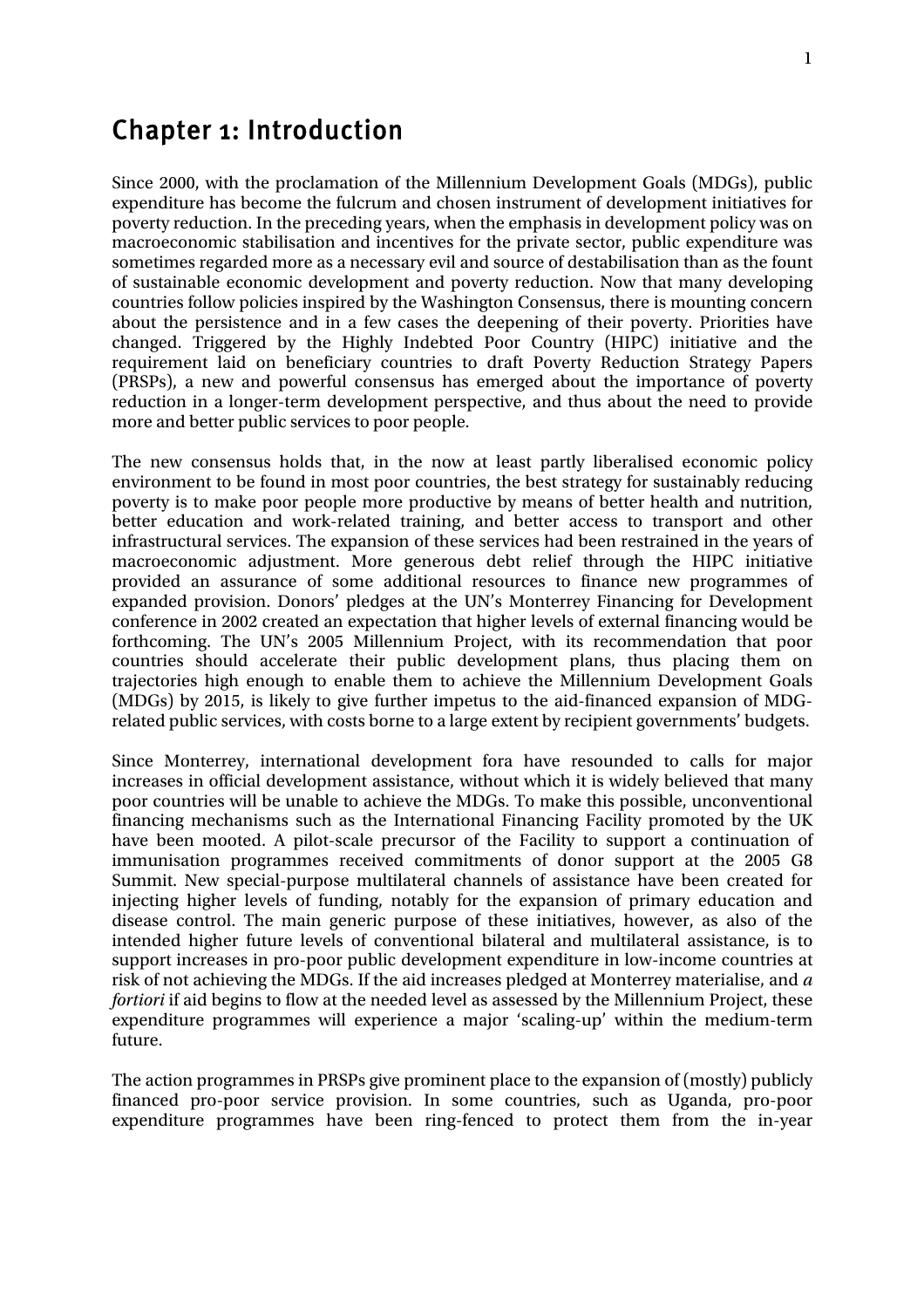expenditure cuts characteristic of 'cash budgeting'.1 The Needs Assessments conducted in eight pilot countries as part of the Millennium Project propose the priority expansion of these programmes.

This renewed interest in public development expenditure has naturally stimulated heightened attention, in developing countries and among donors, to budget- and public expenditure-management, and to accountability. A growing number of HIPC countries have developed medium-term fiscal frameworks within which their Poverty Reduction Strategy programmes fit, and which increase the likelihood of the adequacy of their financing. Some have undertaken expenditure-tracking studies with the purpose of seeing if funds voted actually give rise to the intended expenditures. A larger number have undertaken Country Financial Accountability Assessments which review the adequacy of their financial control, reporting and accountability procedures.

One issue which has received only limited attention in the current endeavours to improve developing countries' budget management and accountability is unit costs in public service provision. Some early Interim PRSPs and full PRSPs were criticised by the staffs of the International Monetary Fund and the World Bank which jointly assess them, on the grounds that their programmes were not properly costed, in other words that they did not present credible evidence-based assessments of the resources required to produce intended outputs, but instead were based on rule-of-thumb increments on past expenditure levels. Programmes are now better costed: estimated resource requirements are starting to be calculated at least on the basis of the priced inputs needed to reach targeted activity levels. Where outputs are reasonably homogeneous, input-output technical coefficients and recently observed unit costs (adjusted for inflation and wage increases) are used as a basis for estimating financing requirements. The validity of this procedure is the theme of this paper: it makes strong assumptions about the adequacy of past funding and the mediumterm stability of prices and productivity.

Historical costings are likely to become increasingly unreliable as time goes on. Programme designs change, in the interest of either cost saving or improvement of service quality. Learning-by-doing effects and technological and institutional innovations may increase the technical efficiency and reduce the staffing levels of current programmes, thus lowering costs. On the other hand, unit input prices and staff salaries may rise, thus increasing the unit costs of outputs. Raising the standards of public service quality may also be costincreasing. Thus, the unit costs of public service outputs are not stable through time. They are especially prone to rise in times of rapid programme expansion when technical inefficiencies and increases in input unit costs are most likely to occur.

The purpose of this paper is to look at the historic experience of the scaling-up of development expenditure in low-income developing countries with a view to achieving supply-driven increases in the quantity and/or quality of public service provision. The paper will focus on the effective execution of expanded expenditure programmes, and at their incremental unit costs. It will relate observed results in terms of rates of execution and actual cost to planned rates of expansion, political commitment, efforts at preparation and programme planning, and other institutional factors.

The paper will concentrate as far as possible on the consequences of public expenditure and associated initiatives which are measurable and attributable. It will therefore look at

 $\overline{a}$ 

<sup>1</sup> In the late 1990s, Uganda created a Poverty Action Fund (PAF) within its budget which covered all expenditures in programmes deemed of priority in poverty reduction. At the time Uganda was, for the purpose of maintaining macroeconomic stability and fiscal discipline, practising 'cash budgeting' whereby cash releases – per month or per quarter – were not allowed to exceed exchequer receipts in the same period. PAF programmes received their full budgeted entitlements.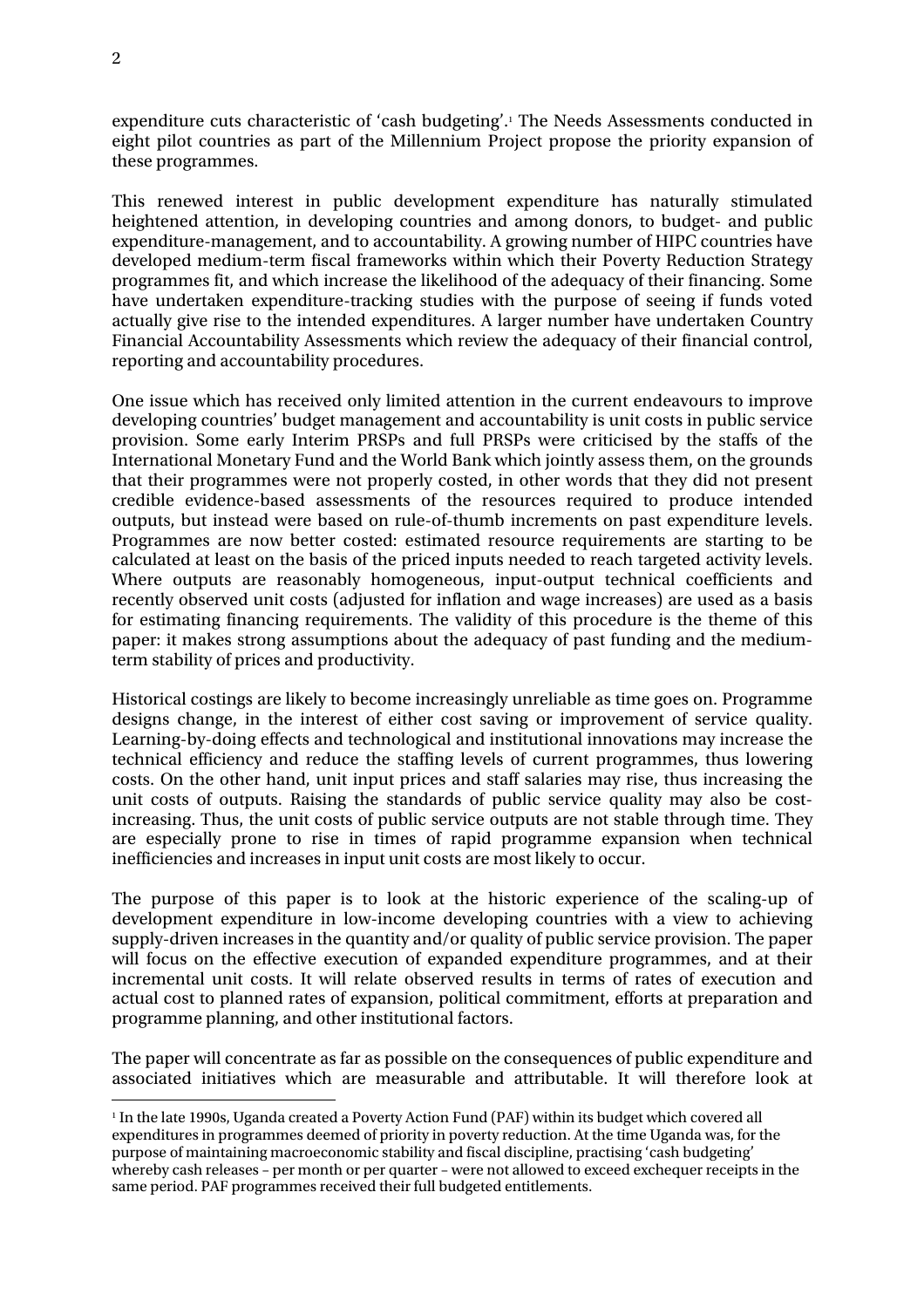'outputs', i.e. measures of what service providers directly produce, rather than at the social and economic policy objectives or 'outcomes', which are furthered by programme outputs, but not exclusively caused by them. Moreover, it will concentrate on outputs generated by programmes where there are few 'joint products'. It will not look at programmes which produce multiple outputs.

The paper considers evidence on costs in primary/basic education, road maintenance and childhood immunisation, which are programmes with relatively simple, widely and easily quantified inputs and outputs, and where outputs are largely attributable to clearly identifiable expenditure programmes. Health care, on the other hand, will not be considered because of the lack in this sector of a simple one-to-one relationship between expenditures and outputs – or even activities – and because output records, for example on the number of patient episodes, are not kept in most countries.

Chapter 2 is a brief summary of relevant sections of the microeconomic theory of supply and of the determinants of production costs. It finds a close analogy between the production of public services and the theory of the production of private goods and services by the firm. This provides a basis for the paper's initial hypothesis that costs rise as expenditure programmes expand, and that they rise more steeply when activity is increased rapidly. Chapter 3 summarises some evidence from OECD and other countries – including some recent relevant evidence from the UK – which indicates a pattern of rising public service production costs.

Chapter 4 presents both the empirical methodology used in the case studies of public service costs in low-income countries during episodes of programme expansion, and a summary of the results obtained. The actual country case studies in the primary education, road maintenance and childhood immunisation sectors are presented in Annexes 1, 2 and 3 respectively. Chapter 5 draws conclusions from the case studies about why unit costs rise in some cases but not in others, and suggests some implications for resource planning, budgeting and management.

The case studies find a common pattern of rising costs in public programmes during expansion episodes in education, but not (albeit on the basis of very small samples) in road maintenance and immunisation. The explanation offered is in terms of differences in cost structures, in public service pay and complementing policies, in wage rate and input price trends, and in the scope for improvements in technical efficiency. It transpires that in education it is relatively harder than in the other sectors to meet quantitative output targets without incurring rising costs, even after taking credit for productivity gains.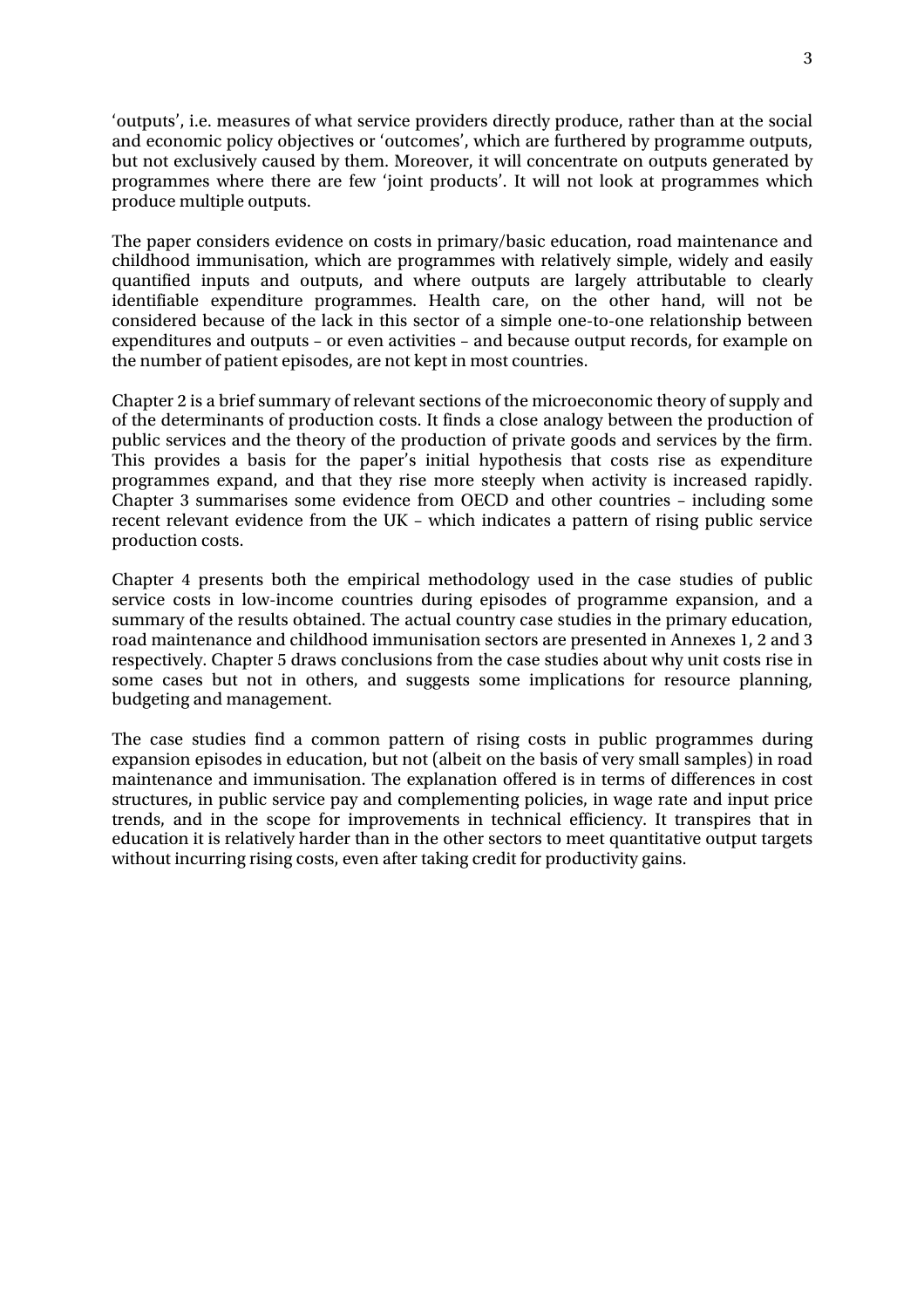## Chapter 2: Microfoundations: Costs in Public Expenditure Programmes

### 2.1 Short- and long-run costs

The cost structures of many public service programmes can, within reason, be compared with those of the classical (Marshallian) firm, with the main exception that public providers will not choose production to equate marginal cost and revenue, so production may be located at any value of output. As programmes become established and grow, and as staff gain in experience and confidence, they may initially experience economies of scale and scope which help to reduce their average administrative and other overhead costs per unit of output. After further growth, however, programmes may encounter rising costs as they reach the limits of their current organisational capacity, and as the marginal (incremental) costs of resources required to reach ever less accessible programme beneficiaries rise ever more steeply. At this point, further programme expansion requires investment in new facilities and higher expenditure on overheads.

A programme for road maintenance, for example, which starts with a complement of staff and equipment, is likely to see its average (unit) costs per km of road fall as it overcomes organisational problems and reduces down-time by deploying its resources over easily accessible portions of the road network. Thereafter, as the programme continues to expand, and as distances from the central depôt increase, limitations in staff and equipment capacity will be experienced, and satellite depôts may have to be constructed, causing (annualised) average costs to cease falling and perhaps to rise. The rise will be more pronounced as the programme is extended to remote areas of difficult access where the productivity of staff and machinery is low. Any attempt to expand this programme rapidly is likely to incur more severe unit cost increases – because inexperienced staff are hired, temporary shortages of materials may occur, thus raising their prices, there is no time to construct satellite depôts, thus necessitating longer movements of personnel and equipment, and existing staff are paid overtime.

These propositions are illustrated in Fig. 2.1 which makes the analogy with the theory of the firm. It shows long-run average costs falling to the point at which current capacity is reached (where the volume of output is 25 units), whereafter they rise as expansion requires expenditure on additional capacity. The marginal cost curve, as in the theory of the firm, crosses the average cost curve at this point, signalling that unit costs are starting to rise.<sup>2</sup>

time period is  $C_j$ , the average (unit) cost in this time period is  $\frac{C_j}{Q_j}$ *C* , and the marginal cost of increasing *C* ∂

 2 In formal terms, if the output of expenditure programme *j* is*Qj*, and its total cost of production in each

output is  $\frac{\partial C_j}{\partial Q_j}$ ∂ . Total cost in each time period is the sum of the costs of the (*i*) individual inputs used in

production:  $\sum_{i}a_{i}p_{i}q_{ij}=C_{j}$  , where  $a_{ij}$  are the shares of the cost of each input *i* in the production of *j* . Marginal costs may fall, be constant or rise, as a function of economies or diseconomies of scale, scope or intensity of production. Quantities of input required may vary more than, or less than, or be equi-proportionate to

output:  $\frac{\partial q_{ij}}{\partial Q_j} \leq 1, \geq 1$ *ij Q q* . Input prices may be raised when the demand for input rises, or they may remain constant,  $\frac{\partial p_{ij}}{\partial \theta}$  ≤ 0,≥ 0

or even fall:  $\partial Q_j$  $\mathring{\ }$ . Marginal costs may be measured over one time period, or over a selected succession of time periods. When measured over a succession of time periods they are referred to as average incremental costs. Technical efficiency improvements reduce input quantities per unit of output, and alter input proportions, with effects on both average and marginal costs.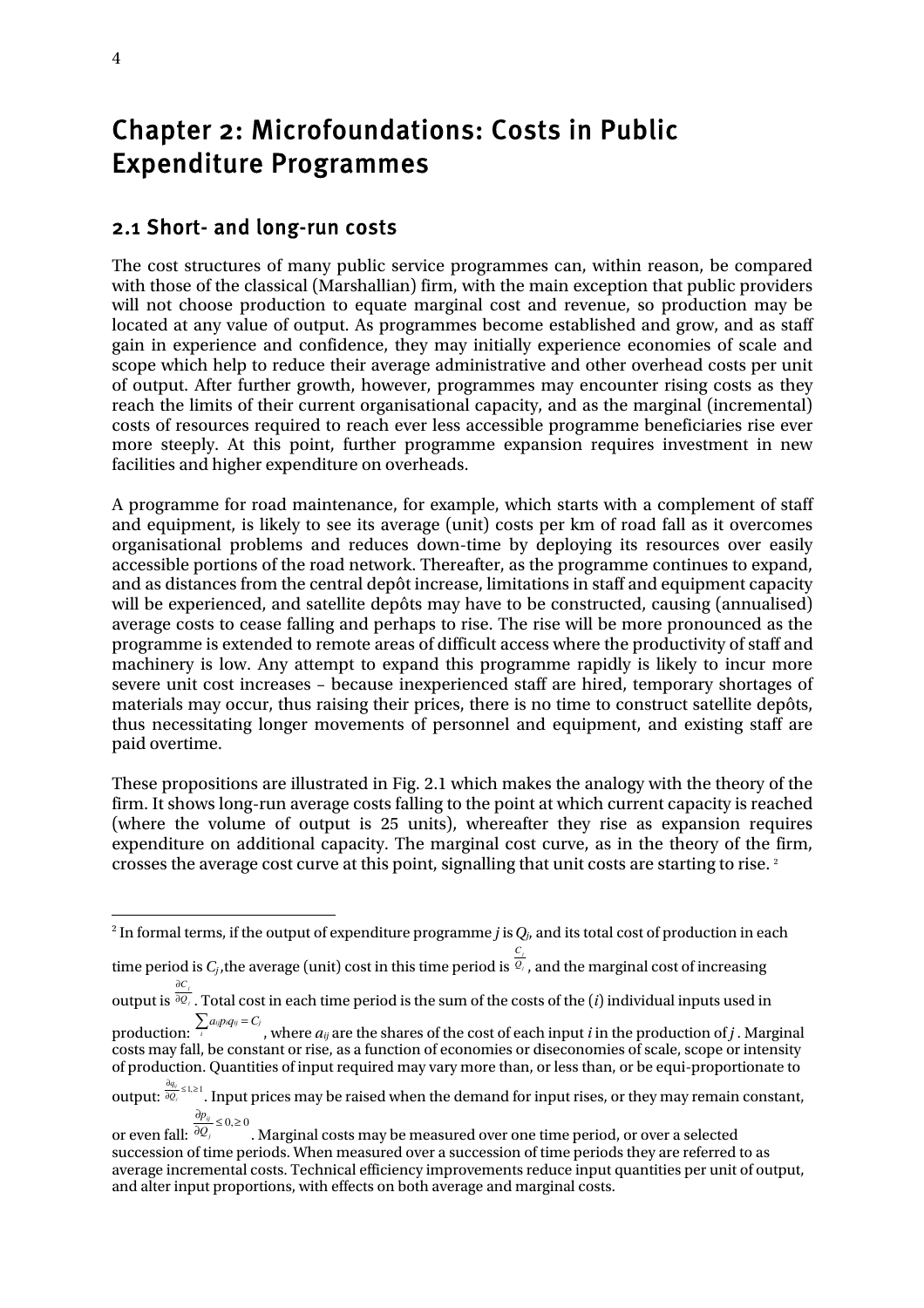The short-run marginal cost curve, which describes the effect on costs of expanding operations without increasing capacity, rises much more steeply. It shows that expanding the rate of activity rapidly on the basis of existing capacity is expensive and inefficient – both because the unit costs of staff and inputs are higher than when expansion is at a more measured pace, and because the output/input ratio (productivity) falls.

This cost-function narrative is broadly characteristic of an array of typical pro-poor expenditure programmes, including those concerned with primary education, maternal and child health, and water and sanitation. However, the existing *modus operandi* may be a long way from the attainable 'efficiency frontier' – because of waste, misappropriation, dysfunctional incentives and inefficient procurement practices.3 Governments can, and often do, take action to alter the height and shape of the long-run cost curves that they face through public expenditure management reforms (cf. section 2.4). Once cost-saving reforms have been implemented and have bedded down, cost curves will have been reconfigured, but their basic shape and behaviour is will probably still be as represented in Fig. 2.1.





#### 2.2 Relative price effect

 $\overline{a}$ 

There are productivity-based reasons, not subsumed in cost curves, why the costs of public service provision are likely to rise in the longer run relative to the general level of prices in the economy, even allowing for the cost-saving benefits of public sector reforms. Total factor productivity tends to grow more slowly in public service provision than on average in the rest of the economy, particularly in sectors producing traded goods and services. This is because of the labour-intensive character of many public services and the relatively limited competitive incentive in them to process and product innovation. Process innovations in public services, such as the computerisation of communications and record-keeping and outsourcing, are slow to implement, and produce once-for-all rather than continuous cost

 $^{\rm 3}$  Examples of efficiency frontier analysis in health and education respectively can be found in WHO (2000), Chapter 2 and in Roberts (2003), Chapter 2.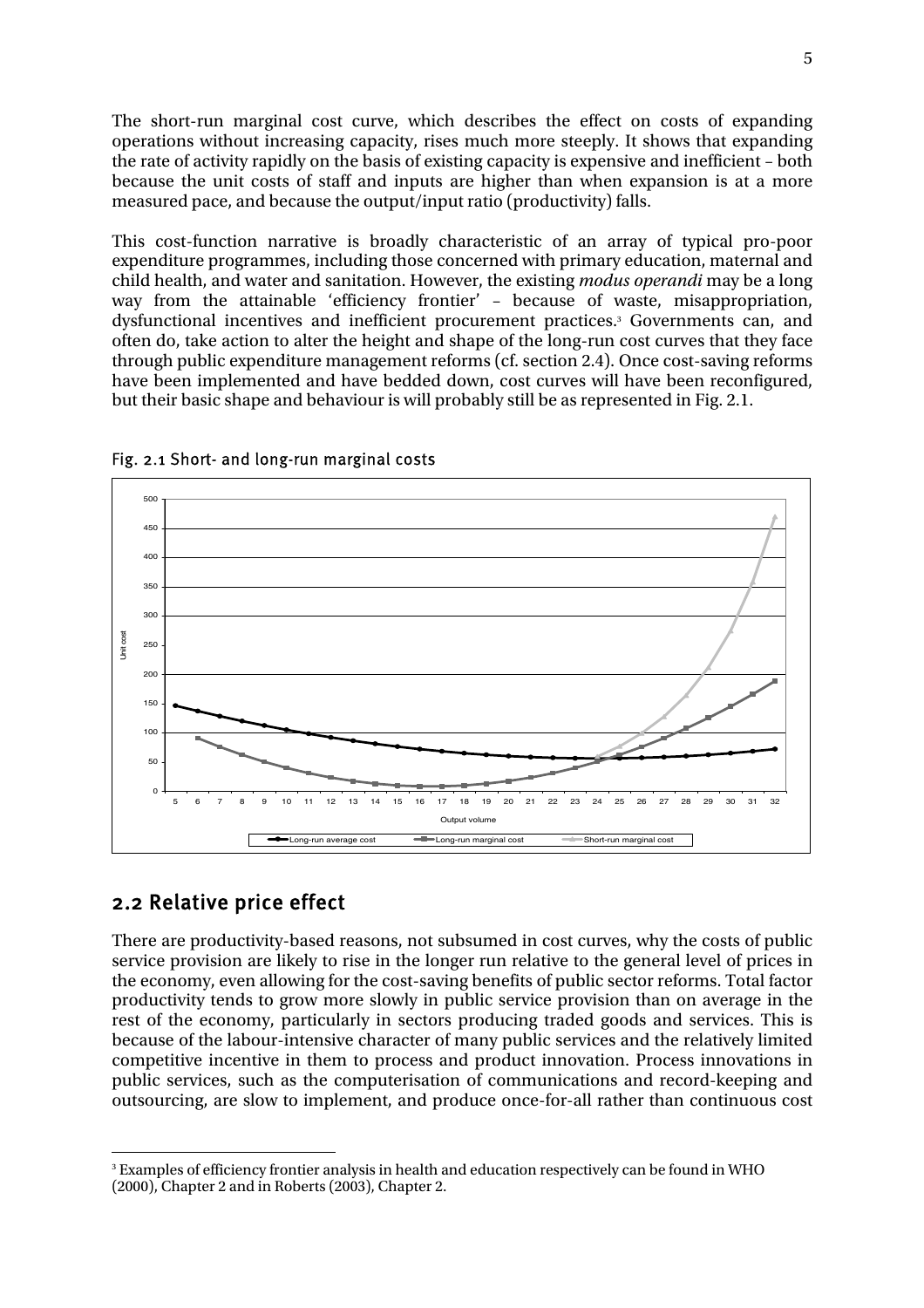savings. Some public services, particularly education, are inherently labour-intensive, and it is very difficult to increase technical efficiency without incurring political cost.

As economies grow and incomes rise, public service wages and salaries rise, causing – in the absence of significant offsetting efficiency gains – a rise in the costs of public service provision relative to costs and prices elsewhere in the economy. This relative price effect is commonly observed in developed OECD countries. It is one of the factors lying behind the narrowing of the gap between the Purchasing Power Parity and conventional calculations of the national incomes of developing countries as their per capita incomes increase.

## 2.3 Expenditure profiles with lumpy investments

In (the common) cases where public service provision can only be expanded after a period in which human, institutional and physical capacity-building takes place, there may be the appearance of a fall in the efficiency of expenditure programmes when expenditure increases, even if in reality capacity development and operational expenditure are deployed cost-effectively. This is because of the waiting period or time lag before development expenditure produces higher capacity.

The point is simply illustrated in Fig. 2.2 which presents the case of a single project to enlarge the current scale of service provision permanently. Expenditure on the service to be expanded is divided into recurrent outlays for operation and maintenance and development expenditure which covers all non-recurrent outlays associated with the expansion programme.



#### Fig. 2.2 Service expansion expenditure profile

Assuming cost-effectiveness achieved by exerting control over factors causing marginal costs to rise, the time profile of recurrent expenditure can be taken to reflect the effective delivery of services. In the diagram service delivery, thus represented, only begins to expand in the course of year 3, and it is not until the latter part of year 7 that it has increased by onethird over its original year 1 level. By the end of year 2 total programme expenditure is running at a monthly rate 25% higher than at the beginning of year 1 but, assuming that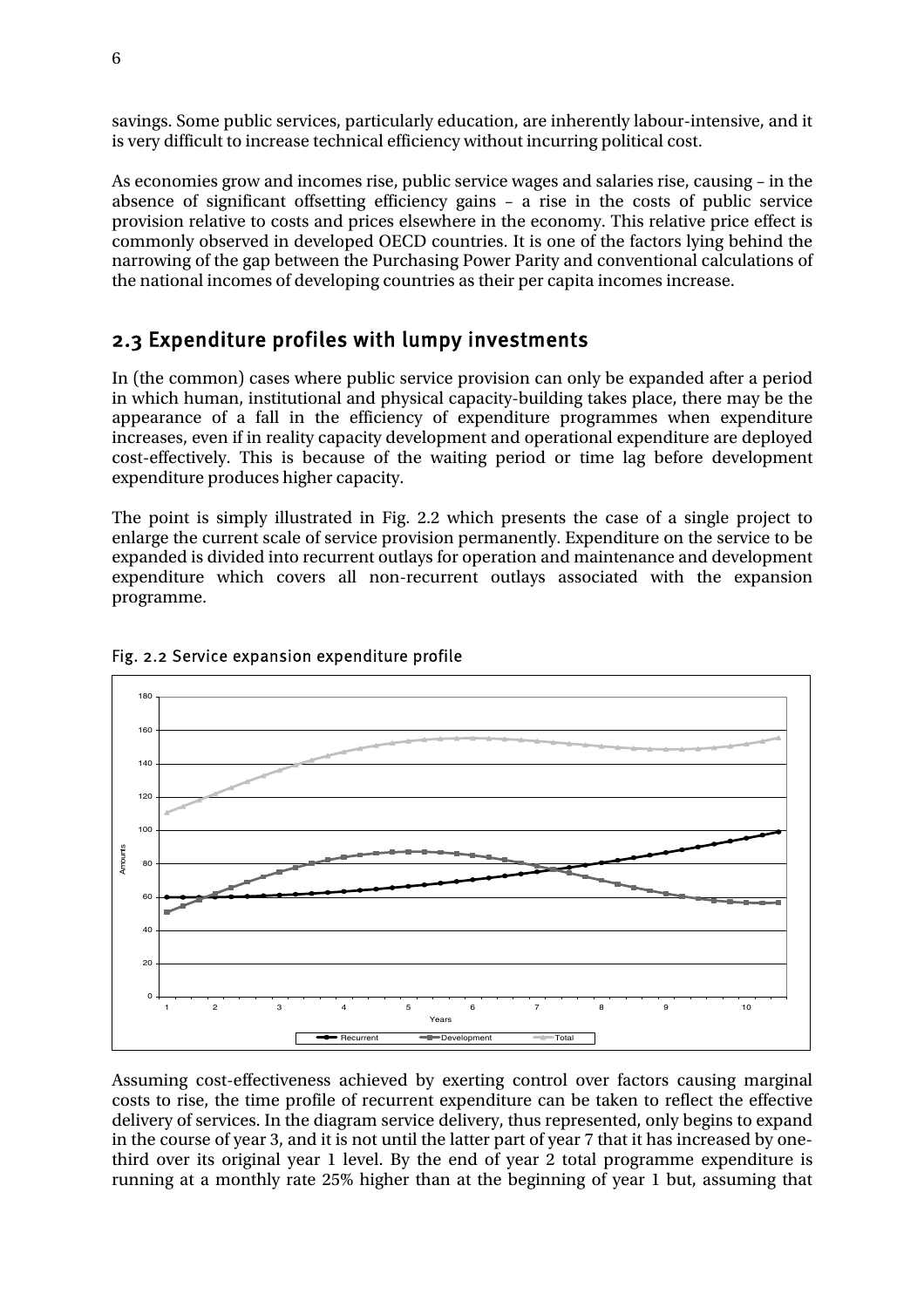services expand proportionately to recurrent outlays, programme output remains unchanged. A casual observer might draw the inference that efficiency was falling sharply. The example shows unit costs rising by 25% above their original level in years 4 and 5 when development expenditure is at its apogee (Fig. 2.3). However, they decline thereafter to 15% below their original level when the main development phase is over in year 10, indicating the possibility of a reasonable financial return on investment. (In real life there would only be a decline in unit costs if scale economies were still available causing long-run marginal costs to fall).



#### Fig. 2.3 Unit cost profile

Turning to the more true-to-life dynamic case where capacity is continuously expanded, the lumpiness of the time profile of expenditure is to an extent suppressed. If capacity expansion occurs at a steady rate, measured unit costs should remain constant (assuming constant long-run marginal costs) because total capacity-development expenditures should rise *pari passu* with recurrent expenditures and with the production of outputs. However, if there is an upward inflexion in the rate of capacity expansion, the first rising then falling unit cost time profile characteristic of the single project case is likely to reappear. It becomes more pronounced the faster the rate of expenditure acceleration, because the ratio of development to recurrent expenditure rises more – before declining later when the new desired level of capacity is attained. In other words, the initial rise in unit costs will be the greater, and the waiting period before the results of development activity are fully realised the longer, the greater the rise in the development/recurrent expenditure ratio.

With accrual accounting in public expenditure budgeting – which is becoming the norm in OECD countries but which remains very rare in low-income countries – fixed capital costs are measured by their annual user charge (depreciation and interest) spread over the life of the assets, and do not just enter the expenditure accounts on acquisition. This smoothes the lumpiness otherwise apparent in the time profile of expenditures on capital-intensive programmes.

These considerations add a further dimension to the interpretation of the empirical evidence on unit costs. Observed unit costs do not increase simply because of rising shortor long-run marginal unit costs but also because of the lumpiness of investment activity.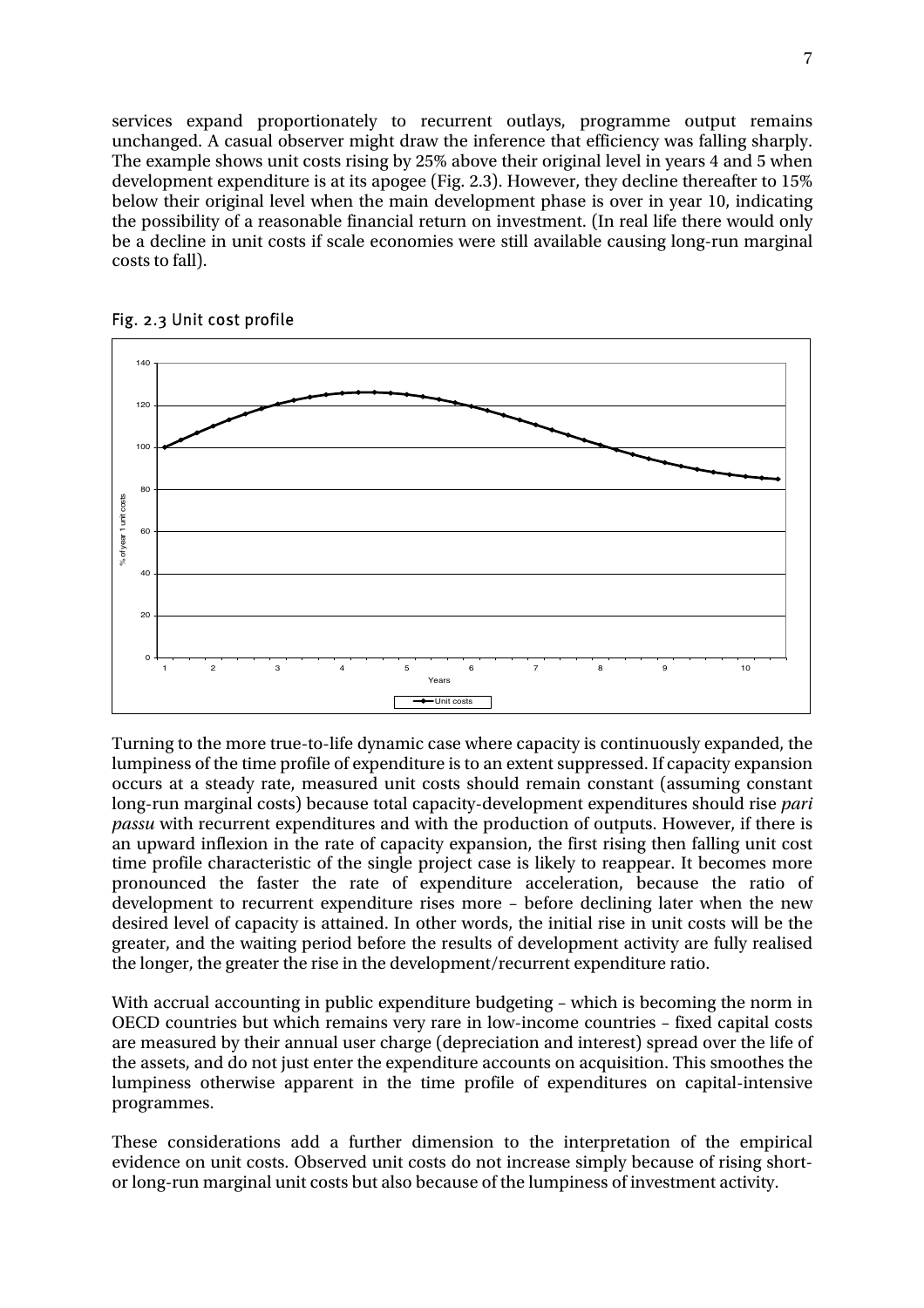## 2.4 Budget reform and cost management

## 2.4.1 Evidence of waste and inefficiency

In the absence of powerful and effective instruments of accountability and control, there is an intrinsic tendency for public funds to be used wastefully and corruptly. Without the pressure of competition in the market, administrative sanctions and other moral and material incentives for accountable behaviour, public expenditure managers can best maximise their personal welfare by corrupt procurement practices, or by diverting funds to their personal gain or to the benefit of interest groups to which they belong or are beholden. Without similar incentives and/or sanctions, whether or not formalised in contracts, service providers (as agents) have little motive to deliver in full the services for which they are paid by the state (their principal).

Expenditure tracking surveys, pioneered in Uganda following research which uncovered the leakage of most funds allocated to meet non-salary education expenses (Reinikka and Svenson, 2001) but now replicated in a growing number of other developing countries, have identified many egregious cases of waste and the diversion of funds from their intended purposes. Tracking surveys fulfil monitoring and evaluation functions which should rightly be performed by national audit institutions, whose job it is to verify that public funds have been spent as and where intended, and to identify instances of waste and inefficiency. However, audit institutions tend to be understaffed and to lack the political authority to question established public expenditure management practices.

In the absence of effective performance management designed to minimise waste and inefficiency, there can arise large differences in output unit costs between different providers of identical or similar services within the same country - and *a fortiori* between providers in different countries. Technical inefficiency and malpractice are major reasons for the observed large shortfalls below their efficiency frontiers of expenditure programmes in many countries which are key to poverty reduction.4 In-country differences are due mainly to differing levels of technical efficiency from one service-providing entity (e.g. school, clinic) to another. They arise more rarely from local differences in input unit costs. These cost differences provide the basis for (comparative) performance assessment.

In order to raise efficiency levels among the least efficient providers, sector programme managers monitor providers' costs, establish benchmarks and set targets for performance improvements. Among the techniques used in making performance comparisons and establishing norms of best practice are 'data envelope analysis' (DEA) and the 'free disposal hull' (FDH) techniques. Both of these use actual performance data to identify production functions describing feasible output levels corresponding to level of inputs. The former, which is used in the construction of efficiency frontiers, makes the assumption that linear combinations of observed most efficient practice are all feasible, producing a smooth efficiency frontier; the latter assumes more conservatively that only observed efficient output-input combinations are feasible, giving rise to a stepwise representation of the efficiency frontier.

### 2.4.2 Reform agenda

Public expenditure and programme management reforms are topics to which much detailed attention has been devoted but which lie outside the scope of this paper. The

8

 $\overline{a}$ 4 Cf. footnote 2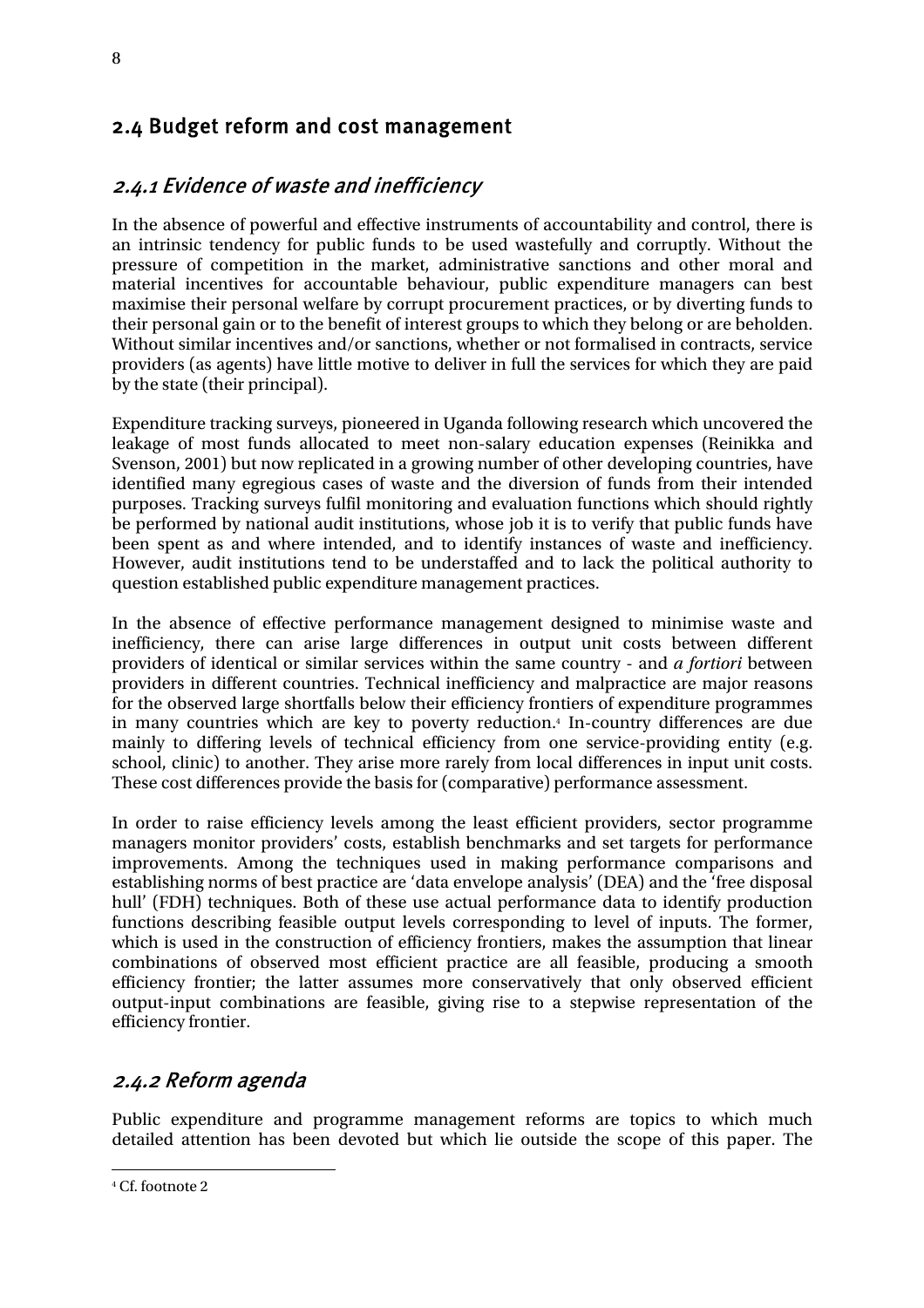upshot of reforms, however, is to contain or reduce quality-adjusted unit costs and to make possible the provision of services to wider spectra of beneficiaries.

Specific reforms produce cost-reduction benefits including:

- reduced overheads, through staff reductions in administration and in service delivery (eliminating ghost workers from the payroll, reviewing complements, trimming allowances etc.), and by vacating redundant premises;
- decreased waste and the misapplication of voted funds, through better public expenditure management practice, including competitive procurement, implementing integrated financial management systems requiring timely and consistent recording and reporting of expenditures, and expenditure and efficiency audits;
- reduced input unit costs, from efficiently planned procurement practices and wider tendering;
- reduced staff unit costs, by regrading posts and altering staff qualifications and status;
- improved technical efficiency the physical output/input ratio through incentives to staff for better performance, and through procedural reforms which reduce delays and raise the activity rates of staff and facilities;
- lower average public expenditure costs across a range of output levels, from the outsourcing of service provision to executing agencies or private sector service providers, whose contractual performance is closely monitored, and which are given incentives to achieve lower production costs through efficient procurement and a continuous quest for improvements in technical efficiency.

In terms of the simple analytical framework presented in Fig. 2.1, the effect of reforms such as these is to lower the total and average cost curves in the relevant range, altering the height and perhaps the shape of the short-run marginal and long-run incremental cost curves. If service expansion takes place at the same time as cost-saving reforms are being implemented, it may be difficult to disentangle the simultaneous effects of the reforms which lower cost schedules and of the economies or diseconomies of scale associated with increases in the level of activity. Thus, falling costs, caused by the one-off effect of reforms, may falsely be ascribed to falling average and marginal cost schedules.

## 2.5 Summary

There are five main reasons why observed unit costs of public service provision may rise:

- expansion programmes may incur higher input unit prices because of supply inelasticities for sufficiently skilled labour, especially in the short term; this is likely to be a constraint in Africa rather than elsewhere, especially for rural areas;
- expansion may cause technical efficiency (the output/input ratio) to decline at the margin, especially in the short run, because of individual and institutional inexperience, poor planning and physical capacity limitations;
- public services to be expanded may lie in that range of the long-run cost curve where incremental costs are rising, for example because of the greater needs and relative inaccessibility of intended beneficiaries;
- the relative price effect: unit costs may rise faster than the general level of inflation because the rates of resource-saving technical progress are lower in the public services than in the rest of the economy, and
- the accelerated capacity expansion effect: measured annual unit costs rise because the ratio of development to recurrent expenditure rises to increase the rate of capacitybuilding.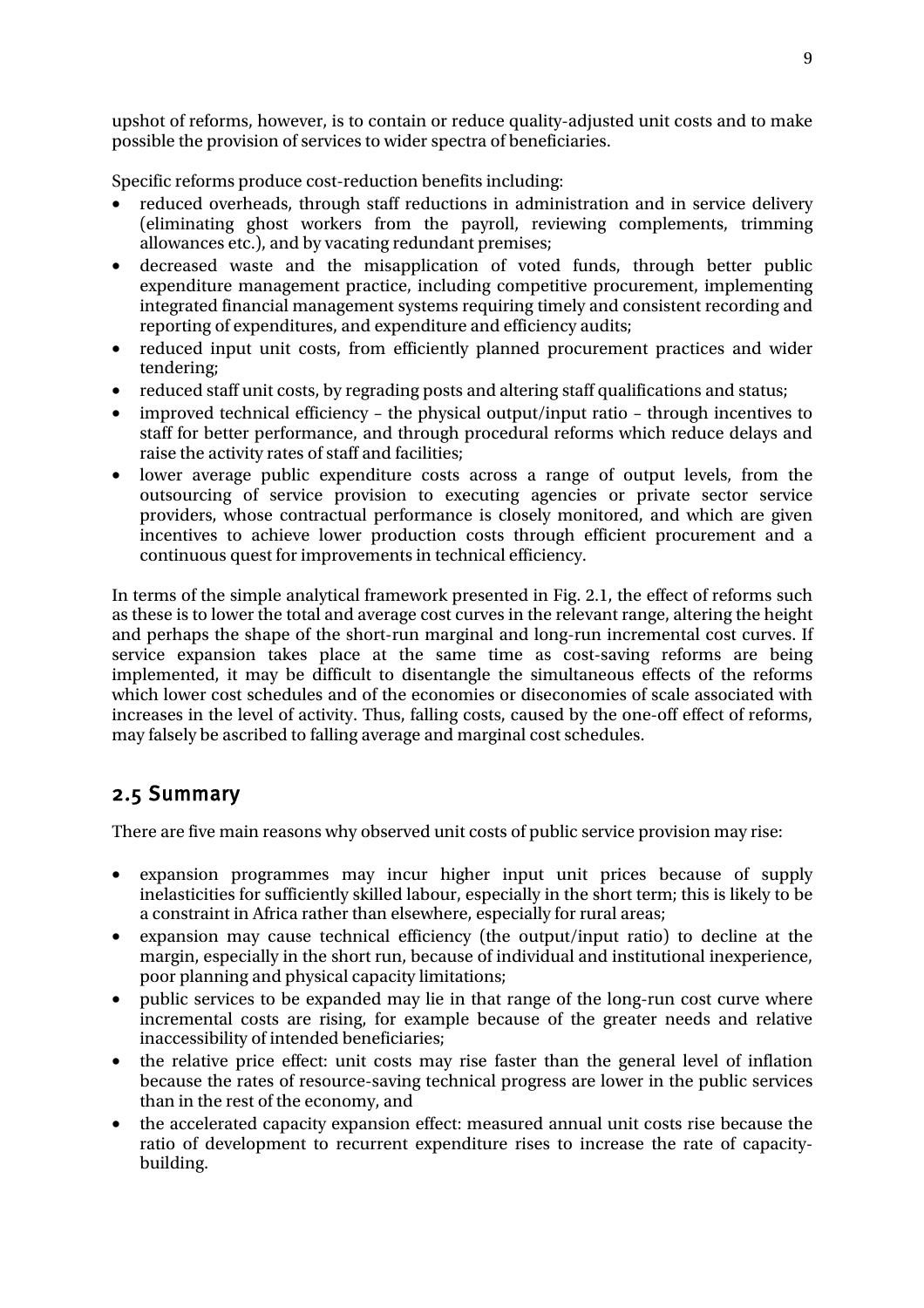The remainder of the paper will look at evidence of the costs of public service provision with particular reference to phases of increased capacity expansion, with a view to identifying which of these explanations seem best to explain observed increases in unit costs.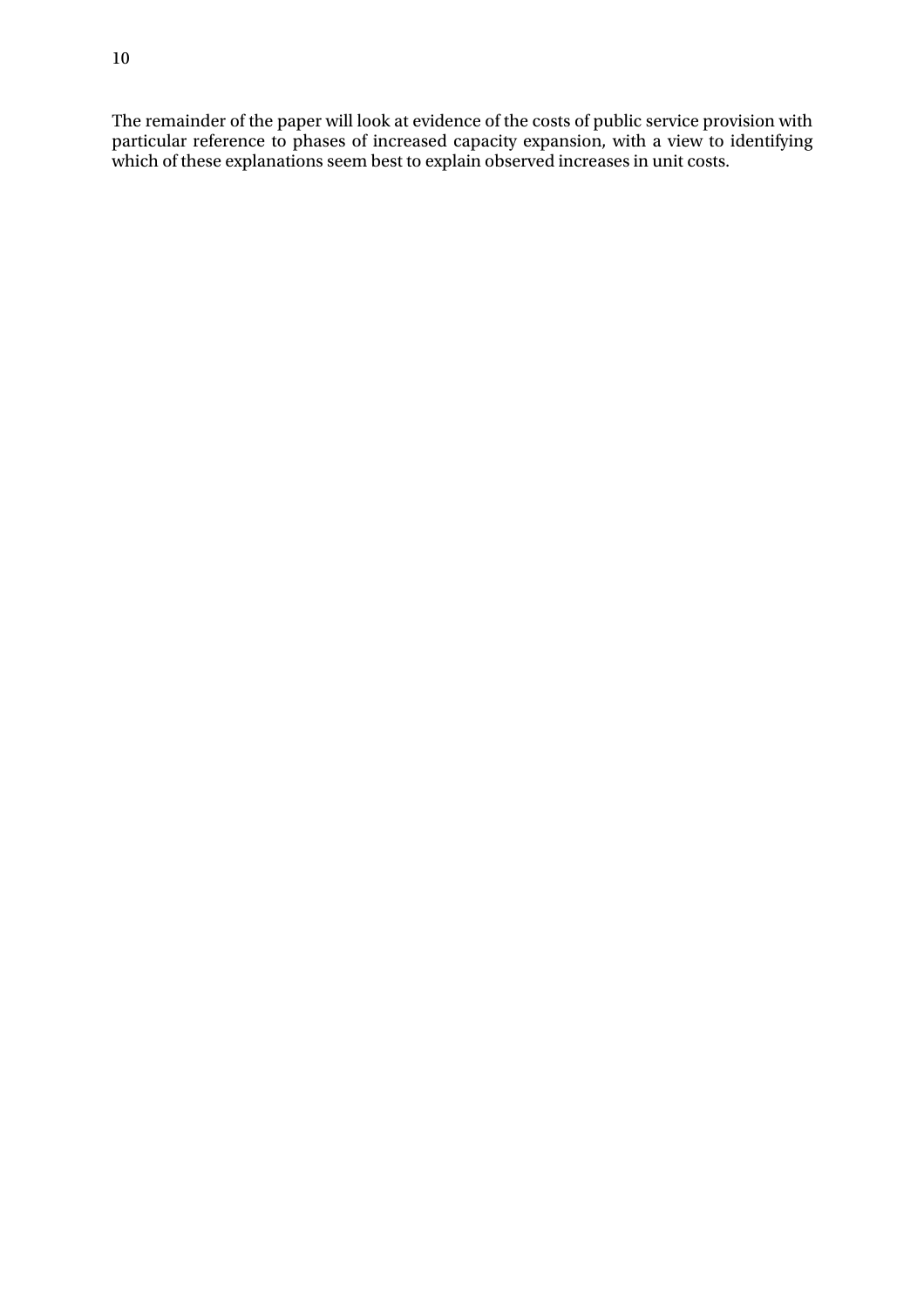## Chapter 3: Evidence from OECD countries

The public expenditure economics literature contains a number of case studies and econometric analyses which bear out the propositions in section 2.5, notably in the education and health sectors.

## 3.1 Education in the US

### 3.1.2 Rise in expenditure

In the 1960s, public expenditure per student in attendance at US public schools rose rapidly: by 1970 it was 53% higher than in 1960 in real (1983 prices) terms. In the following decade it increased by a further 23%. Enrolments rose by only 22% in the 1960s, and then fell by 10% in the 1970s. Test scores were at their highest in the early 1960s, and then began a steady decline which was arrested only after 1980.

One ostensible reason for the rise in expenditure in the 1960s was a real increase of 33% in teachers' salaries. Another was the fall in the pupil/teacher ratio which started in the 1960s and continued in the 1970s. A survey of econometric studies of school performance data for this period, however, identifies no robust explanatory function relating expenditure to outcomes which satisfactorily explains the observed deterioration of performance (Hanushek, 1986). One interpretation of the evidence is that unit costs were allowed to rise because there were no institutional incentives to contain them (Hanushek, 1994). This is a plausible explanation of longer-run unit cost increases, but not of the short- to mediumterm increases occurring in phases of rapid expenditure growth. Another is that increases in education spending were directed toward activities which do not get reflected in better test scores, which is basically any subject other than maths and English. Spending on special education is one example which will have been important in developed countries.

### 3.1.3 Scale economies

Econometric estimates of the importance of factors determining per student costs in Utah reveal clear evidence of economies of scale. Unit operating costs fall as the number of students per school district rises (with an elasticity of -0.25 to -0.3) (Chakraborty et al., 2000). This is likely to arise from the use of shared support and logistical facilities. The scaleeconomy effect would be stronger still if fixed costs were taken into account. Other studies identify scale economies in the size of schools, which are reversed when schools expand beyond an optimum enrolment level.3.2 Other evidence in education

#### 3.2.1 Institutional factors

A large-scale cross-country study based on data for 260,000 secondary school students in 39 countries has found that about two-thirds of the variance in test scores is attributable to a basket of institutional and management factors. Independently of these factors school funding has either no significant effect on outcomes or even a negative effect (Wößman, 2003).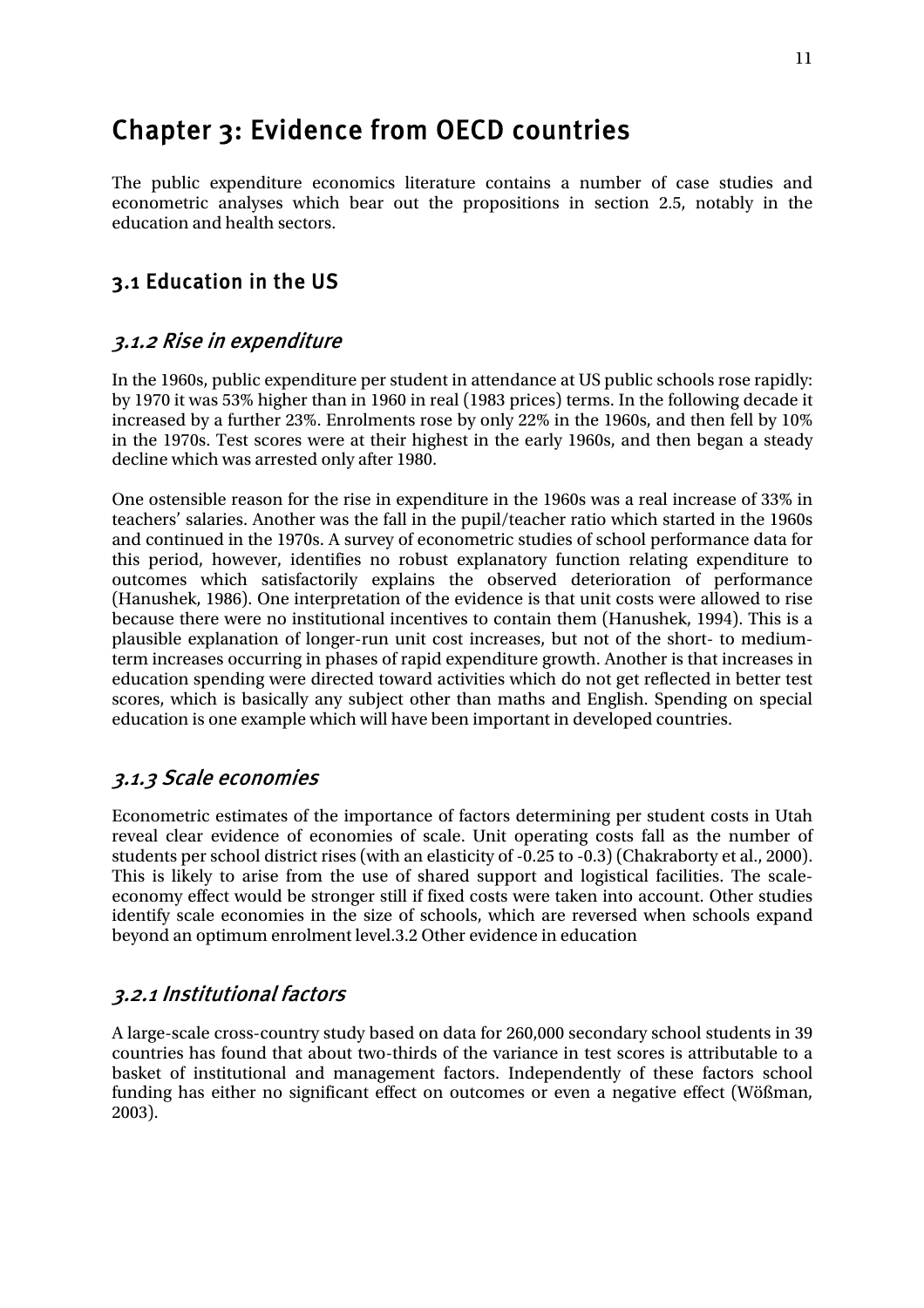#### 3.2.2 Long-term productivity decline

Productivity studies on time series data of eleven OECD countries (Gundlach et al., 2001) and six East Asian countries5 (Gundlach and Wößman, 2001) find that there have been trend increases in the unit costs of 'producing' school outcomes, as measured by standardised test scores, in many of these countries. Governments, as in the US, have increased the volume and quality of inputs, thus increasing costs, without achieving any commensurate improvement in schooling outcomes. Part of the explanation of the results achieved in these studies is the relative price effect: outlays have been deflated by GDP or service sector deflators, rather than by education-sector-specific deflators, which has accentuated the apparent increase in the 'price' of education. For the rest, the studies reveal a tendency for the elasticity of educational outcome supply with respect to inputs to fall in the longer run, at least in countries which have already attained high levels of educational attainment.

## 3.3 UK public expenditure 1995-2001

Recent research by the UK Office of National Statistics shows that government output, measured by the volume of goods and services provided without (full) charge to users, has risen by less than the volume of inputs used in its production, implying a fall in 'productivity' – i.e. technical efficiency (Pritchard, 2003). The fall has been most pronounced in the years after 1998 when public expenditure began to expand after several years of stability (Fig.3.1). Inputs and outputs are indices representing physical goods and services consumed and produced, weighted by base year (1995) prices.



#### Fig. 3.1 Government expenditure efficiency in the UK 1985-2001

 $\overline{a}$ 5 Hong Kong, Japan, S. Korea, Singapore, Thailand, Philippines.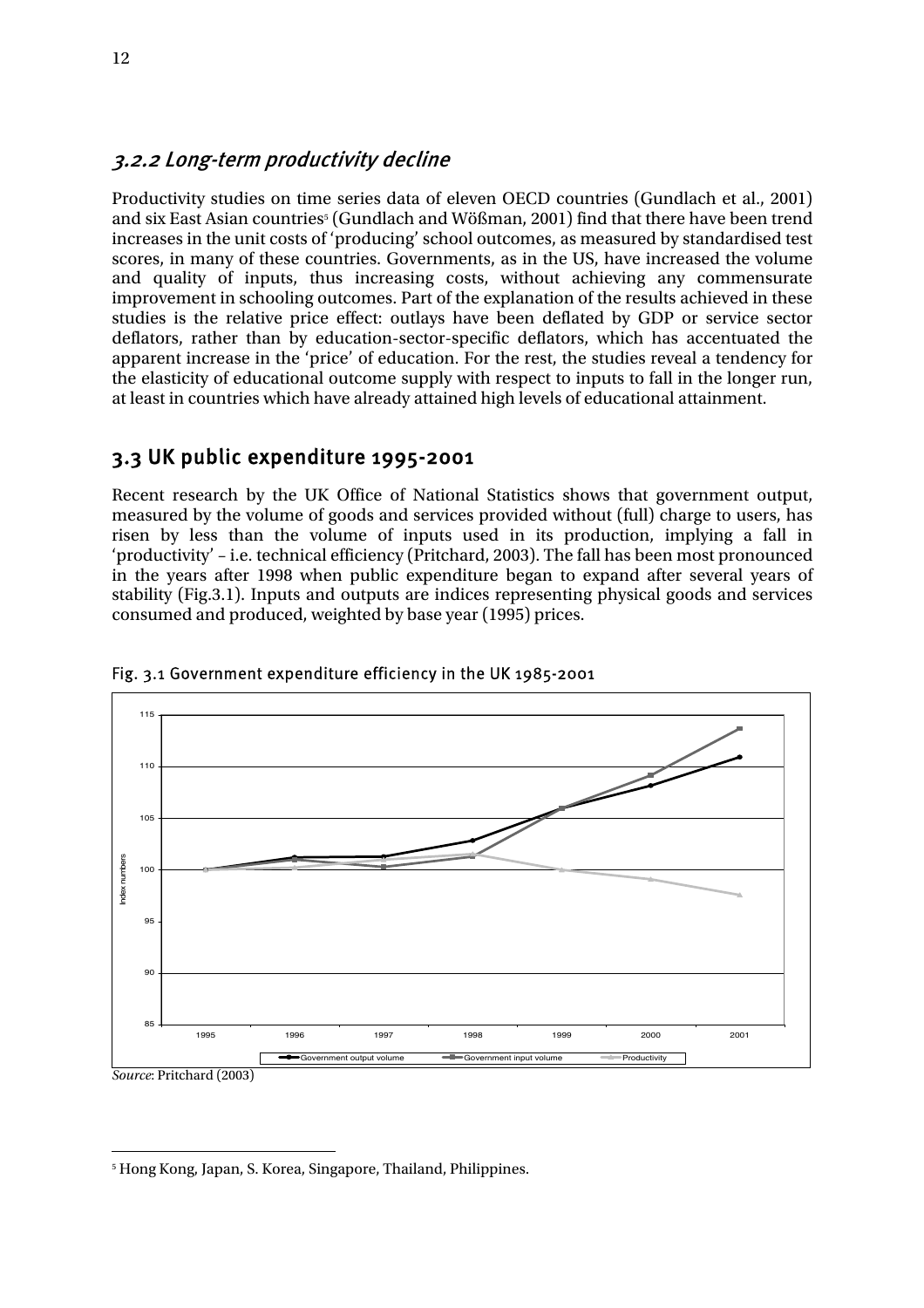The calculations underlying this analysis are open to criticism. First, at the time, there were relatively few indicators of output which had to proxy for the results of a very disparate array of public service activities. The indicator set has subsequently been enriched. Second, some indicators, such as the number of patient episodes in the National Health Service (NHS), may be perverse: more patient episodes may be a symptom of falling standards of diagnosis and treatment rather than genuinely higher productivity. Third, the indicators yield no direct information on customer convenience and satisfaction, and more generally on the quality of service provided.

These deficiencies have been corrected in some degree in the health sector, using a more disaggregated approach to costs and price deflation, incorporating evidence on improvements in health outcomes and new information on the quality of service (Lee, 2004). The effect has been to reduce the apparent extent of decline in technical efficiency in the NHS, but not to show an increase.

## 3.4 Interpretation

In terms of the potential causes of unit cost increase listed in section 2.5, the following factors seem *prima facie* to have been most influential in the cases introduced above:

- *Education in the US.* Unit output costs seem to have risen because of combinations, varying through time, of: (i) higher unit input prices in the 1960s, when teachers' salaries were increased; (ii) falling technical efficiency, with declining pupil/teacher ratios and an absence in the public education system of incentives for, and reforms leading to, higher total factor productivity; and (iii) a relative price effect affecting public services in general, raising their costs relative to those in the competitive private sector where productivity was rising faster.
- *Education in the OECD and Asia.* The relative price effect and falling technical efficiency (diminishing pupil/teacher ratios) worked simultaneously to increase the unit costs of educational outputs in the countries covered by the surveys. In some countries, falling school-age population cohorts may have pushed education systems backwards towards the declining sections of their average cost curves where scale economies are being lost as school rolls fall in the absence of reforms to reduce overheads.
- *Public expenditure in the UK.* The expansion of expenditure on public services in the UK starting in 2000 involved both an increase in the development/recurrent expenditure ratio, as facilities were expanded, re-equipped or refurbished, and higher input unit costs, as professional staff remunerations were raised. Thus, part of the perceived fall in public service productivity arises from the lag in benefits from lumpy expenditure on capacity development. Part may also be due to the rapidity of the expenditure increase, which may have caused some costs to rise along short-run marginal cost curves which were higher than they would have been if the pace of expansion had been more measured. Whatever the case, public service provision in education and health has been in a rising segment of its average cost curve, with incremental costs clearly in excess of average costs. Service delivery capacity is being expanded (and service quality improved) by outsourcing to private sector contractors at prices which imply unit output costs higher than historic costs in the public sector – though they are believed to be lower than incremental unit costs in the public sector.

These explanations are illustrative and intuitive. They are not based on a rigorous analysis of the data. They serve, however, to show how observed unit cost developments may reflect the simultaneous impact of multiple and sometimes contradictory influences. They also show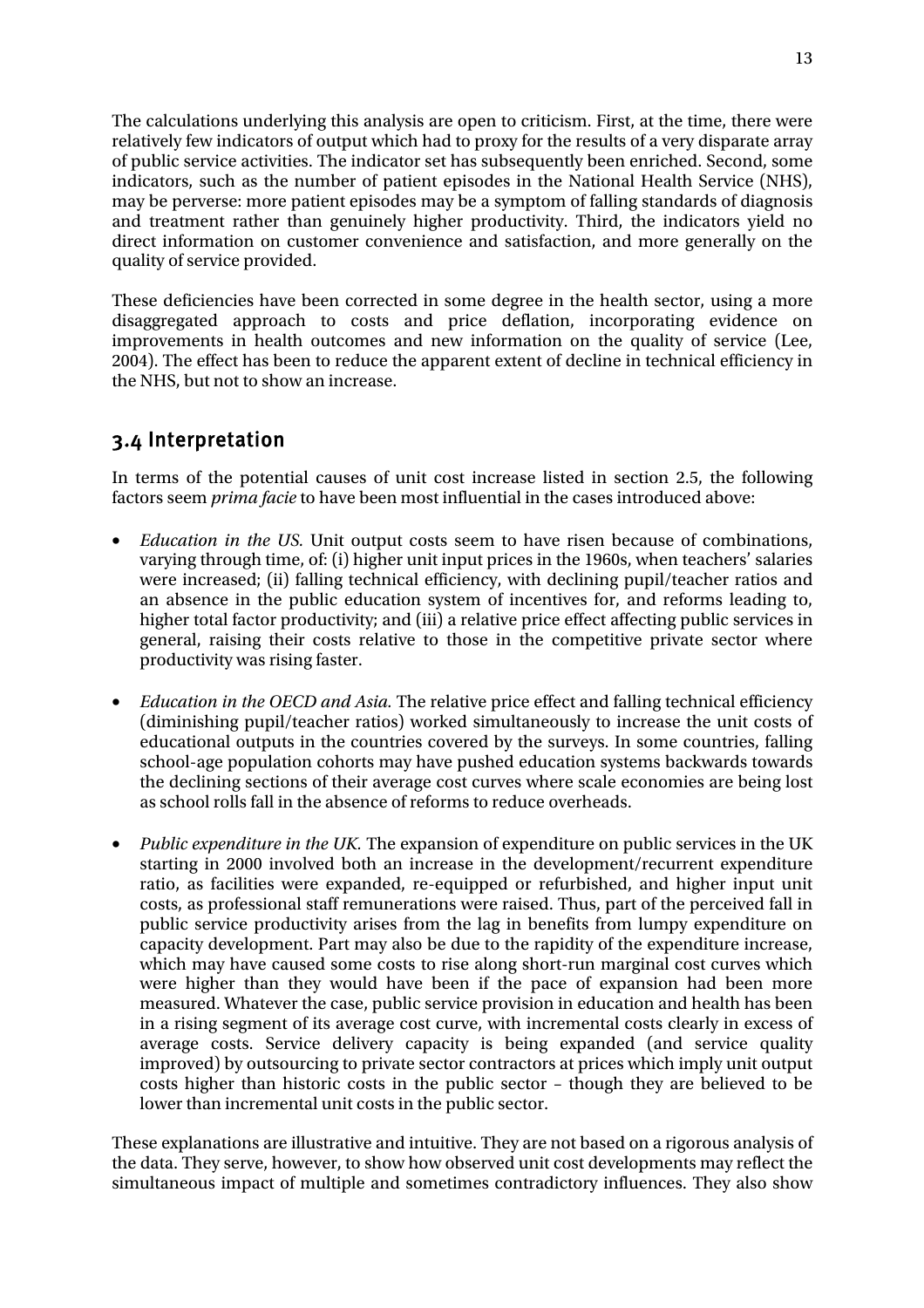that, unless there is some prior analytical understanding of these factors - the nature of the expenditure, the rate of its increase, the quality of its planning and execution, underlying average and incremental cost curves, and a variety of supply-side and demand-side variables – increasing public expenditure may produce unexpected and unintended outcomes. These factors deserve attention in the design and execution of programmes of service expansion.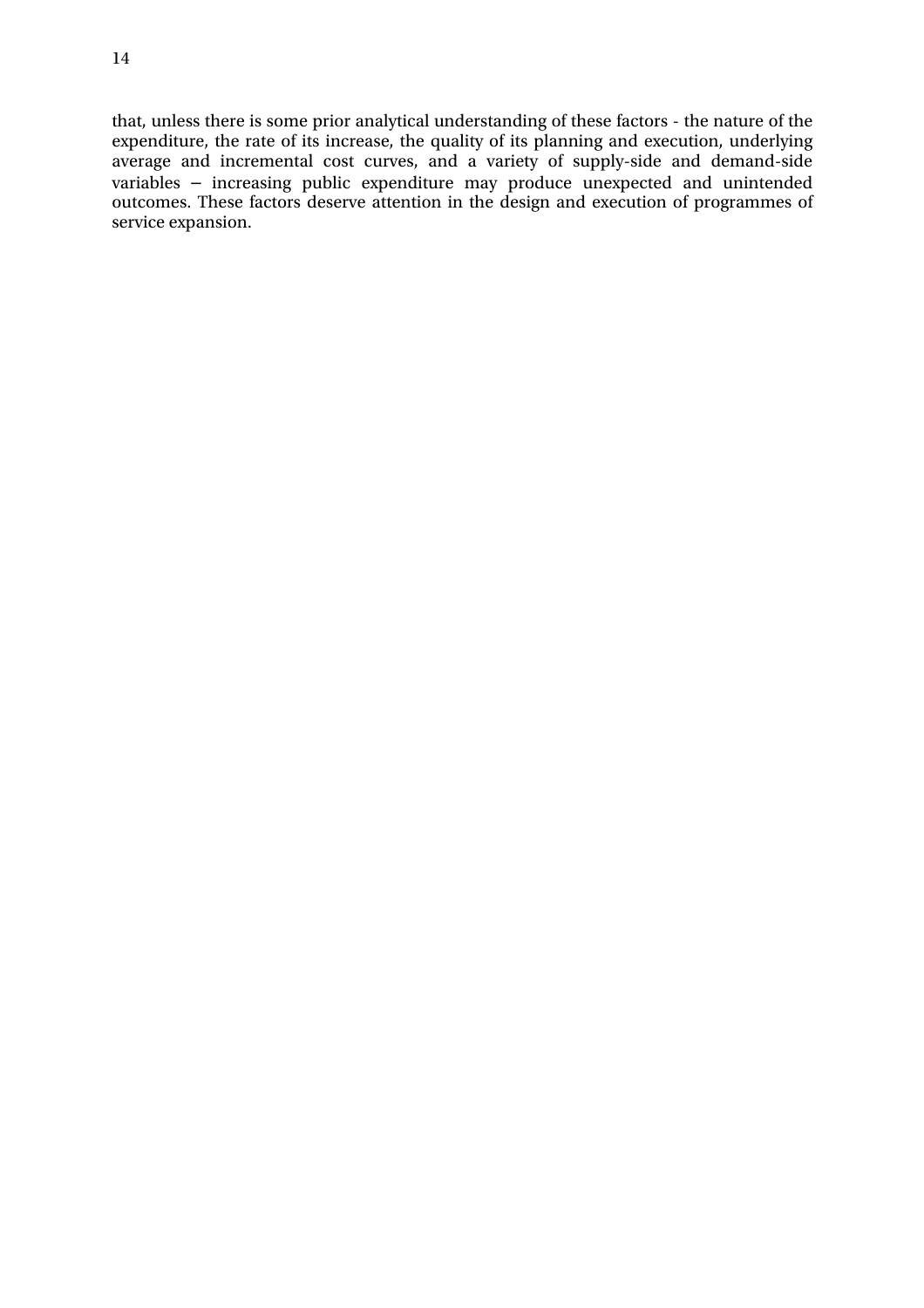## Chapter 4: Evidence from Case Studies in Low-income Countries

## 4.1 Approach, methodology and sources

Areas of public expenditure - primary (or basic) education, road maintenance and childhood immunisation - were selected for cost analysis where, *a priori,* expenditure data on clearly defined programmes should be readily available, where output measurement should be routine and where there should be continuous and accessible records of programme achievements. Programmes were also chosen for examination because they were representative of the main areas of public expenditure on social and economic services.

The output measures used are: for education, gross enrolments; for road maintenance, kilometres of road maintained; and for immunisation, the number of children immunised.

The delivery of these services requires a high proportion of recurrent expenditure - on wages, salaries, materials and other operating costs - and involves relatively low expenditure on lumpy capital goods, though an important exception is the expansion in school building programmes. The bulk of outlays on these services therefore feature in the recurrent budget. Thus, this study avoids the problem of trying to relate episodic and uneven flows of capital expenditure - some of which, if directly financed by donors, are not even fully accounted for in the state budget - to programme outputs.

The analytical approach adopted was simply to:

- i. identify from historic data episodes when public expenditure on these services was deliberately increased,
- ii. identify the increases in physical programme output achieved during these episodes,
- iii. calculate unit costs and incremental costs during the episodes or parts thereof,
- iv. explain changes in total programme cost in terms of changes in input unit costs (wages, salaries, prices) and in the technical efficiency with which physical inputs have been converted into programme outputs.

Conclusions and inferences are drawn by comparing unit and incremental costs. If incremental costs, econometrically calculated from simple regressions of total costs on outputs, are found to have been above unit (average) costs throughout the episodes under examination, it is concluded that costs were unambiguously rising. In the opposite case costs were unambiguously falling. If annual unit costs are found to have fluctuated above and below calculated incremental costs, the conclusion is ambiguous.

The calculated trends in unit and incremental costs are interpreted in the light of information on countries' circumstances, strategies and policies, as far as possible identifying the roles played by the factors listed in sections 2.4 and 2.5 in either raising or lowering programme costs. These interpretations are then used to segregate those influences which were context-specific and one-off from those which may be considered generic, and thus characteristic of public expenditure generally in the sectors concerned. Some general conclusions are thus drawn, based on differences in cost structure, input price formation and the scope for continuous improvements in efficiency.

The analysis relies on country case studies. The possibility of conducting cross-country econometric analysis was originally envisaged, but then abandoned. The two reasons for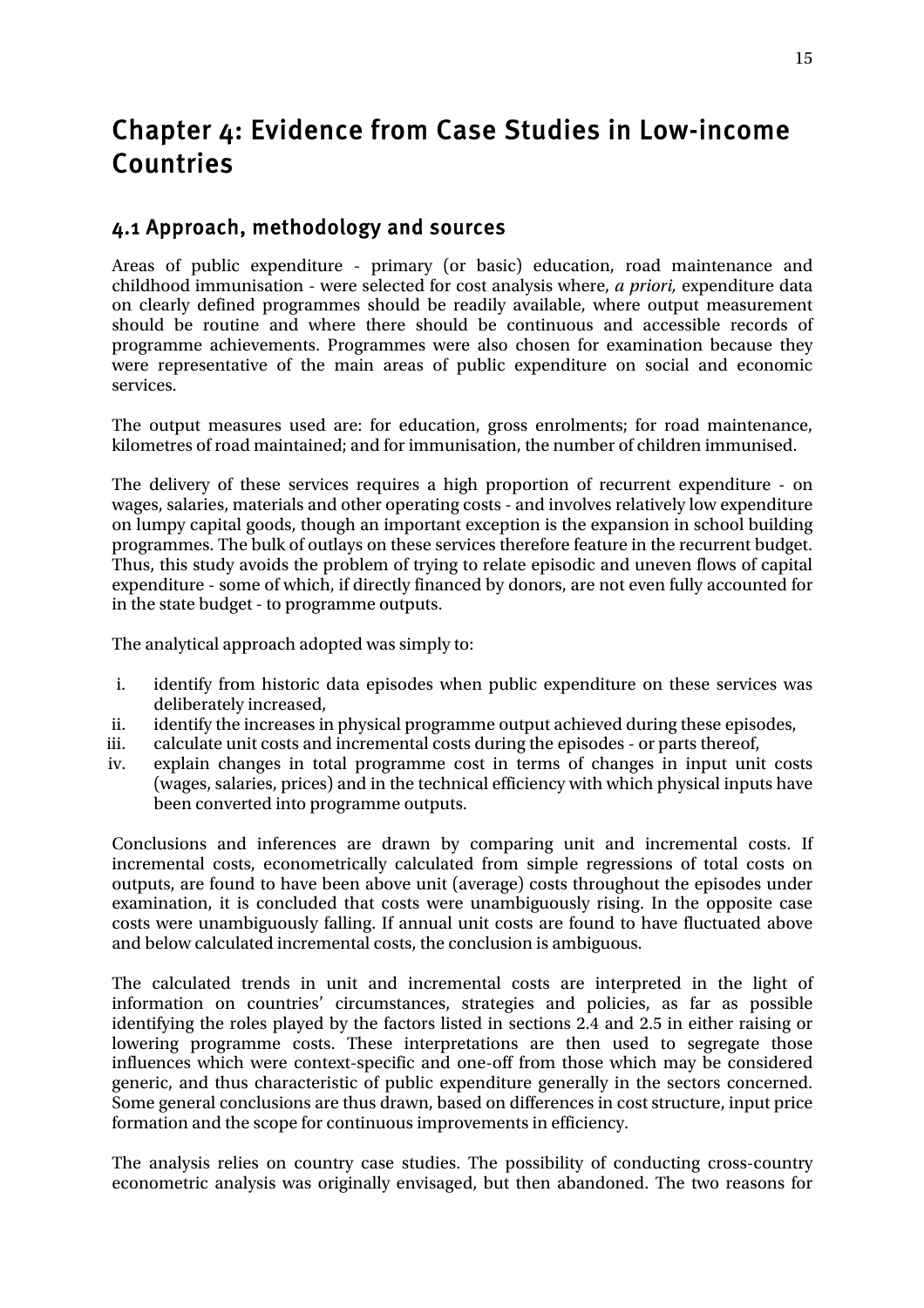this were, first, that the data available were in some cases hard to find, often of poor quality and frequently discontinuous, and, second, that it became apparent from the country case studies that costs have evolved differently in countries which have embarked on programme expansion from different starting points and different initial conditions. To be successful, econometric modelling would require a comparative statistical representation of the array of initial conditions present at the start of each expansion episode, including service quality, salary rates relative to recruitment and skill requirements and the extent of maintenance backlogs. This would be no easy task. Even if statistically satisfactory econometric results were be found, they would represent only an average of countries' cost responses, and would thus have illustrative rather than parametric value in practical resource planning.

The primary sources of information used are government records which are published and/or communicated to international data bases such as EdStats - jointly maintained by UNESCO and the World Bank as a source of standardised statistical information on educational performance and expenditure. These sources have been supplemented by otherwise unpublished information contained in programme evaluation, public expenditure and project reports by donor agencies, principally the World Bank.

## 4.2 Basic education

Eight country cases have been examined, most of them low-income countries and all of them covered by the Education Fast Track Initiative, or under consideration for inclusion in this programme. The countries are Bolivia, Ethiopia, Ghana, Mauritania, Mozambique, Uganda, Vietnam and Yemen. The episodes of expenditure growth examined mostly occurred in the 1990s, though in Ghana and Mauritania the period extends back into the 1980s.

The circumstances of these countries and analysis of their educational costs at the primary or basic levels are set out in detail in Annex 1. All of these countries embarked on programmes of radical improvement in their primary education performance, following - in the cases of Uganda, Vietnam, Ethiopia, Mozambique and Yemen - periods of civil conflict and disruption, and in all cases periods of economic decline or stagnation in the course of which public services were underfunded. The main relevant features of these countries are briefly summarised below.

### Bolivia

In 1992, the government initiated a programme to improve the quality and accessibility of education, especially in the rural areas, involving the construction of schools and the recruitment of more teachers. Expenditure on education rose from 2.4% of GDP in 1990 to 5.6% of GDP in 2001. Pupils enrolled in primary and secondary schools rose by 60%, with most of the increase occurring in secondary schools, but expenditure per pupil increased by 76% in real terms. The incremental cost far exceeded average costs. Most of the increase in outlays was accounted for by real increases in teachers' salaries.

## Ethiopia

The government launched a programme of education expansion in 1994 with the ultimate objective of universal primary education. Primary enrolments rose by 300% between 1992 and 2002, but expenditure increased by only 39%. After an initial rise when the programme was launched, expenditure per pupil fell. Most of the increase in public expenditure on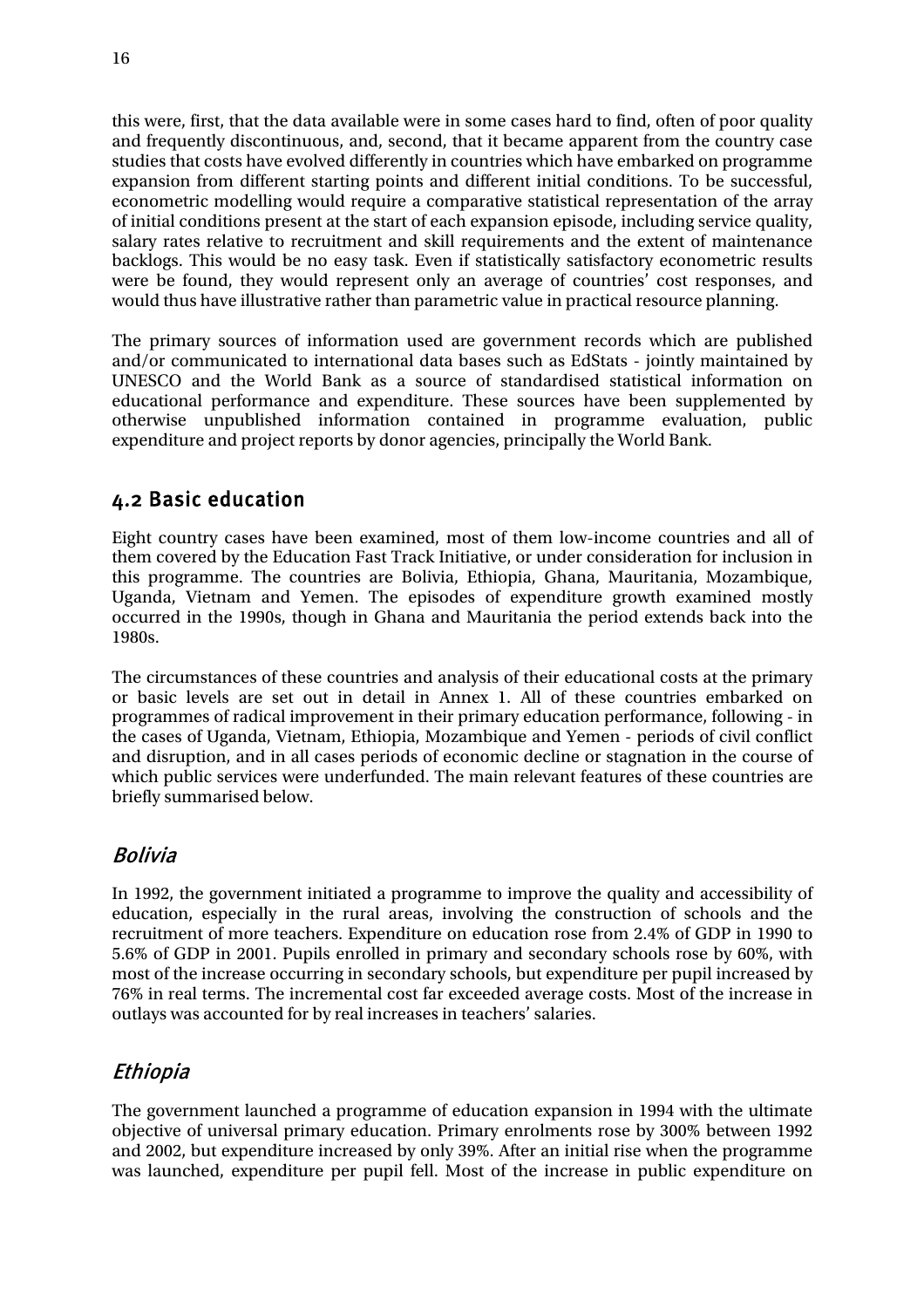primary education was devoted to school building. Major economies were realised by reducing teachers' salaries in real terms.

#### Ghana

Ghana embarked on a major educational reform programme in 1985 designed to focus public expenditure on basic education. Further improvements were introduced in 1996 with a view to making basic education free, compulsory and universal. Enrolments rose from 1.4 million in 1980 to 1.9 million in 1990, and to 2.5 million in 2000, with the most rapid increases occurring in the 1985-95 period. Expenditure in real terms rose more rapidly, almost exclusively due to rising real salaries, causing per-pupil expenditure to rise by 74% between 1990 and 2000. The incremental cost of increasing enrolment was significantly in excess of the top end of the range of average costs.

#### Mauritania

Enrolments in primary education rose, from a low level, by 56% in 1980-5, and by 75% in the 1990-5 period, whereafter the pace of expansion declined. Real expenditure per pupil rose slightly in 1980-5, but then fell continuously until the mid-1990s. During the early 1990s period of rapid enrolment growth, the incremental cost of expansion was virtually nil. This was largely achieved by reducing real salary levels for teachers, though some cost saving was also realised by dint of an increase in the pupil/teacher ratio. These cost savings were bought at the expense of falling education quality. Unit costs have increased since the late 1990s as the government has sought to reverse the decline in quality by improving teachers' training and remuneration and increasing the supply of teaching materials. In this latter period, the incremental cost of enrolment has slightly exceeded per-pupil expenditure.

#### Mozambique

Primary enrolments and expenditure fell during the war years, then stagnated for a while after the peace agreement of 1992, before rising sharply in the later 1990s. The number of children enrolled increased from 1.2 million in the years 1991–3 to 2.8 million in 2003, when the gross enrolment rate reached 110%. Expenditure per pupil rose strongly after the mid-1990s when enrolments and total expenditure were both growing fast. Internal efficiency indicators – on repetition, completion and survival – improved somewhat but remained low by the standards of other African countries. The pupil/teacher ratio remained high. The incremental cost was above per-pupil costs in the 1990s. The government's current strategy is to spend more on qualitative improvements and to raise enrolment above 3 million, which implies further rises in unit costs.

#### Uganda

In Uganda, the government decided in 1996 to accelerate progress towards universal primary education by abolishing primary school fees. Enrolment growth far exceeded government expectations and financial provision. Enrolments rose by 120% from 3 million in 1996 to 6.6 million in 1998. Unit costs initially fell, as the pupil/teacher ratio and class sizes rose. From 1998 onwards, however, expenditure was rapidly expanded to build more schools, train more teachers and procure more teaching materials. Unit costs accordingly rose – to well in excess of historic levels in real terms. The incremental cost was below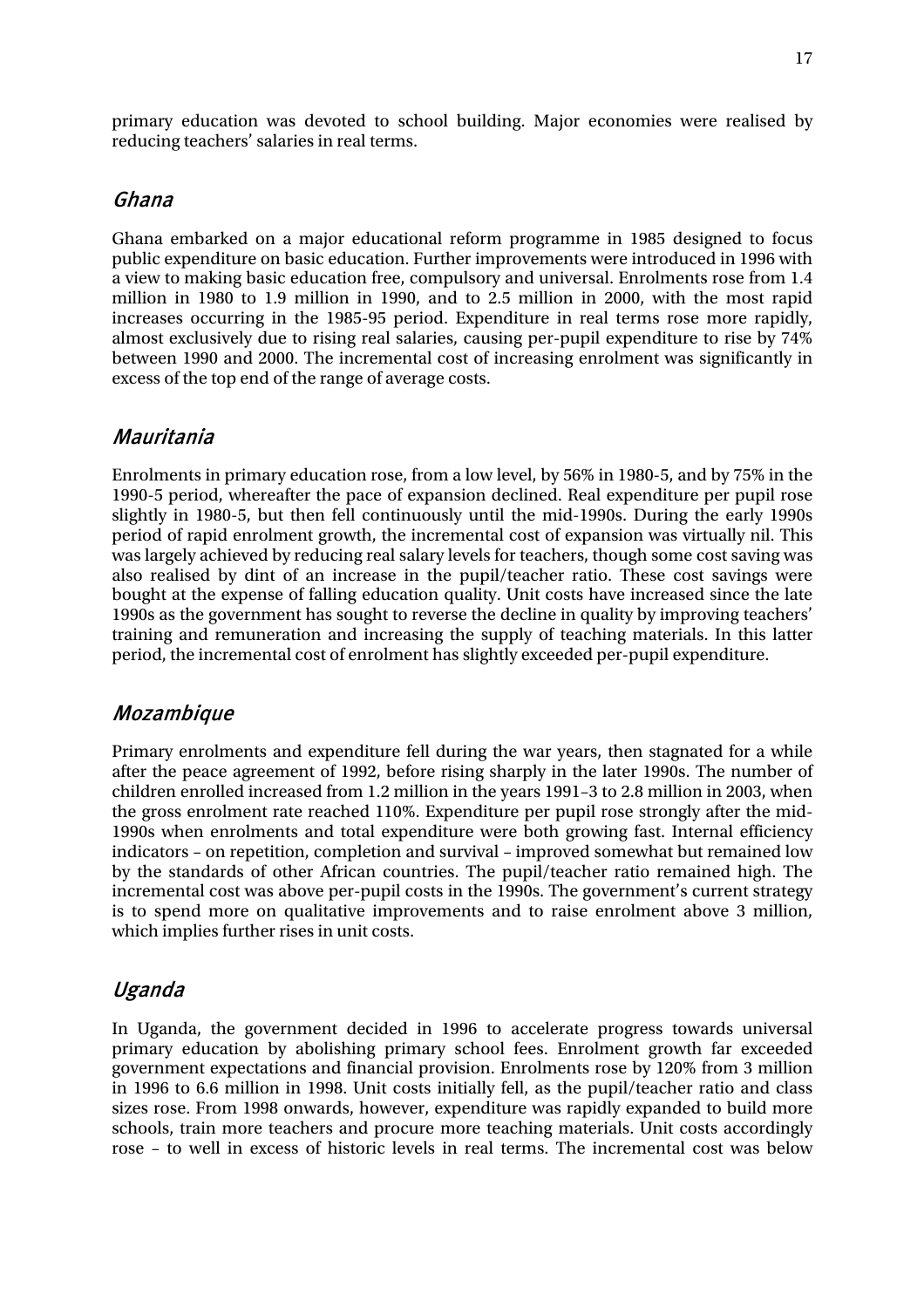average (unit) costs in the years prior to 1996 when enrolments were static; it exceeded unit costs thereafter when outlays were expanding to keep pace with rising enrolments.

#### Vietnam

In 1986, Vietnam introduced economic reforms (*doi moi*) which made primary education fee-paying. The net enrolment rate fell from 95% in 1980 to 87% in the mid-1990s, though gross enrolments continued to expand because of the presence of over-age children and high rates of repetition. Since the mid-1990s, gross enrolments have fallen – though the net enrolment rate has returned to its former high level - because the school-age cohort has started to shrink, over-age pupil numbers have fallen, and repetition rates have been much reduced. Public expenditure on primary schooling grew exceptionally fast (13.8% p.a.) in 1991-2002 as the government invested heavily in educational quality and in overcoming exclusion. This, combined with first slowly rising and then falling enrolments, resulted in a 16.3% p.a. rise in unit costs. The incremental cost of enrolment in the years of increasing rolls (1991-7) was well in excess of average costs.

#### Yemen

Enrolment in basic education began to expand rapidly in 1999, following some years of stagnation or decline, under the stimulus of public expenditure on schooling which started to increase after 1995. Unit costs, formerly falling (as teachers' salaries and education standards declined), began to rise, particularly with the implementation of new policy packages for basic education in 1998 and 2001, comprising incentive payments and training provision for teachers.

The relationship between average and incremental costs in these countries is summarised in Table A1.1 in Annex 1. In almost all countries, incremental costs unambiguously exceed average costs in the same time periods, indicating a clear pattern of rising unit costs. The main exceptions – Ethiopia and Mauritania prior to 1995 – are countries where teachers' salaries at the outset were high relative to the market rate, and where it proved temporarily possible to reduce real remunerations while simultaneously recruiting more teaching staff. The experience of Mauritania, however, shows that this policy can impair incentives and have negative consequences for educational standards if pursued too long. In both countries, episodes of falling unit costs have been followed by years during which unit costs have again increased.

The question thus arises of why the trend in unit costs in the majority of these countries is found to be rising. The main proximate cause is that real salary levels for teachers and administrative staff have increased. Salaries constitute at least 70% of the cost of delivering an education service, and rarely less than 80% of the recurrent cost of education provision. Real salary increases have been noted in Bolivia, Ghana, Mozambique, Vietnam and, latterly, Uganda and Yemen. They have been required to recruit more and higher quality staff and to incentivise them to undertake training and to work productively, often in remote rural areas previously underserved by the education service. Increasing staff salaries was a reaction to initial conditions in which the education system was failing many children because schools were inaccessible, or where staff were frequently absent and where the quality of education was poor and deemed of little worth by parents. Raising salaries was thus a *sine qua non* for improving educational performance. Real staff salaries have also increased because the general level of public service remunerations has risen. General public service real pay increases have occurred in Bolivia, Ghana and Vietnam, and latterly in Yemen.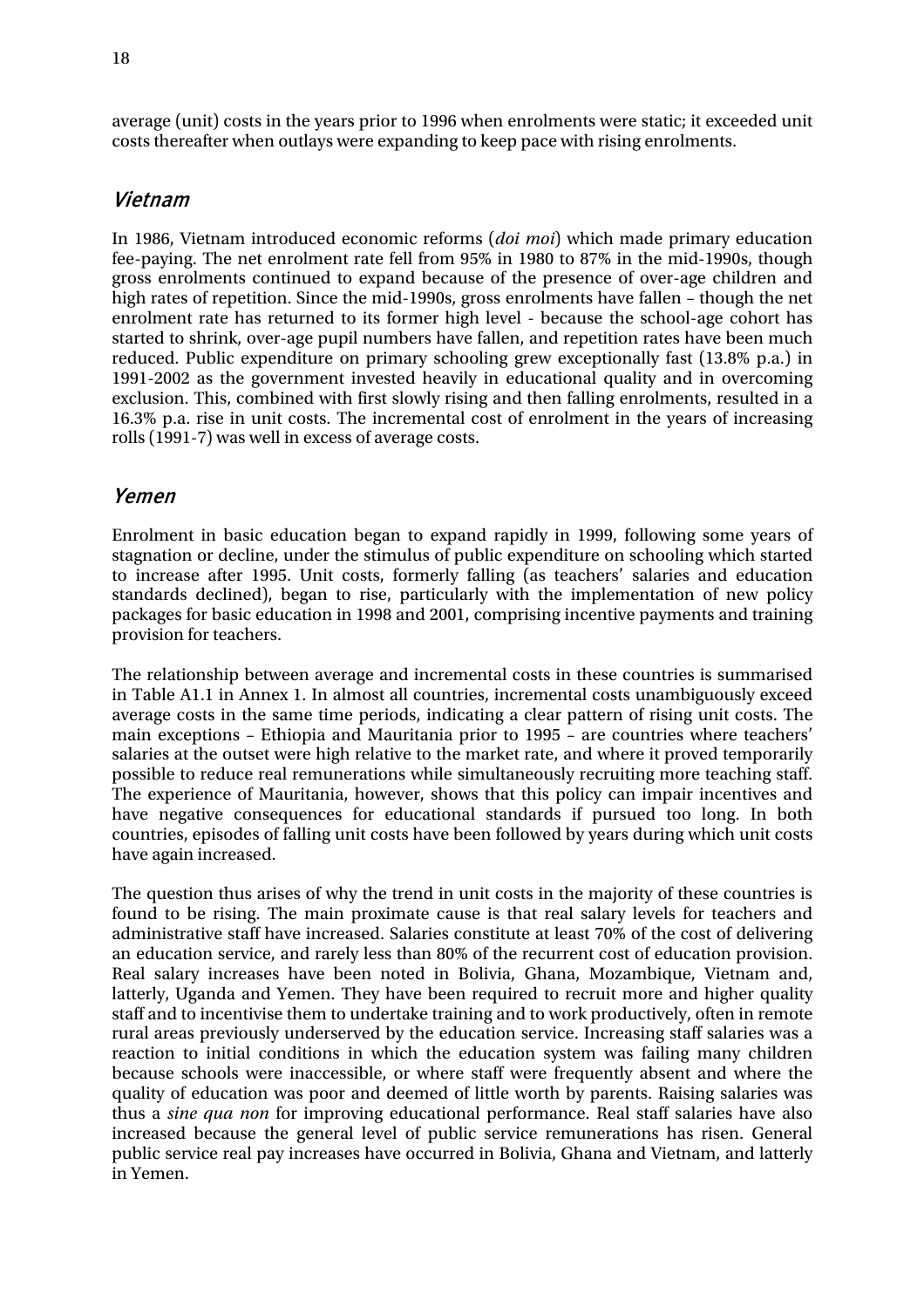Increases in staff numbers have been less important as a cause of rising unit costs. In most cases pupil/teacher ratios have either remained broadly constant or have risen in the course of episodes of expenditure increase. A rise in the pupil/teacher ratio which increases the technical efficiency with which inputs are converted into outputs in the education process goes some way to offset the increase in the unit costs of enrolment arising from higher input unit costs in the form of higher real salaries. The pupil/teacher ratio rose sharply in Uganda after the abolition of school fees in 1996. Vietnam is the only country in the sample where the pupil/teacher ratio was reduced. This was part of a deliberate policy of increasing expenditure on schooling in order to raise teaching standards and educational attainments, with a view to enhancing the global competitiveness of the Vietnamese economy.<sup>6</sup>

Increasing primary enrolments by improving the quality and accessibility of schools not only involves recruiting more staff and motivating them through higher pay, it also requires additional per-pupil expenditure on teacher training, school facilities and educational books and materials. These elements have been predictable components of education system reform and revitalisation programmes. In percentage terms, however, they have made only small contributions to overall cost increases - commonly in the range 10-20%.

One-off factor productivity improvements may be achievable in education. For instance, teacher absences may be reduced, and administrative and supervisory duties may be delegated to non-professional staff, making it possible to raise the pupil/teacher ratio without impairing the effectiveness of education programmes. However, once these reforms are accomplished continuous productivity increase has proved generically hard to achieve. Pupil/teacher ratios have increased in Uganda and in Bolivia. Uganda responded to overcrowding in schools following the abolition of fees by double-shifting. But these expedients have aroused fears that standards will fall. Yemen has resolved to reduce expenditure on (overstaffed) headquarters administration in order to increase funding for front-line services. If successful, this may reduce unit costs by making schooling more attractive to clients, and encouraging additional enrolment. However, none of these measures produce more than one-off efficiency increases; they offer no prospect of continuous productivity growth.

To summarise, education programme expansion often requires the payment of a higher price for the most costly input, namely, teaching staff. Input unit cost reductions achieved in school building and book procurement, as in Uganda, can do little to offset staff salary increases. Technical efficiency improvement options are available, but can be pursued only to a limited extent without impairing educational quality, which in turn risks undermining the objective of increasing enrolment. Some technical efficiency options are two-edged: higher pupil-teacher ratios may result in higher repetition and drop-out rates which are symptomatic of a waste of resources. Few countries in the sample demonstrate technical efficiency gains in the course of their episodes of expenditure expansion.

A post-script to this analysis is in order. The analysis has, for simplicity and because more data are available, used gross enrolment as an output measure and unit cost denominator. However, enrolments *per se* are not the objective of primary education, which is to give children basic cognitive tools. Completion rates and test scores are better indications of educational success. It is thus gratifying to note that higher expenditure on primary education has resulted in improvements in reported completion rates in Bolivia, Mauritania, Mozambique, Vietnam and, provisionally, Uganda. In Ghana, the EdStats data (which are based on official data based on the school census) suggest that quality has been impaired, but a recent survey by the World Bank (2004) found test scores to have improved

 $\overline{a}$ 

<sup>6</sup> Within the next decade, Vietnam intends to make computers available in all schools (Socialist Republic of Vietnam, 2003).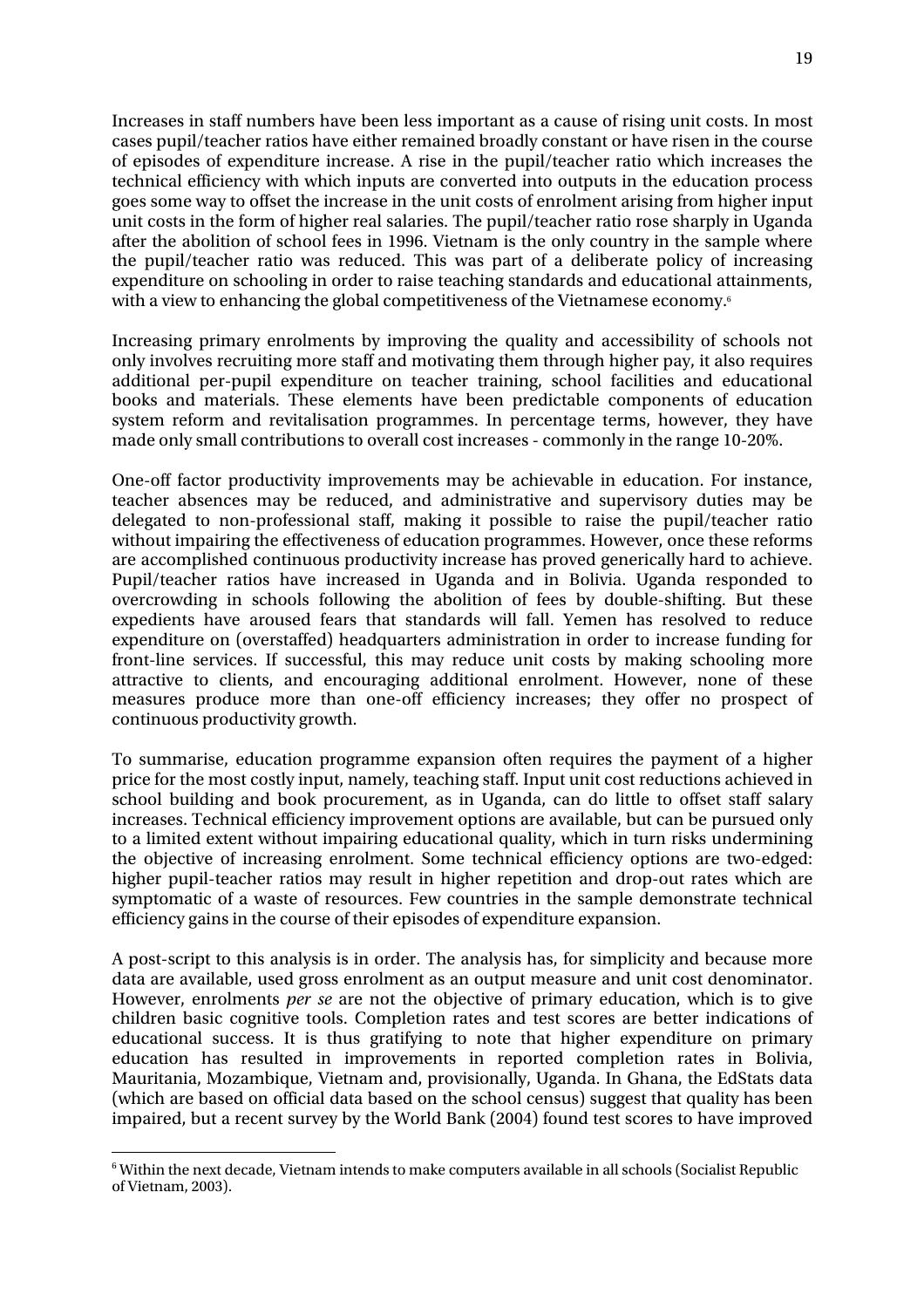since 1990. This discrepancy is indicative of the problems with data quality in developing countries.

## 4.3 Road maintenance

The costs of routine and periodic road maintenance in Ghana, Tanzania and Zambia have been analysed to test the hypothesis that intensification of activity leads to rising unit costs because of a combination of higher input prices and falling technical efficiency. The country case studies with background information on road maintenance costs and financing are in Annex 2.

The three countries are among the many developing countries which, following recommendation by the World Bank in the late 1980s and 1990s, established user chargefunded, earmarked, 'road funds', with a view to increasing the volume and predictability of road maintenance budgets. Real road maintenance budgets have risen unambiguously in Ghana and Tanzania, but in Zambia have fluctuated trendlessly. The institutional arrangements have not worked perfectly – with some earmarked receipts being diverted from road funds, some road fund resources being allocated to purposes other than maintenance, and some delays in meeting the cash flow needs of implementing agencies – but they have been a distinct improvement on previous practice.

The costs of road maintenance tend to be dominated by vehicle and equipment user costs – acquisition, fuel, spares, maintenance and repairs – which typically amount to half of total costs. Labour and construction material costs – amounting to 10-20% each – are usually of less importance. These are average indications. The structure of costs varies greatly according to the operations undertaken, with routine maintenance – cutting grass, clearing ditches and culverts, restoring road markings and filling potholes – being significantly more labour-intensive in developing countries than periodic maintenance, which includes using machinery for grading and resurfacing. Variations in average costs, therefore, depend on changes in the efficiency with which vehicles and construction equipment are used and labour deployed, and on the elasticity of the supply of labour.

One by-product of the establishment of road funds has been an institutional change from the use of direct labour for maintenance operations to the outsourcing of these operations to contractors. By the end of the 1990s almost all maintenance work was carried out by local contractors. Responsible government departments were becoming increasingly sophisticated in their contract management practices and, with a rapid increase in the number of available contractors, competitive bidding was becoming the norm. Contractors were proving to be more efficient than public works departments in their hiring and deployment of labour and machinery. This institutional change thus exerted downward pressure on unit costs.

The analysis of recent expenditure and output data for Ghana, Tanzania and Zambia yields evidence of falling unit costs, both for routine and periodic maintenance. There are considerable parallels in the policies and institutional arrangements adopted by the three countries. Tanzania has managed them more successfully than the other two. Ghana was the first to establish a road fund (in 1985), but was able to channel more resources into maintenance only after 1996.

The conclusions reached from the analysis of their performance are somewhat tentative because of the paucity of consistent time series data on expenditure and activity levels until recent years. Comparisons with costs incurred in years prior to the establishment of road funds and the accompanying institutional and contractual changes were found not to be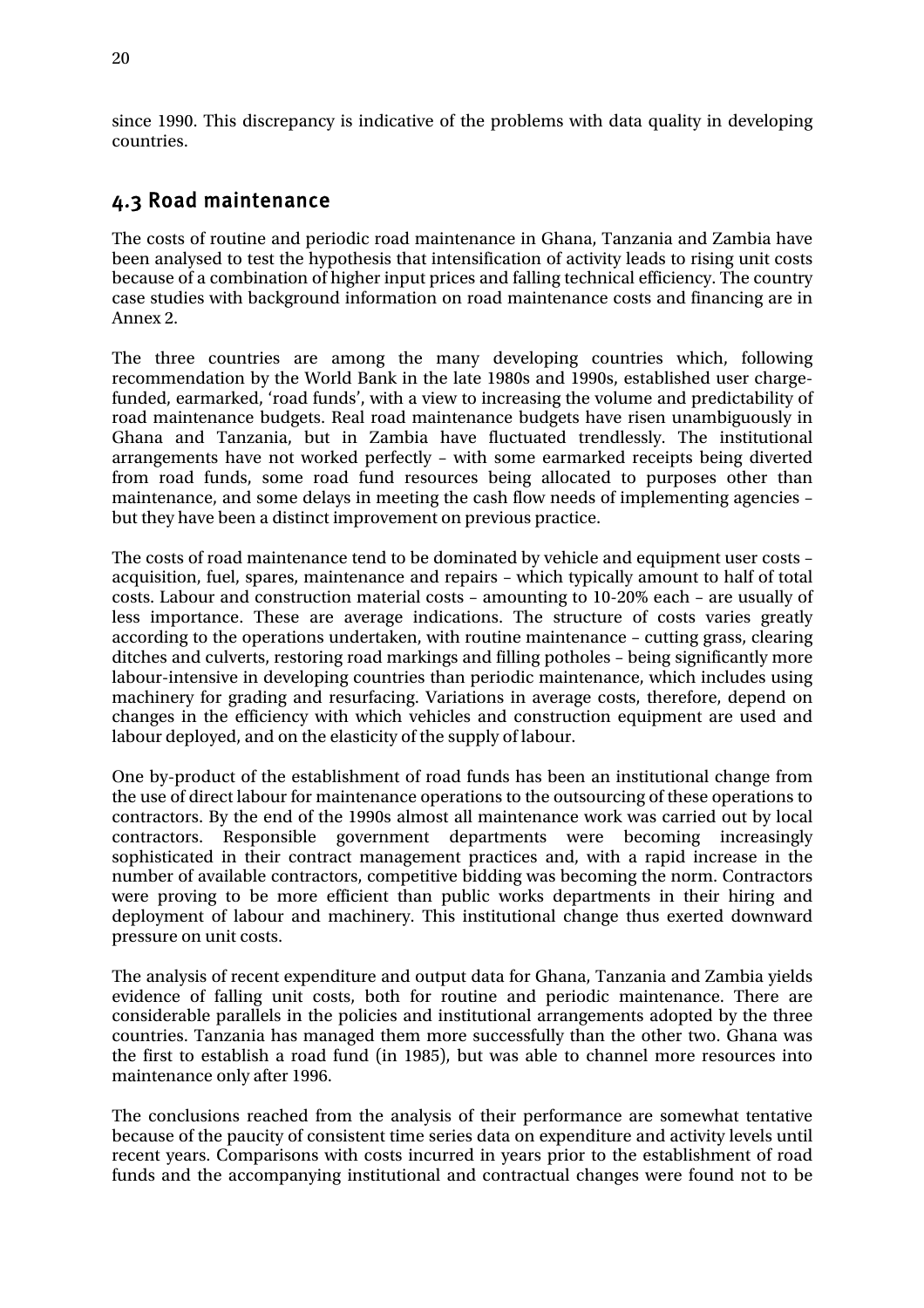possible. Table 4.1 summarises the results, showing that incremental costs have been either within the range of, or lower than, average (unit) costs over the years in which road fund arrangements have become effective.

|                                    | <b>Currency unit</b><br>(base year for<br>price<br>deflation) | <b>Unit cost</b><br>range<br>(constant<br>prices, '000s) | <b>Incremental</b><br>cost<br>(constant<br>prices, '000s) | Ratio<br>incremental<br>cost/unit cost <sup>a</sup> |
|------------------------------------|---------------------------------------------------------------|----------------------------------------------------------|-----------------------------------------------------------|-----------------------------------------------------|
| Ghana (1996-2004)                  | cedi (1995)                                                   |                                                          |                                                           |                                                     |
| - Routine, trunk roads             |                                                               | $1,700 - 1,100$                                          | 1,440                                                     | 1.03                                                |
| - Routine, feeder roads            |                                                               | $1,200 - 400$                                            | 320                                                       | 0.40                                                |
| Tanzania (1991/2-2004/5)           | shilling $(2000)$                                             |                                                          |                                                           |                                                     |
| - All maintenance, trunk<br>roads  |                                                               | $5,930 - 1,440$                                          | 610                                                       | 0.17                                                |
| - All maintenance, feeder<br>roads |                                                               | $2,640 - 690$                                            | 520                                                       | 0.31                                                |
| Zambia (2000-5)                    | kwacha (2000)                                                 |                                                          |                                                           |                                                     |
| - Routine, paved roads             |                                                               | $270 - 4,380$                                            | 1,190                                                     | 0.51                                                |
| - Routine, unpaved roads           |                                                               | $630 - 3,010$                                            | 810                                                       | 0.45                                                |

Table 4.1 Unit and incremental costs in road maintenance in three countries

*Source*: Annex 2

*Note*: a = Denominator is the mid-point of the unit cost range.

This repeatedly observed trend of declining unit costs contradicts the intuitive hypothesis that costs would normally rise as activity levels increase, because input unit prices are likely to increase with rising demand, given the likelihood of short-run supply inelasticity and rising logistic costs, and because the technical efficiency of maintenance operations is likely to fall through managerial failure and practical difficulties in mobilisation. The most likely explanations for the counter-intuitive cost trends are that:

- The scaling-up of maintenance activities has been accompanied by institutional change in the form of contracting out maintenance works to local enterprises - some small-scale - which have been significantly more efficient in their deployment of resources of capital and labour than the public sector road agencies which had previously undertaken these operations directly. The gain in factor productivity was not once-for-all: local contractors, initially few in number, gained in experience, and had to face increasing competition from new entrants. Government road agencies, now acting as principals, simultaneously learned how to save costs through competitive bidding and to set contractual terms so as to stimulate innovation and rising efficiency. Where 'admeasure' contracts with negotiated unit costs for prescribed quantities of work are still common practice, monopsonistic road agencies, operating in a buyer's market, are able to negotiate advantageous rates. Where, as is starting to happen, contractors are given full responsibility for maintaining sections of road in an acceptable condition and a free hand in their choice of technique, they have an additional incentive to seek cost-saving technical solutions.
- Road maintenance inputs labour, equipment and materials are available to maintenance contractors in fairly elastic supply. The main domestic factors which might drive up these costs are exchange-rate depreciation and increases in interest rates. Road maintenance contractors are not subject, in their hiring of labour, to the rigidities of employment by a public service organisation. The supply of unskilled and semi-skilled labour is elastic at most times, wages paid are close to market rates and contract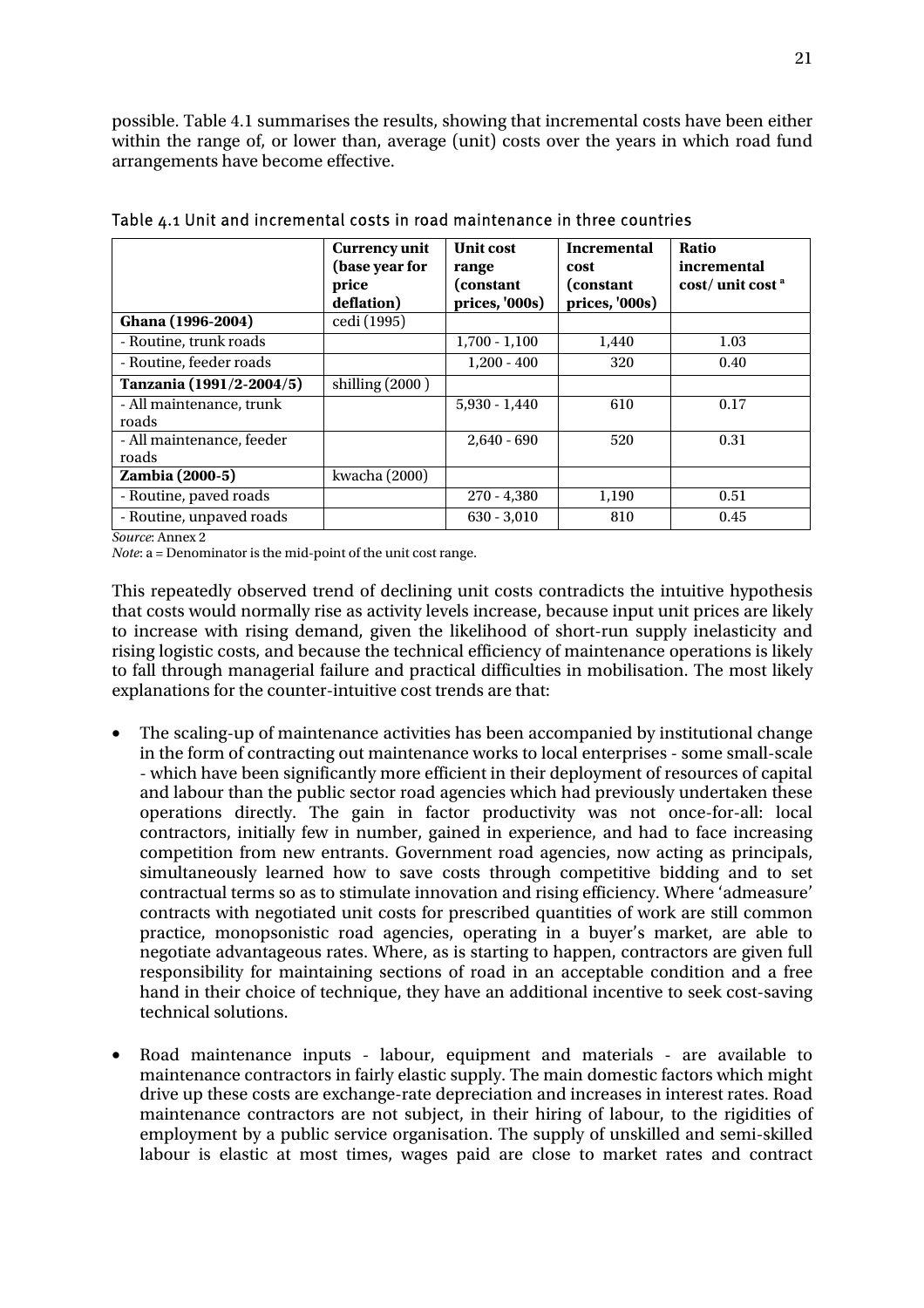durations tailored to employers' needs. The only type of input potentially subject to supply inelasticity is domestically sourced materials.

So long as these institutional and market conditions persist there are good reasons for expecting the trend of non-rising unit costs in road maintenance to persist. Technical efficiency improvements should continue at a rate broadly sufficient to offset logistical cost increases arising from the intensification of activity in increasingly remote locations.

## 4.4 Childhood immunisation

Successful programmes of immunisation, on which there are output data, have existed for a long time in many countries. Their continuance and extension are crucially important for making further progress towards the Millennium Development Goals for health, viz. the reduction of infant and child mortality.

The Expanded Programme of Immunisation (EPI) was launched in 1977. It has enjoyed extensive and persistent international support, orchestrated by the World Health Organisation (WHO) and UNICEF, but with significant contributions also from the International Development Association and various prominent bilateral donors. WHO has provided technical assistance and has monitored coverage. By the late 1980s, almost all developing countries were running programmes for increasing childhood immunisation coverage. By 1990, a coverage rate of 70-80% was achieved – up from an estimated 5% in the 1970s. Progress thereafter stalled, and in some countries coverage declined. There was a parallel decline in the 1990s in identifiable commitments of aid for health.

The EPI has provided protection against six diseases, diphtheria, pertussis, tetanus, polio, tuberculosis and measles, for which there were prescribed antigens, vaccination schedules and logistical and outreach techniques. In the late 1990s, the international community recognised that protection should, if affordable, be extended against other diseases, specifically Hepatitis B and Haemophilus influenza B (HiB). In 1999, a new international, public-private, funding initiative, the Global Alliance for Vaccines and Immunisations (GAVI), was launched with a view to further raising immunisation coverage and to promoting new vaccines providing protection against a wider spectrum of diseases.

The physical progress of immunisation has been carefully charted since the EPI was launched, using a combination of activity reports from countries' EPI personnel and sample surveys. Procedures were evolved for reconciling inconsistencies between estimates and for correcting biases. As a result, most developing countries have continuous and public records of the immunisation rates they have achieved.

The recording of corresponding expenditure data, on the other hand, has been patchy or non-existent. In low-income countries, the costs of vaccines, disposable supplies, specialist equipment and vehicles have in the main been financed by donors, while most staff costs have been met locally, from governments' health budgets, or in some cases, from user charges. Few countries have treated domestic budgetary expenditure on immunisation as a separate cost item, distinct from other primary health spending. The personnel, facilities and logistical costs of primary care and immunisation are to an extent shared, especially when immunisation is administered from fixed facilities, and not mobile clinics. Donors' contributions to the EPI are not readily distinguishable from the rest of aid for health in the available records.

The availability of data on costs and financing has recently improved. WHO is constructing a database on immunisation expenditures and achievements. GAVI has required its beneficiary countries to draw up Financial Sustainability Plans, showing how immunisation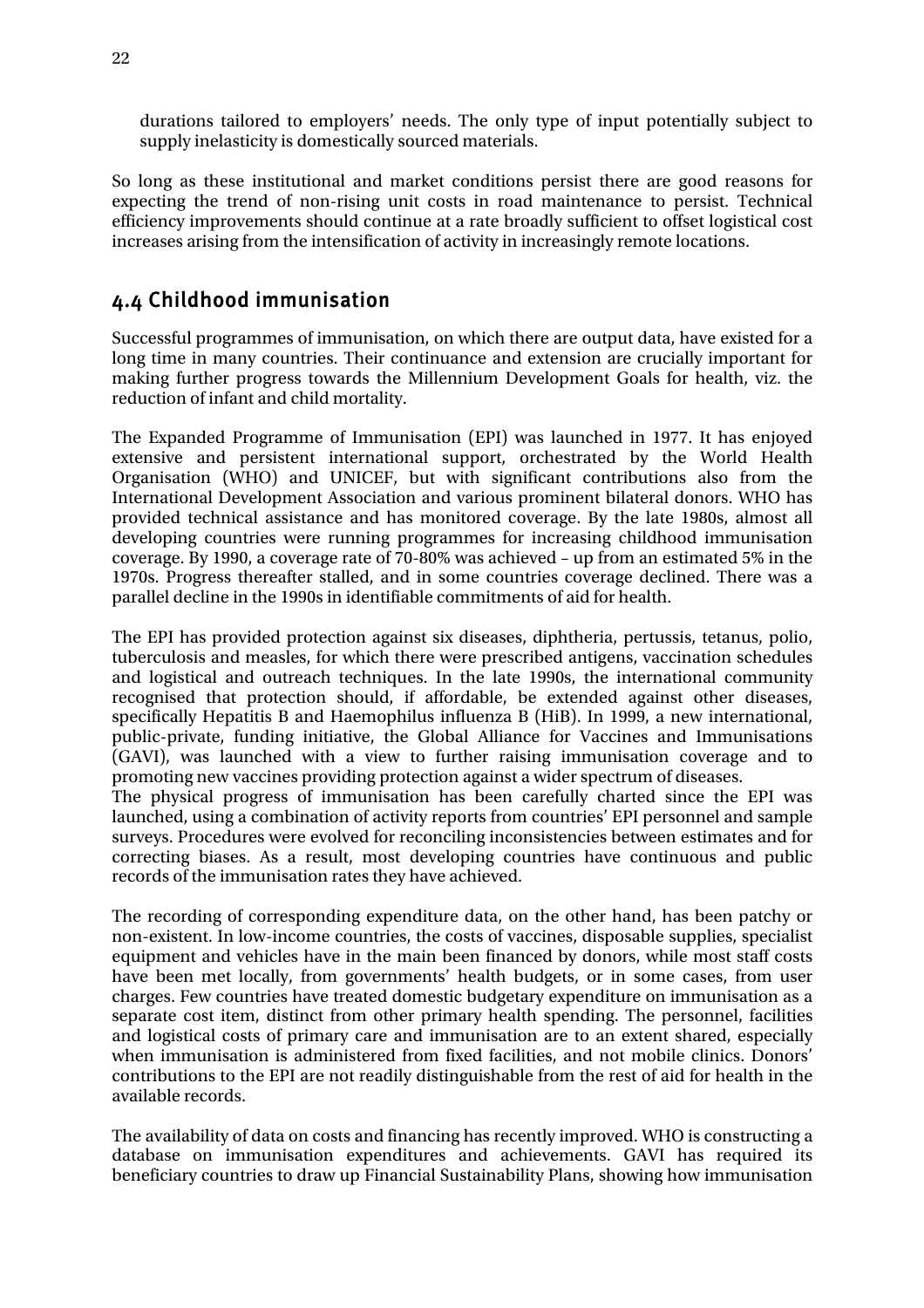programmes would be integrated into national health budgets when (if) GAVI financing comes to an end. However, these initiatives do not repair the lack of historical data on the years when the EPI's outreach and outlays were in full expansion.

Bangladesh, exceptionally, has published time series of expenditure data since 1986 covering the years when it was rapidly expanding its immunisation coverage. In Nepal, there are expenditure data over a run of years, starting in 1997; however, there were years when immunisation coverage was, if anything, falling. The cost analysis results for these two countries are presented in Table 4.2.

|                        | <b>Currency unit</b>   | Unit cost range | Incremental<br>cost | Ratio incremental<br>$\cos t /$ unit cost $\alpha$ |
|------------------------|------------------------|-----------------|---------------------|----------------------------------------------------|
| Bangladesh 1986-98     | Taka $\frac{b}{1000s}$ | $58.3 - 355.7$  | 194.1               | 0.94                                               |
| <b>Nepal 1997-2002</b> | US\$ <sup>c</sup>      | $4.2 - 6.8$     | 6.7                 | 1.22                                               |

*Source*: Annex 3

*Notes*: a = Denominator is the mid-point of the unit cost range; b = 1996 prices; c = current prices.

The two notable features of the Bangladesh case are (i) the wide year-to-year fluctuations in costs per child immunised, and (ii) the virtual identity through time of average unit and incremental costs. The high variance in unit costs is explained by the lumpiness of expenditures on equipment and vehicles needed for delivering the service, and by the erratic flow of external financing used in their procurement. The more interesting observation is that programme expansion and rising expenditures do not seem to have forced the incremental cost to rise above the annual average of unit costs. In other words, the immunisation programme was expanding to cover more remote areas and less accessible population groups in a long-run constant cost environment.

The evidence from Nepal is not so categorical on this point, as the calculated incremental cost exceeds the average of annual unit costs. However, the result is not statistically significant. Bangladesh's experience is almost certain to have been more typical of that of the majority of EPI countries.

The explanation for the long-run constancy of unit costs in Bangladesh lies in a combination of (a) the constant or falling real prices of the vaccines, other consumables and equipment traditionally used in delivering immunisation services, (b) productivity increases in the deployment of staff and facilities employed sufficient to offset any rises in real staff remunerations, and (c) reductions in wastage rates through the better handling and storage of vaccines and other perishable supplies. The technology used in the EPI has been essentially unchanged for 30 years. Competition among suppliers, including suppliers from developing countries, has borne down on prices. Some developing countries, for example in Latin America, have pooled their procurement of supplies, and have bargained for lower prices. Domestic factor productivity has increased, *inter alia*, with the delivery of an increasing proportion of immunisations from fixed facilities (e.g. health centres) instead of mobile clinics. Child immunisation has been mainstreamed into primary health provision, thus reducing administrative and logistical overheads. These factors have been sufficient to counterbalance the inevitably higher costs on staff time and transport of taking vaccination to less accessible population groups.

This putative historic constancy of unit costs is now changing. GAVI is introducing in the country programmes which it supports new vaccines which cover a wider spectrum of diseases, and which require fewer repeat doses for full coverage. A number of country-level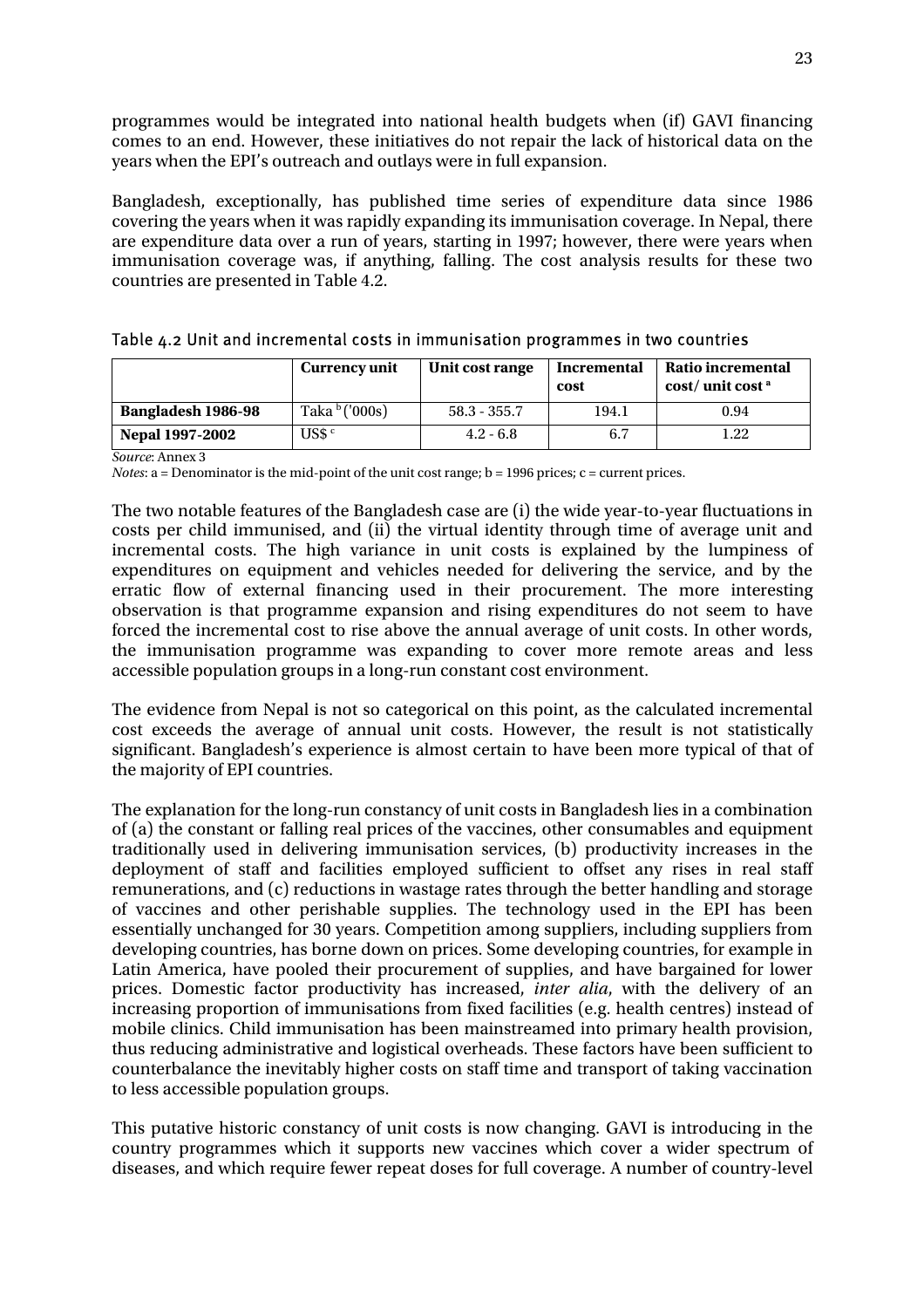financial sustainability studies have been conducted, all showing that the use of the new, and much more expensive, vaccines is likely to cause unit costs of immunisation coverage to rise substantially. Table A3.2 in Annex 3 shows how the introduction of the new vaccines and of new procedures for their administration is now projected to raise unit costs substantially in six low-income countries, increasing the incremental cost of their programmes to well above their new, higher unit costs.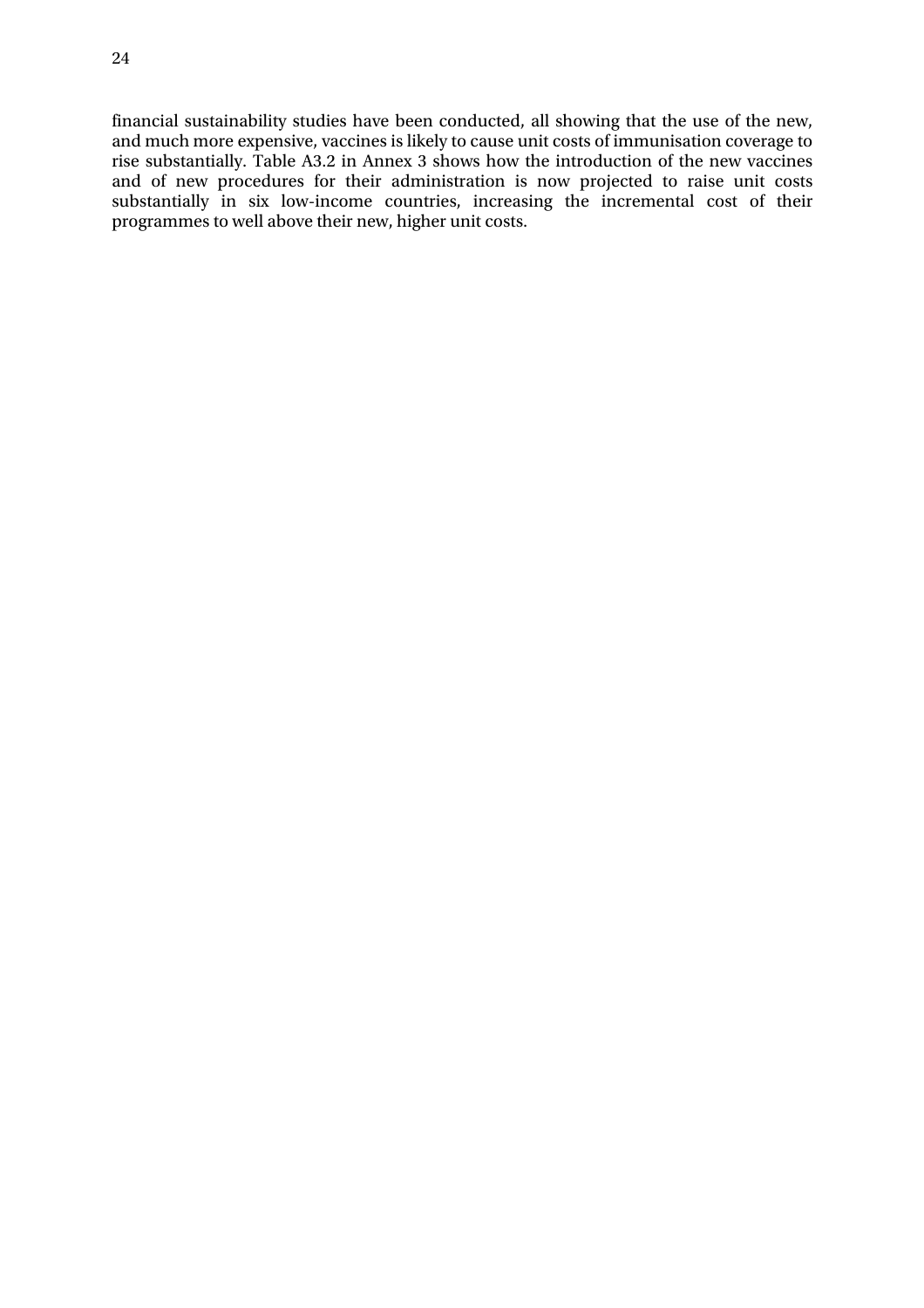## Chapter 5: Conclusions

### 5.1 Interpreting case-study evidence on costs

The evidence from a limited range of case studies cannot be conclusive. This study makes no claim to statistical validity. At best it can suggest some ways in which the hypotheses enunciated earlier in the paper about the likelihood of rising costs when expenditure programmes are expanding should be modified, and some of the reasons why unit costs appear in some cases to be containable.

Another limitation is that the analysis abstracts from the effect of varying levels of service quality, and from costs associated with improving standards. This was done in order to focus more intently on the cost consequences of scaling-up. The country case studies reveal awareness and use of the notion of unit costs for planning purposes, but warn that it is also important to bear quality considerations in mind in interpreting historical data. Observed rising (or falling) costs may reflect the shape of an underlying supply curve; or they may be the consequences of slow, but one-off, adjustments to correct for past under- or overinvestment and inherited inefficiencies.

Chapter 2 identified two main drivers of variations in the unit costs of public service provision: the prices paid for inputs and labour, and the technical efficiency with which they are transformed into service outputs. The underlying hypothesis tested in the country case studies is that costs in public expenditure programmes are likely to rise as expenditures are stepped-up – at least in the short to medium term – because of rising input prices due to supply constraints, and because of technical inefficiencies arising from inexperience, deficient organisation, and mounting logistical costs.

The case studies in education appear, with some exceptions, to confirm this intuition. The case studies of road maintenance and immunisation appear to contradict it. There appears to be a dominant pattern of rising unit costs in primary/basic education during episodes of programme expansion, but constant, or even falling, costs in road maintenance and immunisation.

The following paragraphs offer explanations of why this might be. The observations are summarised in Table 5.1. In essence, there are differences in the cost structures of the three services, in the behaviour of their input prices during expansionary episodes, and in their respective scope for cost-saving technical progress and efficiency gains, which leave education much more exposed to rising costs than road maintenance and EPI activity.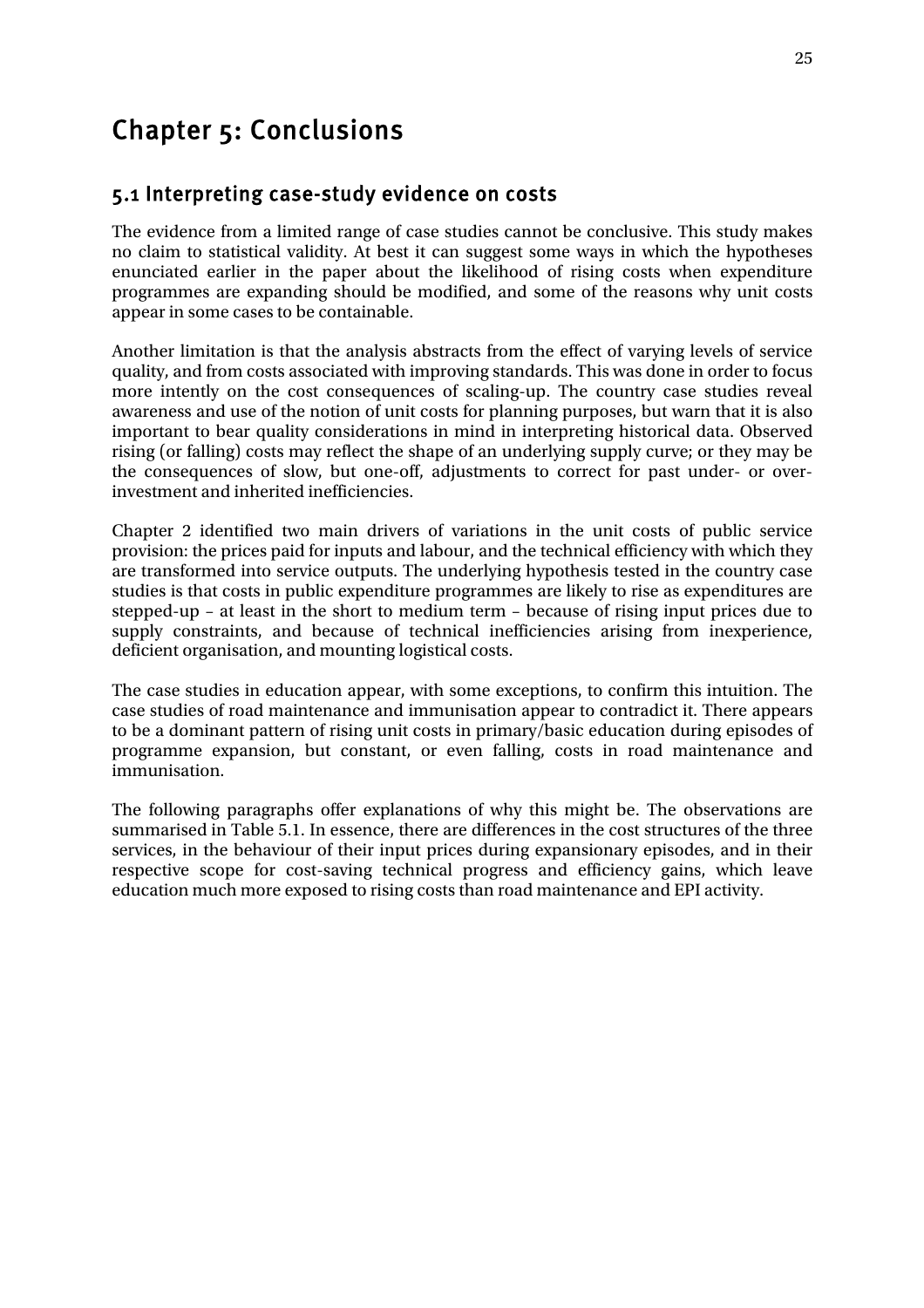|                     | <b>Cost structure</b>                                                                                                         | <b>Input Prices</b>                                                               |                                                                                                                                                                                   | <b>Technical</b>                                                                                                                                                                               |
|---------------------|-------------------------------------------------------------------------------------------------------------------------------|-----------------------------------------------------------------------------------|-----------------------------------------------------------------------------------------------------------------------------------------------------------------------------------|------------------------------------------------------------------------------------------------------------------------------------------------------------------------------------------------|
|                     |                                                                                                                               | Labour                                                                            | <b>Other</b>                                                                                                                                                                      | <b>Efficiency</b>                                                                                                                                                                              |
| <b>Education</b>    | Largely<br>professional<br>labour                                                                                             | Tendency to rise to<br>ensure motivation<br>and quality                           | Some, but limited,<br>scope for reducing<br>prices of buildings<br>and materials                                                                                                  | Significant one-off<br>savings from<br>increasing<br>teacher/pupil<br>contact and<br>delegating<br>supervision and<br>administration, but<br>little scope for<br>dynamic<br>productivity gains |
| Road<br>maintenance | Mainly fuel and<br>other vehicle/<br>equipment user<br>costs                                                                  | Unskilled and<br>semi-skilled labour<br>in elastic supply at<br>stable real rates | Traded goods<br>inputs in elastic<br>supply at prices<br>depending on<br>exchange rates and<br>international<br>prices                                                            | Productivity can<br>increase<br>dynamically with<br>incentives created<br>by outsourcing                                                                                                       |
| Immunisation        | Programme-<br>specific (non-<br>shared) costs<br>consist of equal<br>shares of<br>personnel and<br>supplies/vaccin<br>e costs | Subject to trends in<br>public service<br>remunerations for<br>professionals      | <b>Costs of basic EPI</b><br>supplies and<br>equipment stable<br>or falling; new<br>(pentavalent)<br>vaccines are<br>significantly more<br>expensive to<br>procure and<br>deliver | Variable scope for<br>one-off reductions<br>in vaccine wastage<br>rates, staff<br>deployment and<br>logistic<br>requirements                                                                   |

Table 5.1 Summary of factors affecting programme unit costs

### 5.1.1 Education

In education, the overwhelmingly preponderant cost element in service provision is personnel, mainly teachers. Wages and salaries account for up to 90% of recurrent costs. Changes in the real remunerations of teaching and administrative staff in the schooling system, net of productivity changes, are thus bound to be reflected in service unit costs. Some labour productivity improvements are possible, especially in education systems which have suffered from bad management where staff are ineffectually deployed. However, once management reforms have been applied which raise the effective teaching hours of professionals and which assign supervisory and administrative duties to less qualified personnel, the scope for further effective productivity enhancement becomes limited. Beyond a certain threshold (of around 40) further increases in the pupil/teacher ratio become self-defeating because they reduce the quality of the education dispensed, leading to lower pupil attainment, and thus to high drop-out and lower enrolment rates.

Countries' experiences of personnel costs have been various. The rule in most countries has been for these costs to rise during episodes of increased activity; however, in two exceptional cases – Ethiopia and Mauritania – they have fallen. The reasons for rising (and falling) costs have, contrary to the hypothesis, been less to do with short-run supply inelasticities in the market than with longer-term adjustments to initial conditions which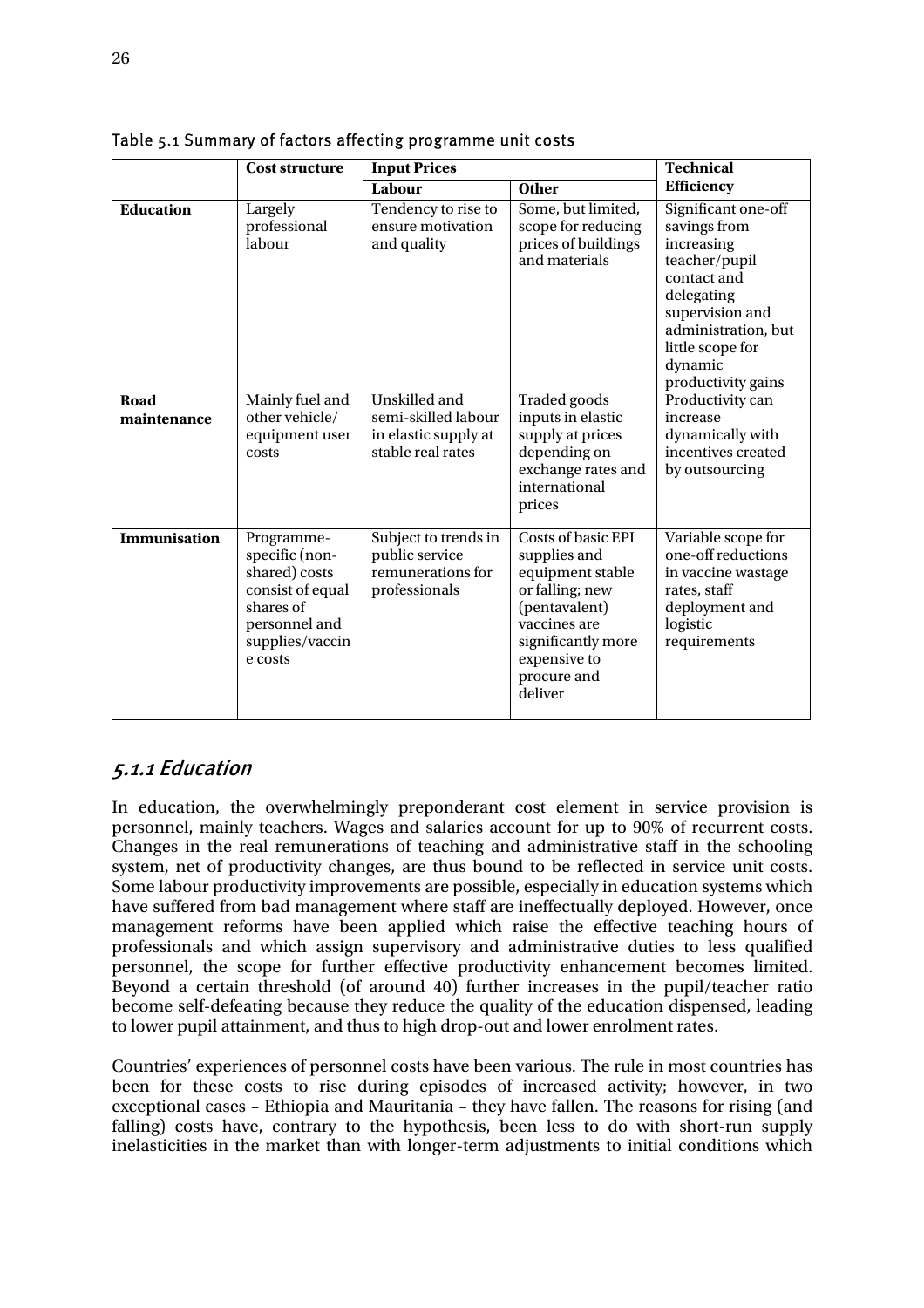were out of kilter with the quantitative and qualitative needs of an expanding education service.

In Ethiopia and Mauritania, teachers' salaries were initially high relative to per capita GDP and to the reservation wage of qualified potential recruits for the education service. They could, at least for a time, be reduced by the monopsonistic state employer while increasing numbers of teachers were recruited, and without impairment to service quality. The studies of these two countries suggest that the process was taken too far and that remunerations have lately had to be improved in order to prevent service quality from declining.

In other countries – Ghana, Bolivia, Yemen, Mozambique and Vietnam, for example – years of austerity, inflation and in some cases conflict have eroded the purchasing power of teachers' salaries to a point where teaching staff were becoming demotivated, underqualified and often absentee. Raising enrolment in these countries involved investment in teacher training and a reversion to remuneration levels high enough to recruit, motivate and retain the services of growing numbers of trained and qualified staff.

In public education employment and procurement the state is less a price-taker than a price-maker. It can compress its costs by exercising its monopsonistic powers, at least in the short to medium term. It tends to have the illusion of supply-side elasticity. It usually does not know, and often does not seek to discover, the market price. But, when it presses suppliers too hard and for too long towards their average costs (or reservation wages) the quality and reliability of the supply deteriorates.

Thus, when expansion programmes are mooted, and severe qualitative shortcomings are diagnosed, the general rule is for countries to raise real remunerations in the interest of reviving the quality of schooling, and thus of encouraging higher enrolments and higher educational attainment.

### 5.1.2 Road maintenance

Road maintenance presents a contrasting case where labour costs are a much smaller element of total costs and where, with outsourcing, governments have successfully induced cost-reducing technical progress.

The inference from the road maintenance case studies is that most inputs, including unskilled and semi-skilled labour and imported equipment, fuel, materials and parts, are available in elastic supply, and that private contractors have become at least as efficient as public works departments in their procurement of these. Unit labour costs borne by independent public works contractors are likely to have been less than those incurred by public sector employers, even though real public sector remunerations in the three countries examined have been subject to erosion through inflation. Although in principle the supply of locally procured maintenance materials might be subject to rising marginal costs, this factor does not seem, in practice, to have played a noticeable role in the countries examined.

Improvements in technical efficiency, however, have been more important than unit input prices in holding down or even reducing the unit costs of the maintenance operations performed. Independent contractors have been more flexible and inventive in their deployment of inputs and labour than public works departments, leading to falling input/output ratios. Moreover, governmental roads agencies have improved their skills in negotiating advantageous contracts, with the result that the 'producer surplus' which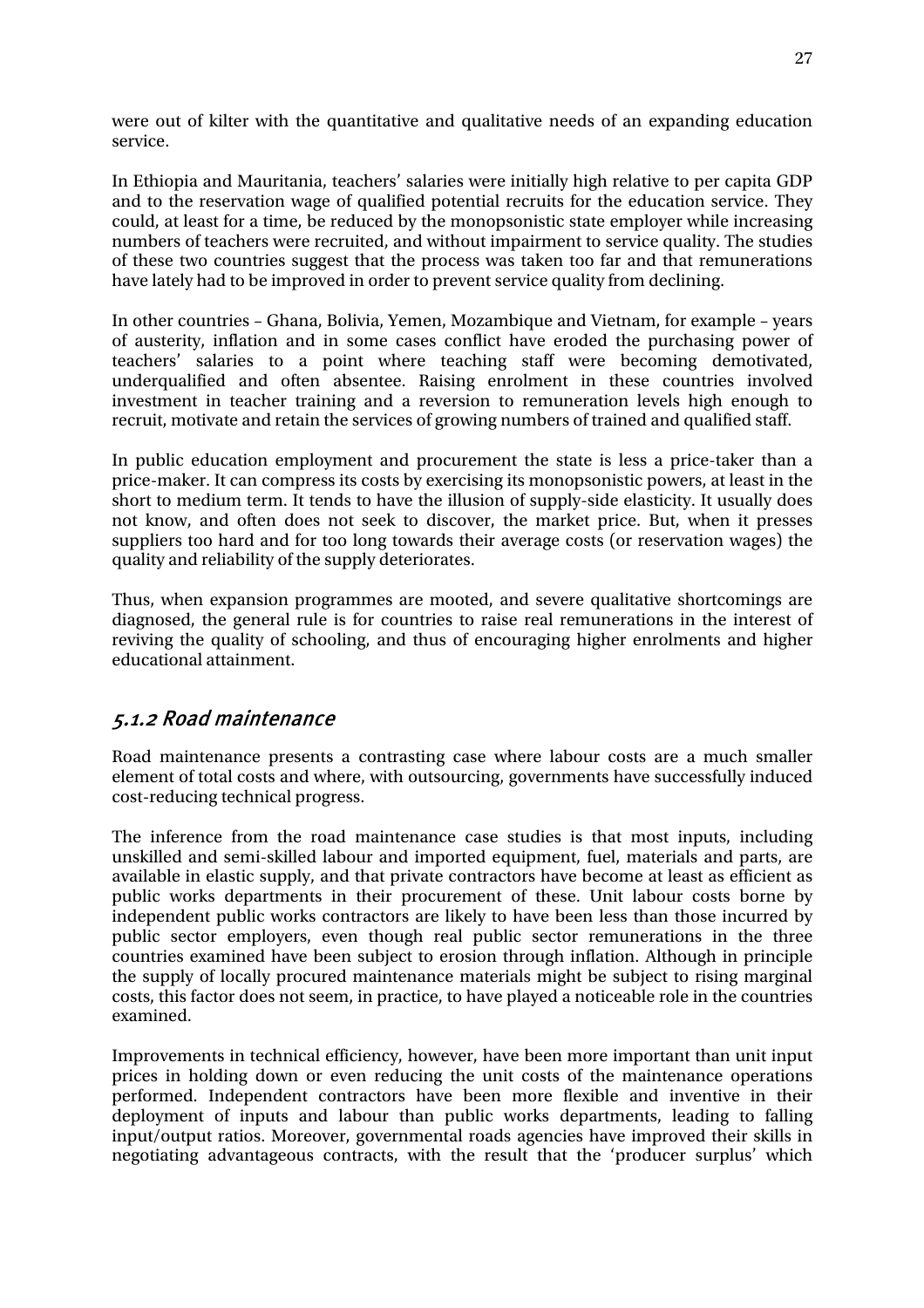contractors might have exclusively appropriated has in practice been shared by the state. Public expenditure per km of road maintained has thus been contained, or has fallen.

### Childhood immunisation

The very limited evidence uncovered on *childhood immunisation* costs is harder to interpret reliably. Immunisation requires a significant deployment of professionally trained staff and of (generally imported) vaccines, supplies and equipment. These two elements, in roughly equal proportions, dominate the programme-specific costs of delivery. Personnel costs bulk larger still if the costs of resources shared with other programmes are also included. However, to judge from the experience of Bangladesh, it appears not to have been necessary to raise remuneration rates significantly in order to recruit the growing number of staff needed to extend EPI coverage. Any upward drift in wage rates has been counteracted by technical economies in staff deployment (from delivery from fixed instead of mobile clinics) and vaccine wastage rates, and by lower input supply prices.

Moreover, as in education, EPI costs reflect a degree of monopsony in the position of the state in the local market for professionally trained labour. Though the state has to compete with the private sector as an employer of health workers, it is by far the largest single source of employment in the sector. Remunerations for public sector health workers tend to reflect trends in wages and salaries in the wider public sector. The market adjusts through quantity, rather than price. When, for reasons of public policy, there is pay restraint in the public sector, the recruitment of health sector workers may diminish and the migration of staff to the private sector may increase. The effect of this is to retard the expansion of health sector programmes, including immunisation. The impact of a rising supply price of professional labour on programme costs will thus be disguised, taking the form of staff shortages and possible shortfalls in planned levels of programme activity.

### 5.2 Implications for scaling-up public expenditure programmes

This paper covers insufficient empirical ground to permit any confident generalisation. However, it has unearthed enough evidence to question the opening hypothesis that increases in activity rates will raise unit costs – and will do so all the more when increases are rapid. It finds evidence that, whether intentionally or otherwise, countervailing forces are often present which push average costs down, even at times when rising activity rates are pressing them upward. Furthermore, there are rigidities in government procurement and employment practices which make it unlikely that sharp increases in public expenditure combined with short-run supply inelasticities will translate into abrupt cost increases.

The differential impact of expenditure increases on unit costs in different programmes cautions against any across-the-board assumptions about cost developments in public expenditure planning. It points strongly to the need for case-by-case analysis of the structure of costs incurred in each programme and of the factors which are likely to affect them in each time period.

The programme characteristics which deserve particular attention in this analysis are:

• the cost structure: the respective shares of skilled and unskilled labour, domestic and imported supplies, parts, equipment and services, and, with accrual accounting, the user cost of capital;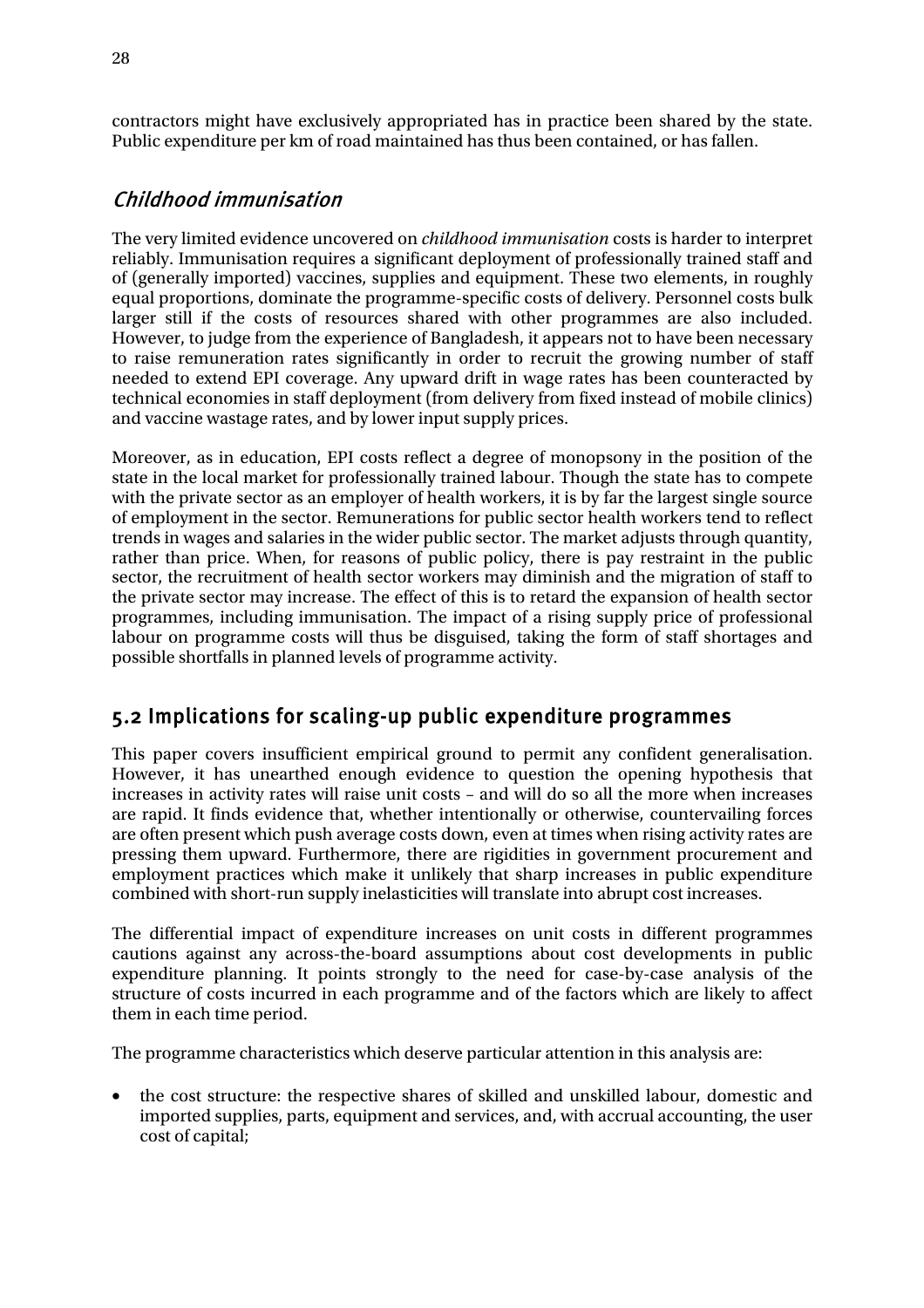- the short- and medium-run elasticity of supply of labour and domestically produced inputs; how easily imports can and will be substituted for domestic inputs whose shortrun supply is inelastic;
- rigidities in government employment practices determining whether there will be quantity or price adjustment to changing market circumstances;
- the political economy of public sector employment: the extent to which governments are likely to accede to pressures from employees and wider clientèles to raise wage and salary rates and to increase public employment; or, conversely, the amount of pressure governments are likely to be under to implement salary-cost-reducing reforms in public employment and remuneration practices;
- the short- and medium-run scope for technical efficiency gains arising from reforms in working practices, institutional innovation or technical progress – which increase the output/input ratio or permit cost-saving changes in input mixes.

## 5.3 Implications for 'capacity-building'

The advocates of a rapid scaling-up of public expenditure programmes needed to meet the MDGs recognise that 'weak public administration' and shortages of professionally trained and experienced staff may frustrate this objective (Sachs, 2005: Chapters 2 and 3; also de Renzio, 2005). They interpret these constraints as limits on the pace of implementation, but without reference to implications for programme costs. The actions they propose for lifting the constraints comprise high-pressure, up-front, endeavours to train more staff at all levels and to build analytical and administrative capacity. However, as discussed in Chapter 2, these actions have implications for programme costs, which are bound to rise during the phase of accelerated capacity-building, without an immediate corresponding rise in programme outputs. They will also leave a legacy of permanently higher staff and other operating costs which may raise unit costs in service delivery unless these inputs are deployed with a care to efficiency, and thus cost-effectiveness.

It follows that important components of the analytical and administrative capacity to be built are the capabilities to monitor and evaluate the costs incurred in expenditure programmes, to assess the allocative and technical efficiency with which resources are mobilised and deployed, to identify procurement, institutional and technical options for cost control and cost reduction, and to have the necessary measures taken to ensure costeffective programme delivery.

### 5.4 Implications for further research

Given the limited empirical evidence used, this paper's conclusions can only be provisional. They may serve as hypotheses for use in the practical planning of public expenditure in the sectors covered. But, as such, they imperatively need confirmation and quantification using local and locally relevant data and information. The empirical approach adopted could, and perhaps should, be extended to further case-study work in other sectors and in a much wider range of countries. In this paper, the regressions were used as a descriptive statistic to estimate incremental costs rather than the behavioural relationship between output and expenditure. Thus, the calculations do not account for potential spurious correlation in time-series data, which none of the series are in any case long enough to do. An area for further research could be to estimate the equations in first differences, though longer time series would be required and it would give the short-run relationship only.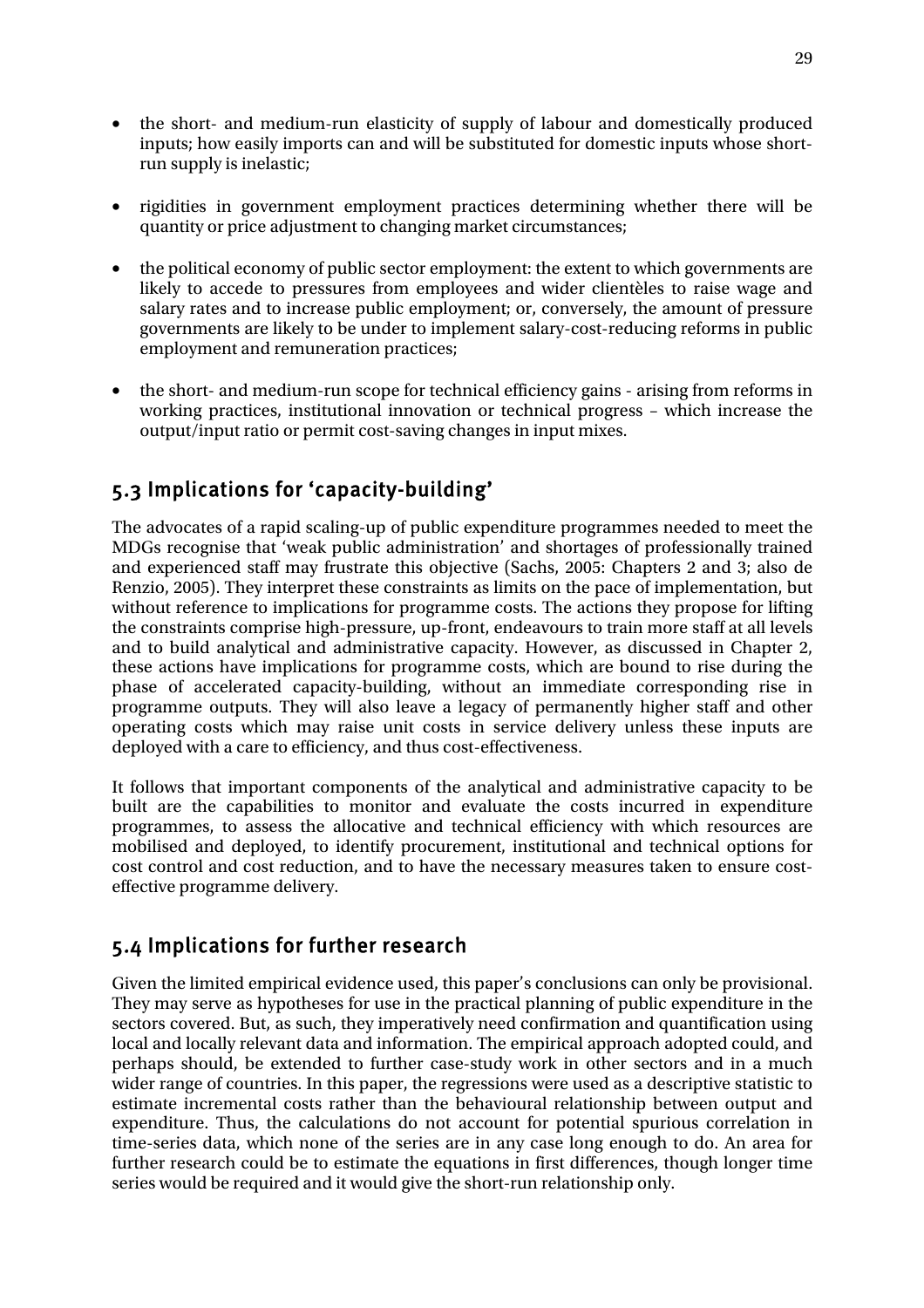Formal, cross-country econometric analysis of expenditure, output and costs has, as indicated in Chapter 3, been frequently performed for education. It has also, though less often, been performed for primary health care – though not immunisation – using health outcomes (e.g. mortality) or 'patient episodes' as the explained variable, neither of which is a satisfactory output measure. Cross-country analysis might, with profit to practical resource planners, now be deployed to explore further the generic characteristics of cost structures in public expenditure programmes, how explicable these are in terms of the objective features of poor countries, and to what extent programme costs are case-specific and a function of local circumstances which need to be documented and forecast case-by-case.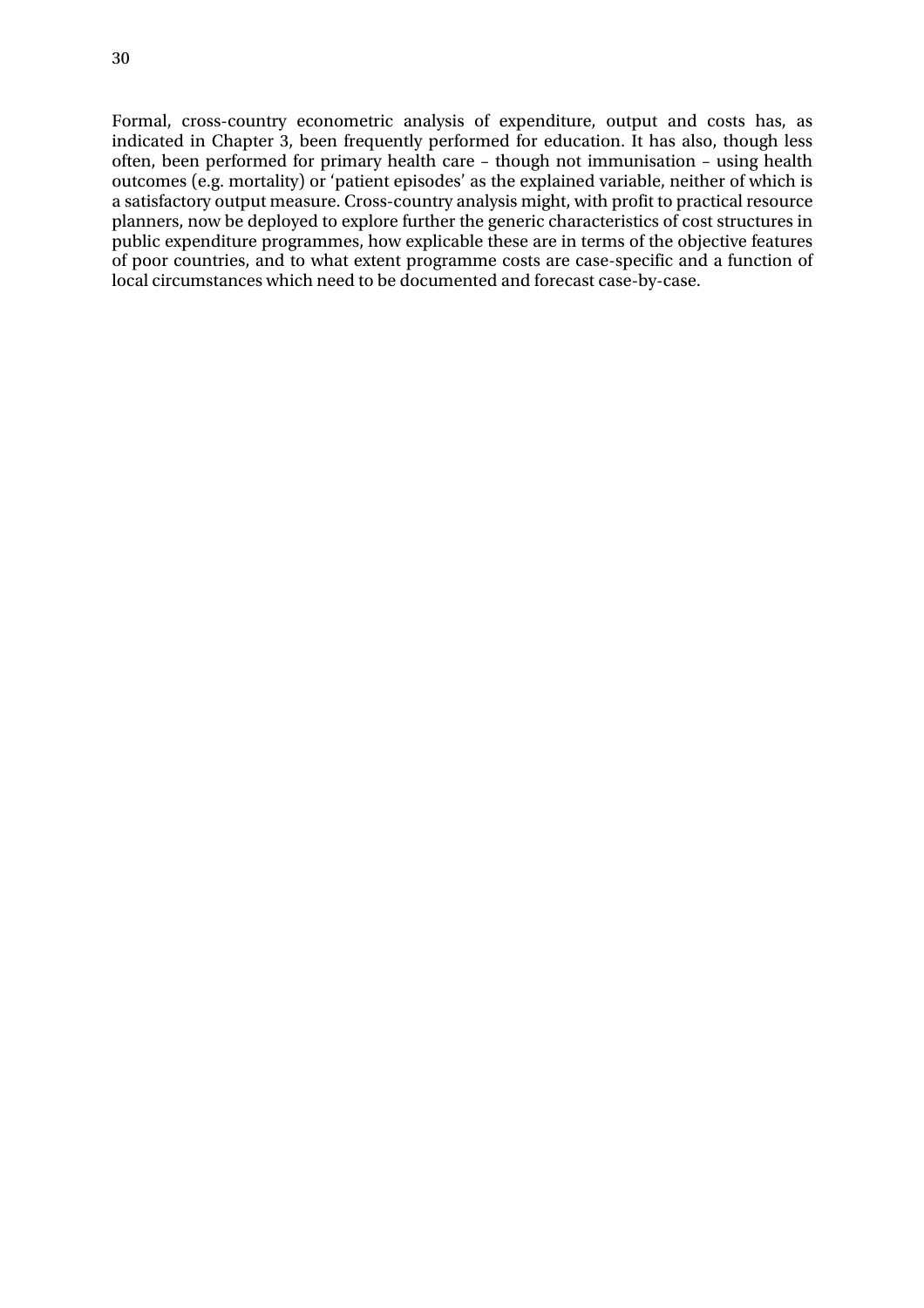# Bibliography

Adams, C. (2001) *GHA/GTZ Road Maintenance Project Progress Review*, Country Report, GTZ, Eschborn, April.

Adarkwa, K. K. (2005) 'Effect of Scaling-up Road Maintenance on the Unit Cost of Maintenance: Background Information on Maintenance Practice in Ghana', Kwame Nkrumah Unversity of Science and Technology, Kumasi, Ghana, note prepared for Overseas Development Institute, London, July.

Bos, E. and Batson, A. (2000) *Using Immunisation Coverage Rates for Monitoring Health Sector Performance: Measurement and Interpretation Issues*, Health, Nutrition and Population (HNP) Discussion Paper, World Bank, Washington, DC, August.

Bruns, B., Mingat, A. and Rakotomalala, R. (2003) *Achieving Universal Primary Education by 2015: A Chance for Every Child*, World Bank, Washington, DC.

Chakraborty, K., Biswas, B. and Lewis, W.C. (2000) 'Economies of Scale in Public Education: An Econometric Analysis', *Contemporary Economic Policy*, Vol. 18 (2), pp. 238-47.

Cotreras, M.E. and Talavera Simoni, M.L. (2003) 'The Bolivian Education Reform 1992-2002: Case Studies in Large-Scale Education Reform', *Human Development Network Education Reform and Management Publication Series*, Vol. II, No. 2, World Bank, Washington, DC, November.

Crease, A.L. and Henderson, R.H. (1980) 'Cost Benefit Analysis and Immunisation Programmes in Developing Countries', *Bulletin of the World Health Organisation*, Vol. 58 (3), pp. 491-7.

De Renzio, P. (2005) *Scaling-Up vs. Absorptive Capacity: Challenges and Opportunities towards 2015*, ODI Briefing Paper, Overseas Development Institute, London.

De Roeck, D. and Levin, A. (1998) *Review of Financing Immunisation Programmes in Developing Countries*, Partnerships for Health Reform Project Special Initiatives Report No. 12, Abt Associates Inc., Bethesda, MD.

England, S., Loevinsohn, B., Melgaard, B., Kou, U. and Jha, P. (2001) *The Evidence Base for Interventions to Reduce Mortality from Vaccine-Preventable Diseases in Low and Middle Income Countries*, CMH Working Paper No. 5: 10, Commission on Macroeconomics and Health, World Health Organisation, Geneva.

Government of Ghana (2004) 'Ghana Proposal for Inclusion into the Education for All Fast Track Initiative', Ministry of Youth, Education and Sport, Accra, January.

Gundlach, E. and Wößman, L. (2001) 'The Fading Productivity of Schooling in East Asia', *Journal of Asian Economics*, Vol. 12 (3), pp. 401-17.

Gundlach, E., Wößman, L. and Gmelin, J. (2001) 'The Decline of Schooling Productivity in OECD Countries', *Economic Journal*, Vol. 111 (471), pp. C135-47.

Hanson, K., Ranson, V., Oliveira Cruz, V. and Mills, A. (2003) 'Expanding Access to Priority Health Interventions: A Framework for Understanding the Constraints to Scaling-up', *Journal of International Development*, Vol. 15 (1), pp. 1-14.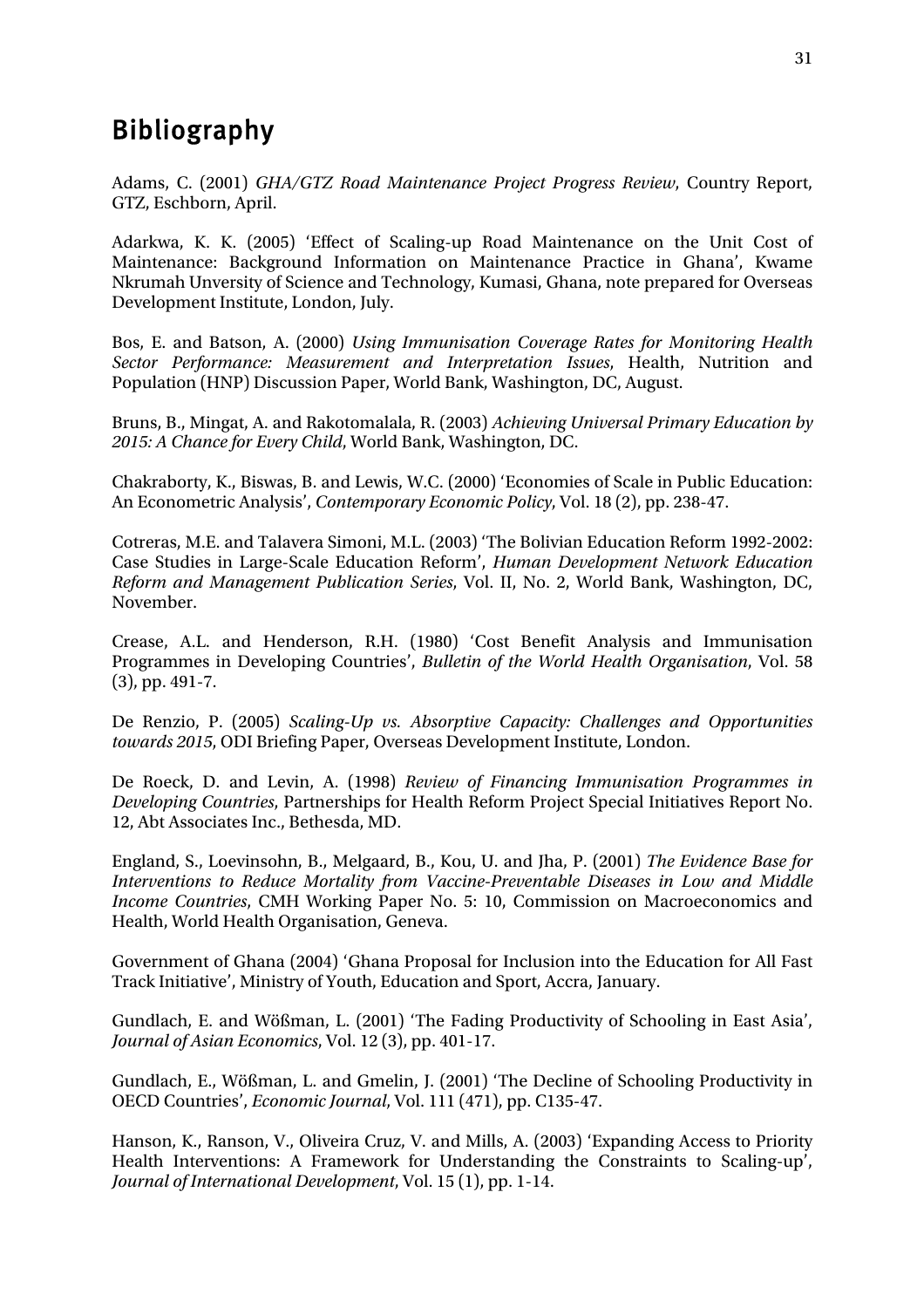Hanushek, E. A. (1986) 'The Economics of Schooling: Production and Efficiency in Public Schools', *Journal of Economic Literature*, Vol. 24 (3), pp. 1141-77.

Hanushek, E. A. (1994) *Making Schools Work: Improving Performance and Controlling Costs*, Brookings Institution Press, Washington, DC.

Harland, C. (2005) 'The Effect of Scaling-up Road Maintenance on the Unit Cost of Road Maintenance in Zambia', note prepared for Overseas Development Institute, London, July.

Harral, C. and Faiz, A. (1988) *Road Deterioration in Developing Countries: Causes and Remedies*, World Bank, Washington DC.

Heggie, I. and Vickers, P. (1998) *Commercial Management and the Financing of Roads*, Technical Paper No. 409, World Bank, Washington, DC.

Kaddar, M., Dickison, J. and Khan, M. (2000a) *Immunisation Financing Resources*, Partnerships for Health Reform Project, Abt Associates Inc., Bethesda, MD, March.

Kaddar, M., Levin, A., Dougherty, L. and Maceira, D. (2000b) *Costs and Financing of Immunisation Programmes: Findings of Four Case Studies*, Special Initiatives Report No. 26, Partnerships for Health Reform Project, Abt Associates Inc., Bethesda, MD, May.

Kaddar, M., Tanzi, V. L. and Dougherty, L. (2000c) *Case Study on the Costs and Financing of Immunisation Services in Côte d'Ivoire*, Special Initiatives Report No. 24, Partnerships for Health Reform Project, Abt Associates Inc., Bethesda, MD, May.

Kaddar, M., Lydon, P. and Levine, R. (2004) 'Financial Challenges of Immunisation: A Look at GAVI', *Bulletin of the World Health Organisation*, Vol. 82 (9), pp. 697-702.

Khaleghian, P. (2001) *Immunisation Financing and Sustainability: A Review of the Literature*, Partnerships for Health Reform Project Special Initiatives Report No. 40, Abt Associates Inc., Bethesda, MD.

Khan, M.M. and Yoder, R.A. (1998) *Expanded Programme of Immunisation in Bangladesh: Cost, Cost-effectiveness and Financing Estimates*, Partnerships for Health Reform Project Special Initiatives Report No. 6, Abt Associates Inc., Bethesda, MD, September.

Kumar, A. (2002a) *Assessment of Selected Road Funds in Africa: Case Studies of Benin, Ethiopia, Ghana, Kenya, and Zambia*, Sub-Saharan Africa Transport Policy Program (SSATP) Working Paper No. 51, World Bank and Economic Commission for Africa, Washington, DC.

Kumar, A. (2002b) *A Review of the Road Sector Reforms in Tanzania*, SSATP Discussion Paper No. 2, World Bank and Economic Commission for Africa, Washington, DC.

Kweka, J. and Wanga, G. (2005) 'Effect of Scaling-up Road Maintenance on the Unit Cost of Maintenance in Tanzania', note prepared for Overseas Development Institute, London, June.

Lee, P. (2004) 'Public Service Productivity: Health', *Economic Trends*, No. 613, pp. 38-59, Office of National Statistics, London, December.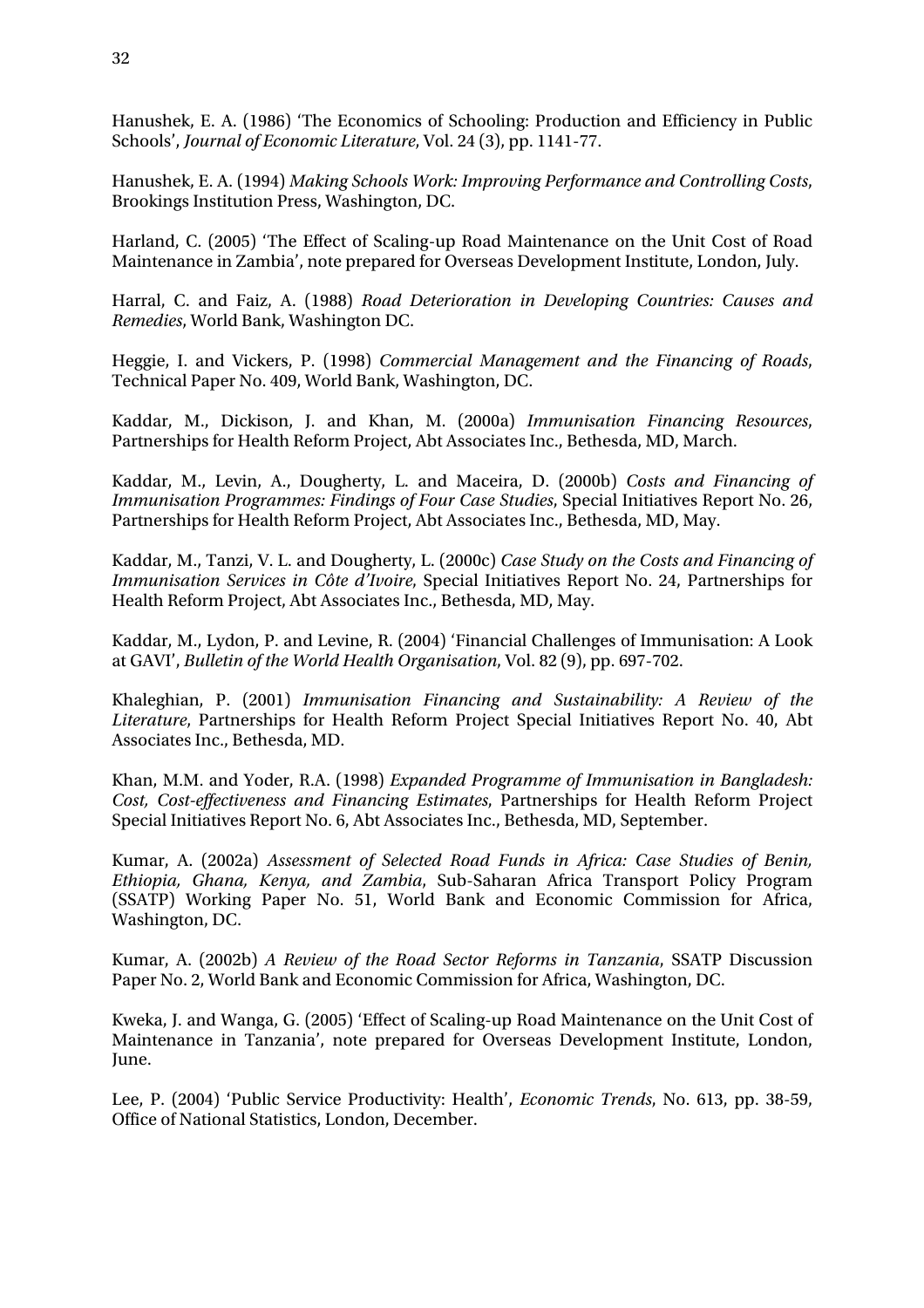Levin, A., England, S., Jorissen, J., Garshong, B. and Teprey, J. (2001) *Case Study on the Costs and Financing of Immunisation Services in Ghana*, The Partners for Health Reform*plus* Project, Abt Associates Inc., Bethesda, MD, September.

Levine, R., Rosenmöller, M. and Khaleghian, P. (2001) *Financial Sustainability of Childhood Immunisations: Issues and Options*, GAVI Discussion Paper, Global Alliance for Vaccines and Immunisation, Geneva.

Newman, J., Pradhan, M. Rawlings, L. B., Ridder, G., Coa, R and Evia, J. L. (2002) 'An Impact Evaluation of Education, Health, and Water Supply Investments by the Bolivian Social Investment Fund', *World Bank Economic Review*, Vol. 16 (2), pp. 241-74.

OECD (2000) *Recent Trends in Official Development Assistance to Health*, Organisation for Economic Cooperation and Development (OECD), Development Assistance Committee (DAC) Secretariat, Paris, September.

Pritchard, A. (2003) 'Understanding Government Output and Productivity', *Economic Trends*, No. 596, pp. 27-40, Office of National Statistics, London, July.

Reinikka, R. and Svenson, J. (2001) *Explaining Leakage of Public Funds*, Policy Research Paper No. 2709, World Bank, Washington, DC.

Republic of Moçambique (2004) *Review of the Economic and Social Plan for 2003*, Maputo, March.

Republic of Yemen (2004) *Statistical Yearbook 2003*, Central Statistical Organisation Ministry of Planning and International Cooperation, Sana'a , June.

Roberts, J. (2003) *Poverty Reduction Outcomes in Education and Health, Public Expenditure and Aid*, Working Paper No. 210, Overseas Development Institute, London.

Sachs, J. (2005) *Investing in Development: A Practical Plan to Achieve the Millennium Development Goals – Overview*, UN Millennium Project, UNDP, New York.

Socialist Republic of Vietnam (2003) *National Education for All Action Plan 2003-2015*, Hanoi, June.

Walker, D., Mosqueira, N. R., Penny, M. E., Lanata, C. F., Clark, A. D., Sanderson, C. F. B. and Fox-Rushby, J. A (2004) *Variation in the costs of delivering routine immunization services in Peru*, *Bulletin of the World Health Organisation*, Vol. 82 (9), pp. 676-82.

WHO (2000) *The World Health Report 2000 – Health Systems: Improving Performance*, World Health Organisation, Geneva.

WHO (2001) *Report of the Commission on Macroeconomics and Health*, World Health Organisation, Geneva.

WHO/GAVI (2003) *Is the Cost per DPT3 Child a Good Indicator for Country Comparisons?,* Immunisation Financing Database Discussion Note 5, World Health Organisation, Geneva, May.

World Bank (1993) *World Development Report 1993: Investing in Health*, World Bank, Washington, DC.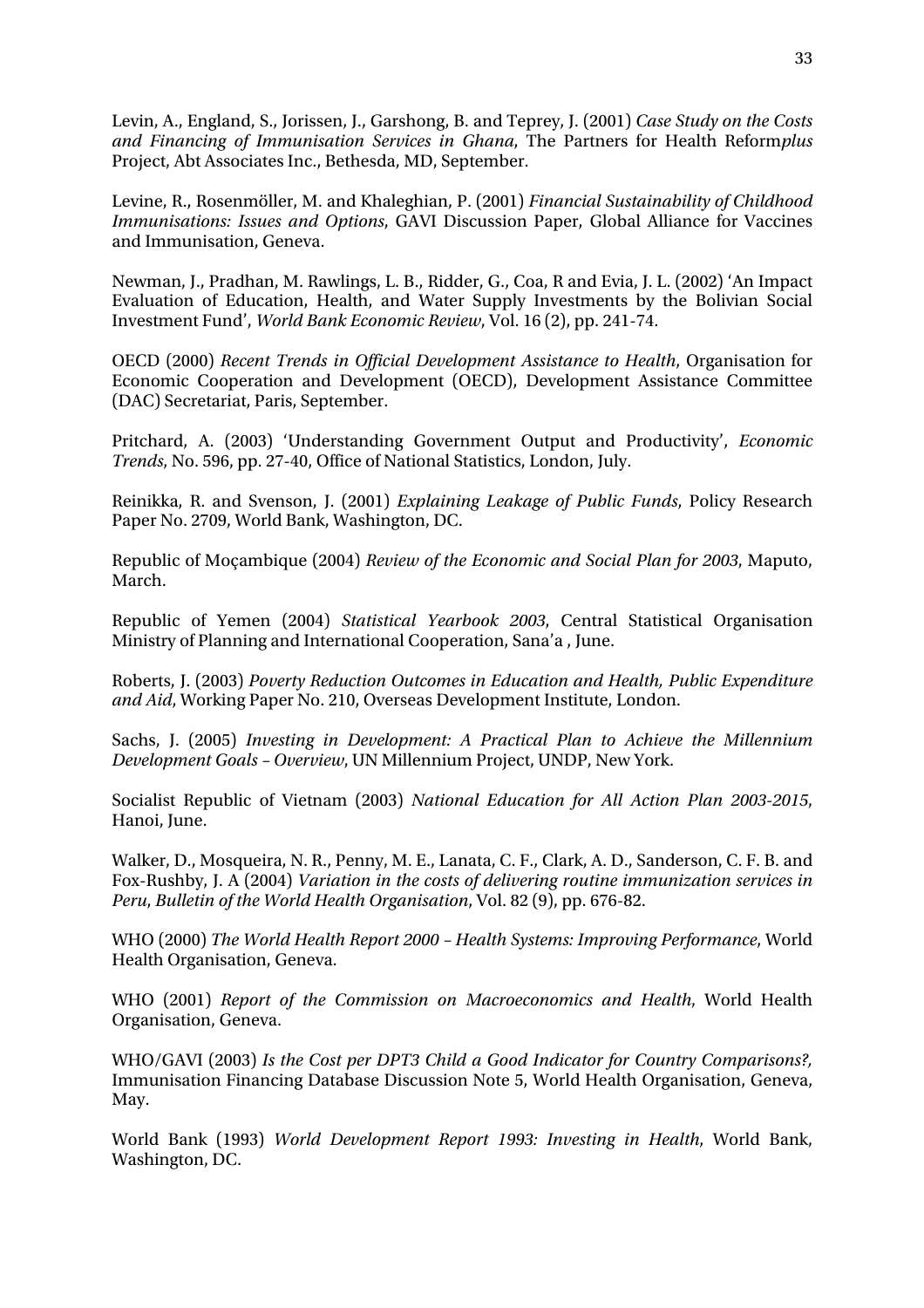World Bank (1996a) *Vietnam Education Financing Sector Study*, Sector Report No. 15925- VN, World Bank, October.

World Bank (1996b) *Yemen Public Expenditure Review*, Report No. 161477-YE, World Bank, Washington, DC, November.

World Bank (1999a) *Bolivia Public Expenditure Review*, Report No. 19232-BO, World Bank, Washington, DC, June.

World Bank (1999b) *Vietnam Development Report 2000: Attacking Poverty – Country Economic Memorandum*, Report No. 19914-VN, World Bank, Washington, DC, November.

World Bank (2001) *Le Système Éducatif Mauritanien: Éléments d'analyse pour Instruire des Politiques Nouvelles*, Série Développement Humain de la Région Afrique, Document de Travail N° 23268, World Bank, Washington, DC, November.

World Bank (2002a) *Achieving Universal Primary Education in Uganda: The 'Big Bang' Approach*, Human Resource Development Network Education Notes, World Bank, Washington, DC, April.

World Bank (2002b) *Uganda Public Expenditure Review: Report on Progress and Challenges of Budget Reforms*, Report No. 24882-UG, World Bank, Washington, DC. World Bank (2002c) *Vietnam Development Report 2003*, Report No. 25050-VN, World Bank, Washington, DC, November.

World Bank (2003a) *Mozambique Public Expenditure Review*, Report No. 25969 MZ, World Bank, Washington, DC.

World Bank (2003b) *Costs and Financing of Education: Opportunities and Obstacles for Expanding and Improving Education in Mozambique*, Africa Region Human Development Working Paper Series, World Bank, Washington, DC, July.

World Bank (2003c) *Immunisation Financing in Nepal*, Document No. 5e, Human Development Division, South Asia Region, World Bank, Washington, DC, February.

World Bank (2004) *Books, Buildings and Learning Outcomes: An Impact Evaluation of World Bank Support to Basic Education in Ghana*, Operations Evaluation Department (OED) Report No. 28779, World Bank, Washington, DC, April.

World Bank (2005) *Education in Ethiopia: Strengthening the Foundation for Sustainable Progress,* World Bank, Washington, DC.

Wößman, L. (2003) 'Schooling Responses, Educational Institutions and Students: The International Evidence', *Oxford Bulletin of Economics and Statistics*, Vol. 65 (2), pp. 117-70.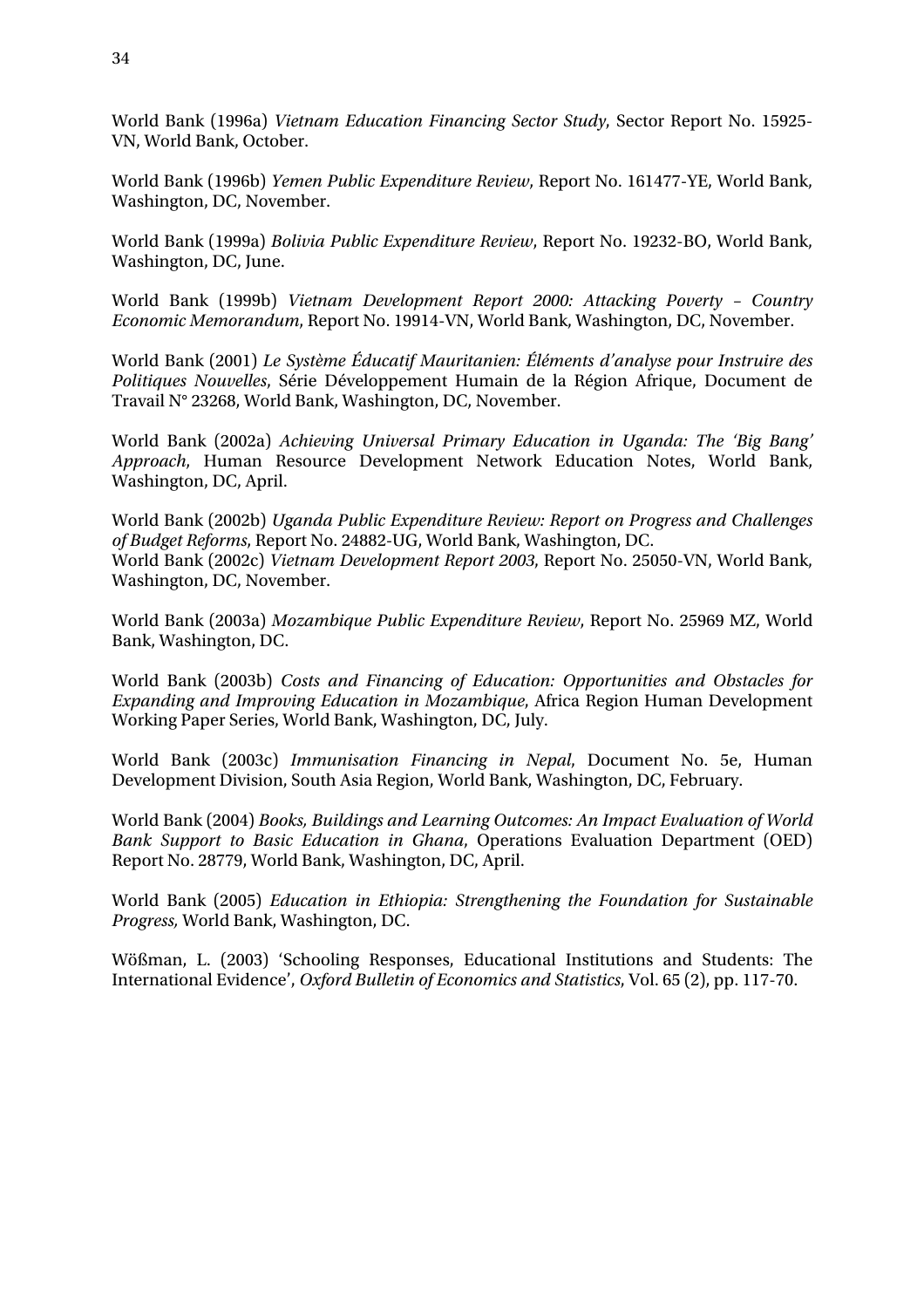# Annex 1: Case Studies in Basic Education

This Annex analyses the costs of providing primary or basic (i.e. primary or primary + junior secondary) education during episodes of education expansion occurring in the 1980s and 1990s in eight very different countries – Bolivia, Ghana, Ethiopia, Mauritania, Mozambique, Uganda, Vietnam, and Yemen. These countries are now included in (or are under consideration for)<sup>7</sup> the World Bank's Fast Track Initiative which rewards countries which have exhibited commitment to achieving the Millennium Development Goals in education, but which require additional resources to do so. In all the countries there have been episodes of rising real expenditure on basic/primary education over the last two decades some short-lived, but others more sustained. The hypothesis tested is that in episodes of rising expenditure unit costs also increase.

### A1.1 Methodology

The methodology of analysis used consists of dividing total expenditure on primary/basic education by the number of pupils enrolled in order to calculate unit (or average) costs, and of comparing these with incremental (or marginal) costs calculated from the coefficient on the enrolment variable in the simple time series regression of total expenditure on enrolment. When unit costs are falling, incremental costs are (predictably) found to be below unit costs; when unit costs are rising, incremental costs are (sometimes substantially) above unit costs.

In order to understand the reasons for rising expenditure on primary/basic education, and for rising unit costs, each country case study gives a thumb-nail sketch of the state of education, and of policies and developments in recent years. The costs of primary education consist predominantly of staff salaries. Salary costs make up between 80% and 95% of primary recurrent costs, exclusive of administrative overheads. Unit costs can thus be driven down by dint of reducing real staff remunerations. However, the cumulative effect of real pay reduction is to lower educational quality and to reduce schools' internal efficiency, which is inimical to MDG achievement. Achieving the goal of 100% primary completion requires quality education, with duly remunerated, trained, teachers, the provision of teaching materials and school facilities, and incentives for poor parents (and those in ethnic minorities) to leave their children in school. If, at the outset, schooling is of low quality, there is a high probability that countries which seriously seek to achieve the MDG will find that their unit costs have to rise.

The results broadly uphold the hypothesis that unit costs rise when expenditure rises and that, as a consequence, incremental costs exceed average costs. Research results are summarised in Table A1.1. The major exceptions are Ethiopia and Mauritania, where (previously excessive) teachers' salaries were reduced in real terms over a ten-year period, inducing a substantial reduction in unit costs. For most of this time real expenditure was flat, but unit-cost reduction continued for 3-4 years after real expenditure had started to increase. Thereafter, the more usual pattern emerged of rising unit costs and higher incremental costs.

Mozambique also experienced a transitory episode of falling unit costs following its internal peace agreement of 1992. Enrolments began a phase of growth (after wartime decline) which persisted for four years before the education budget was increased to cater for the rising demand. Thereafter, rising real outlays brought a rise in unit costs.

 7 Bolivia's inclusion was proposed but was still awaiting endorsement in January 2006.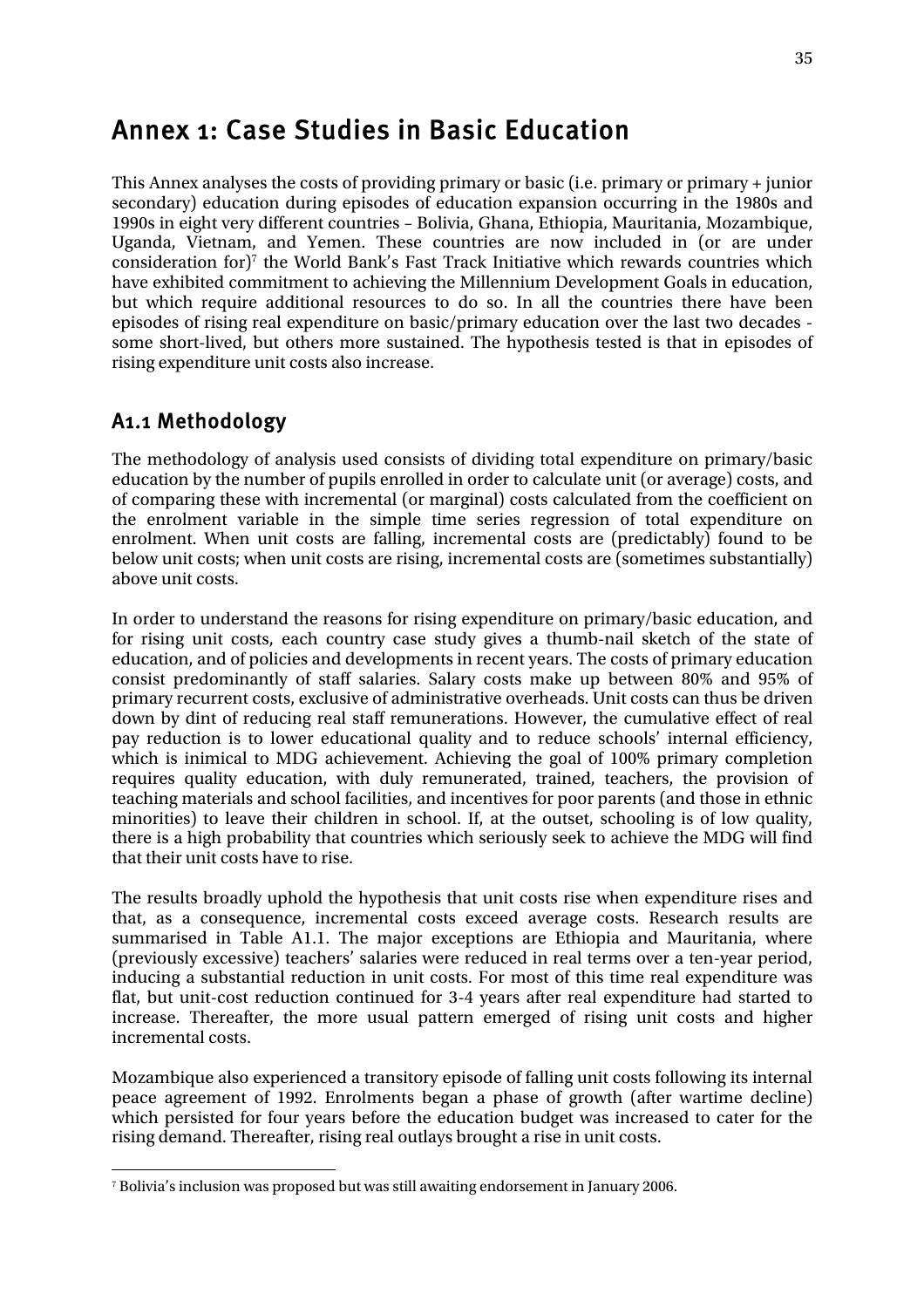Increases in real expenditure were intended in all cases to increase school enrolments, and in most cases also, at least latterly, to raise the quality of teaching and of the learning environment through higher outlays on teacher training, materials, facilities and curriculum development.

|                                   | <b>Currency unit</b><br>(base year for<br>price deflation) | Unit cost range<br>(constant)<br>prices, '000s) | <b>Incremental</b><br>cost (constant<br>prices, '000s) | Ratio<br>incremental<br>cost/unit cost <sup>a</sup> |
|-----------------------------------|------------------------------------------------------------|-------------------------------------------------|--------------------------------------------------------|-----------------------------------------------------|
| Bolivia 1990-2000                 | bolivianos (1990)                                          | $0.25 - 0.45$                                   | 0.74                                                   | 2.11                                                |
| Ghana 1990-2001                   | cedis (1990)                                               | $19 - 33$                                       | 60                                                     | 2.31                                                |
| Ethiopia 1992-2002 <sup>b</sup>   | birr (1995)                                                | $0.24 - 0.12$                                   | 0.10                                                   | 0.55                                                |
| Mauritania 1980-2002 <sup>c</sup> | ouigiya (1985)                                             | $6.17 - 3.50$                                   | 0.14 & 4.43                                            | 0.04 & 1.08                                         |
| Mozambique 1990-2003              | meticáis (1995)                                            | $250 - 350$                                     | 617                                                    | 2.06                                                |
| Uganda 1995-2002 <sup>d</sup>     | shilling (1998)                                            | $7.5 - 16.0$                                    | 14.7                                                   | 1.25                                                |
| Vietnam 1990-2001                 | dong (1995)                                                | $110 - 470$                                     | 1,280                                                  | 4.41                                                |
| Yemen 1990-2003                   | rials (1990)                                               | $2,000 - 3,300$                                 | 4,120                                                  | 1.55                                                |

Table A1.1 Unit and incremental costs in primary education in eight countries

*Sources*: Author's calculations based on EdStats, World Bank, *World Development Indicators*, World Bank (2001, 2003a, 2004, 2005) and Republic of Yemen (2004)

*Notes*: a = Denominator is the mid-point of the unit cost range; b = costs expressed in birr; c = incremental costs were UM 142 in 1985-95 and UM 4,425 thereafter; d = incremental costs were U Sh 8,650 in 1985-2000, U Sh 14,700 in 1985- 2002 and U Sh 19,025 in 1996-2002.

The tendency for unit costs to rise as education services are extended and improved is also reflected – though in widely varying degrees - in these countries' Education Fast Track Initiative sector development plans. In Ghana, recurrent expenditure per pupil in primary schools is projected to rise by (a relatively modest) 21% in constant prices between 2002 and 2015 (Government of Ghana, 2004). In Vietnam, unit costs are projected to rise massively by almost 300% over the same period (Socialist Republic of Vietnam, 2003). Ghana proposes incremental improvements in the quality of provision for a school enrolment which has to grow by 3% p.a. to meet the MDG of 100% primary completion. Vietnam, by contrast, is already very close to the Goal, expects school rolls to fall by 1.5% p.a., and will focus rapidly rising expenditure on major qualitative improvements in the learning environment.

One implication of these results – if on further analysis they are found to be general – is that the costing of education sector expansion plans should be based on expected incremental costs, and not on historic average costs. Budgets based on real historic costs are likely to underestimate seriously the volume of resources needed to achieve policy goals.

### A1.2 Bolivia: Education in the 1990s

Public expenditure on education increased rapidly in the 1990s to a level, relative to GDP, which is now high by international standards, and exceeds the average share in middleincome countries (World Bank, 1999a: Chapter 4). In the early 1990s, it amounted to 2.4% of GDP (6.9% of total public expenditure); by the mid-1990s it had risen to 3.5% of GDP (10.4% of public expenditure); and by 2001, after a steep increase, it stood at 5.6% of GDP (23.7% of public expenditure) (World Bank, 2003: Annex 1). The Bolivian economy was growing in the 1990s at an average rate of a little more than 4% p.a., so that, by 2001, it was 50% larger in real terms than it had been in 1991. The combined effect of economic growth and of the increase in the ratio of education expenditure to GDP was to raise real outlays on education by no less than 260% over the years 1991 – 2001, i.e. at 14% p.a. (Fig. A1.1).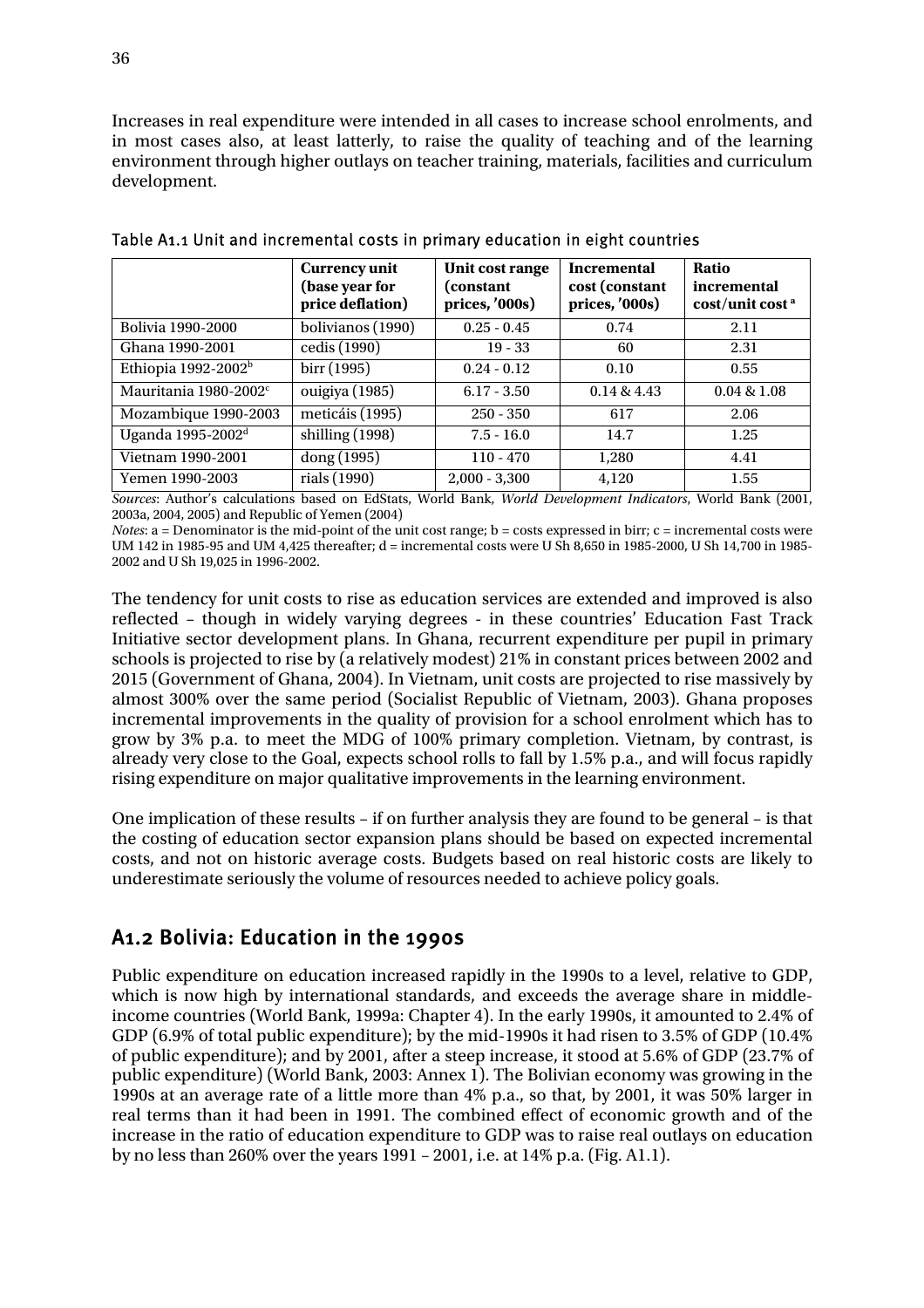

Fig. A1.1 Bolivia: Public expenditure on education as share of GDP

*Source*: World Bank, *World Development Indicators* 

Bolivia spends quite lavishly on university education, devotes an above-average share of its education budget to primary schools and teachers' training, and underfunds secondary education. In the early 1990s, universities received more than 28% of public spending on education; ten years later their share had fallen to below 23%. This leaves 77% of the budget for education available for schools and colleges under the Ministry of Education.

There was a notable expansion in total primary and secondary school enrolments in the 1990s. Pupil numbers rose between 1990 and 2000 by 60% (Fig. A1.2). The increase in primary enrolment,<sup>8</sup> which was already high, was only 17%. Gross primary enrolment rose from 94.5% of the primary age group in the early 1990s to 108.4% in 2001; the net enrolment rate increased from 91% to 97%. However, the previously neglected secondary schools saw their enrolment rise by almost 200%, with their gross enrolment rate rising from 38% to 67% (Cotreras and Talavera, 2003).

Average public expenditure per pupil increased over the 1990s by 76% from 250 Bolivianos in 1990 to Bs 450 in 2000 (in 1990 prices) (Fig A1.2). Total expenditure on primary and secondary schooling deflated by the GDP deflator rose over the period by 177%. Of this, 14 percentage points were accounted for by an increase in teacher numbers, 12 percentage points by investment expenditure, and the remaining 74 percentage points by an increase in teachers' relative remunerations (Fig. A1.3).

On a crude measure of productivity, Bolivia's education system was becoming less productive in the course of the 1990s because real expenditure was rising at 10.7% p.a., over twice as fast as aggregate enrolments (4.7% p.a.). As indicated in Fig. A1.4, incremental (marginal) costs associated with each extra pupil, at Bs 741 (in 1990 prices), were in excess of unit costs (which rose from Bs 250 to Bs 450 – Fig. A1.2).

 $\overline{a}$ 8 The gross enrolment rate may be exaggerated (World Bank, 1999a).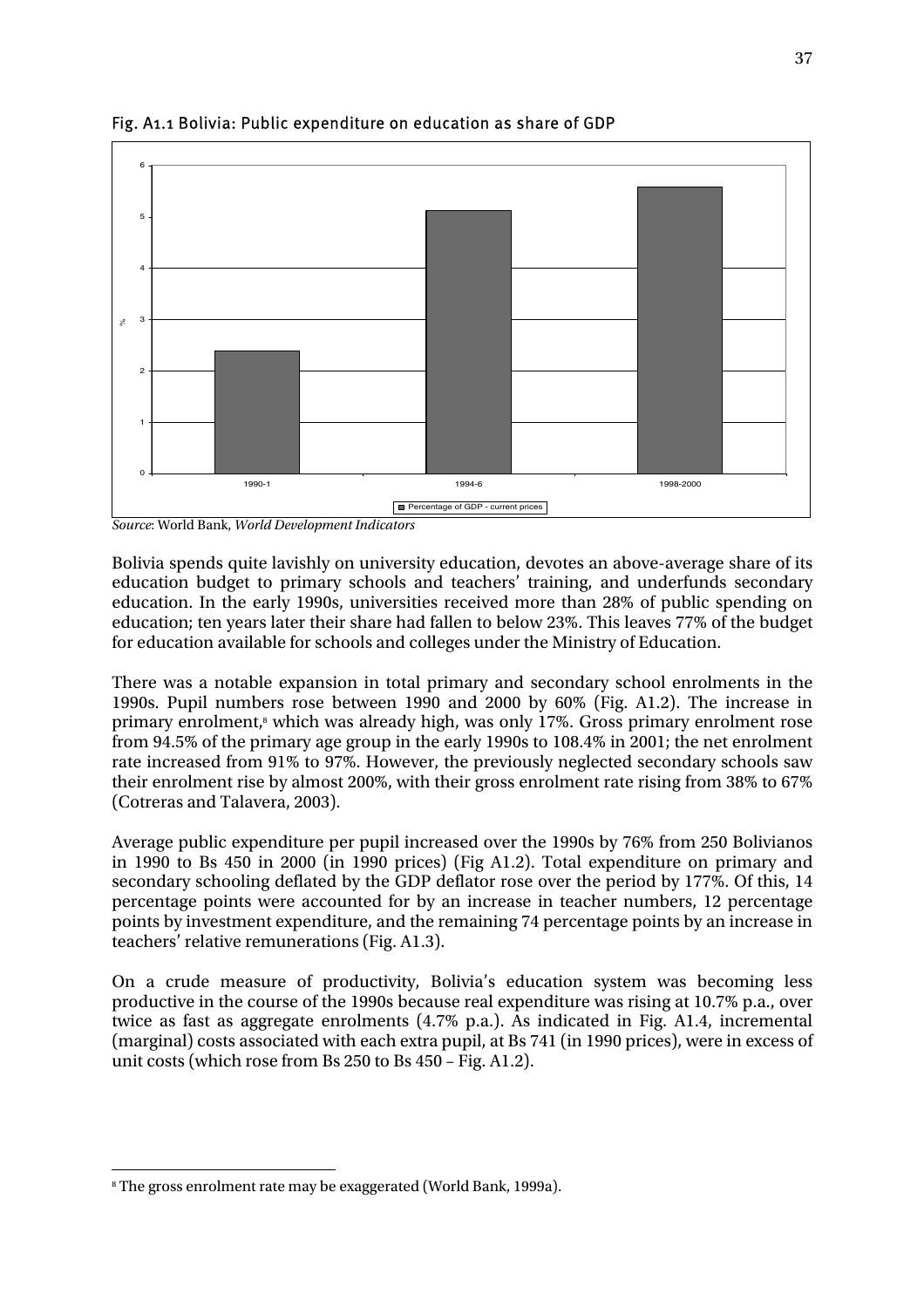

Fig. A1.2 Bolivia: Gross enrolment, public expenditure and per-pupil expenditure in primary and secondary schools 1990-2000

*Source*: ibid.



Fig. A1.3 Bolivia: Increase in primary and secondary education expenditure 1990-2000

*Sources:* World Bank, *World Development Indicators*, and author's calculations

If sector output is measured by gross enrolments, the cost-effectiveness of expenditure on primary and secondary education fell by 43% between 1990 and 2000. It is also visible in Fig. A1.5 that the growth trajectory of enrolments follows that of expenditure only in trend, but not in first differences. The cost-effectiveness measure, by contrast, progresses as the mirror image of expenditure, declining most sharply when the latter rises most sharply (e.g. in 1993). It stabilises when the rate of expenditure growth wanes in the late 1990s.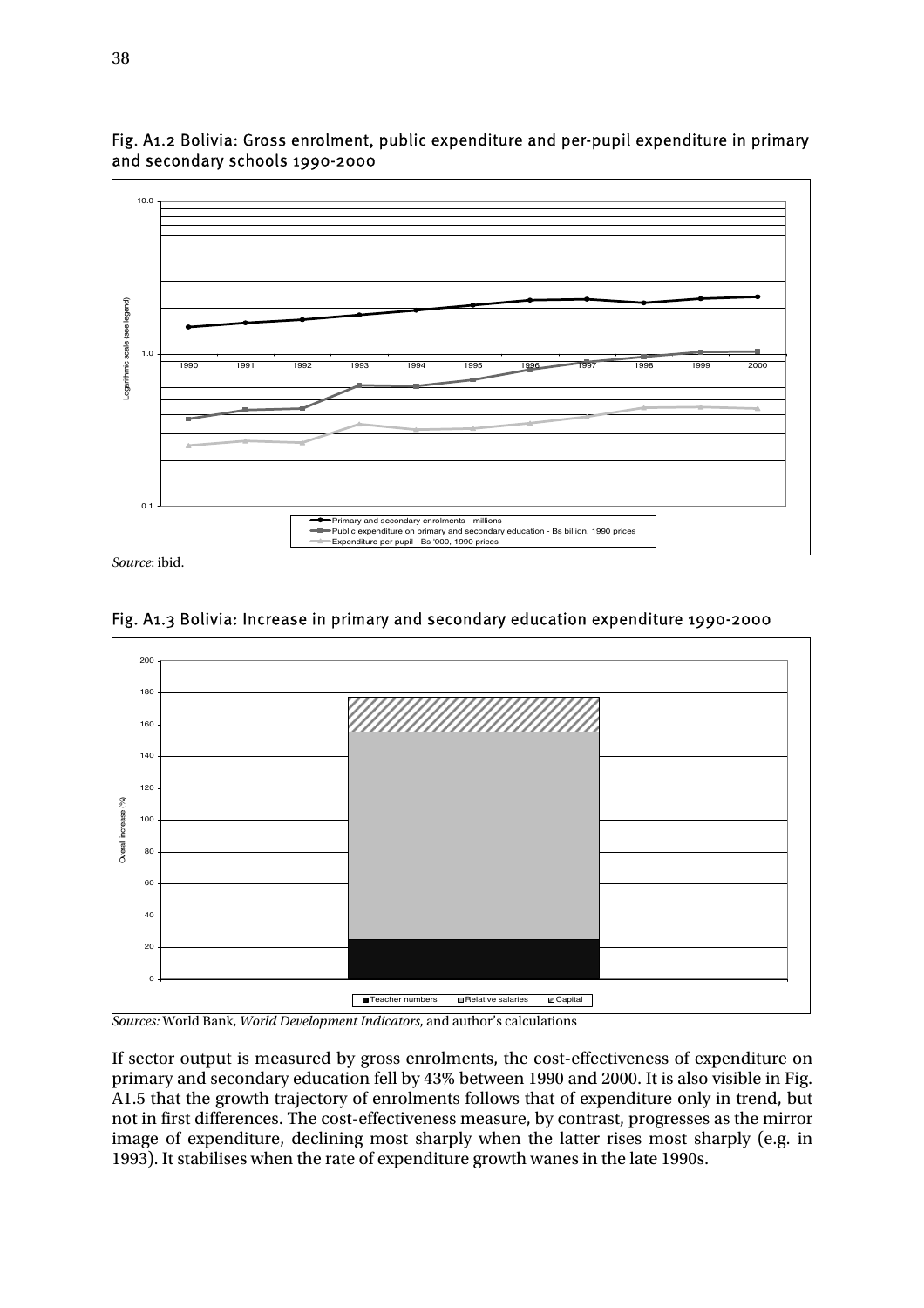

#### Fig. A1.4 Bolivia: Primary and secondary education 1990-2000

*Regression equation*: EXPENDITURE = -0.77 + 0.74\*ENROLMENT (R-squared=0.90)

 $[8.99]$ *Sources*: ibid.



Fig. A1.5 Bolivia: Cost-effectiveness of primary and secondary education 1990-2000

*Sources*: ibid.

The conclusion that cost-effectiveness has fallen becomes more nuanced when the crude productivity measure is disaggregated into its unit input cost and technical efficiency components. Teacher productivity rose; the average pupil/teacher ratio increased by 67%, and the marginal productivity ( $\Delta$ pupils/ $\Delta$ teachers) by 140%. This efficiency gain was more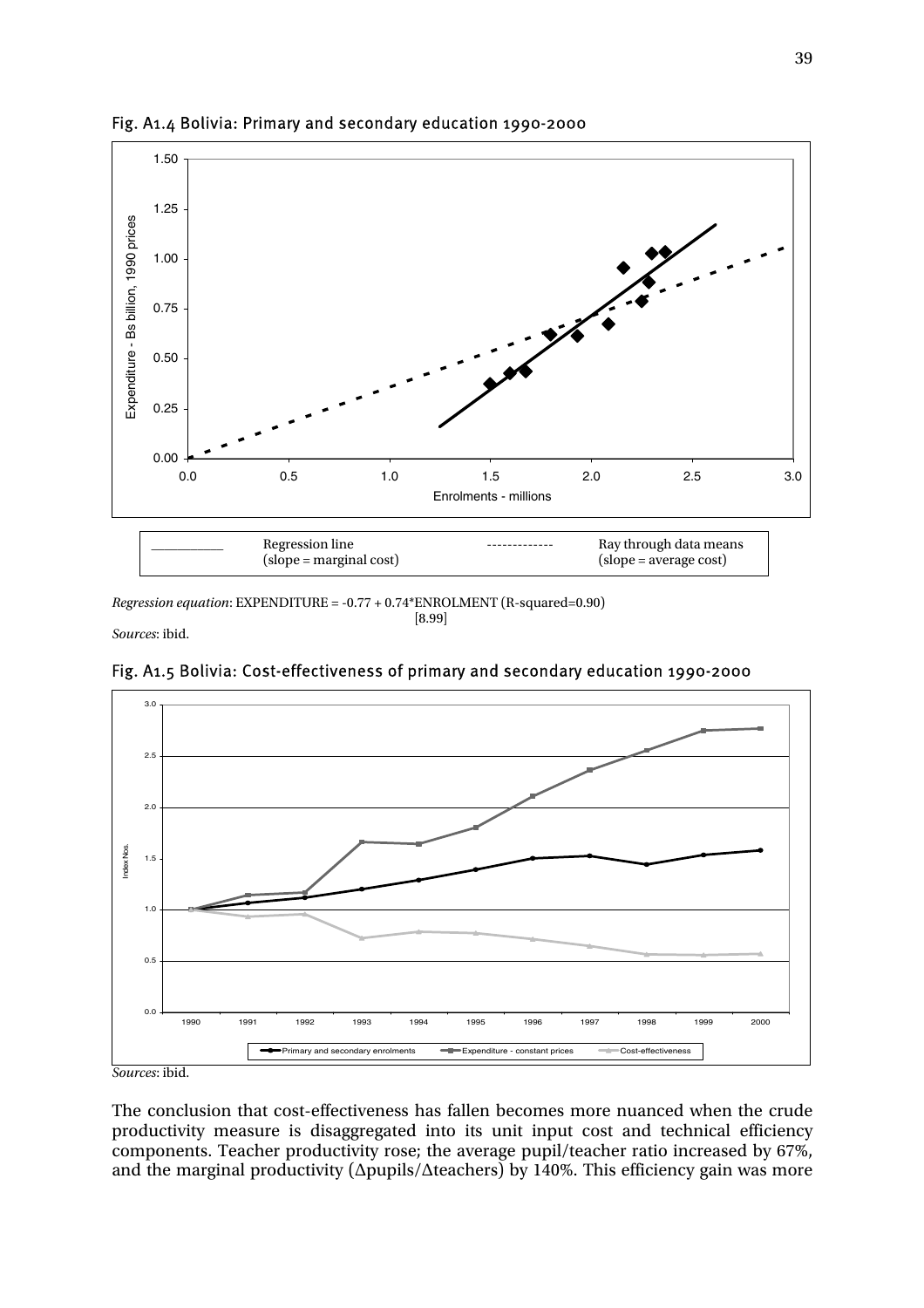than offset in the overall cost-effectiveness calculation by the large, 130%, increase in the unit cost of the main input, i.e. teachers' salaries.

The Bolivian case gives credence to the hypothesis that marginal costs rise more steeply in the shorter run – in this instance because of the escalation of unit input costs – but more gently in the longer run as capacity bottlenecks are widened. Expenditure per pupil rose steeply when the reform started in 1992 (from Bs 260 in 1992 to Bs 360 in 1993, cf. Fig. A1.2), whereafter it stabilised as efficiency measures were introduced.

The crude productivity analysis, moreover, obscures important qualitative improvements in the contribution of the education system to the life chances of Bolivians. Starting in 1992, the Bolivian government implemented a thoroughgoing programme of reform designed to bring about major improvements in the quality and accessibility of education, especially in the rural areas. This comprised community participation in school management, recruiting and training more teachers, curriculum reform, and, using the donor-supported Social Investment Fund, constructing and equipping many schools. The intention was to raise the internal efficiency of the schooling system, decreasing drop-out rates, increasing completion rates and improving test scores. There was also a policy of increasing the numbers of children entering secondary school on completing their eight years of primary education. Average unit costs in secondary education are invariably higher than in primary education.

To a significant extent, internal efficiency objectives were achieved (Table A1.2). There was a marked (60% overall) improvement during the 1990s in the percentage of enrolled pupils advancing beyond sixth grade; the improvement was especially strong in the rural areas, where results at the outset were distinctly poor. Disappointing test score results, on the other hand, cast doubt on the qualitative impact of Bolivia's education reform (World Bank, 1999a; Newman et al, 2002).

|                                 | Early 1990s | 2001 |
|---------------------------------|-------------|------|
| Drop-out rate $(\%)$            | 6.2         | 5.9  |
| Sixth Grade completion rate (%) | 52.8        | 84.7 |
| $-$ 0/w rural $(\%)$            | 41.0        | 74.0 |
| Repetition rate $(\%)$          | 7.1         | 3.8  |
| Pupil/teacher ratio             | 15.0        | 25.0 |
| Adults' average school years    | 4.4         | 7.9  |

Table A1.2 Bolivia: Primary education efficiency and results indicators

*Source*: Contreras and Talavera (2003)

## A1.3 Ethiopia: Education since 1990

Education received low priority in Ethiopia through the long years of civil war, concluding in 1990. Little progress was made in the initial years of peace. However, in 1994, the new government launched the New Education and Training Policy aimed at achieving universal primary education and at expanding and improving provision at other levels. Resources allocated to education rose sharply with the new policy, and thereafter grew constantly. Total public expenditure on education (at 1995 prices) increased by 78% from Birr 955.4 million in 1994 to Birr 1696.8 million in 2002. As a share of GDP, it rose from 2.8% in 1993 to 4% in 2002.

Real primary education expenditure, however, increased over the same period by only 39% from Birr 658 million to Birr 923 million (at 1995 prices), and secondary education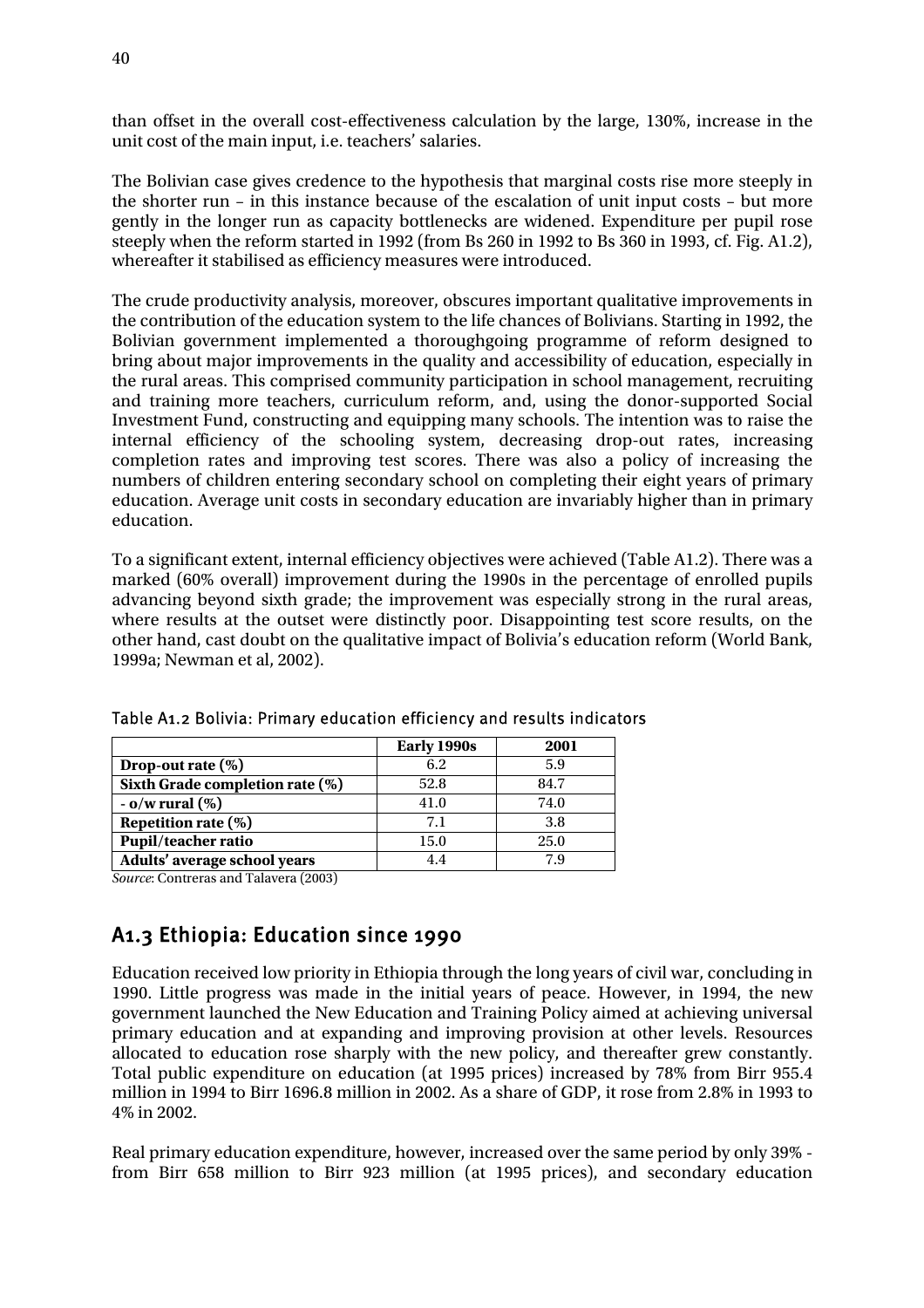expenditure rose by only 27%, from Birr 114 million to Birr 145 million (Fig. A1.6). Meanwhile, tertiary education was favoured with a 230% real increase.



Fig. A1.6 Ethiopia: Primary education: Enrolment and total and unit costs 1994-2002

Enrolment, mainly in primary education, grew faster than expenditure. Primary enrolment expanded by 300%, from 1.86 million in 1992 to 7.62 million in 2002 (Fig. A1.6), increasing the gross enrolment rate (GER) from 23% in 1992 to 66% in 2002. In secondary education the GER rose more modestly from 11% in 1992 to 19% in 2001 (EdStats).

However, most growth in public expenditure on education occurred in the capital budget, which was largely devoted to new school construction. Construction costs proved to be excessive (up to \$19,000 per primary school classroom - World Bank, 2005) because construction standards were set too high, preventing more schools from being built.

Unit costs in primary education fell by 50% during this recent 1994-2002 episode of educational expansion, from Birr 244 to Birr 121 per pupil (at 1995 prices) (Fig. A1.6). This was made possible because of significant economies in recurrent expenditure – which remained unchanged as a share of GDP – caused both by falling input unit costs and higher technical efficiency:

- teachers' salaries some 87% of total costs in 2002 were reduced in real terms from an initially high level relative to per capita GDP; and
- the pupil/teacher ratio was drastically raised from 27 in 1992 to 65 in 2002.

The number of teachers in primary education rose by 67% from 70,000 in 1992 to 117,000 in 2002 to cater for a much more rapidly rising number of enrolled pupils.

The incremental cost of primary education over the 1992–2002 period, Birr 99.3, was below average costs (Table A1.1 and Fig. A1.7). If pre-reform observations for the years 1992 and 1993 are omitted from the calculation, the incremental cost of enrolment for the years 1994- 2002 falls to Birr 41.

*Sources*: EdStats and World Bank (2005)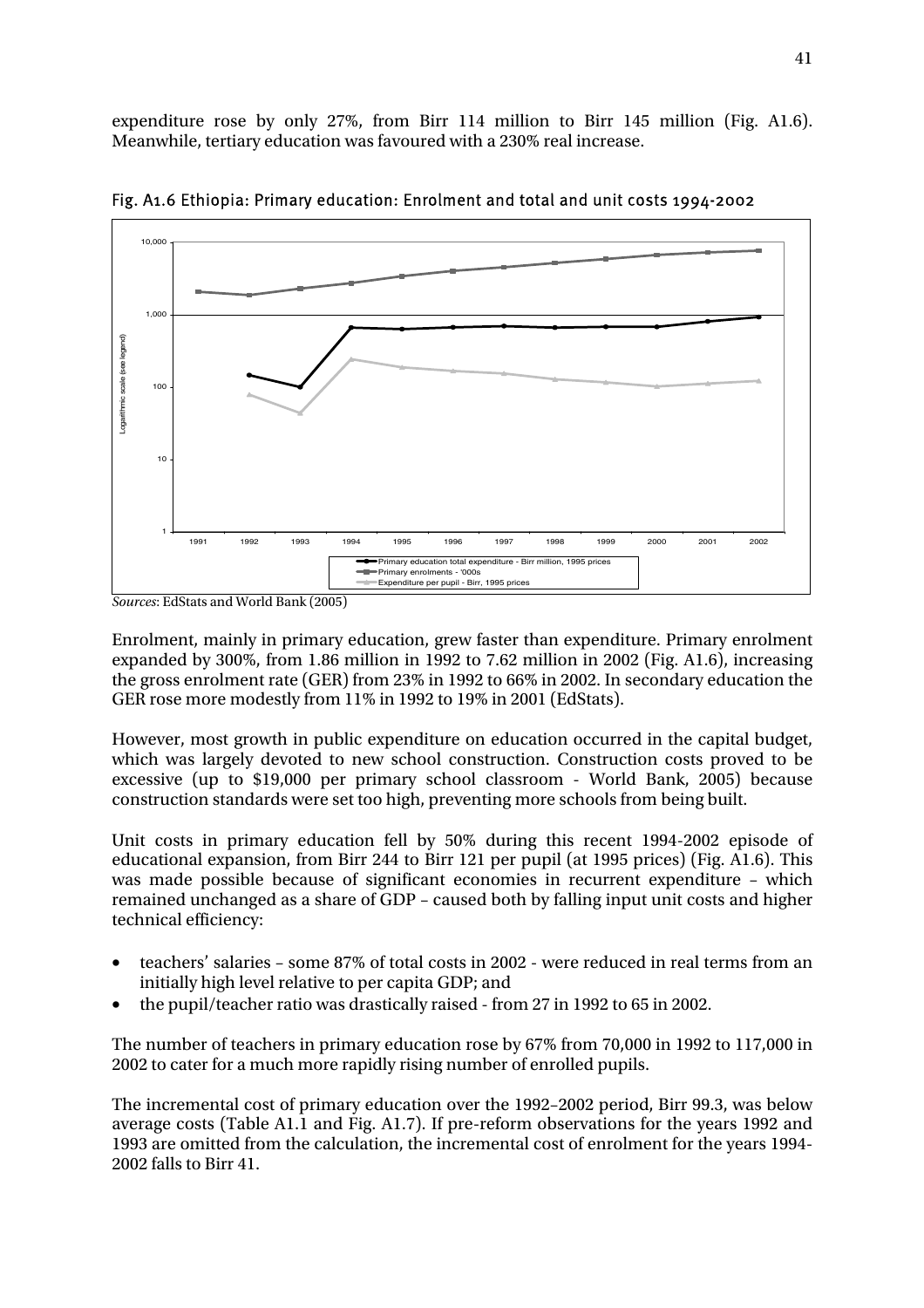

Fig. A1.7 Ethiopia: Primary education 1992-2002

These cost reductions proved ultimately unsustainable. Unit costs in both primary and secondary education began to rise after 2002. The decline in real teachers' salaries had an adverse effect on recruitment levels and on teacher qualification and motivation. Teaching standards and the quality of the learning environment fell, leading to a reduction in the 'internal efficiency' of the school system.

Symptoms of this decline in internal efficiency are an increase in repetition rates, and falling survival rates (Table A1.3 and Fig. A1.8). Repetition rates in primary schools rose from 8.6% in 1993 to 10.7% in 2002. Survival rates among pupils enrolled in Grade 1 have, on the other hand, remained relatively constant, at least up to Grade 4, although there has been some apparent increase in drop-out rates since 2000.

|                              | 1990 | 1993 | 1995                     | 2000 | 2002 |
|------------------------------|------|------|--------------------------|------|------|
| Completion rate $(\%)$       |      | 16.5 |                          | 28.9 | 36.9 |
| Repetition rate $(\%)$       |      | 8.6  | 9.7                      | 9.0  | 10.7 |
| Survival to Grade 5 rate (%) |      | 49.0 | $\overline{\phantom{0}}$ | 54.0 | 51.0 |
| Pupil/teacher ratio          | 36.1 | 30.2 | 37.9                     | 61.1 | 65.2 |

Table A1.3 Ethiopia: Primary education efficiency and performance indicators 1990-2002

*Sources*: EdStats and World Bank (2005)

*Regression equation*: EXPENDITURE = 0.14 + 0.01\*ENROLMENT (R-squared=0.63)  $[3.88]$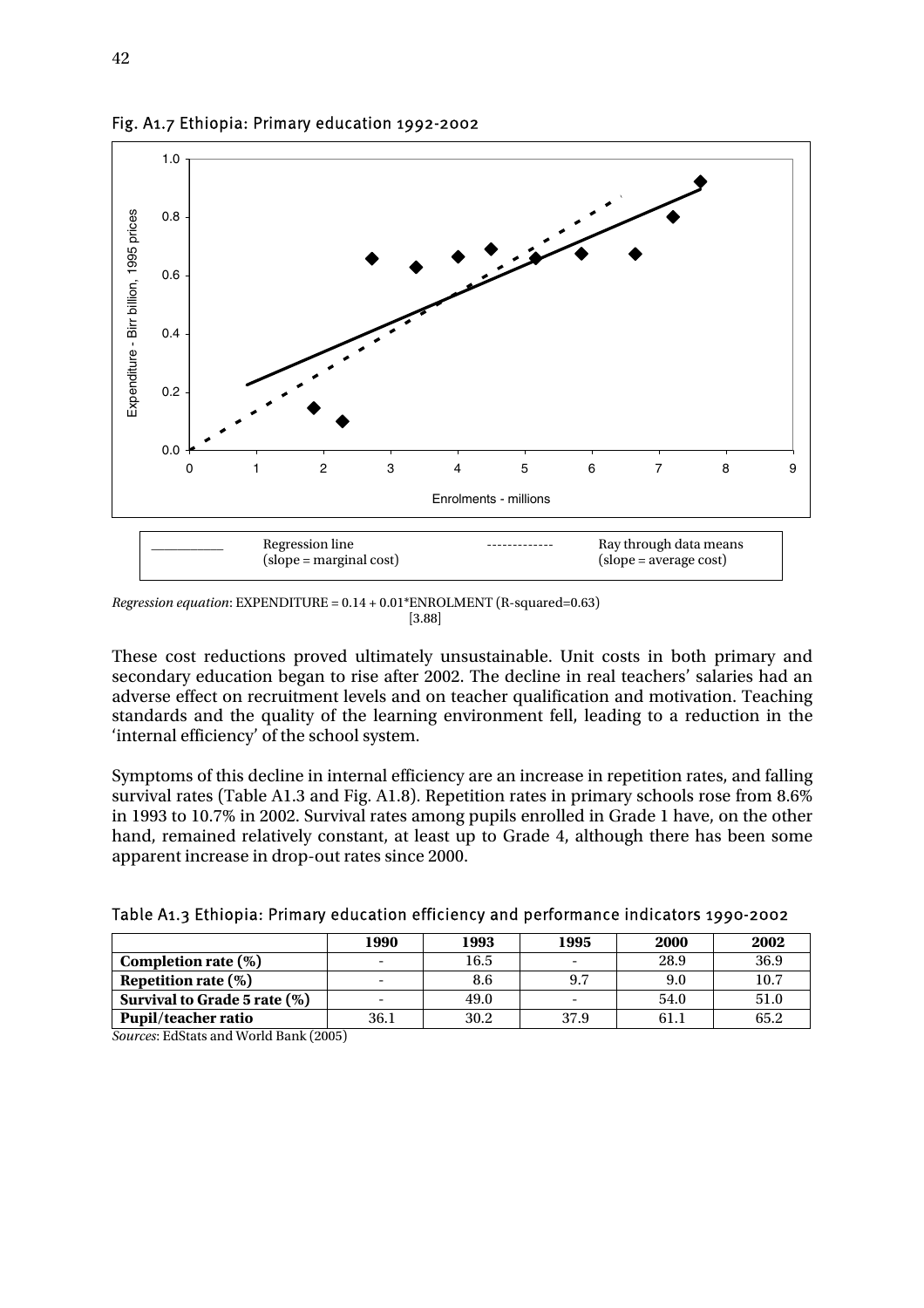

Fig. A1.8 Ethiopia: Primary education efficiency indicators 1994 - 2002

*Source*: EdStats

### A1.4 Ghana: Primary education since 1980

In the early 1960s, Ghana was reputed to have one of the best education systems in Africa. Prolonged economic crisis, lasting until the early 1980s, then starved the system of resources, causing its performance to deteriorate. Expenditure on education fell from a high of 6.4% of GDP in 1976 to only 1.5% in 1983 and 1984, before rising again to 3.4% in 1989, 4.5% in 1995 and 5% in 2000. Enrolment rates responded with a lag: gross primary enrolments rose from 62% of the primary age cohort in 1970 to 79% in 1980, but then fell to 72% in 1990 before recovering to 79% in 2000 (EdStats; World Bank, 2004).

In 1986 a structural reform was implemented which reduced the length of secondary education, increased cost recovery from senior secondary and tertiary education, and refocused the public education budget on 'basic' education at the primary and junior secondary levels (lasting respectively 6 and 3 years). This reform was followed in 1996 by a programme known as FCUBE (Free, Compulsory, Universal, Basic Education) to enhance the quality of basic education and to increase access to it. The programme comprised training and incentive payments for teachers, provision of teaching materials, bursaries for girls, and school building. It attracted significant support from both multilateral and bilateral donors.

However, on evaluation, these initiatives were found to have been only partially successful. The steady growth in real expenditure which started in the mid-1980s was found to have been largely devoted to increasing the numbers and real remunerations of teachers, with serious shortfalls in budget execution in respect of teacher training and the provision of teaching materials and facilities. Salary costs exceeded 95% of recurrent expenditure. Enrolments grew from 1.4 million in 1980 to 1.9 million in 1990 and 2.5 million in 2000, with the most rapid increase occurring between 1985 and 1995 (Table A1.4 and Fig. A1.9). Teacher numbers increased more or less *pari passu* - leaving the pupil/teacher ratio only slightly raised. However, the quality and internal efficiency of primary education fell in the 1990s, as evidenced by the fall in the percentage of teachers with training and in pupil survival to Grade 5, and the rise in repetition rates (Table A1.5).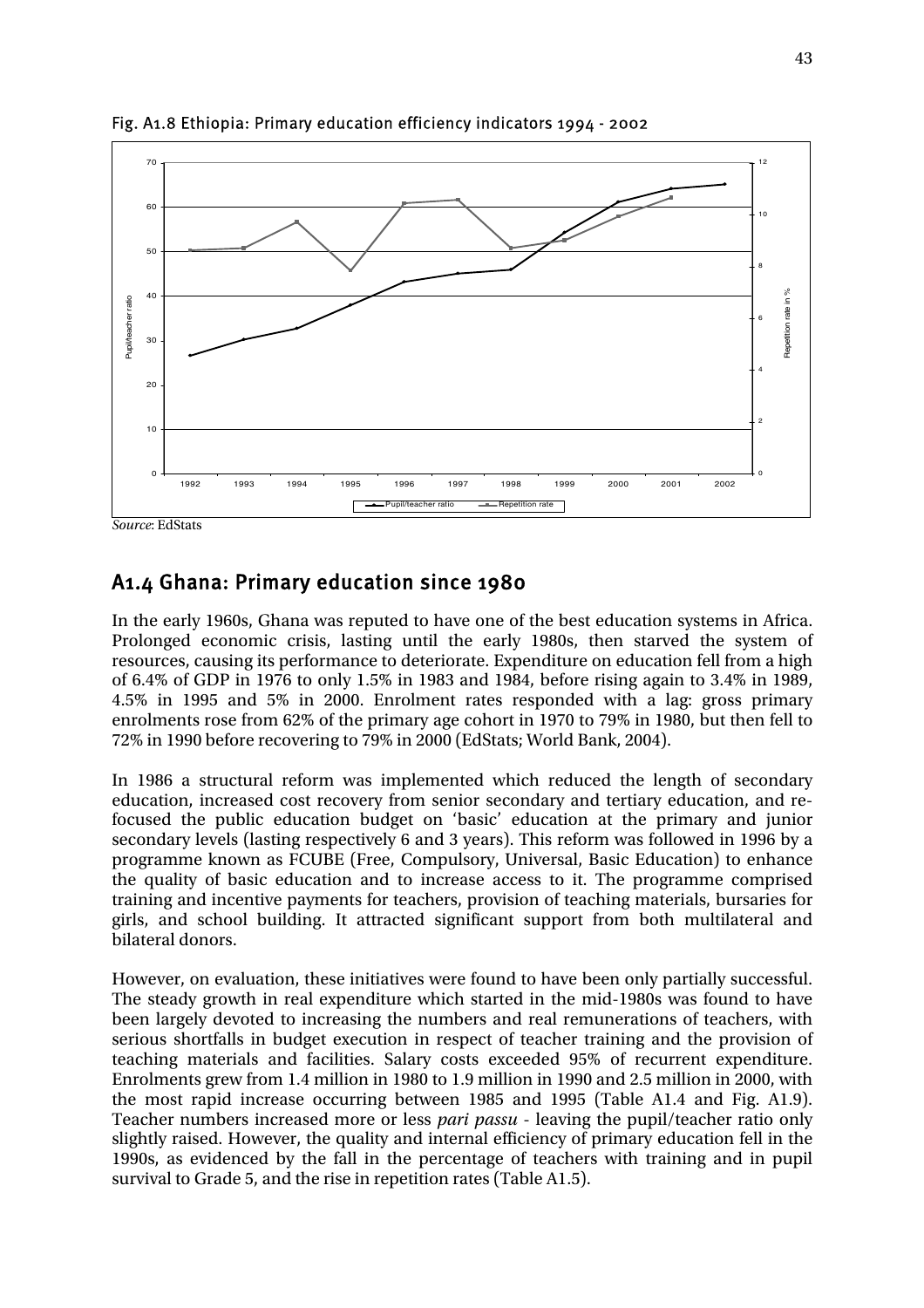| 1980-85                                             | 1985-90 | 1990-95 | 1995-2000       |
|-----------------------------------------------------|---------|---------|-----------------|
| 70<br>1. I J                                        | 4.53    | 3.18    | $\Omega$<br>، ، |
| $P_{\text{a}1}$ and $P_{\text{a}1}$ $P_{\text{a}2}$ |         |         |                 |



*Source*: EdStats





*Sources*: EdStats and World Bank (2004)

| Table A1.5 Ghana: Primary education performance indicators 1980-2002 |  |  |  |  |
|----------------------------------------------------------------------|--|--|--|--|
|----------------------------------------------------------------------|--|--|--|--|

|                                   | 1980                     | 1990                     | 1995  | <b>2000</b> | 2002  |
|-----------------------------------|--------------------------|--------------------------|-------|-------------|-------|
| Completion rate %)                |                          | 61.42                    | 62.61 | 58.22       | 61.22 |
| Repetition rate $(\%)^a$          | 2.06                     | 2.90                     |       | 5.21        | 5.90  |
| Survival to Grade 5 rate $(\%)^b$ |                          | 80.49                    |       |             | 63.29 |
| <b>Pupil/teacher ratio</b>        | 28.75                    | 29.06                    | 32.78 | 33.00       | 31.31 |
| Teachers trained $(\%)^a$         | $\overline{\phantom{0}}$ | $\overline{\phantom{0}}$ | 71.80 | 68.61       | 62.88 |

*Source*: EdStats

*Notes*: a = First data point is for 1998; b = second data point is for 2001

The 1990s were a period of high but variable inflation in Ghana. Real expenditure on primary education<sup>9</sup> rose erratically as wages and salaries were adjusted in line with inflation from Cedis 36 billion in 1990 to Cedis 84 billion in 2001 (at 1990 prices) (Fig. A1.9). The progression of unit costs (per pupil) was similarly erratic, but on a rising trend. Annual cost per pupil rose from Cedis 19,000 in 1990 to Cedis 33,000 in 2001 (at 1990 prices). The rise in unit costs is explained essentially by increases in real wages and salaries for staff, the policy of simultaneously improving educational quality by providing more and better facilities and materials and incentives for teacher qualification not having been properly implemented.

Rising average costs imply that incremental costs are higher than unit costs. This is confirmed by the coefficient of the simple regression of expenditure on enrolments over the years 1989–2001 (Fig. A1.10) which shows that the cost of catering for each extra pupil was

 $\overline{a}$ 9 I.e. current outlays deflated by the GDP deflator.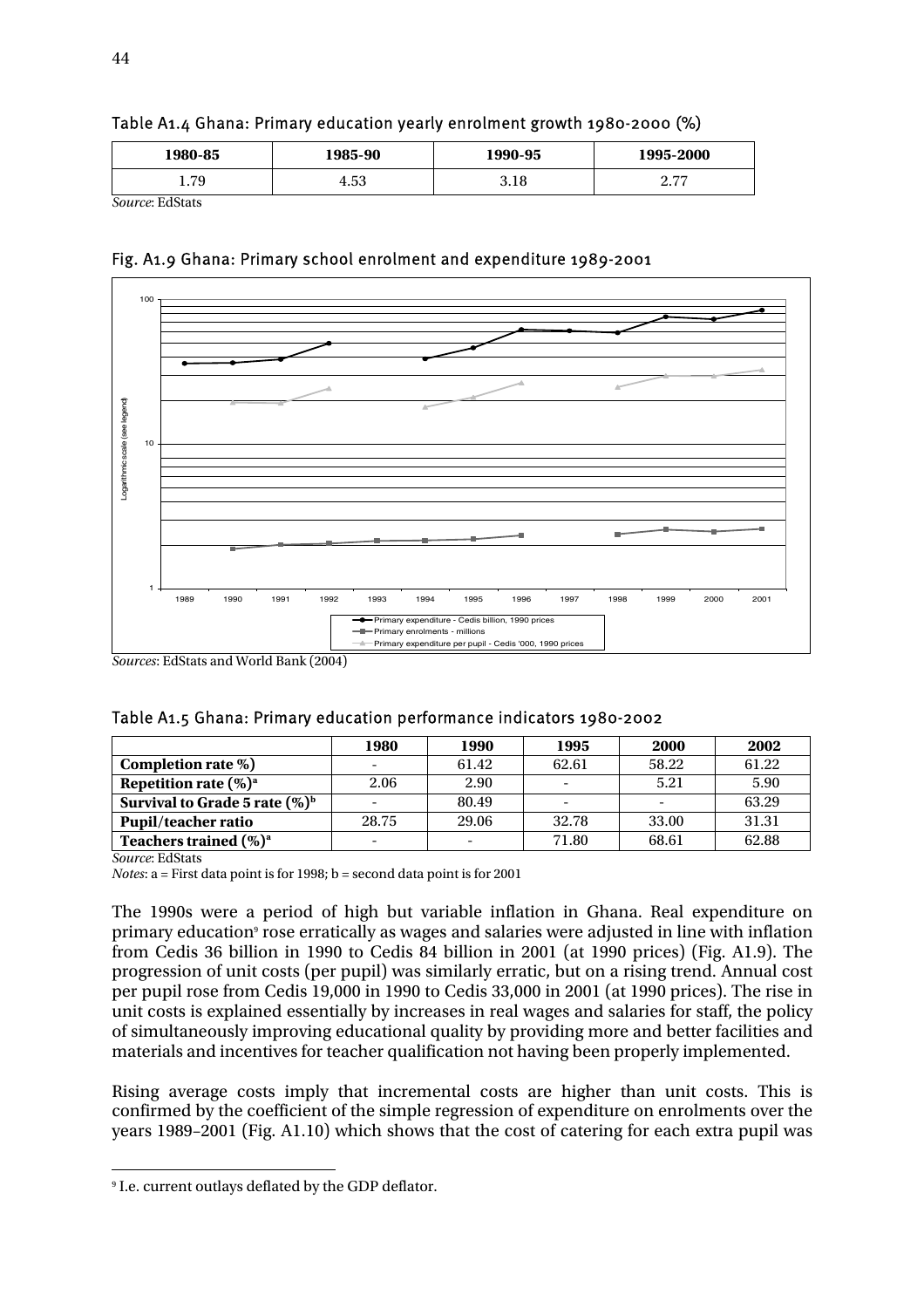(on average) Cedis 60,160. If quality-enhancing expenditures on facilities and teaching materials had been made, the incremental costs associated with enrolment growth would have been higher still.



Fig. A1.10 Ghana: Primary education 1989-2001

*Regression equation*: EXPENDITURE = 0.14 + 60.16\*ENROLMENT (R-squared=0.87)  $[8.54]$ 

*Sources*: EdStats and World Bank (2004)

### A1.5 Mauritania: Primary education since 1980

Mauritania has achieved a major expansion in enrolments in its primary schools, starting in the first half of the 1980s, then, after a pause, resuming strongly in the first half of the 1990s. Gross enrolments rose from 36% of the primary school age cohort in 1980 to 48% in 1985. Between 1990 and 1995, they rose further from 50% to 75%, and then reached a plateau at 86-8% after 1997 (Fig. A1.11). Net enrolments rose from 35% in 1990 to 67-8% at the turn of the century.

In terms of numbers, enrolments grew by 56% in the 1980-5 period, by 75% in the 1990-5 period, and by 24% between 1995 and 2000 (Fig. A1.12).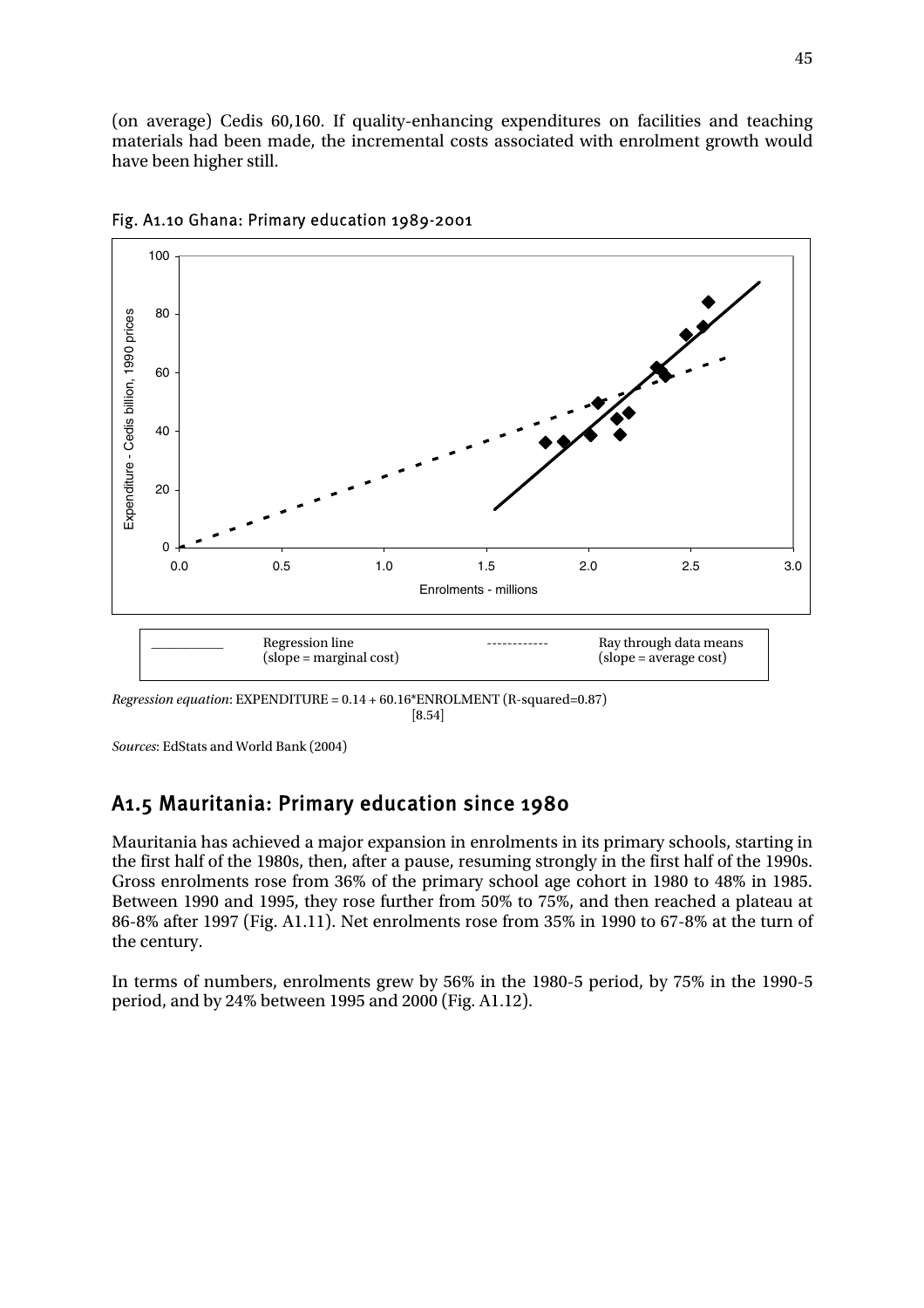

Fig. A1.11 Mauritania: Primary education gross and net enrolment rates 1980-2002

*Source*: EdStats



Fig. A1.12 Mauritania: Primary school enrolments, recurrent expenditure and unit costs 1980-2002

*Sources*: EdStats, World Bank (2001) and author's estimates

Recurrent expenditure on primary education, meanwhile, rose in real terms from 1980-5, but thereafter remained more or less constant until 1993. From the mid-1990s, expenditure rose with enrolments (Figs. A1.13 and A1.14). Unit output costs (expenditure per pupil), therefore, were on a downward trend prior to 1993. They were more or less constant in the 1980-5 period, but fell by 14% between 1985 and 1990 from UM 6,170 to UM 5,300, and a further 34% to UM 3,500 in1995, before rising by 16% over the period 1995-2000 to UM 4,100.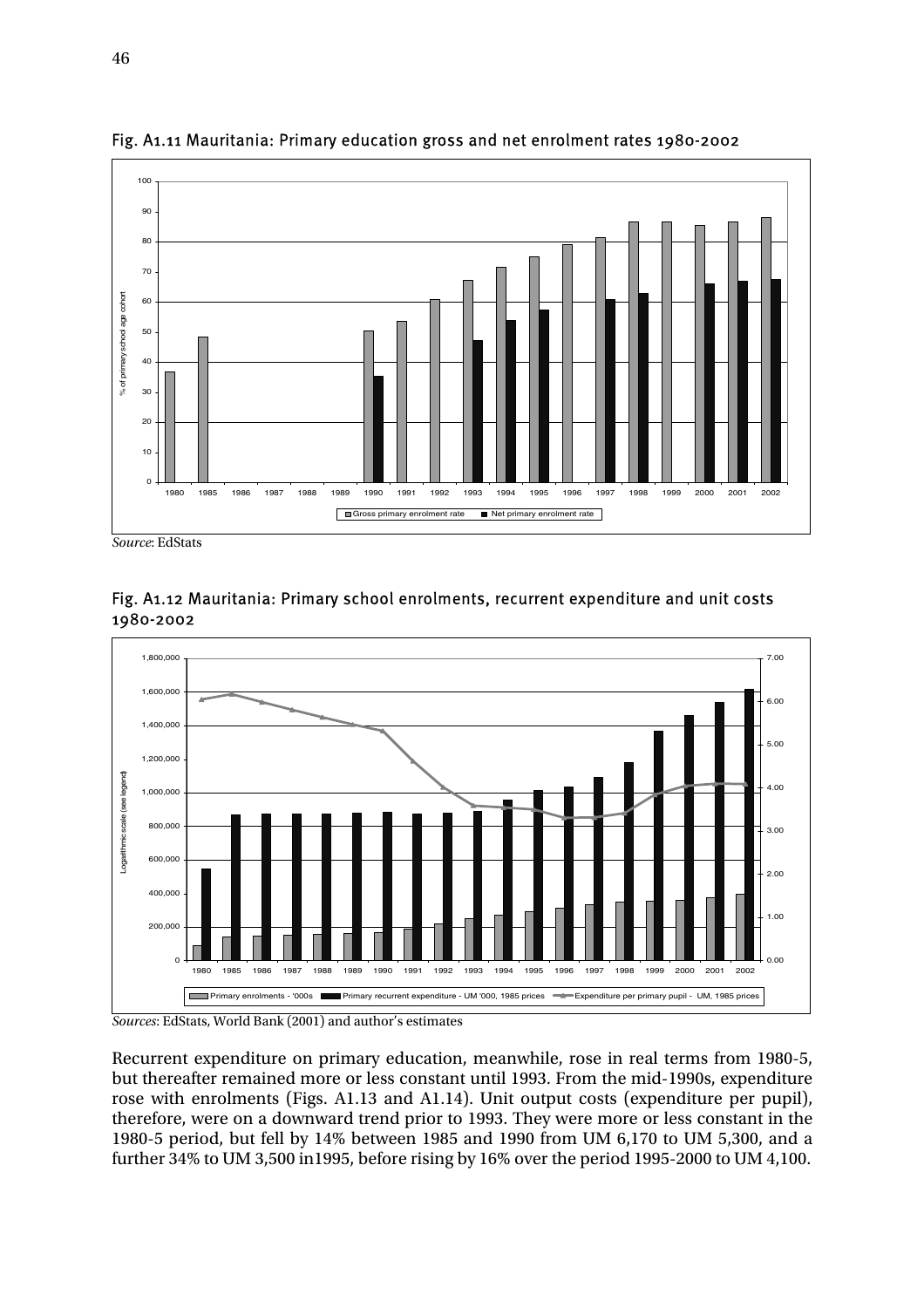

Fig. A1.13 Mauritania: Primary education 1990-2002 (regression 1992-2002)

*Regression equation*: EXPENDITURE = -0.22 + 0.44\*ENROLMENT (R-squared=0.86)  $[7.47]$ 

*Sources*: EdStats and World Bank (2001)

 $\overline{a}$ 

The incremental (marginal) cost<sup>10</sup> was negligible in the years 1985–93 (UM 142 at 1985 prices – way below average costs). It rose consistently only after 1996 in the period of consolidation and incipient investment in quality improvement and incentives for teachers. Over the years 1996-2002, it was UM 4,425, i.e. somewhat more than average costs over the same period, as would be expected at a time of rising average costs.

The period of fastest enrolment expansion – 1990-5 – thus corresponds to the period of the most rapidly falling unit costs. This result is counter-intuitive. Explanations need to be sought in the structure of education costs and in policies for cost control.

The cost of primary school building in Mauritania is not readily available. Capital budget data for education are not broken down by level of education. In any case, primary school buildings are jointly financed by the Ministry of National Education and local communities – generally in the proportion 70% - 30%. A breakdown of costs entering the recurrent budget is, however, available. This shows that a very high proportion of expenditure goes on personnel – both teachers and support staff. Staff costs rose from 92% of the budget in 1985 to 96% in 1998 (World Bank, 2001). The remainder of the budget was devoted to teaching and maintenance materials.

Variations in the pupil/teacher ratio explain some of the fluctuations in unit costs. Fig. A1.14 shows that the ratio has fluctuated between 40 and 50, rising in the early 1990s but falling in

<sup>&</sup>lt;sup>10</sup> Defined as the coefficient on enrolments in a simple regression of recurrent expenditure (at 1985 prices) on numbers enrolled. The equations for1985-93 and for 1996-2002 are respectively EXPENDITURE =  $85.2+142.0*$ ENROLMENT (R<sup>2</sup>=0.6), and EXPENDITURE = -22.5+4424.8\*ENROLMENT (R<sup>2</sup>=0.86).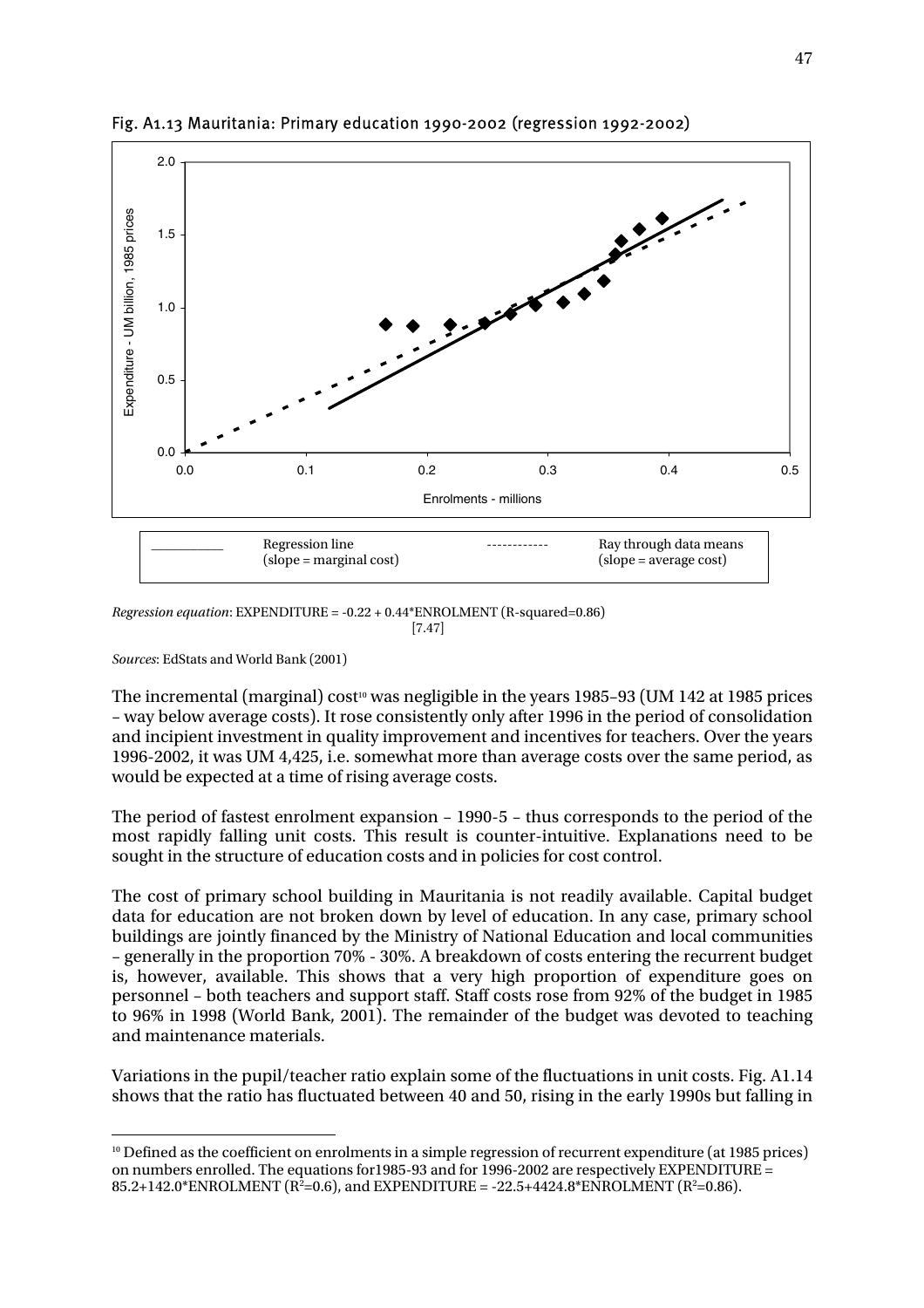the second half of the 1990s. The 15% rise in the ratio which occurred between 1990 and 1994 would, on its own, have reduced unit education costs by some 12%, considerably less than the overall 34% fall in unit costs. By contrast, the 12.5% fall in the ratio occurring between 1994 and 1999 was more than enough to account for the 10% rise in unit costs over the 1996-9 period. Changes in the pupil/teacher ratio, therefore, do not account for the whole of the output unit cost changes observed: they under-account for the falls in unit costs when ratios are rising, and over-account for rises when ratios are falling.





The other major element in the explanation of changes in output unit costs is to be found in input unit costs, i.e. in the wages and salaries of teachers and non-teaching staff. The World Bank (2001: Chapter 3) estimates that average teacher salaries in primary education fell by 56% between 1985 and 1998. In 1985, the average primary teacher's salary in Mauritania was 9.5 times per capita income; by 1998, it had fallen to a multiple of 5.2 times per capita income. This decline in relative pay was parallel to, but steeper than, the decline found in other Francophone African countries.

The increment in total costs in primary education between 1985 and 1998 (UM 316.5 million in 1985 prices) can be broken down into real and price effects. The effect of increasing teacher numbers (at a period-average salary level in 1985 prices) would have been to increase costs by approximately UM 1,080 million. This was partly offset by the effect of the decline in real teacher unit costs (times the period-average number of teachers) which amounted to about UM425 million, and by the fall in expenditure on teaching materials (UM 20 million) (Fig. A1.15). This necessarily rough calculation overestimates the actual increase in total costs by an unexplained UM 90 million in 1985 prices, possibly due to an overestimation of the increase in teacher numbers.<sup>11</sup>

*Source*: EdStats

 $\overline{a}$ 11 Estimates of pupil/teacher ratios are different in EDSTATS and World Bank, 2001.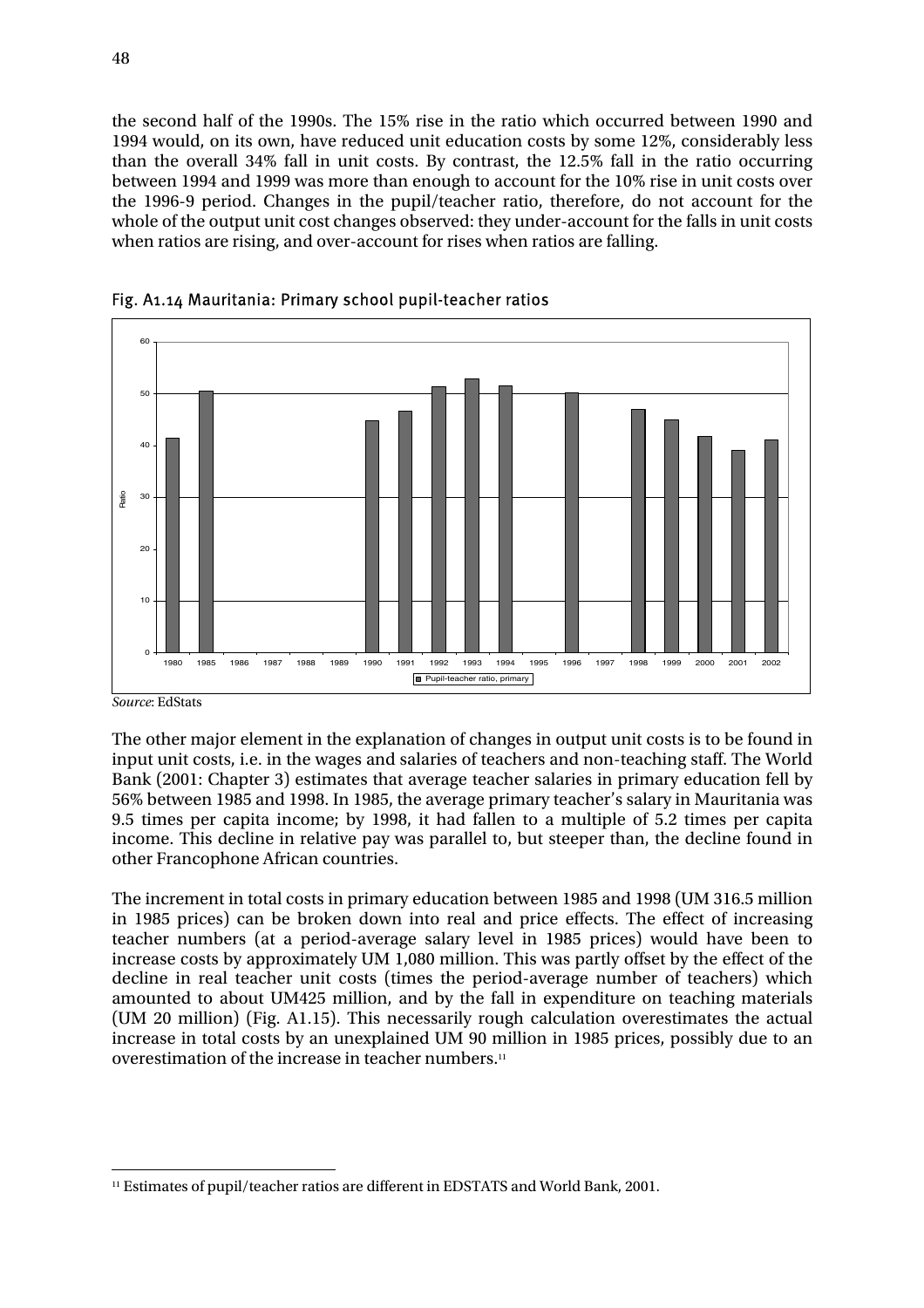

#### Fig. A1.15 Mauritania: Decomposition of increase in total costs of primary education 1985- 1998

*Sources*: World Bank (2001) and author's estimates

The consequence of cost compression in primary education in Mauritania in the 1990s was a deterioration in educational quality and internal efficiency, and, as noted above, a decline in the rate of enrolment growth in the second half of the decade. The quality of educational provision was very uneven, and was particularly poor in rural areas. Only an estimated 17.5% of schools – serving only 55% of enrolled pupils - offered a full, six-year, primary curriculum. Textbook provision was extremely sparse.

The most eloquent testimony to declining quality is the fall in the rate of pupil survival to Grade 5, which fell from 75% in 1990 to 55% in 2000 (Table A1.6). In rural areas, the survival rate fell to 30%. Repetition rates remained stubbornly high at 15%. Though gross enrolment in Grade 1 rose from 56% in 1990 to 91% in 1995, and further to 102% in 2002, this was largely the effect of the presence of over-age children, most of whom dropped out of school before reaching Grade 5. Net enrolment in Grade 1 in 2002 was only 35% of children aged 6. Completion rates rose from 33% in 1990 to 52% in 1999, before falling to 46.5% in 2002.

|                              | 1980                     | 1985 | 1990 | 1995 | 1999 | 2000 | 2002 |
|------------------------------|--------------------------|------|------|------|------|------|------|
| Completion rate $(\%)$       | $\overline{\phantom{a}}$ | -    | 33.0 | 34.2 | 51.6 | 49.5 | 46.5 |
| Repetition rate $(\%)$       | 14.0                     | 18.3 | 18.0 | 15.8 | 15.3 | 15.2 | 15.2 |
| Survival to Grade 5 rate (%) | $\overline{\phantom{a}}$ | 92.5 | 75.3 | 64.0 | 61.2 | 54.7 |      |
| <b>Pupil/teacher ratio</b>   | 41.5                     | 50.6 | 44.7 | 51.0 | 45.0 | 41.8 | 41.  |

Table A1.6 Mauritania: Primary education efficiency and results indicators

*Source*: EdStats

The fall in real teacher salaries did not have the effect of causing a decline in teacher numbers. Numbers rose by 133% between 1990 and 2000. During these years, there was downward pressure on all public service remunerations, and there were few salaried employment opportunities outside the public services. However, there was a decline in the quality and training of teaching staff.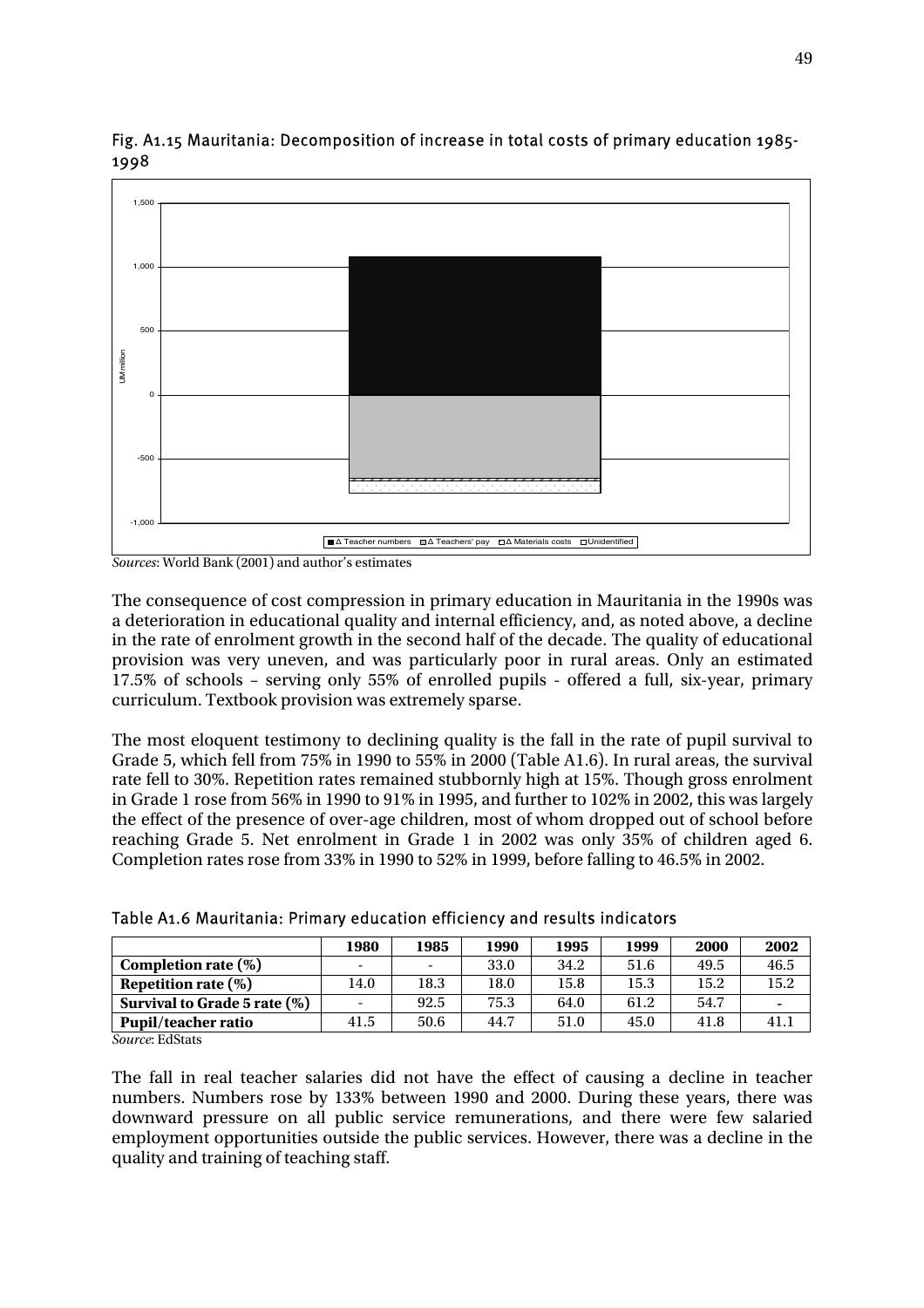In its PRSP drafted in 2000, the Mauritanian government set out its proposals for rectifying these qualitative deficiencies, including action on teacher training, teacher numbers and remuneration, on free textbook provision, and on the teaching of a full primary curriculum in more schools. These actions are intended not only to enhance quality but also to encourage the return to enrolment growth with a view to achieving universal primary education by 2010. The effect on unit costs is not immediately obvious, but there is a strong likelihood that marginal (incremental) costs will exceed current average (unit) costs by a wide margin, as is seen to have been the case in the 1996-9 period.

Mauritania shows that, over a prolonged period, rapid expansion can occur with falling marginal costs provided (a) there is an elastic supply of staff at below the current wage, (b) the state is a monopsonist in the labour market, and (c) outputs are measured quantitatively, without quality discount.

### A1.6 Mozambique: Primary education 1980 - 2003

From 1980, Mozambique experienced twelve years of civil strife. It has emerged from this, following the peace settlement of 1992, into a period of rapid recovery and sustained economic growth. The country's education experience has reflected these political and economic developments. Economic reforms initiated in 1987 were accompanied by a significant donor-supported increase in public expenditure on education. This bore fruit only after the restoration of peace, when school enrolments began a period of uninterrupted growth.

The government's strategy for primary education, articulated in its PRSP of 2001, has been to achieve universal primary education by enrolling 3 million children in Grades 1-5 (by 2004) and to improve the quality of education through programmes for school building, provision of teaching material and teacher training.

*Enrolments.* Prior to the civil war, in 1980, 1.4 million children were enrolled in Grades 1-5 (EP1 lower primary schools). The gross enrolment rate was 99% of the 7-11 age group, though net enrolments were only 36%. As a result of war and dislocation, gross enrolments fell below 1.2 million in 1991, a gross enrolment rate of only 62%. But they have subsequently grown strongly and consistently, to reach 110% in 2003. 68% of the age group now attend school (Fig. A1.16).

*Expenditure.* Public expenditure on primary education, which fell during the war years, has increased since the early 1990s to accommodate the rising numbers of children enrolled (Fig. A1.17). Domestically financed expenditure remained low in real terms until the later 1990s, but it has been supplemented by external donors whose contributions virtually doubled the primary education budget in the immediate post-war period, paying for a high proportion of capital outlays. Total expenditure decreased in 2002 and 2003 because of falling externally financed capital outlays; however, domestically financed expenditure continued to rise during these years.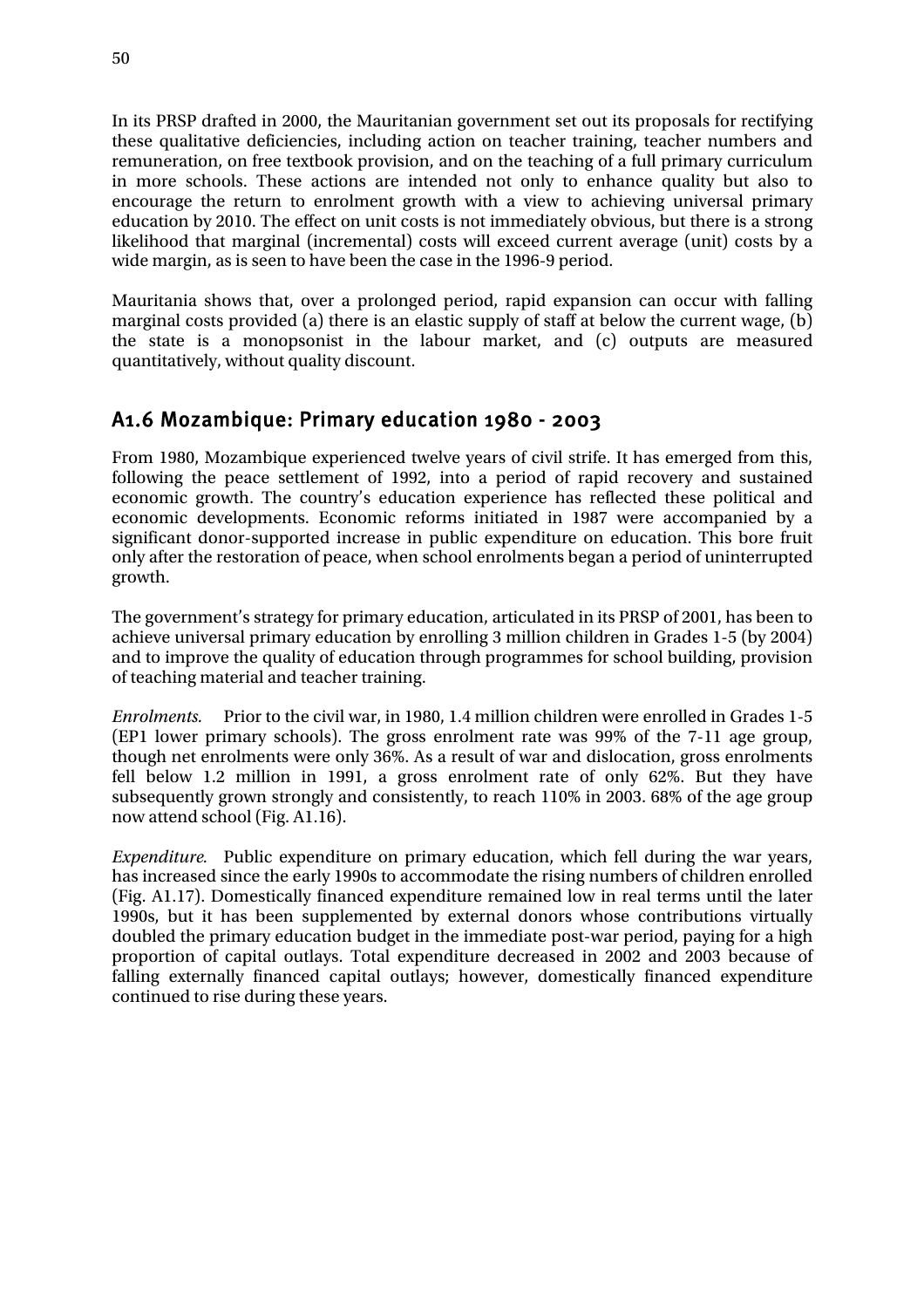

Fig. A1.16 Mozambique: Gross and net EP1 enrolment rates 1980-2003

*Sources*: EdStats, World Bank (2003a), Republic of Moçambique (2004) and author's estimates



#### Fig. A1.17 Mozambique: Primary education (EP1) enrolments and expenditure 1980-2003

*Source*: ibid.

Fig. A1.18 shows the approximate composition of increases in domestically financed costs during the 1990s. Just over one-third of the increase is accounted for by increases in teacher numbers, and just below one-third each was caused by increases in teachers' pay and other (largely recurrent) costs, including teaching materials.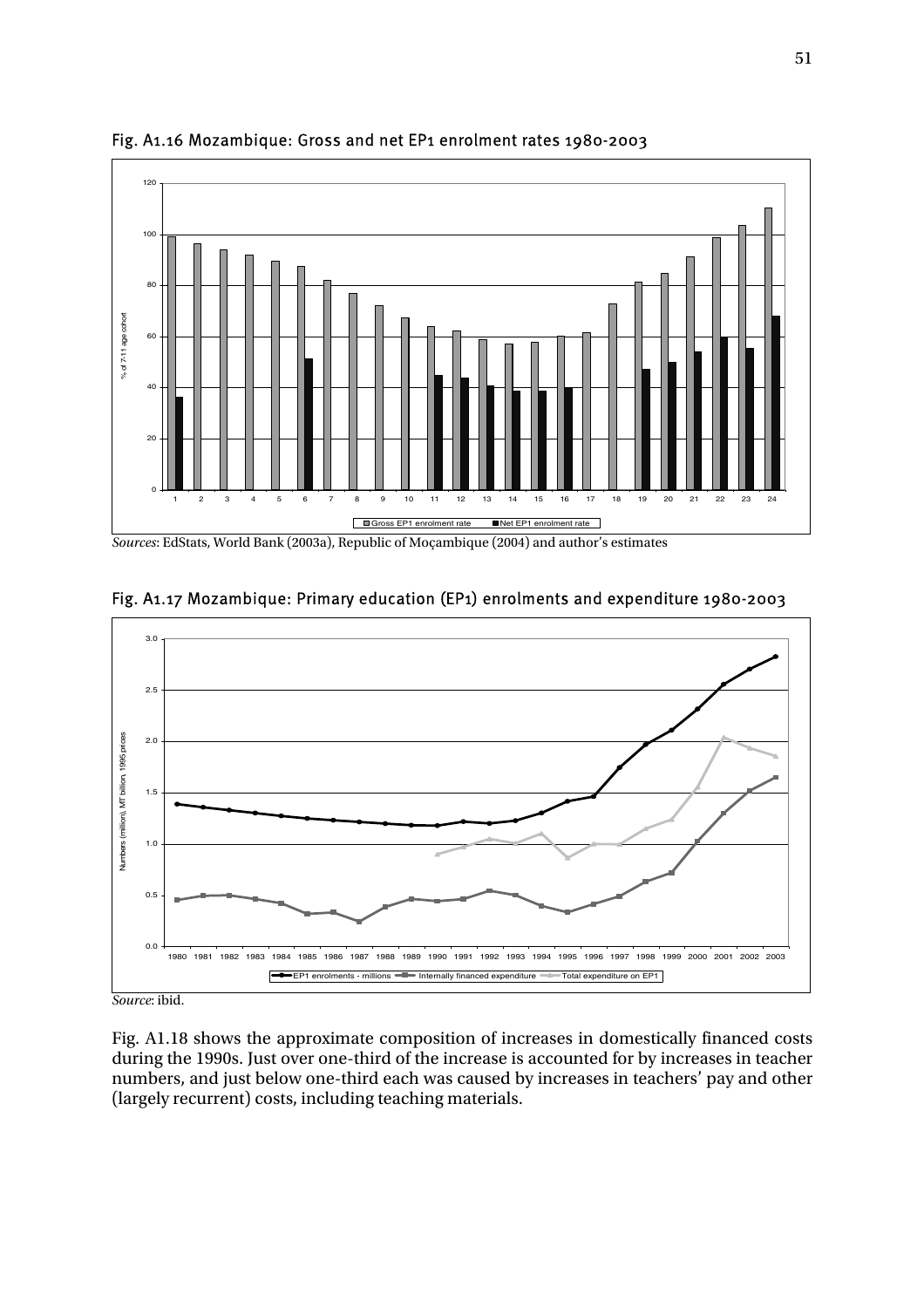

Fig. A1.18 Mozambique: Primary education (EP1) 1990-2001: Composition of growth in internally financed expenditure

*Sources*: EdStats and author's estimates

*Average and incremental costs.* Unit costs declined during the early war years 1983-7, with outlays falling faster than enrolments. Thereafter, as external donors became involved, they shot up, reaching 0.35 million Meticais per pupil enrolled (in 1995 prices) in the early 1990s. Enrolments responded to increased expenditure with a lag, growing vigorously from 1996 onwards (Fig. A1.19). As they did so, unit costs declined to less than MT 0.25 million in 1997 and 1998. However, a sharp rise in expenditure thereafter precipitated another increase in unit costs, which reached over MT 0.30 million in 2001.

#### Fig. A1.19 Mozambique: Primary education (EP1): Enrolments, total expenditure and unit costs 1990-2003



*Source*: ibid.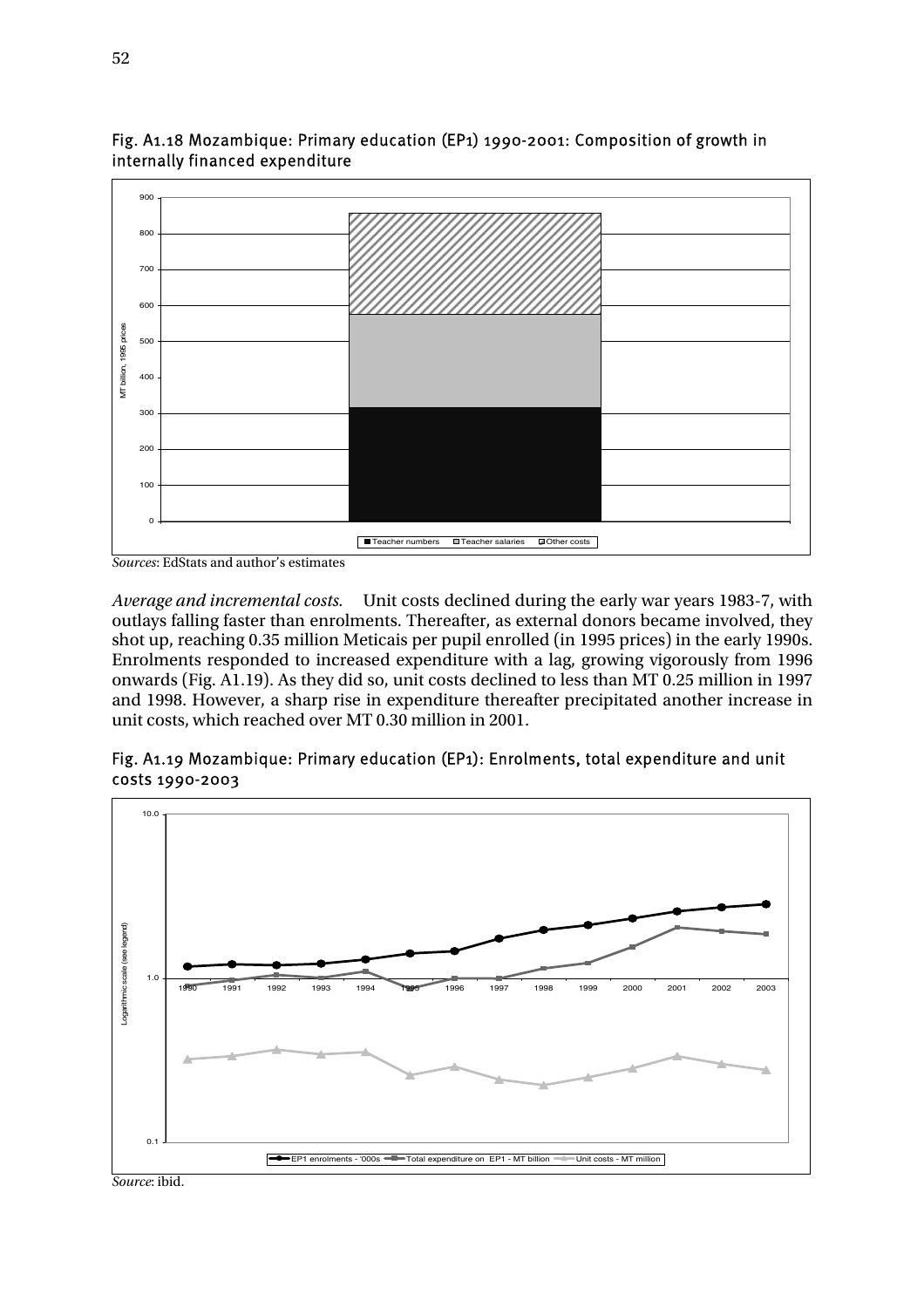This average cost was below the incremental cost of increasing EP1 enrolment over the years 1990-2003. The coefficient of the regression of expenditure on enrolment indicates an incremental cost of MT 0.617 million (at 1995 prices), i.e. approximately double the periodaverage unit cost. (However, the relationship was not strictly linear, cf. Fig. A1.20).



Fig. A1.20 Mozambique: Primary education (EP1) 1990-2003

*Regression equation*: EXPENDITURE = 0.02 + 0.62\*ENROLMENT (R-squared=0.84)  $[7.28]$ 

*Sources*: EdStats, World Bank (2003a), Republic of Moçambique (2004) and author's estimates

*Cost implications of education reforms.* The 'internal' efficiency of education in Mozambique remains very low by the standards of other low-income countries. Rates of repetition and of abandonment in 2000 were high (respectively 25% and 13%) and, despite improvements in recent years, only 36% of pupils entering Grade 1 complete the EP 1 cycle (Table A1.7 and World Bank, 2003b).

|  |  | Table A1.7 Mozambique: Primary education internal efficiency indicators |  |  |
|--|--|-------------------------------------------------------------------------|--|--|
|--|--|-------------------------------------------------------------------------|--|--|

|                              | 1985                     | 1990  | 1995  | 2000  | 2003                     |
|------------------------------|--------------------------|-------|-------|-------|--------------------------|
| Completion rate $(\%)$       | $\overline{\phantom{0}}$ | 27.54 | 25.81 | 37.73 | 52.41                    |
| Repetition rate $(\%)$       | 23.55                    | 26.06 | 25.73 | 22.74 |                          |
| Survival to Grade 5 rate (%) | $\overline{\phantom{a}}$ | 32.68 |       | 51.89 | $\overline{\phantom{0}}$ |
| <b>Pupil/teacher ratio</b>   | 61.52                    | 54.54 | 57.60 | 63.99 | 65.96                    |

*Source*: EdStats

The low quality of schooling is explained in part by pupil/teacher ratios which are well above the international norm (of 35-40). In 1980, there were 80 pupils per teacher in EP1 schools. This fell to 55 in 1990, but thereafter was allowed to rise, reaching 66 in 2003 (Table A1.7). This explains much of Mozambique's success in containing unit costs in EP1 schools during the 1990s, even in the second half of the decade when total expenditure was rising.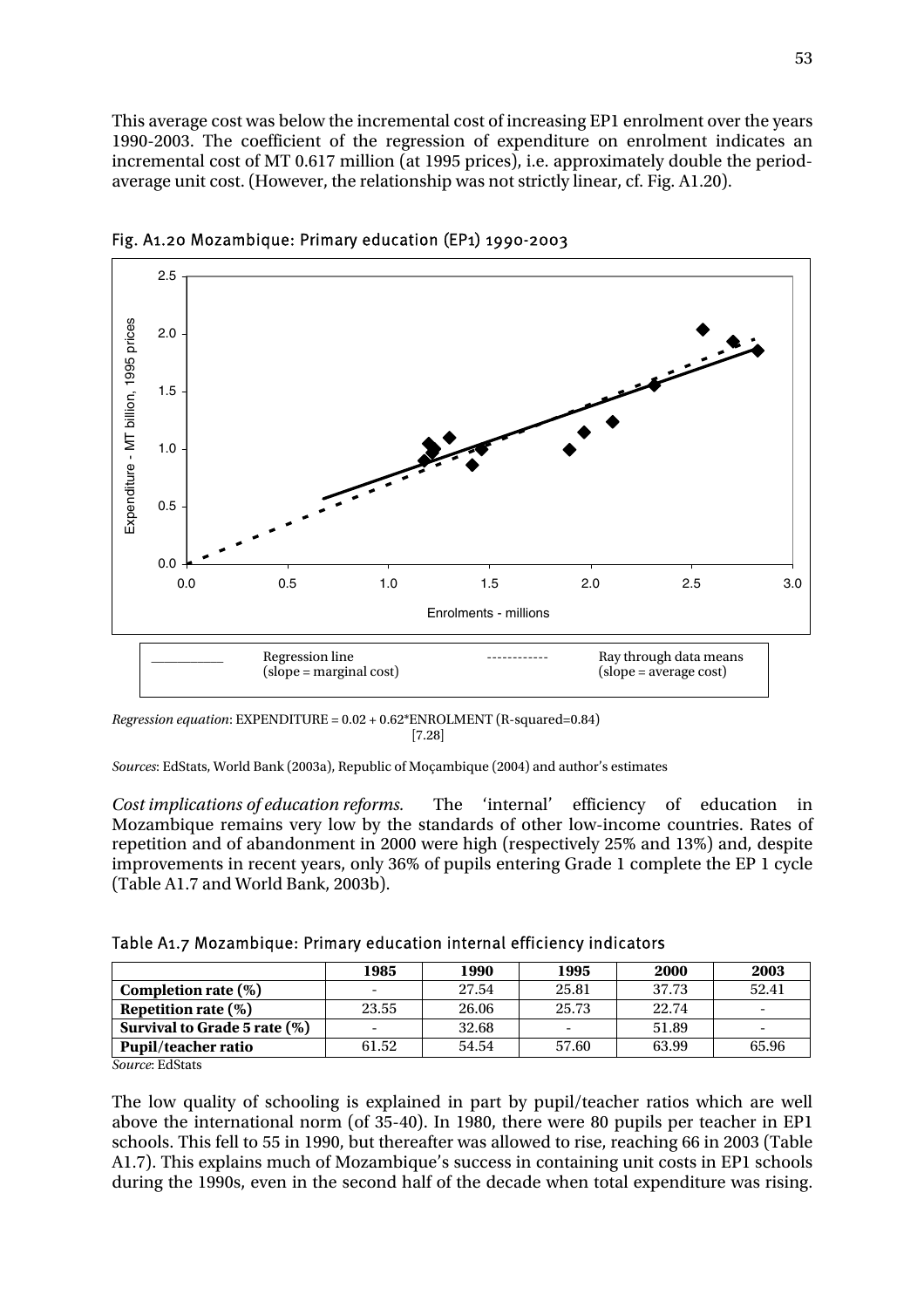Some 75% of recurrent expenditure - excluding administrative overheads - is devoted to staff costs (World Bank, 2003a). Teachers' salaries in EP1 schools averaged 3.2 times per capita GNI in the late 1990s, which was rather less than the norm in Anglophone African countries (3.6 times), and much less than in Francophone countries (6.3 times) (World Bank, 2003a).

With the implementation of reforms intended to raise educational standards and achievement rates, and thus to increase internal efficiency, it is likely that unit costs will rise. Low teachers' salaries are a reflection of the poor standards of teacher training.<sup>12</sup> The reforms will improve teachers' qualifications. Trained teachers' remunerations will be higher than those of their untrained colleagues. As more trained teachers are recruited, there will be pressure to lower the pupil/teacher ratio, and so to increase the likelihood of pupil survival and completion. Unit teaching staff costs will accordingly increase.

### A1.7 Uganda: Primary education

Uganda began a period of sustained economic recovery and growth in the later 1980s, following a decade and a half of misrule, disruption and domestic conflict when social services were allowed to decay. The government's emphasis in the initial stages of the post-1985 recovery period lay in the restoration of infrastructure services and the revival of agriculture, manufacturing and exports. During the 1985-95 period, the gross enrolment rate in primary schools never exceeded 75%, and the net enrolment rate barely rose above 50%, leaving a large minority of school-age children out of school.

The number of children enrolled in primary schools rose at 3% p.a., from 2.1 million in 1985 to 2.9 million in 1995 (Fig. A1.21). Expenditure on primary education remained at about 45% of total public expenditure on education; it fluctuated from year to year, growing in real terms on trend by 6% p.a. The small real annual increase in expenditure per pupil did little to improve educational standards.

A major change occurred in 1996 when the government decided to accelerate progress towards universal primary education by abolishing fees in primary schools for up to four children per family. Primary school enrolments thereupon rose by 120%, increasing from 3 million in 1996 to 6.6 million in 1998 (Fig. A1.21), taking the gross enrolment rate from 76% in 1996 to 143% in 1998 as numerous over-age children enrolled (EdStats). Enrolments net of over-age children are estimated to have reached 89% of school-age children - both male and female - by 2000 (World Bank, 2002a).

Though the increase in enrolments far exceeded expectations, the Uganda government swiftly made additional financial provision available to build new classrooms, and to hire new teaching staff. Class sizes nevertheless rose. Primary school teacher numbers fluctuated in the range 80-85,000 in the years 1990-5 (they were 82,750 in 1995). By 1998, they had increased to almost 110,000; in 2002, they were almost 140,000. The pupil/teacher ratio nevertheless rose from 38 in 1995 to 60 in 1998, before falling to 53 in 2002.

Other factors mitigating the fiscal costs of accommodating the sharp and sustained rise in enrolments were the greater use of teaching in two shifts, the use of community-based construction contracts for building new classrooms, and efficiency gains in textbook procurement, leading to price discounts of almost 65% (World Bank, 2002b).

 $\overline{a}$ <sup>12</sup> In 2003, 42% of EP1 teachers were untrained, up from 30% in 1997 and 27% in 1992 (EdStat surveys, quoted in World Bank, 2003b).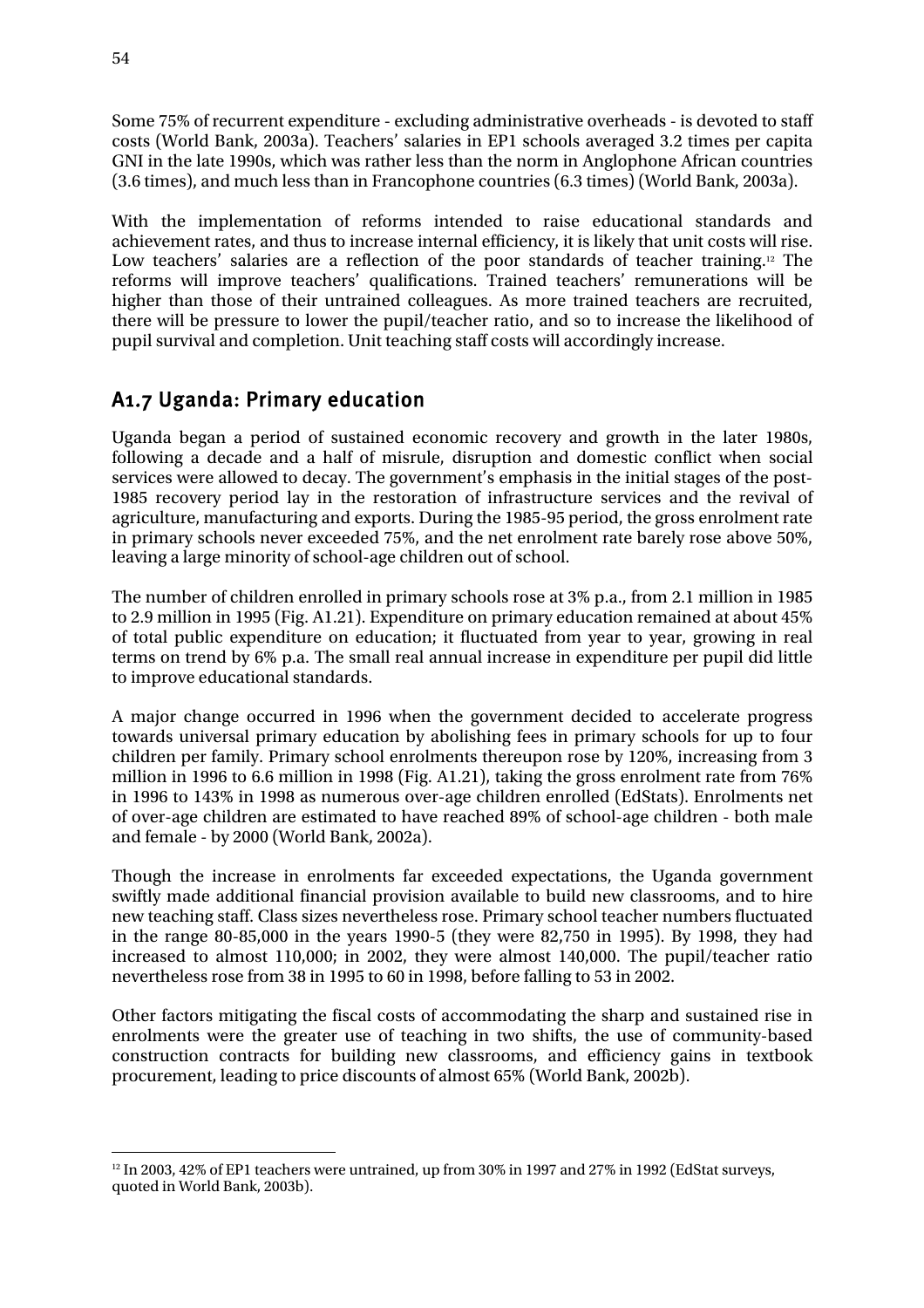

Fig. A1.21 Uganda: Primary education 1985–2002: Enrolment, total expenditure and unit costs

*Sources*: EdStats and author's estimates

The effectiveness of public expenditure on primary education was also raised, following expenditure tracking research, by improving public information about the distribution to individual schools of central government capitation grants, and by encouraging parents to complain if the facilities which they were intended to finance were not provided. The share of capitation grants reaching schools rose thereupon from 36% in 1996 to 90% in 2001 (ibid.). The flow of funds to school administrators has also become more timely and predictable.

Public expenditure on primary education nevertheless rose dramatically in the course of this episode of sharply increased enrolments. The share of public expenditure on education devoted to the primary sector increased from its historically little changed rate of about 45% in the years up to 1996 to 69% by 2001. Outlays leapt from USh 28 billion in 1996 to USh 106 billion in 2000 and USh 116 billion in 2002 (all figures in 1998 prices) (Fig. A1.21). Factors contributing to this increase in expenditure were the recruitment and training of new teaching and administrative staff, the construction of new classrooms, and the distribution of additional teaching materials. A major teacher training effort was undertaken such that the ratio of trained to total teacher numbers rose from 73% in 1995 to 83% in 2000 (World Bank, 2002a).

Unit costs fell immediately after the abolition of fees - from USh 12,000 per pupil in 1995 to only USh 7,300 in 1998 (in 1998 prices), as the growth in enrolments outstripped additional budget provision. Thereafter, however, expenditure programmes needed to restore and further improve educational quality became effective, with the result that real per-pupil expenditures soon exceeded historic levels. In 2000, expenditure per pupil reached USh 16,000 (in 1998 prices), and in 2002 it was still USh 15,700 (Fig. A1.21).

The incremental cost of primary education calculated over the years 1985 to 2002 was USh 14 700 per pupil (in 1998 prices) (Fig. A1.22). This figure is somewhat higher than average (unit) costs in all years up to 2000, but not greatly so. The incremental cost calculated using data for years prior to 2000 was only USh 8,650; however, the equivalent for the years 1996 to 2002 when fees were abolished was USh 19,025. This illustrates how sensitive unit cost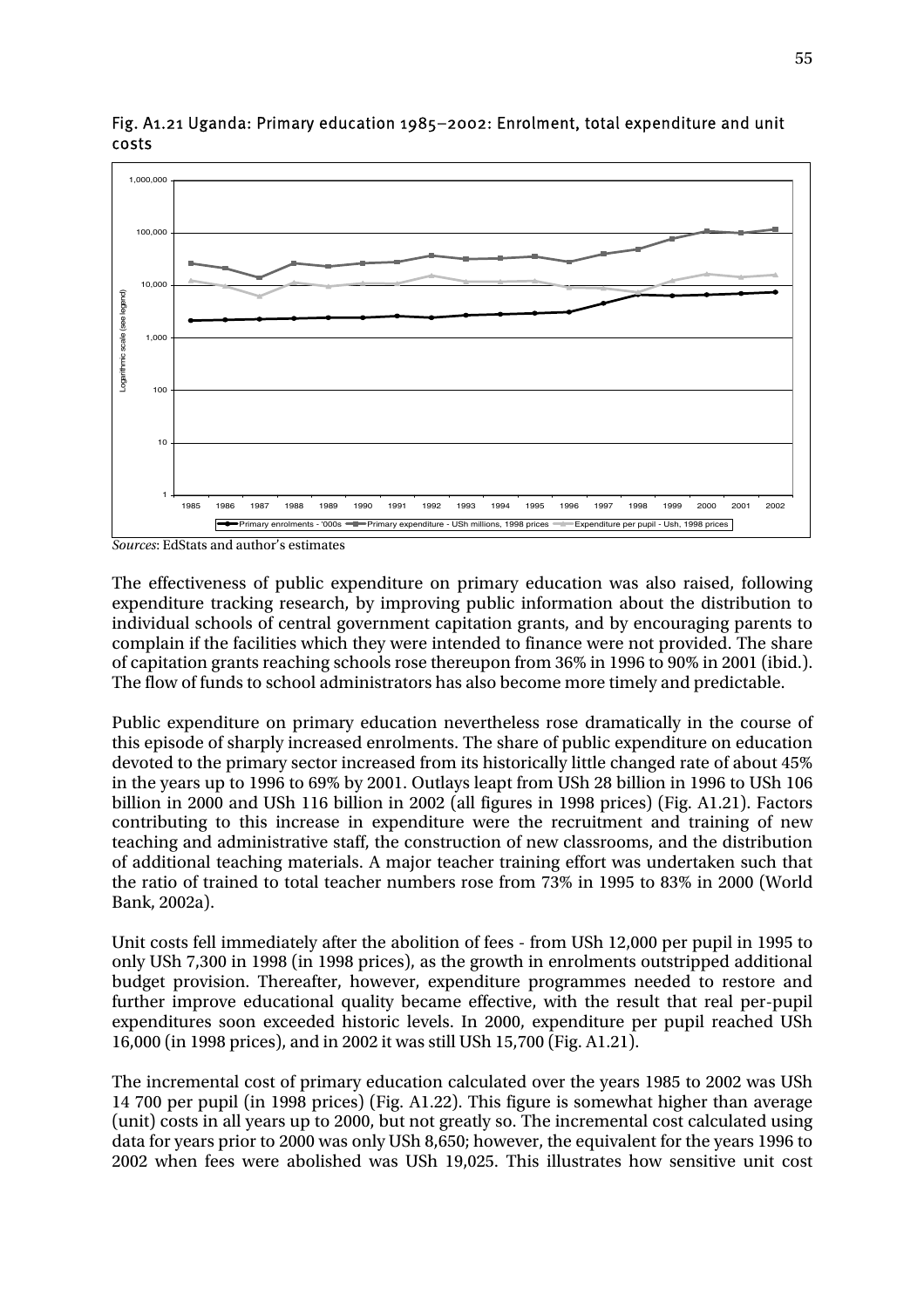trends are to recent decisions on public expenditure, motivated, in this case, by the need to make urgent provision to arrest and reverse a perceived decline in educational standards.



Fig. A1.22 Uganda: Primary education 1985-2002

Although the fall in standards following the abolition of fees has received much comment, objective evidence is relatively sparse. Repetition rates have declined, survival to Grade 5 reached 64% in 2001, up from 55-60% in the early 1990s, and the completion rate reached 64% in 2002, well up on the early 1990s rate of 35% (EdStats; World Bank, 2002a) (Table A1.8). However, a pronounced decline in English and maths test scores gives legitimate cause for concern (World Bank, 2002a).

|                              | 1990                     | 1995 | 1998 | 2000 | 2002 |
|------------------------------|--------------------------|------|------|------|------|
| Completion rate $(\%)$       | $\overline{\phantom{a}}$ | 35   |      | 50   | 64   |
| Repetition rate $(\%)$       | $\overline{\phantom{0}}$ |      |      |      |      |
| Survival to Grade 5 rate (%) | 55                       |      |      |      | 64   |
| <b>Pupil/teacher ratio</b>   | 29                       |      | 60   | 59   |      |

Table A1.8 Uganda: Primary education internal efficiency indicators

*Source*: EdStats

### A1.8 Vietnam: Primary education since 1990

Vietnam has for long enjoyed rates of schooling well in excess of those of other low-income countries. Even during the war years gross enrolments in primary education were over 100% of the primary school-age cohort (6-10 years), and net enrolments exceeded 90% (Fig. A1.23).

*Regression equation*: EXPENDITURE = -10.60 + 14.70\*ENROLMENT (R-squared=0.83)  $[8.83]$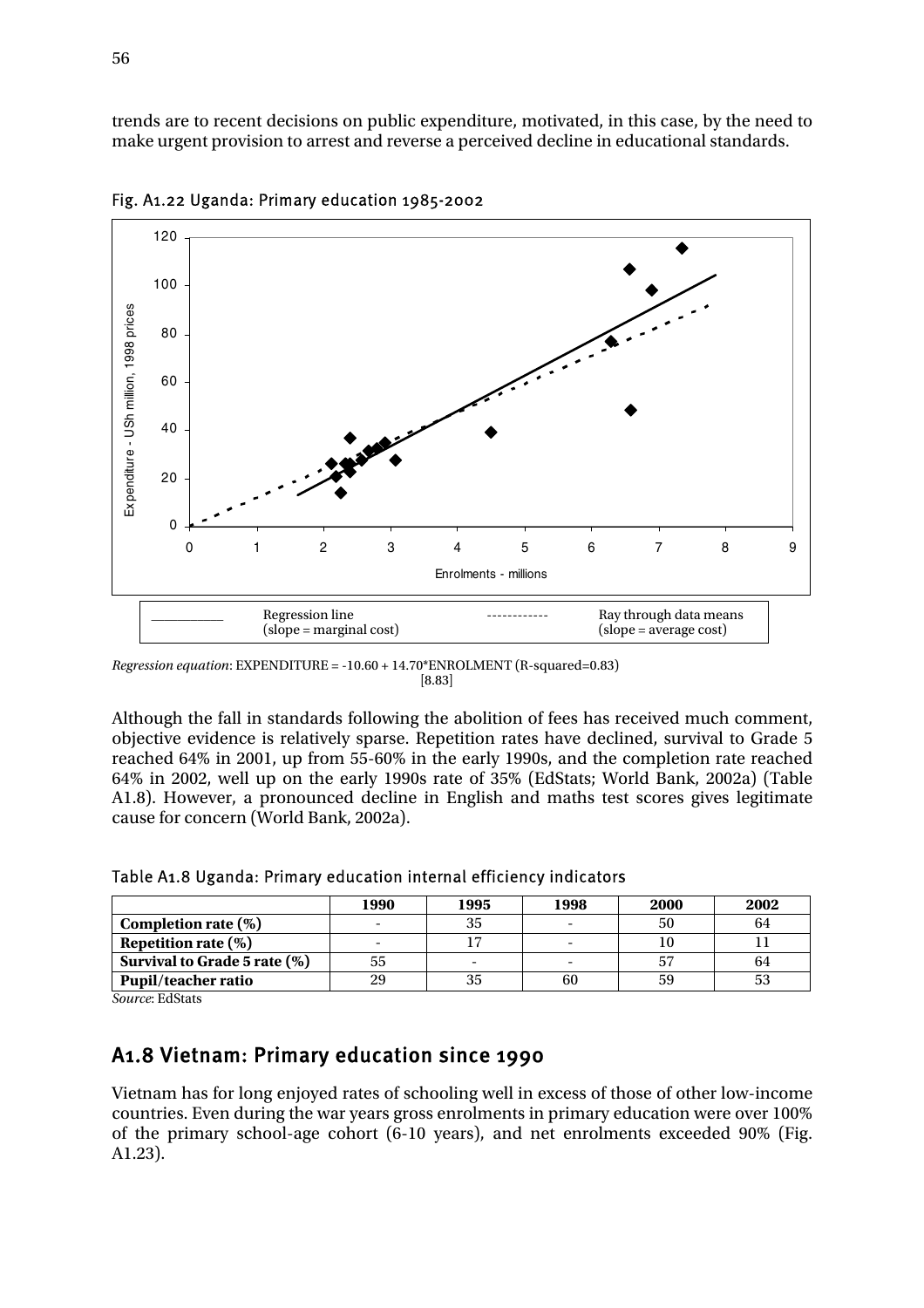

Fig. A1.23 Vietnam: Primary education gross and net enrolment rates

*Sources*: EdStats, World Bank (1999b) and author's estimates

In 1986, after the end of the war and the unification of the country, *Doi Moi* economic reforms were initiated. These included introducing the payment of fees and other parental contributions to the costs of primary education, the administration of which was devolved on district authorities. By the early 1990s, an estimated 42% of the costs of primary education was met from fees and charges (World Bank, 1999b). These were abated for poor households, with the result that primary schooling was worse funded in poor districts and rural areas than in more prosperous districts and in the towns.

The charging policy was one of the reasons for a noticeable drop in net enrolment rates in the 1990s (to 87% in the mid-1990s). Meanwhile, gross enrolments rose under the influence of high rates of repetition (8.8% in 1990-91 – World Bank, 2002c) and the presence of overage children. Public expenditure increased to accommodate rising school rolls, and to attempt to reverse the downward trend in net enrolments.

In the later 1990s, three further influences came to bear on enrolments and public expenditure in primary education. Demographic transition was stabilising the number of school-age children, the number of over-age children in primary classes was diminishing, bringing down the overall number of children enrolled, and, thanks to evidence from household budget surveys, there was a better understanding of why over 10% of school-age children remained out of school. Between 1996 and 2002, the gross enrolment rate fell from 115% to 101%, the number of children enrolled fell from 10.4 million to 8.8 million, but the net enrolment rate increased to around 95%. The fall in total numbers did not bring a fall in funding. On the contrary, expenditure continued to rise, but with a growing concentration on curriculum and teaching material reform, teacher training and remuneration, and increasing the public subsidy for poor rural areas and minority ethnic groups among whom rates of enrolment were well below the national average.

In fact, estimated real public expenditure on primary schooling rose exceptionally fast in the years 1991-2002 – at an average rate of 13.8% p.a. In view of the fall in pupil numbers over this period, it is not surprising that real costs per pupil enrolled (unit costs) rose substantially – by 16.3% p.a., more than quadrupling over the eleven years (Fig. A1.24).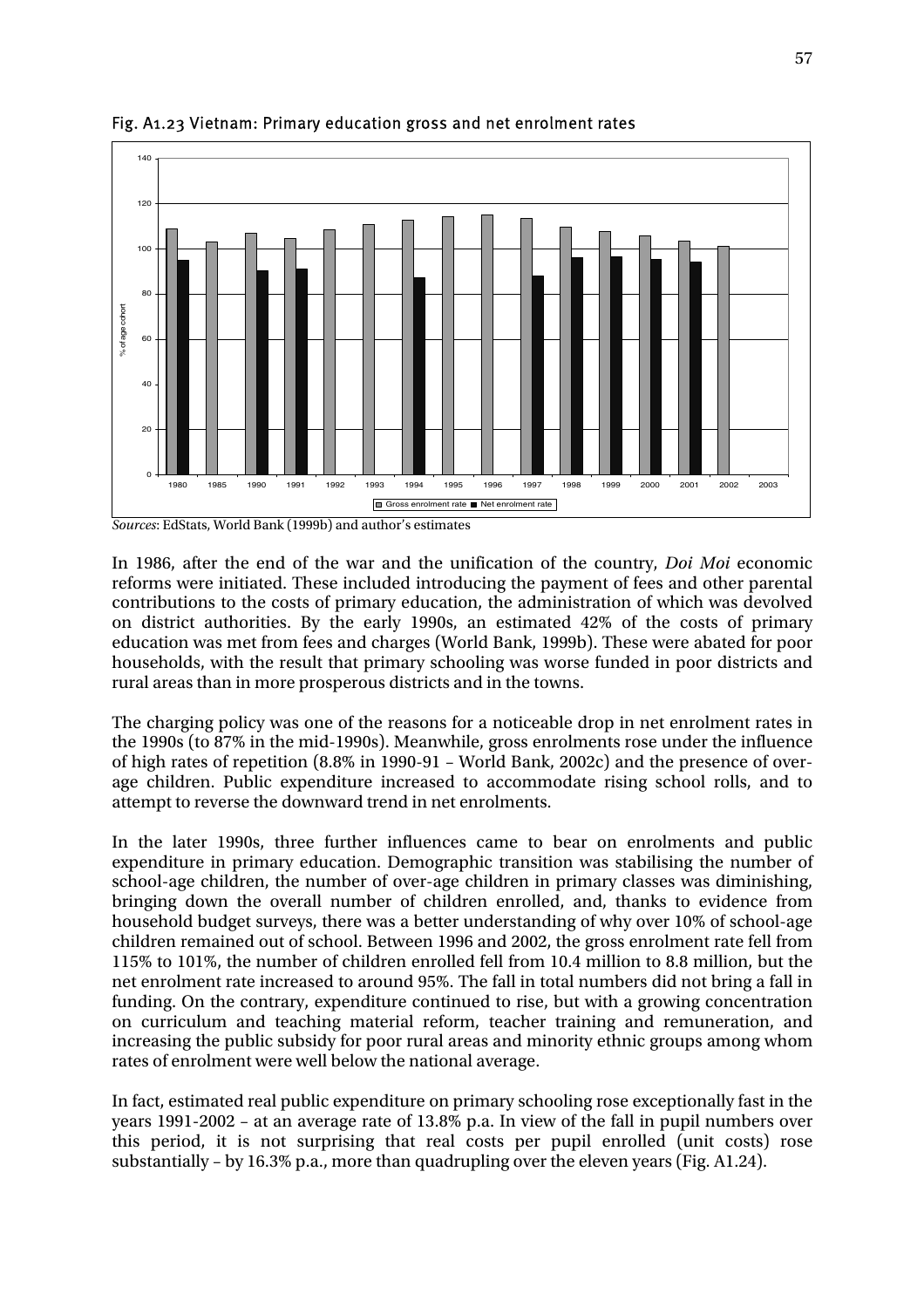

Fig. A1.24 Vietnam: Enrolments, expenditure and unit costs in primary education 1991- 2002

*Sources*: EdStats, World Bank (1996a and 2002c), Socialist Republic of Vietnam (2003) and author's estimates



Fig. A1.25 Vietnam: Primary education 1991-2002 (regression 1991-1997)

*Regression equation*: EXPENDITURE = -10.79 + 1.28\*ENROLMENT (R-squared=0.91) [7.16]

Incremental costs are calculable for episodes in which outputs are rising – as was the case between 1991 and 1997. Needless to say, with rapidly rising unit costs, the additional cost associated with enrolling each additional pupil was very high. In terms of 1995 prices, the incremental cost in these years was VND 1.28 million, well above average (unit) costs which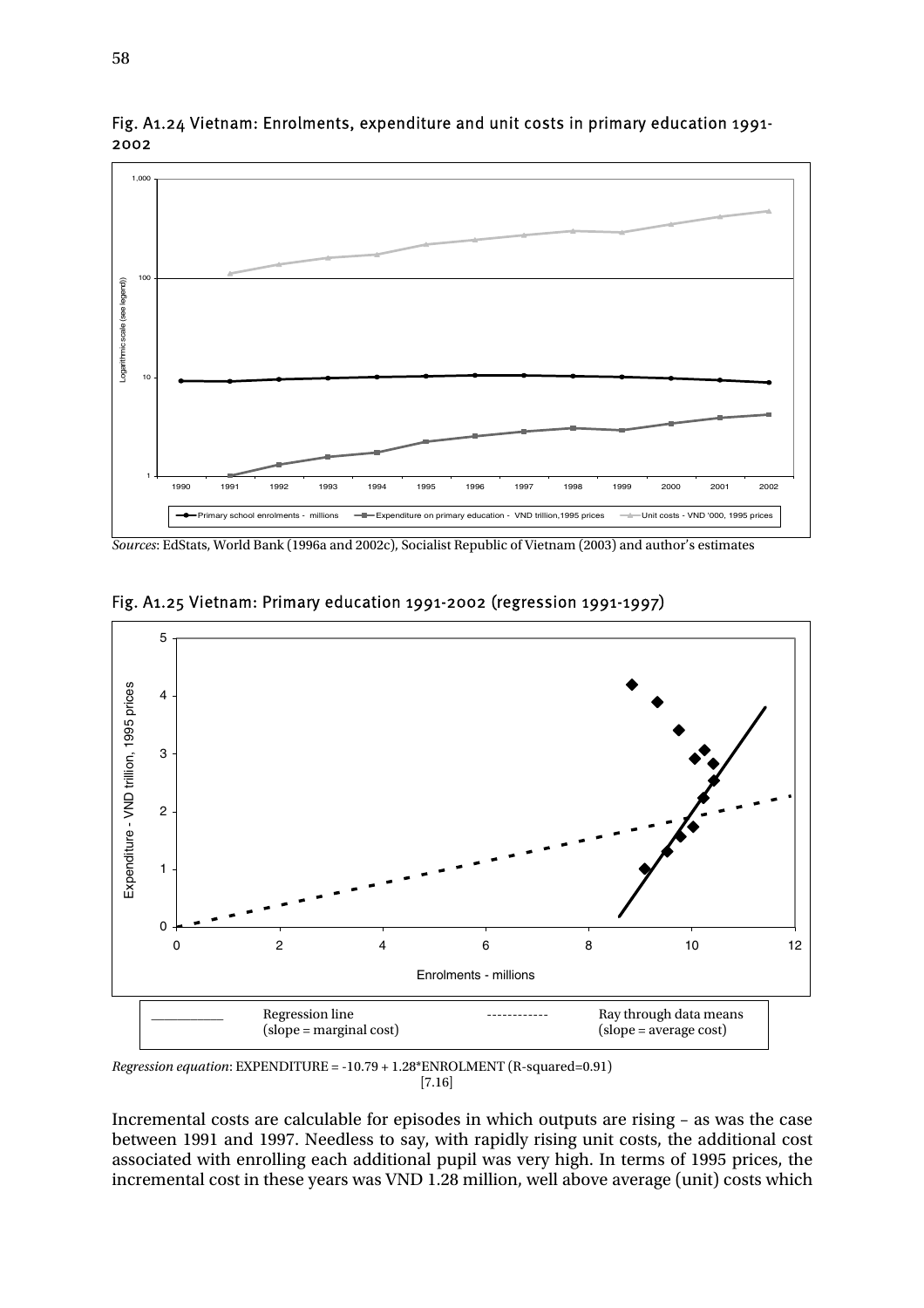rose from VND 0.11 million in 1991 to VND 0.47 million in 2002. After 1997, expenditure continued its rapid growth in real terms as enrolments began to fall, giving rise to a negative relationship between the two time series (Fig. A1.25).

What were the reasons for this rapid escalation of unit costs in the course of the 1990s? As salary and overhead costs represent some 80% of the fiscal costs of providing primary education in Vietnam (World Bank, 1996a: Chapter 4), most of the answer to this question lies in the cost of teaching, administrative and support staff relative to the general level of prices. However, the rise is only partly explained by the number of teachers – which grew only at a rate of 3% p.a., though this was still sufficient to bring the pupil/teacher ratio down substantially, from 35 in 1990 to 25 in 2002 (Table A1.9). A more important reason was a rise in real teachers' salaries, as part of a general decompression of public service remuneration. At the start of the period, war economy dispensations were still in force, in which public service workers received much of their salary in kind, the monetary equivalent of which was recorded at low administrative prices. Real wages declined in the early stages of *Doi Moi.* In 1990, the government began to reform the conditions of public service employment, introducing employment contracts, eliminating subsidies for rationed consumer goods, housing and health, and, from 1993, paying remunerations in cash at levels (eventually) high enough to attract growing numbers of qualified and trained staff (World Bank, 1996a: Chapter 5). Public service wages had to rise to levels competitive with those in the growing and increasingly decontrolled private labour market.

The effect of this was progressive and accelerating. EdStats indicates that the share of teachers' pay alone in public expenditure on primary education rose from 62.6% to 66% in the short period 1994-7. In 2003, teachers' pay was increased by a massive 38% as part of the government's *Education for All* programme of improving educational quality. Vietnam's investment in educational quality was rewarded by high standards of internal efficiency: completion rates have been high, survival rates have risen, and repetition rates have been low (Table A1.9).

|                                 | 1990 | 1995                     | <b>2000</b> | 2003 |
|---------------------------------|------|--------------------------|-------------|------|
| Completion rate $(\%)$          |      | $\overline{\phantom{0}}$ | 106.9       | 95.5 |
| Repetition rate $(\%)$          |      | 4.3                      |             |      |
| <b>Survival to Grade 5 rate</b> |      | 68.1                     | 89.0        |      |
| $(\%)$                          |      |                          |             |      |
| <b>Pupil/teacher ratio</b>      | 35.1 | 34.2                     | 28.0        | 25.0 |

Table A1.9 Vietnam: Primary education internal efficiency indicators

*Sources*: EdStats and World Bank (1996)

## A1.9 Yemen: Basic education since 1990

Yemen became united politically in 1990, and the education systems of the two antecedent states were aligned with effect from 1992. It was decided in that year that schooling would consist of two cycles, starting with nine years of basic education followed by three years of secondary education.

Educational attainment in the country was low, with an adult illiteracy rate of 67 % and gross enrolment in primary grades 1-6 of only 65%. The rural areas, often remote but containing 80% of the population, were much worse served than the urban centres. Gross enrolments in grades 1-6 were over 80% in towns, but as low as 30-40% in the rural areas. Schools were often poorly equipped, lacking basic facilities. Trained teachers were in short supply: some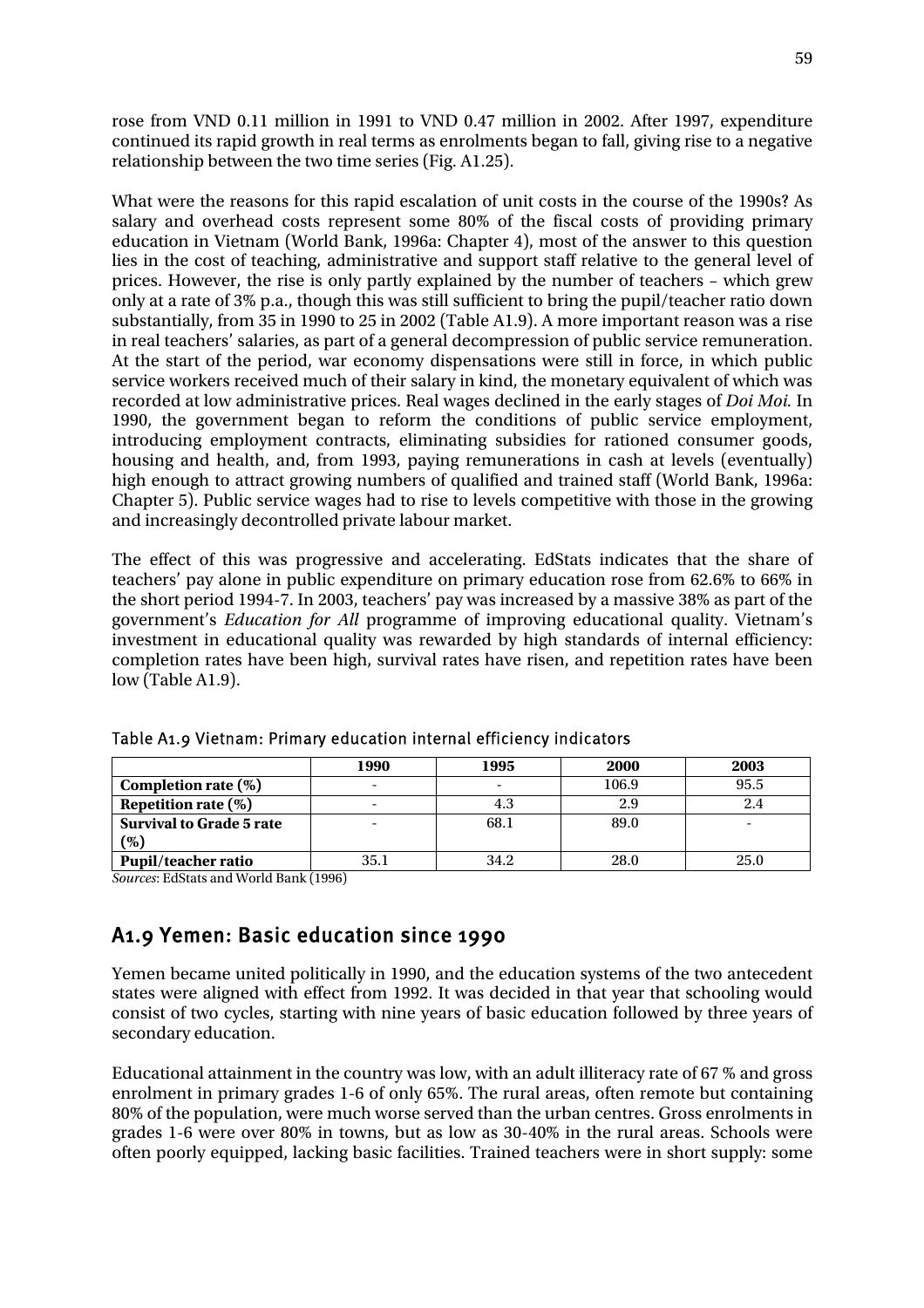25% of teachers were expatriates from other Arab countries; many indigenous teachers were unqualified.

Enrolments in basic education expanded somewhat in 1991-3 from 2.2 million to 2.7 million, then drifted down until towards the end of the decade when they started to increase again, reaching 3.7 million in 2003 (Fig. A1.26). They grew on average by only an estimated 1.8% in the years 1991-9, i.e. by around 1% p.a. less than the growth of the school-age population. But in the years 1999-2003 enrolments grew by 10.2% p.a.



Fig. A1.26 Yemen: Basic education: Enrolments, expenditure and unit costs 1991-2003

*Sources*: EdStats, World Bank (1996b), Republic of Yemen (2004) and author's estimates *Note*: Expenditure from 1995 estimated on the assumption that 85% of public expenditure on education is spent on schools, of which 85% is spent on basic education.

Enrolment in Grade 1 grew very fast in these years, rising from 77% of 6-year-olds in 1998 to 103% in 2002 (Fig. A1.27). However, drop-out rates remained high, with only 64% of children entering Grade 1 reaching Grade 6, and only 46% reaching Grade 9. Thus, the overall rate of gross enrolment in grades 1-6 in 2002 was 83% and in grades 1-9 only 65%. Net enrolment in Grades 1-6 is only 72%. With nearly 30% of its Grade 1-6 children out of school, Yemen faces an uphill task in achieving its goal of universal basic education by 2015.

Total expenditure rose little in constant prices until 1995, but increased thereafter in the years up to 2003 at a rate of 10.3% p.a. (Fig. A1.26). Expenditure on basic education has grown faster than GDP,<sup>13</sup> rising from 3.7% of GDP in the mid-1990s to 4.7% in the years since 2000. Its increase in real terms coincided with the increase in the rate of GDP growth which occurred in the second half of the 1990s, when the country was free from domestic conflict and was benefiting from growing oil revenues. Yemen's expenditure on basic education has been reasonably high, but its cost-effectiveness has been low, compared with other lowincome countries.

 $\overline{a}$ <sup>13</sup> With an elasticity of 1.16.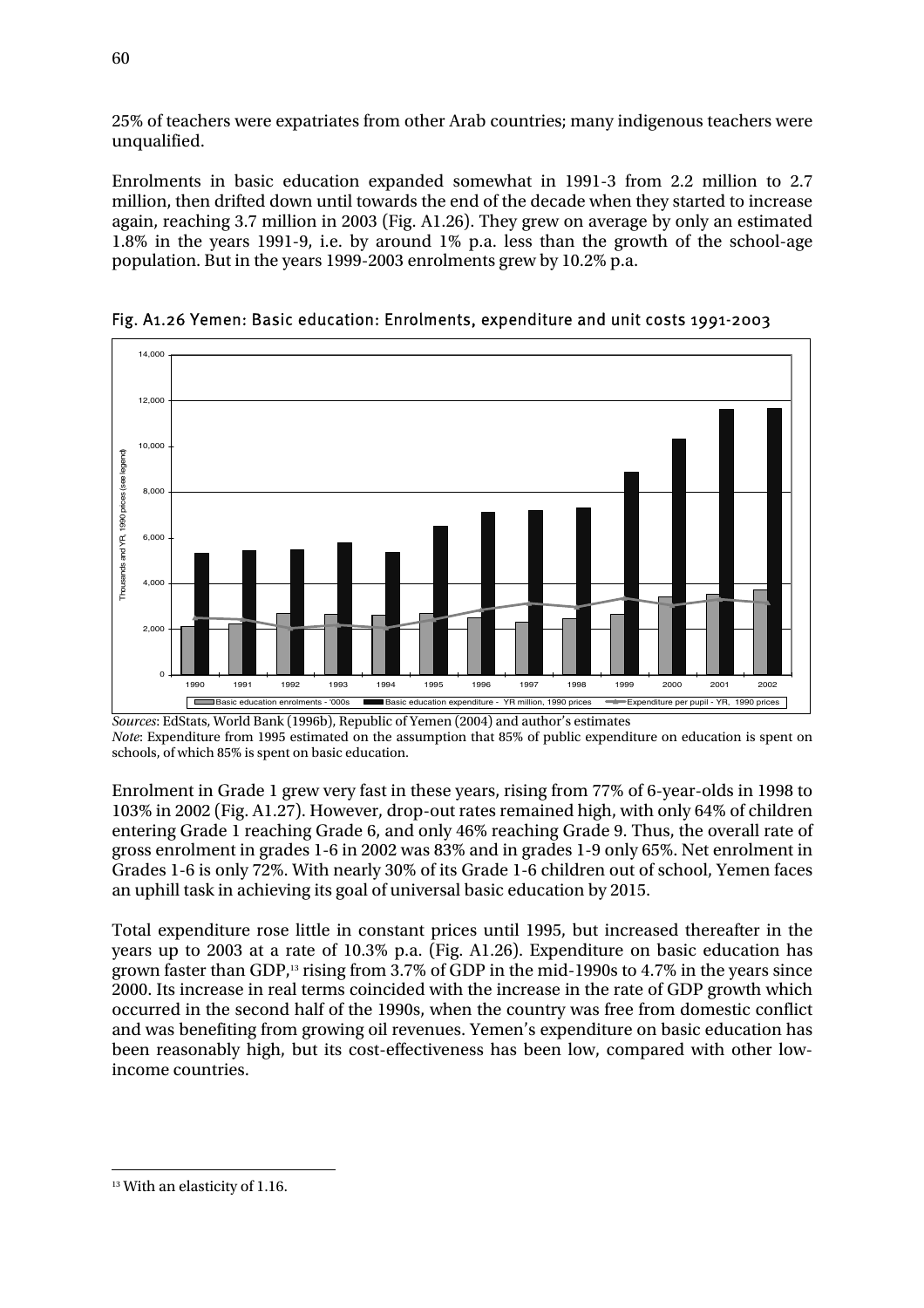

Fig. A1.27 Yemen: Enrolment rates: Grades 1-6 gross and net and in Grade 1

Recurrent and capital costs per pupil were falling in most years up to 1995, then rose in most years up to 2000, before levelling out. In the early 1990s, unit costs were about Yemeni Rials 2.4 million p.a. (in 1990 prices). At their lowest in 1995, they fell to close to YR 2 million. They then rose to YR 3.3 million in 2000 (in 1990 prices), before settling just below this level in subsequent years. The average incremental cost, YR 4.12 million in 1990 prices, was well in excess of unit costs (Fig. A1.28).14

In summary, unit costs have risen somewhat over the period along with increases in total expenditure, but have stagnated or fallen at times when enrolments have expanded quickly. The trend has been upward under the influence of the growth in expenditure since the mid-1990s, despite the rise in enrolments since the late 1990s. Incremental costs have exceeded average costs.

The factors determining these developments are trends in input unit costs in the technical efficiency with which inputs have been converted into outputs (enrolments). The main input cost item has been teachers' salaries which have amounted on average to some 80% of recurrent expenditure. Other recurrent cost items have been administrative overheads, teaching materials and maintenance of facilities. The purchasing power of teachers' salaries was severely eroded in the 1990s by inflation and by a policy of holding down nominal pay rates in the public sector. The average wage of YR 5,560 per month in 1990 was reduced by 1996 to only YR 810 per month (at constant 1990 prices) (World Bank, 1996b). This policy was reversed for the teaching profession by the 1998 Teachers' Law which introduced substantial incentive bonuses. A major part of the total expenditure increase over the years 1998-2003 depicted in Fig. A1.26 is due to increases in teachers' pay.

*Source*: EdStats

 $\overline{a}$ <sup>14</sup> Annual incremental costs cannot be defined for the (several) years in which estimated enrolments declined. An average incremental cost is therefore calculated by regressing total expenditure on enrolment.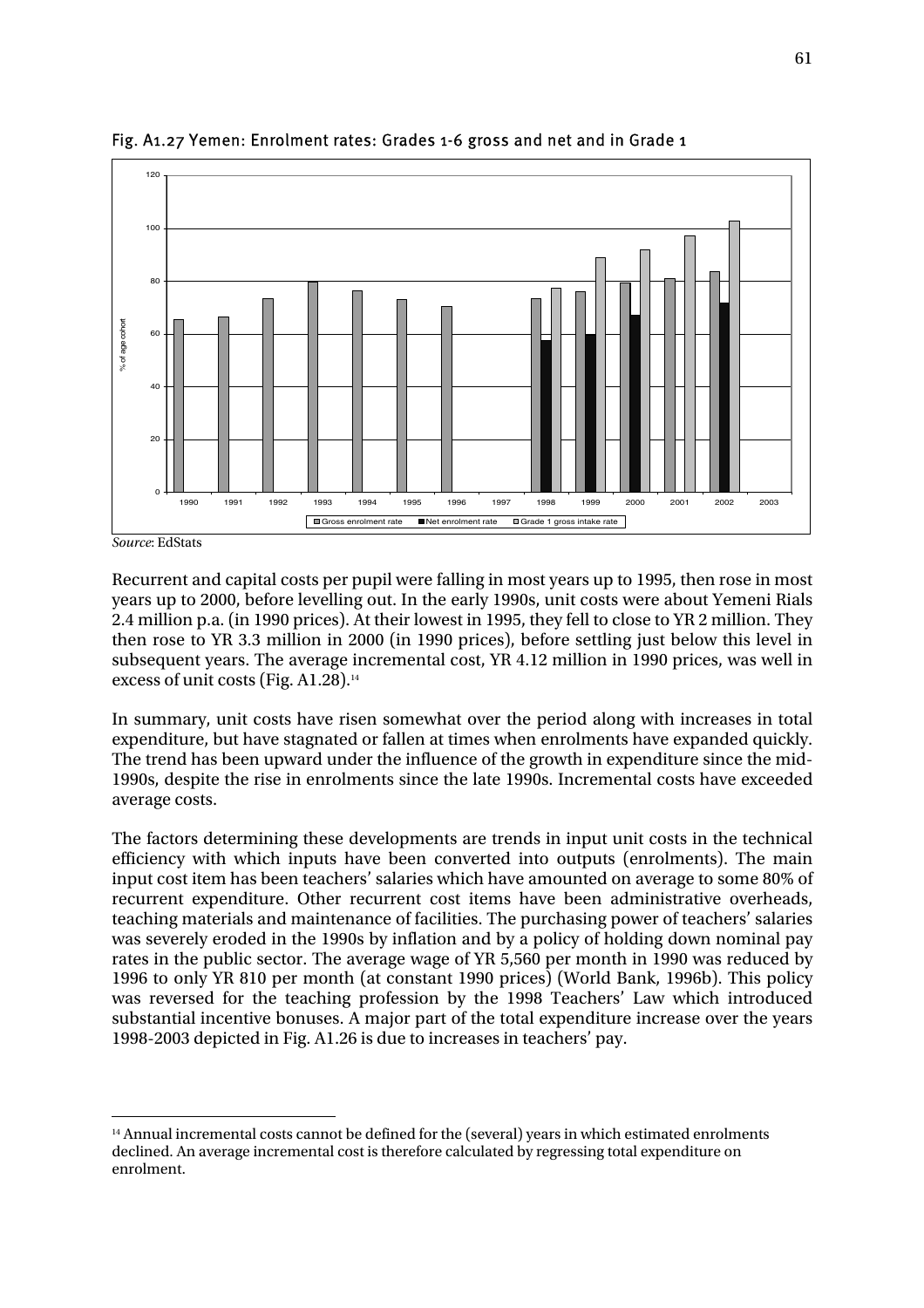

Fig. A1.28 Yemen: Basic education 1991-2003

*Regression equation*: EXPENDITURE = -3.75 + 4.13\*ENROLMENT (R-squared=0.76)  $[5.91]$ 

*Sources*: EdStats, Republic of Yemen (2004) and author's estimates

Basic education in Yemen has had low levels of technical and 'internal' efficiency, though there are indications of recent improvement, with gratifyingly lower repetition and higher completion rates (Table A1.10). The average pupil/teacher ratio is quite low (just below 30), teachers are excessively congregated in urban areas and their work schedules are often light, and the ratio of administrative overheads to teaching costs has been excessive. Teaching quality is often poor, and pupils' cognitive skills are below those of their peers in other countries. When repetition rates were over 10%, pupils were taking a reported average of 14.6 years to complete the nine-year curriculum.

|                                | 1995                     | 1998                     | 2000 | 2002                     |
|--------------------------------|--------------------------|--------------------------|------|--------------------------|
| Primary completion rate $(\%)$ |                          | 57.8                     | 57.9 | 65.5                     |
| Repetition rate $(\%)$         |                          | 10.6                     |      | 4.3                      |
| Survival to Grade 5 rate (%)   | $\overline{\phantom{0}}$ | $\overline{\phantom{0}}$ | 74.5 | 75.9                     |
| <b>Pupil/teacher ratio</b>     | 29.8                     |                          | 29.8 | $\overline{\phantom{0}}$ |

Table A1.10 Yemen: Basic education efficiency indicators

*Source*: EdStats

Reforms intended to increase access, raise education quality, rectify a severe gender imbalance, focus resources on basic education and improve management have been under way since 1998. A Basic Education Expansion Programme covering four governorates was succeeded in 2001 by a more ambitious, nation-wide, Basic Education Development Strategy. These programmes have set out to improve the skills and motivation of teachers through in-service training and financial incentives, upgrade school buildings and facilities and improve the supply of teaching materials. They have also sought to shift resources from administration to front-line services, and to redeploy teachers. Though some of these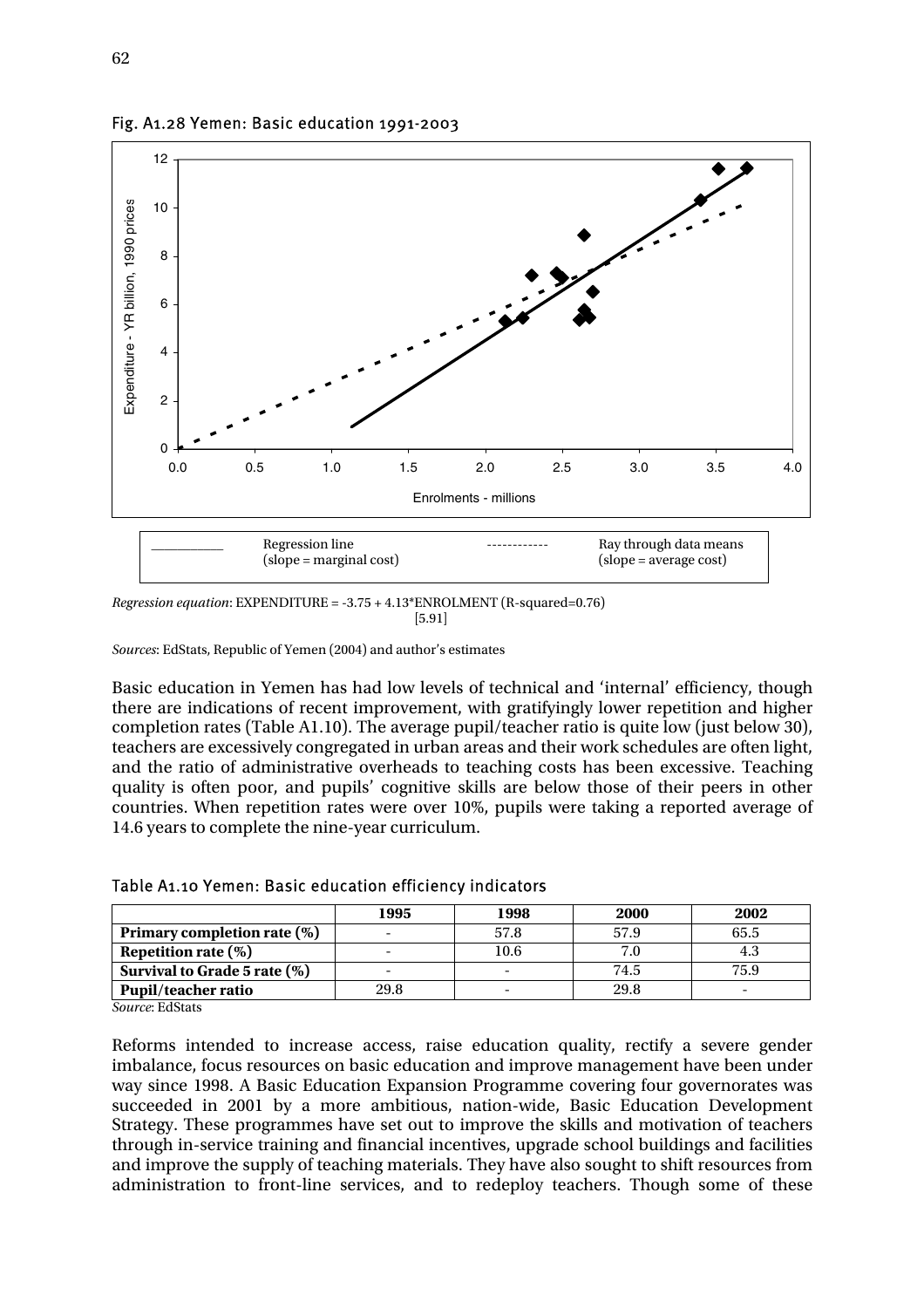reforms have been cost-saving, their net effect has been to raise the costs per pupil enrolled in basic education. Their main benefit will be to improve the system's internal efficiency – by reducing repetition and raising the rates of retention and completion.

Basic education costs have thus risen faster than enrolments since the mid-1990s – and seem set to continue to do so – because of:

- i. a rise (reversing the earlier decline) in the relative price of the principal input, viz. staff salaries,
- ii. the need to make good an investment backlog through expenditure on new and improved facilities, training and higher quality inputs - in order to continue raising enrolment rates by means of internal efficiency-enhancing reforms,
- iii. technical inefficiencies in producing outputs, mainly related to administrative weaknesses and the inefficient deployment of professional staff, and
- iv. the necessarily rising marginal cost of providing a quality public service in remote and mountainous rural areas where population densities are low.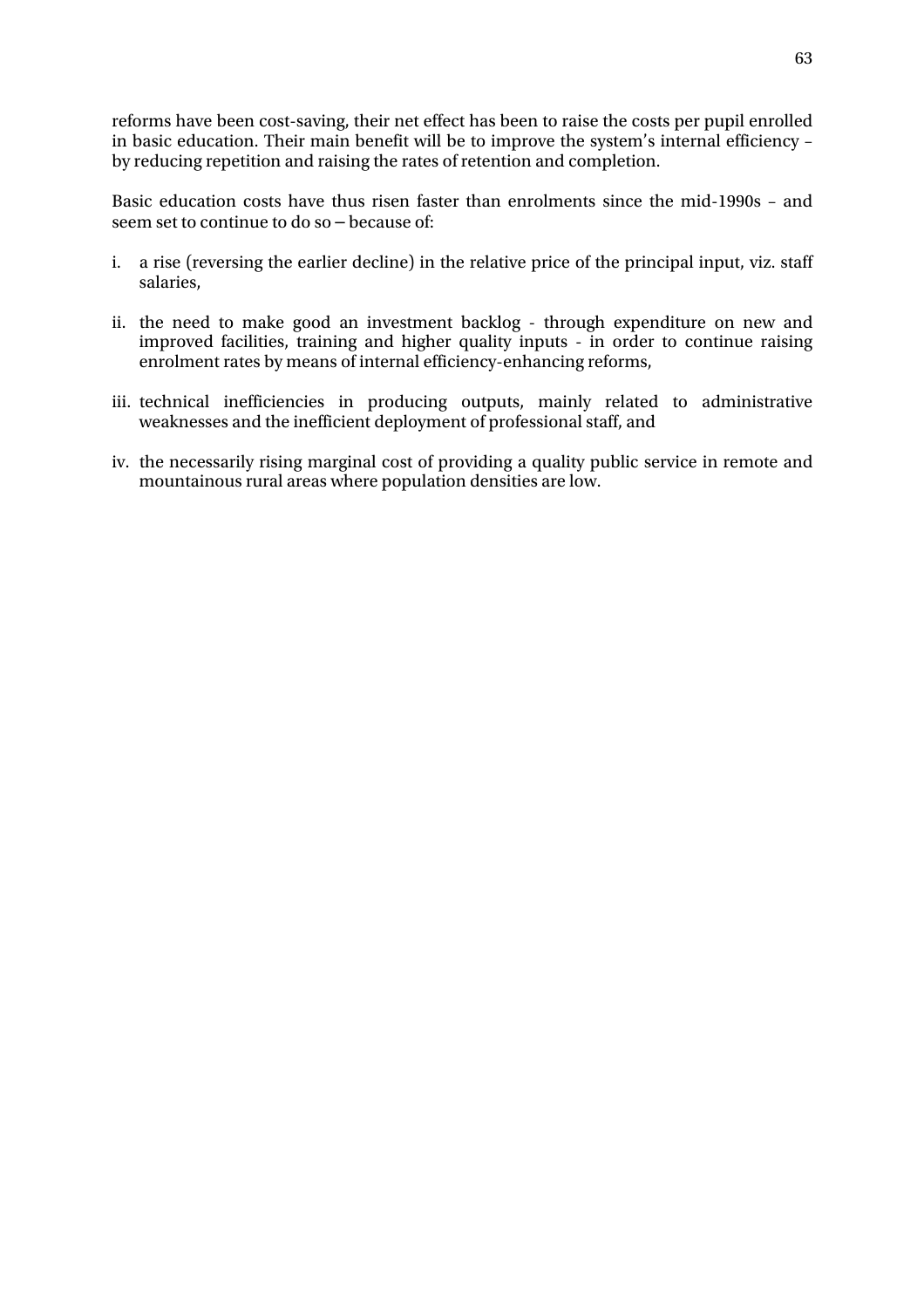# Annex 2: Costs of Scaling Up Public Expenditure: The Case of Road Maintenance

# A2.1 Introduction

All countries need to maintain their roads. They pay a high price in terms of higher road users' costs – with higher expenditure on fuel and vehicle maintenance, and longer journey times - and of expenditure on remedial rehabilitation if they allow the state of their road networks to deteriorate through neglect of maintenance.

# A2.1.1 Definitions

Information on the costs and output of road maintenance activity, usually disaggregated by province and district, is routinely kept (if not published):

- Expenditure on road maintenance is identifiably recorded in the fiscal accounts of most countries, either because responsibility for this function is entrusted to public sector entities such as central or local public works departments, or because it is outsourced under contract to arms-length public agencies or to private contractors.
- Road maintenance output is usually measured by the number of kilometres of (each category of) road which has been subject to defined maintenance procedures.

This information makes it readily possible to relate expenditures incurred to outputs achieved.

Road maintenance work is usually divided into the two categories of routine maintenance and periodic maintenance. Both of these are generally charged to the recurrent budget.

- Routine maintenance covers: grass cutting, bush clearing, drain and culvert cleaning, filling and patching potholes and gullies, and light grading. It should occur annually.
- Periodic maintenance involves: spot improvements and surface repairs, including regravelling and resealing. The periodicity of these operations is determined by traffic densities, and roads' proneness to damage from weather and subsidence. The median maintenance cycle may last five years.

## A2.1.2 Cost structures and contract types

Cost structures in road maintenance are variable according to the choice of technique and technical efficiency in resource use. Conventional techniques make use of mechanical equipment not only for transporting staff and materials to site but also for performing onsite works such as grading, re-surfacing and rolling. Labour-based techniques have been found in some countries (Ghana, Tanzania) to be up to 30% cheaper than conventional ones because of savings in the user costs of plant and equipment (Heggie and Vickers, 1998).

This said, as a rough guide, the financial cost structure of road maintenance is as follows. The largest cost item in routine maintenance is fuel and other vehicle user- and capitalcosts (40-60%), followed by materials (10-20%) and labour (10-20%). The remainder consists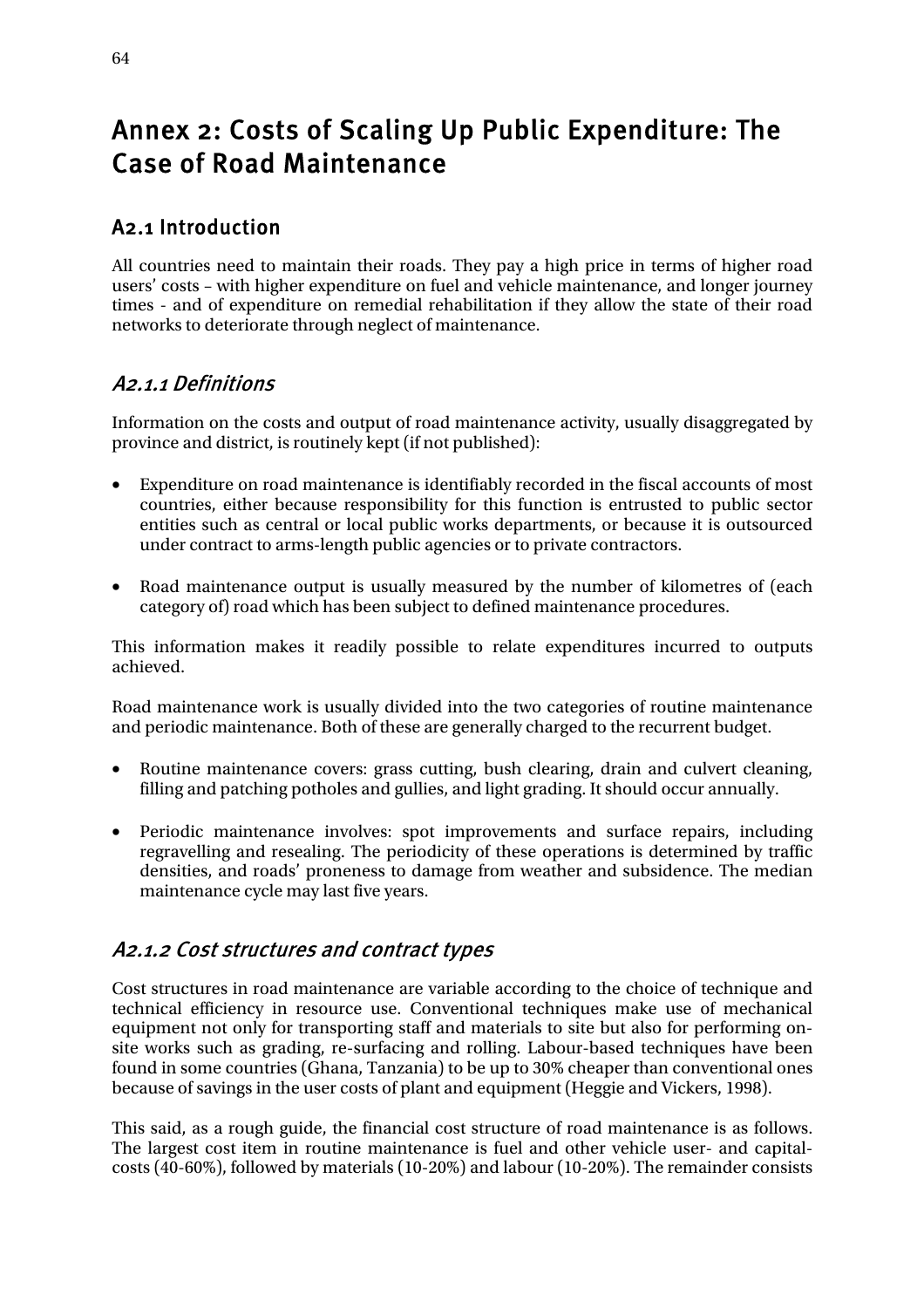of administrative overheads. Techniques may be more or less labour-intensive, depending on technical preference, location, and the relative costs and availability of labour and equipment. In the case of periodic maintenance, the cost structure comprises a larger (though variable) element of materials costs.

This cost structure makes road maintenance relatively immune from possible increases in input prices consequent on increases in activity levels. The supply of fuel, vehicle spare parts and unskilled labour is generally fairly elastic – except in periods of high demand for labour in agriculture. The greatest danger lies in shortages of management and skilled supervisors. If maintenance is performed departmentally, these shortages result in bottlenecks and implementation delays, but not in cost increases. If maintenance is contracted out in a sellers' market where few contractors compete, tender prices may rise – and *vice versa* in a competitive buyers' market.

Traditional public works departments have made inefficient use of both personnel and machinery for maintenance works, because of erratic flows of funding and thus of activity levels, and institutional resistance to efficient methods of working. In the absence of accrual budgeting, there has been no proper budgetary measure of the cost of the (often donorprovided) equipment in their plant pools, which have typically had low levels of availability and utilisation (ibid.).

The advantages of outsourcing maintenance operations to private contractors are threefold. First, contractors have greater flexibility than government departments in the hiring and deployment of labour. Second, they have a better sense of the opportunity cost of plant and equipment - which they must buy or hire. And third, if they are working to satisfactorily structured contracts, and if factor price ratios reflect scarcities, they have a financial incentive to deploy their resources with both technical and economic efficiency.

Budgeting for road maintenance works has traditionally been based on norms and stated unit costs. Budget bids by roads agencies are usually couched in terms of the funds required to maintain stated lengths of road of stated types to desired standards, for each of which there is an empirically ascertained unit cost. In a number of countries roads agencies have road management models which calculate maintenance needs and budget requirements based on the current state of road surfaces and traffic densities. Little or no account is taken in budget bids of possible variations in input prices, or in technical efficiency, resulting from changes in activity level.

Road maintenance contracts may be structured in various ways, ranging from lump-sum payments where contractors shoulder all risks of cost variations to cost-plus contracts where the government agency bears all the risk. In developing countries price-based ('admeasure') contracts are common in which bills of quantity are established, and contractors are paid negotiated unit costs for work done, plus an element of profit, subject to verification that the works have been performed to the prescribed standard. The roads agencies negotiate from prior information about acceptable unit costs which they are able to impose on inexperienced contractors (ibid.). More experienced contractors may challenge agencies' costs, but they can only increase their profitability by reducing their costs below agreed rates by means of astute procurement and hiring practices and technical efficiencies. In short, traditional contracting practice induces contract price stickiness. In some developing countries new forms of term contract have been tried wherein contractors are held responsible, over multi-year periods, for maintaining given roads in a prescribed state.

The difference between efficient and inefficient maintenance operations lies primarily in the physical productivity of workers engaged in the maintenance and in logistics. The longer the journeys required to bring supervisors, staff and materials to sites of activity, the higher the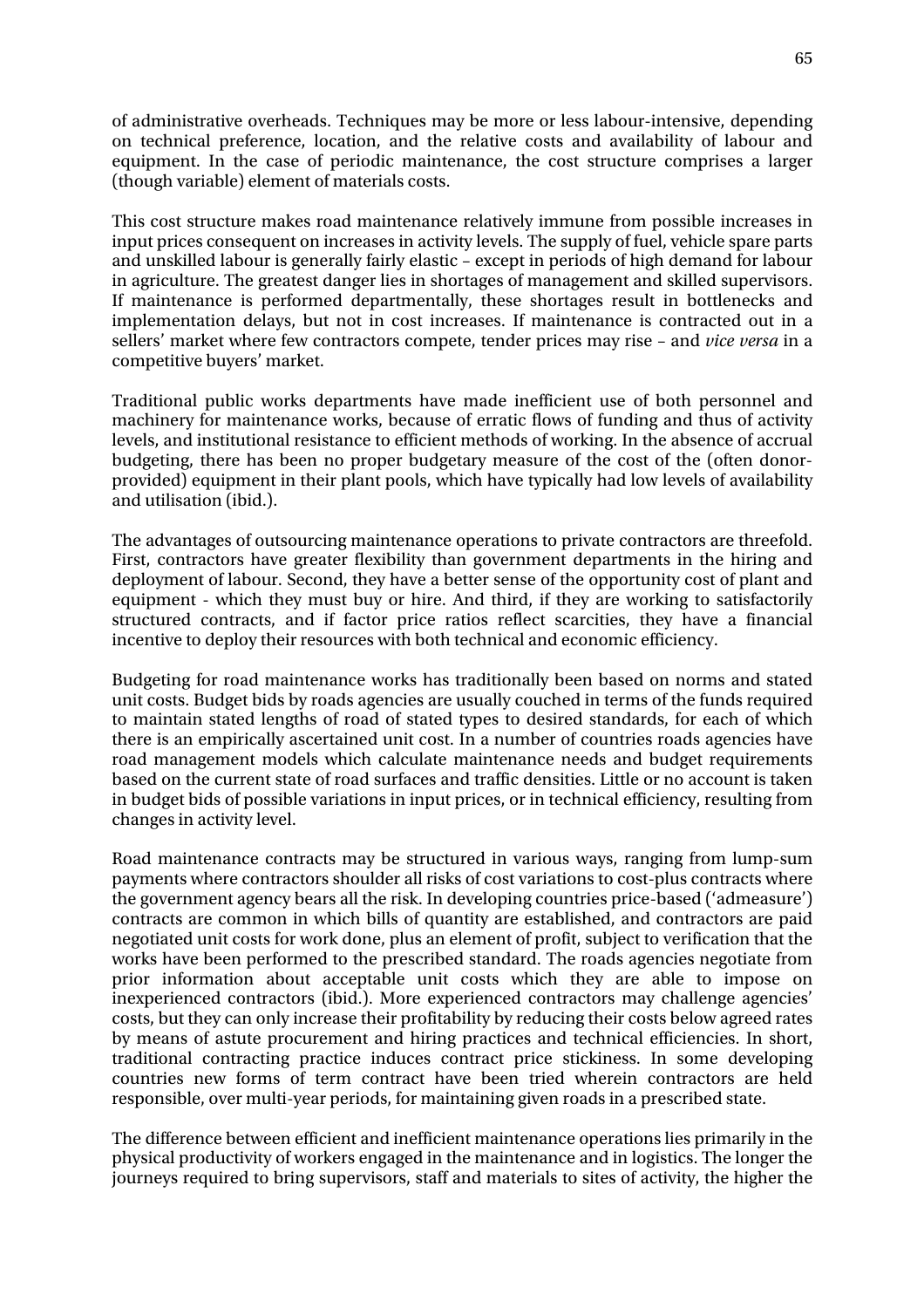labour costs, vehicle/equipment user costs and materials costs are likely to be per km of road maintained.

A road maintenance department or contractor which increases its activity rate may experience rising short-run marginal costs if required to mobilise to sites remote from the main operating base, thus incurring high logistical costs. In the absence of competition, this may be reflected in contract prices. On the other hand, if road maintenance activity is raised permanently from a low level to a higher level, new contractors with lower mobilisation costs may well be encouraged to enter the market, thus reducing long-run marginal costs below the level of short-run marginal costs. Strong competition between contractors may even raise technical efficiency and lower profit margins, causing contract prices to fall.

There is therefore no dominant prior hypothesis about whether unit expenditures will rise or fall when road maintenance activity is stepped up. Factor and input prices will not necessarily rise, neither will technical efficiency necessarily fall. Institutional and management reforms combined with strengthened competition may even cause unit costs to fall.

### A2.1.3 Financing road maintenance

Many developing countries have under-funded road maintenance, especially in times of budgetary austerity. The reason for this is that, when public expenditure limits are tight, it is an easy option to cut deferrable recurrent expenditures – such as maintenance and the procurement of materials and services – so as to ensure that the wages and salaries of established staff can be paid from the funds available. In addition, governmental public works departments, the entities traditionally entrusted with road maintenance, have been found to be inefficient in their use of resources, leading to high costs per km of road treated (unit costs) and low maintenance standards (Harral and Faiz, 1988).

Accordingly, since the mid-1980s the World Bank has been encouraging developing countries to establish 'road funds' dedicated to the financing of maintenance expenditure. These funds in many cases increased road maintenance budgets substantially. This Annex reviews financing developments and activity levels in Ghana, Tanzania and Zambia, three countries which have succeeded in expanding their maintenance budgets and programmes.

Road funds have collected the proceeds of road user charges, such as road and bridge tolls, international transit fees, weighbridge charges, and traffic fines. However, the main source of revenue in all cases has been a vehicle fuel levy, which is notionally distinct from and supplementary to the normal excise tax on fuels. The principle underlying these arrangements is that user charges fulfil a different economic purpose from taxes, and can therefore be hypothecated to meet road users' needs without undermining the integrity of the budget. Some countries have, however, supplemented these dedicated sources of funding with transfers from general taxation.

Road funds have been administered separately from the consolidated state budget; they are managed by their own accountable boards or administrators. They are not, however, executive agencies for roads or highways: they disburse funds to established public works departments, ministries of transport or roads agencies to finance agreed programmes of maintenance activity.

Where established, road funds have had the desired effect of – eventually - raising the volume of public funds devoted to maintenance. Disbursement increases have in practice lagged behind the creation of funds, sometimes by several years, because of administrative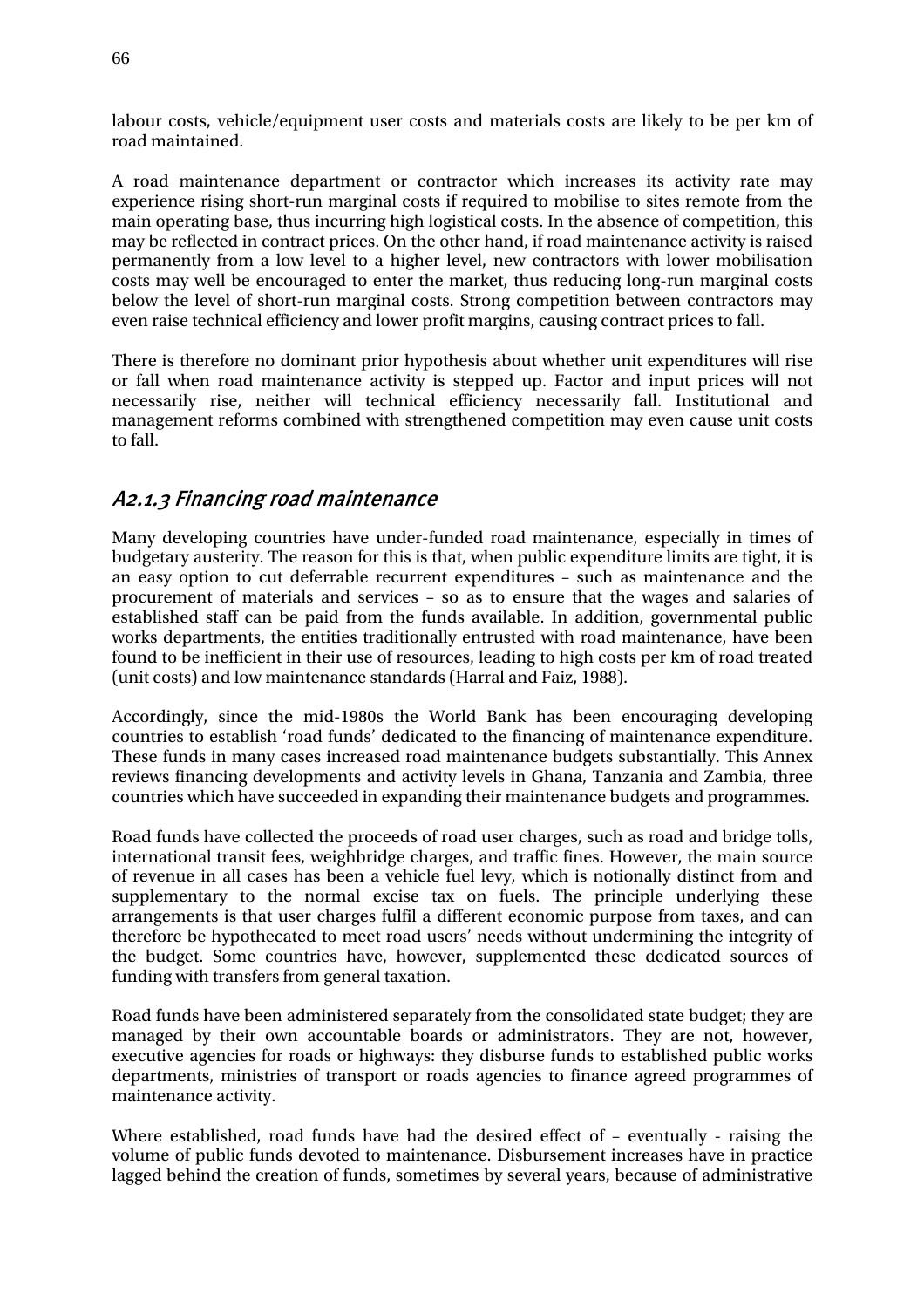and procedural difficulties associated with the opening of new funding channels. These road fund-induced increases in public expenditure offer an opportunity for examining the evolution of the unit costs of maintenance activity during episodes of activity expansion.

# A2.2 Country case studies

### A2.2.1 Ghana

Ghana has a network of some 12,400 km of trunk roads, 24,000 km of feeder roads and nearly 4,000 km of urban roads. The Ministry of Roads and Transport has overall responsibility for policy and financing on road maintenance, but executive responsibility (for maintenance and construction) is exercised respectively by the Ghana Highways Authority (GHA), the Department of Feeder Roads (DFR) and the Department of Urban Roads (DUR).

Ghana established a Road Fund financed by user charges in 1985, and restructured it in 1997. It has the same objective as in other countries with a similar institution, namely, of providing an enhanced and regular flow of funding for the routine and periodic maintenance of the road network, for which it is the sole source of domestic funding. The user-charge resources which it collects - 90% of which are the proceeds of a fuel levy - are distributed to the three executing agencies (GHA, DFR, DUR) on the basis of the budgets which they submit to it. The GHA is awarded 50-70% of annual allocations (Fig. A2.1). The Road Fund's user-charge collections have typically exceeded its allocations to the executing agencies – strongly so since 1998 - and the agencies' recorded receipts have exceeded their recorded disbursements.



#### Fig. A2.1 Ghana: Road fund collections and allocations by agency

*Sources*: Road Fund Secretariat, MRT reports (quoted in Adams, 2001) and author's estimates

The state of Ghana's road network deteriorated in the 1970s and 1980s because of the underfunding of its maintenance and falling real wages for the departmental labour forces. Maintenance was undertaken departmentally until the introduction by the GHA in 1983 of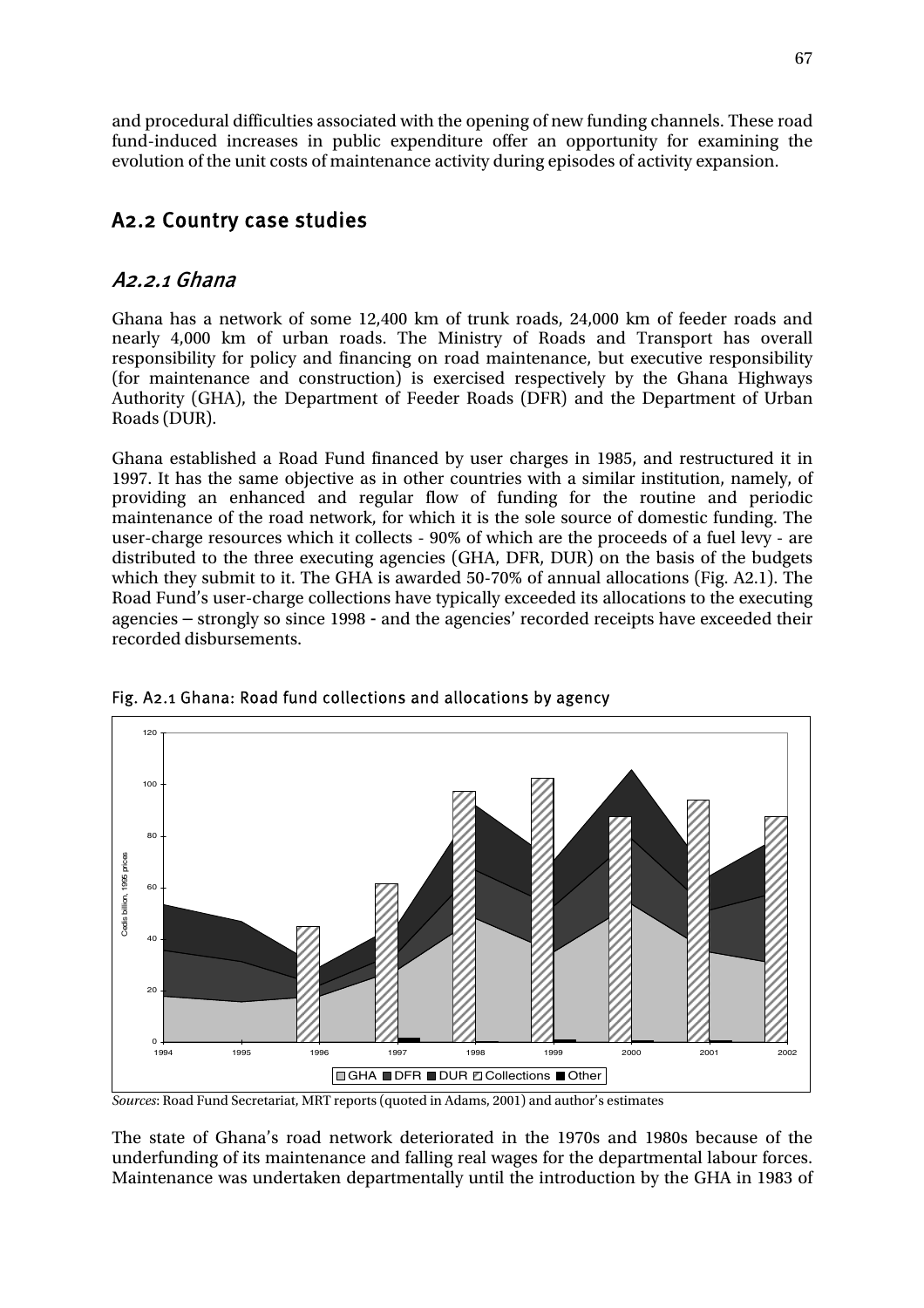'single-man contracts' under which the routine maintenance of short sections of road was contracted out to individuals (or small companies). The practice of contracting out maintenance developed progressively from that time until, by the mid-1990s, 90% of routine maintenance was undertaken by contractors on the basis of competitive bidding.

The objective of rectifying a maintenance backlog and ensuring satisfactory levels of maintenance financing has not been fully achieved. The country was, in the early 1990s, prone to high levels of inflation which eroded the purchasing power of sums collected and allocated. In the later 1990s, however, real allocations and disbursements increased considerably.

The length of trunk roads receiving routine maintenance rose from 4,400 km in 1996 to 6,300 km in 2000 and 13,100 km in 2004. The length of feeder roads receiving routine maintenance rose from 2,000 km in 1996 to 11,000 km in 2000 and to 18,500 km in 2004. As a result, the proportion of the trunk road network rated as in 'good' condition rose from 19% in 1997 to 30% in 2000, and the proportion of the network in 'fair' condition from 23% in 1997 to 38% in 2000. (The condition of the network has not changed markedly since 2000).

Efforts in the 1990s to control inflation through limits on releases of public expenditure compounded serious management problems in the road sector, leading to persistent arrears in payments to contractors. This had the adverse effect of raising unit costs as contractors augmented their bids in expectation of late and erratic payment. Payment arrears have subsequently been contained and reduced. The fall in unit costs, notably in feeder road maintenance, is partly explicable by the now greater professionalism of road sector agencies' contract management practices.

Data availability on road maintenance in Ghana has improved since 1996 when regular performance evaluations began. An analysis of the costs of routine maintenance of both trunk and feeder roads indicates that real unit costs have been constant, or even falling over most of the last decade (Figs. A2.2 and A2.3).

Total expenditure on trunk road maintenance (in 1995 prices) rose from Cedis 6.2 billion in 1996 to Cedis 12 billion in 1998; it then fell to Cedis 7.3 billion in 2001, and then increased to 20 billion in 2004. Expenditure on feeder road maintenance rose similarly, from Cedis 2.4 billion in 1996 to Cedis 5.9 billion in 1998 and Cedis 8.5 billion in 2003. Expenditures have fluctuated roughly in line with the length of road undergoing maintenance; there has therefore been relatively little annual variation in per-km maintenance costs. In the case of trunk roads unit costs have varied between Cedis 1.1 million and 1.7 million per km of road; for feeder roads unit routine maintenance costs have fallen from Cedis 1.2 million per km in 1996 to Cedis 0.4 million in 2004.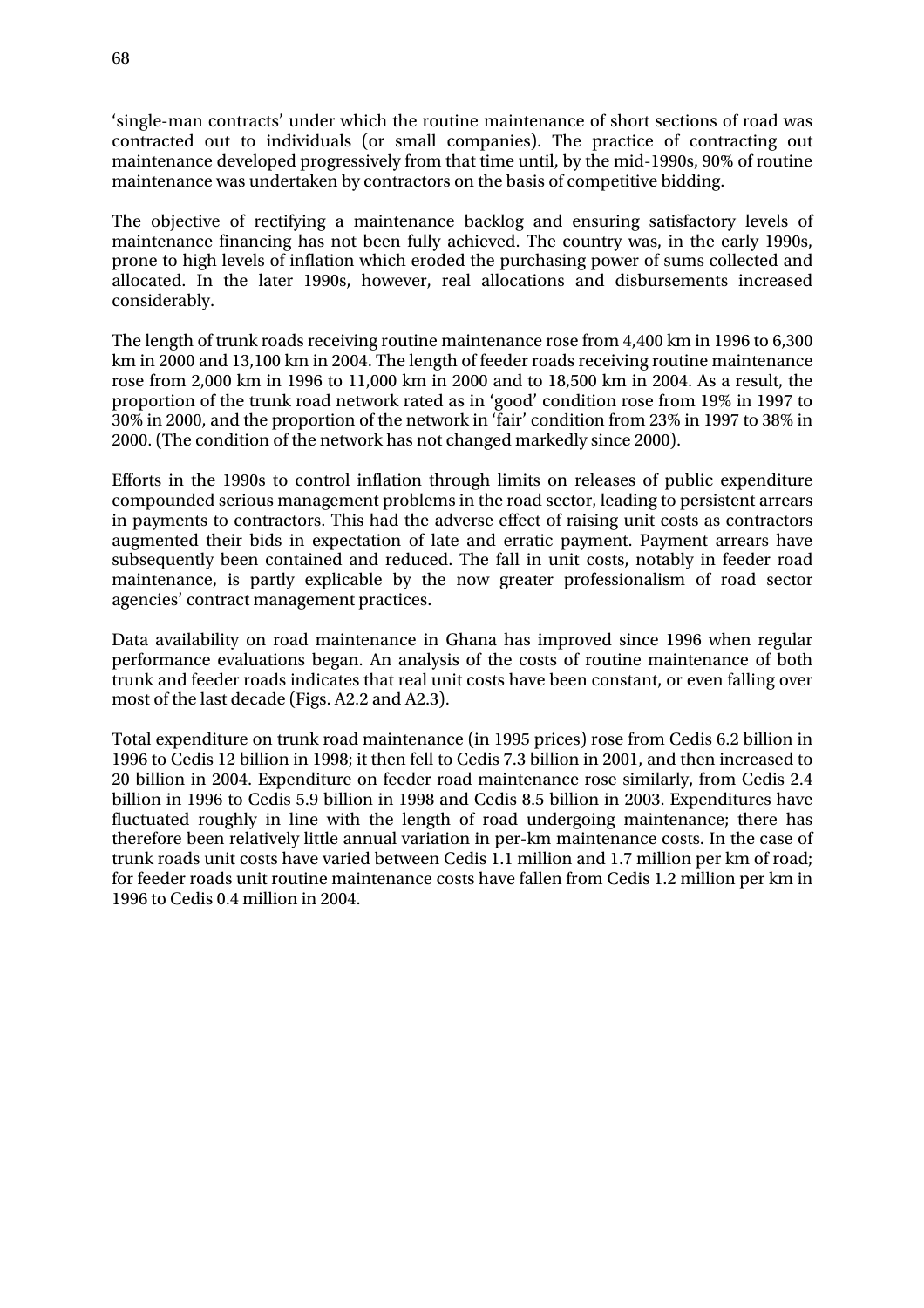

Fig. A2.2 Ghana: Trunk road maintenance 1996-2004: Km maintained, total cost and unit cost



Fig. A2.3 Ghana: Feeder road maintenance 1996-2004: Km maintained, total cost and unit cost

*Note*: Feeder road expenditure from 1991-5 comprises an element of periodic as well as routine maintenance.

The incremental cost of maintaining trunk roads has been Cedis 1.44 million per additional km of road maintained - which is roughly the average of annual unit costs. The incremental cost of feeder road maintenance, by contrast, has been well below the range of annual unit costs at Cedis 0.32 million. (Incremental costs are derived from the simple regression equations, the results of which are reported in Figs. A2.4 and A2.5). Marginal routine maintenance costs have thus been constant for trunk roads and falling for feeder roads.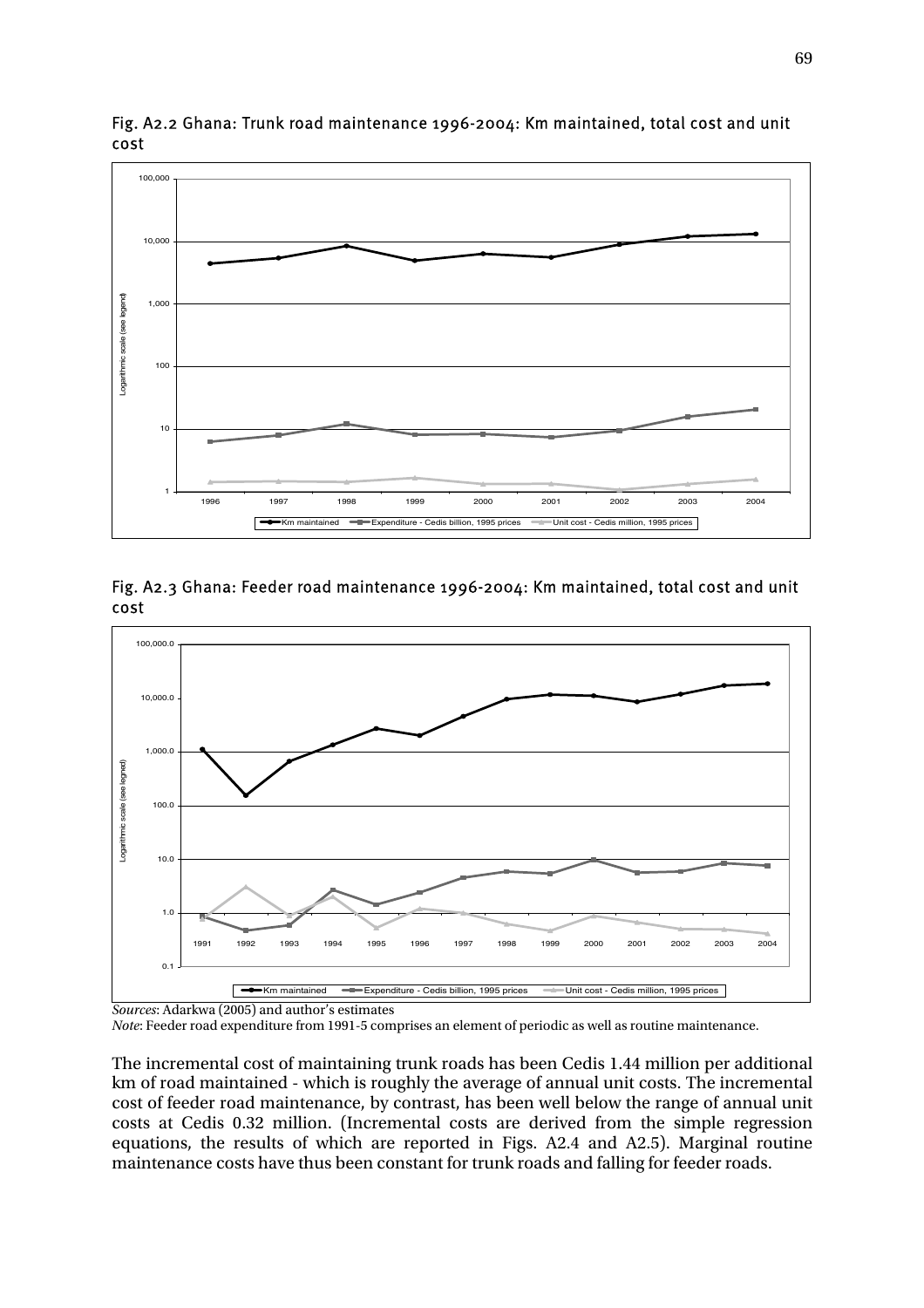

Fig. A2.4 Ghana: Trunk road maintenance 1996-2004

*Regression equation*: EXPENDITURE = -0.19 + 0.0014 KM (R-squared=0.91)<br>[8.20]  $[8.20]$ 



Fig. A2.5 Ghana: Feeder roads routine maintenance 1996-2004

*Regression equation*: EXPENDITURE = 2.87 + 0.0003\*KM (R-squared=0.59)<br>[3.16]  $[3.16]$ 

 $(slope = marginal cost)$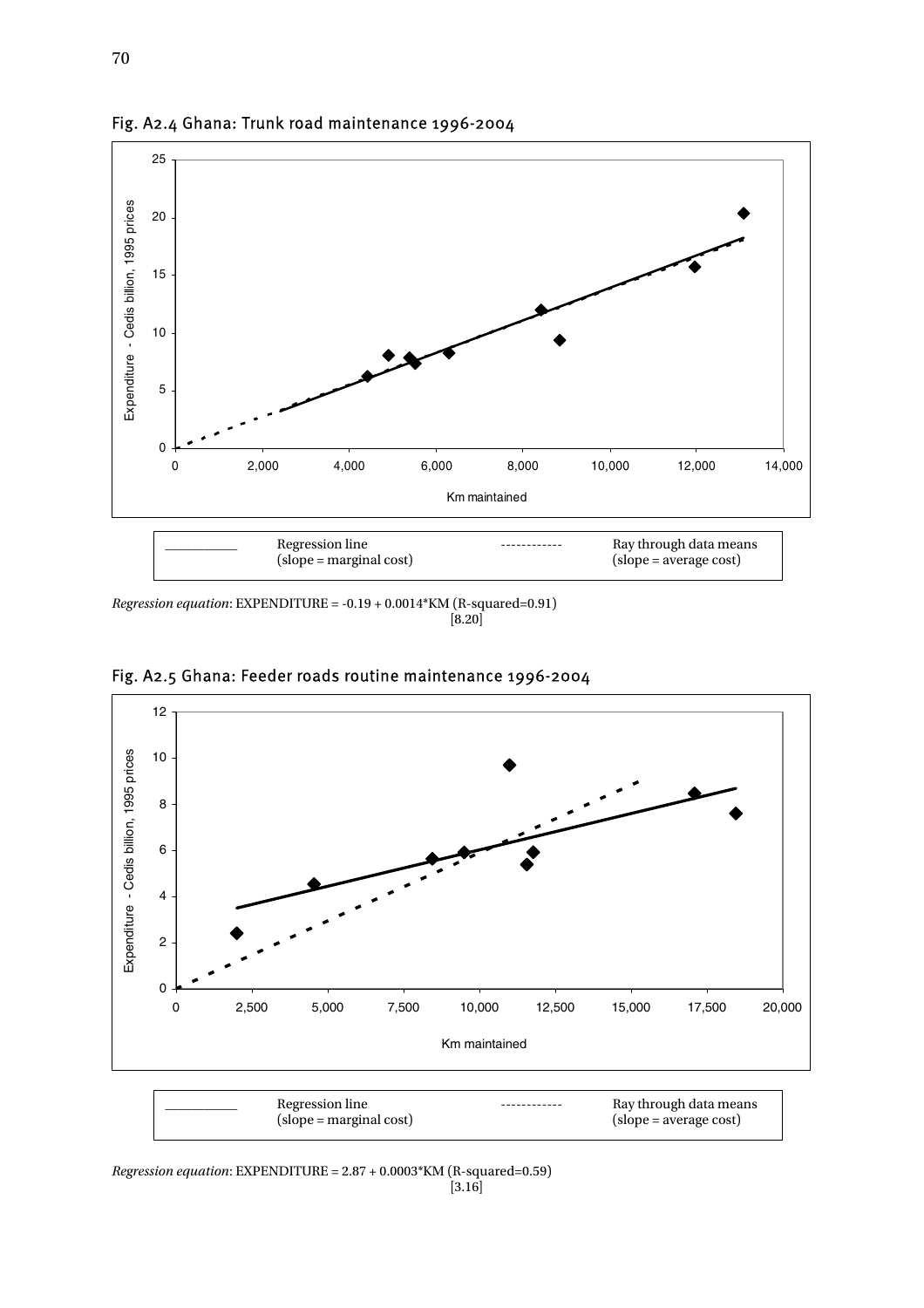### A2.2.2 Tanzania

Tanzania was an early adopter of the Road Management Initiative approach to the financing of road maintenance promoted by the World Bank. An Act of Parliament in 198515 authorised the collection of road tolls. Two road maintenance funds were created later for roads which were the responsibility of the central government and of local government authorities respectively. These were financed from the proceeds of tolls, and later from a specific duty (levy) on petrol and diesel fuel. A later reform in 1998 amalgamated the funds, creating a statutory Road Fund – 90% of whose resources were earmarked for maintenance - to be managed by a Road Fund Board.

Some 95% of the resources of the Road Fund are currently derived from the proceeds of the fuel levy of approximately 15% of the retail price of petrol and diesel (Kweka and Wanga, 2005). The remainder comes from transit fees levied on international goods traffic, HGV licence fees and fines (for overloads). Fig. A2.6 shows that Fund receipts rose rapidly in real terms in the early 1990s (from TSh 21,000 in 1991/2 to TSh 55,000 in 1995/6 in 2000 prices16), but fell in the later 1990s, only recovering to the earlier peak in 2003/4 and 2004/5.

The Road Fund distributes (the bulk of) its resources to the Ministry of Works - and from 2000 to TANROADS, a new executive agency - for trunk and regional road maintenance, and to the Presidential Office for Local Government for distribution to the local authorities for the maintenance of district and feeder roads within their jurisdiction. The share allocated to local government roads has increased from 15-20% in the early 1990s to 25-30% in recent years (Fig. A2.6).



### Fig. A2.6 Tanzania: Road fund collections and allocations to TANROADS and local governments (1991/2 to 2004/5)

*Source*: Kweka and Wanga (2005)

After the reform of 1998, the rate of maintenance budget execution, i.e. actual expenditure as a share of budget allocation, improved considerably (Kweka and Wanga, 2005). For trunk

 $\overline{a}$ 15 Roads (Amendment) No. 2 Act.

<sup>&</sup>lt;sup>16</sup> Current price data on receipts and expenditures are deflated by the GDP deflator.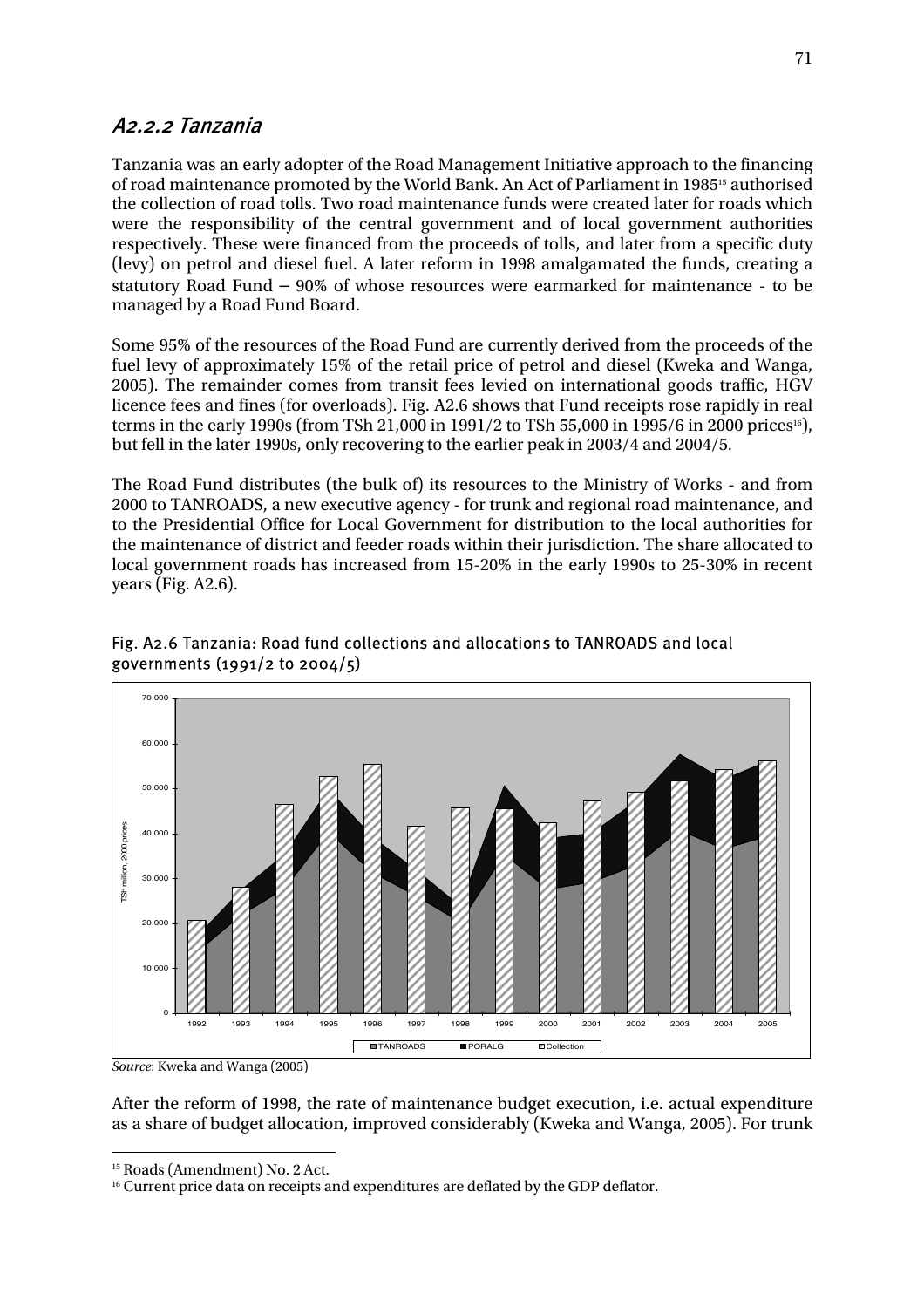and regional roads expenditure was only 57% of estimate in 1997/8, and 89% in 1998/9. After 2000, when TANROADS became operational, the execution rate rose to, and stayed at, 100% (ibid.). There was a similar and simultaneous improvement in the rate of maintenance budget execution by local authorities. The post-1998 arrangements have nevertheless been criticised on grounds of (a) their administrative complexity, with too many entities involved, (b) delays and unpredictability in the release of funds through executing agencies to contractors, giving rise to nugatory costs, (c) imprecision about the performance criteria to which executing agencies were held, and (d) diversion of funds and poor accounting standards (Kumar, 2002b). TANROADS has a performance contract with the Ministry of Works, but this initially did not specify unit cost targets or ceilings for administrative expenses; the only targets set pertained to the condition of the road network.

The relatively small number of road maintenance contractors which are deemed technically and financially qualified has been another difficulty. Most contractors are very small and few have specialist equipment and qualified staff. Most maintenance works are contracted out, but over-reliance on too small a field of qualified contractors leads to delays, especially in periodic maintenance.

Notwithstanding these problems and shortcomings in institutional arrangements, the state of the road network has improved and there have been major increases in the rate of annual maintenance activity (Kweka and Wanga, 2005). At present, for trunk and regional roads over 90% of their paved and 75% of their unpaved length is stated to be in a good or fair condition. For local authority roads the figure is only of the order of 53%, however (Road Fund Board, 2005). The rate of maintenance activity on trunk and regional roads rose from 2,500 km in 1991/2 to 21,000 km in 1999/2000 and 27,000 km in 2004/5. For district and feeder roads, the increase in activity rate was from 1,300 km in 1991/2 to 16,000 km in 1999/2000, and to 26,500 km in 2004/5 (Figs. A2.7 and A2.8).

Road maintenance unit costs fell consistently from the early 1990s to the end of the decade, and since 2000 costs have been contained at a low level.

- Prior to 1995, the average annual cost per km of combined routine and periodic maintenance on trunk and regional roads lay between TSh 5,000 and TSh 6,000 (in 2000 prices). After 2000, it was only TSh 1,200-1,600. The average incremental cost over the 1991/2 to 2004/5 period was as little as TSh 610/km (Fig. A2.9).
- For district and feeder roads before 1995, combined average annual maintenance costs per km in 2000 prices were TSh 2,200-2,600; since 2000, they have been only TSh 650- 800. The average incremental cost over the 1991/2 to 2004/5 period was only TSh 522/km (Fig. A2.10).

In both cases, the fall in unit costs was noticeably faster in the 1991/2 to 1995/6 period when real expenditures were expanding fast, than in subsequent years when they falling or stagnating.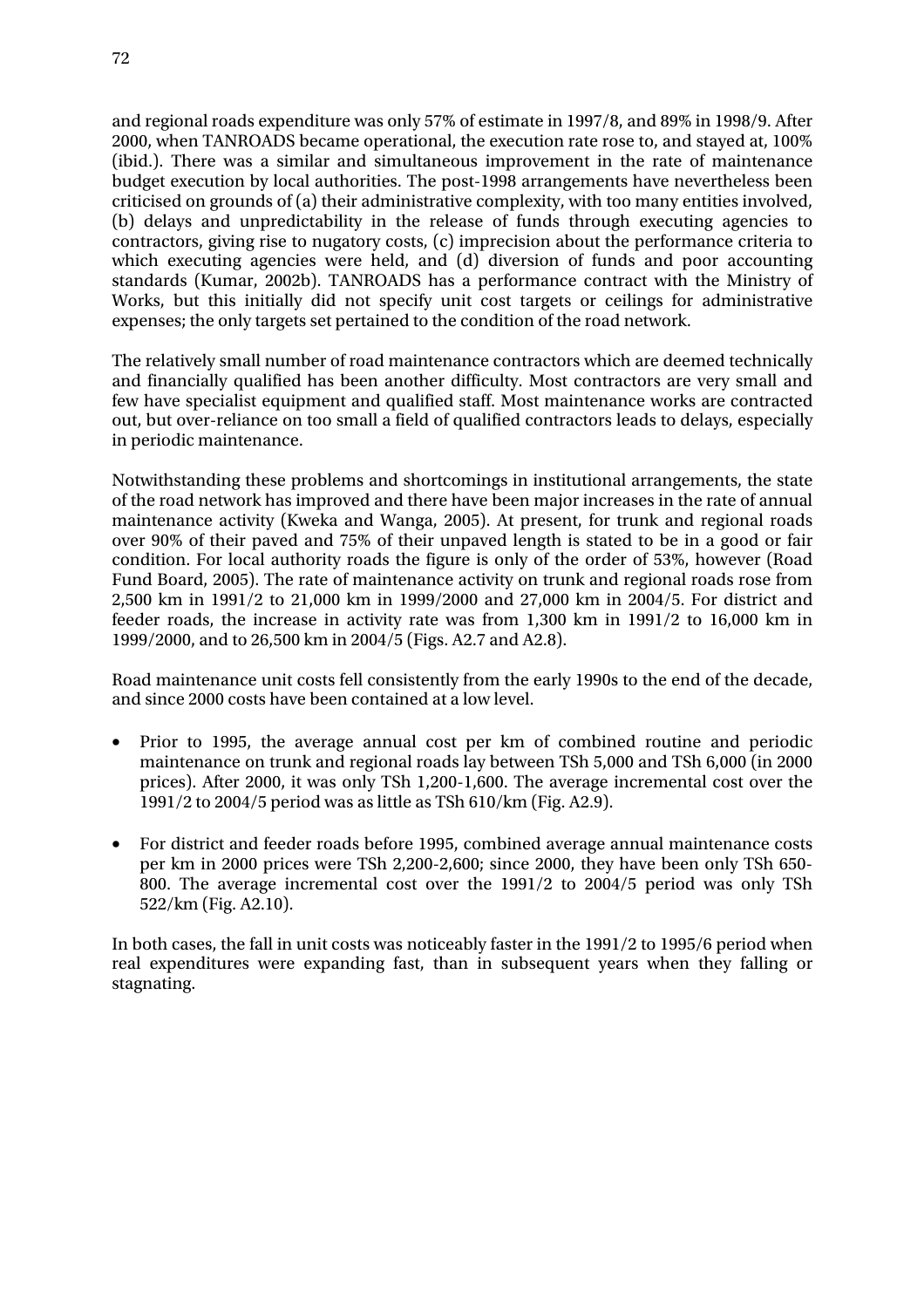

Fig. A2.7 Tanzania: Maintenance of trunk and regional roads: Costs and activity rates 1991/2 to 2004/05

Fig. A2.8 Tanzania: Maintenance of urban, district and feeder roads: Costs and activity rates 1991/2 to 2004/05



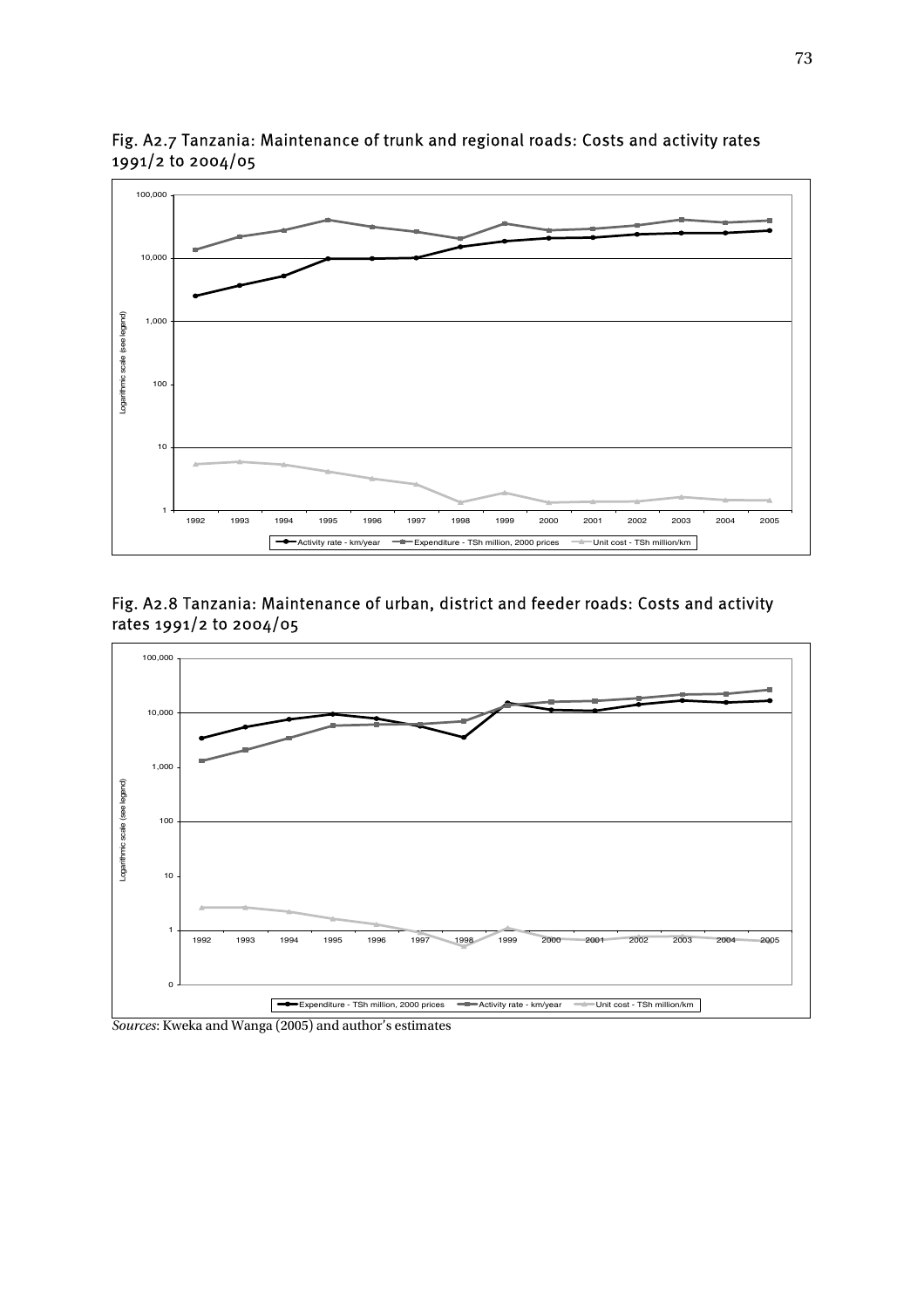

Fig. A2.9 Tanzania: Trunk road maintenance 1992-2005

*Regression equation*: EXPENDITURE = 2074 + 0.61\*KM (R-squared=0.42) [2.96]



Fig. A2.10 Tanzania: Urban, district and feeder road maintenance 1992-2005

*Regression equation*: EXPENDITURE = 4002 + 0.52\*KM (R-squared=0.82)

 $[7.38]$ *Sources*: ibid.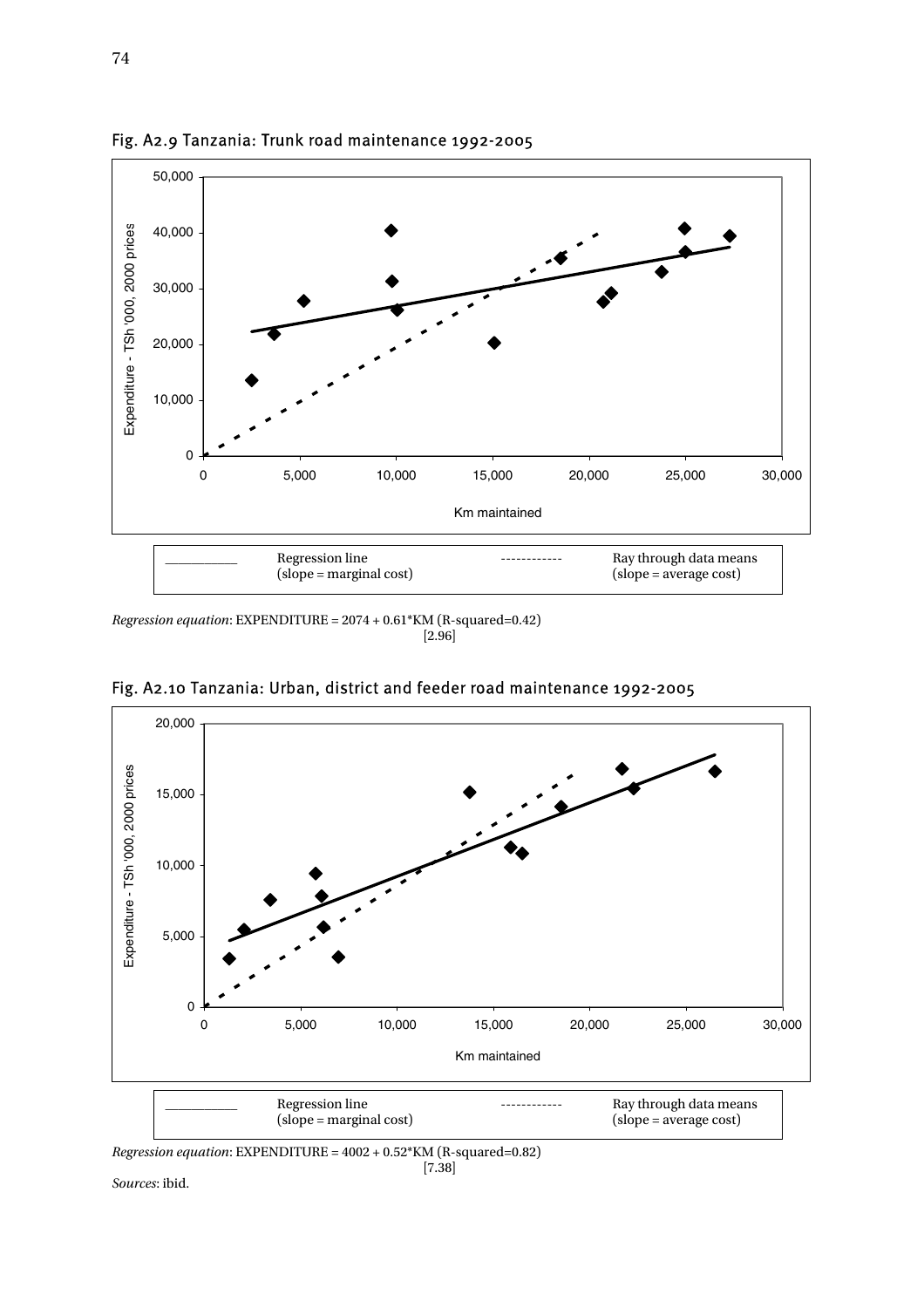### A2.2.3 Zambia

Zambia's roads deteriorated severely as the country's economic crisis deepened in the later 1980s. In 1984 40% of its roads were in a good condition, and only 30 % in a poor condition. In 1995, only 20% were good, and 51% poor.

In 1994, the National Roads Board (NRB) was established to manage the Road Fund dedicated to the financing of road maintenance and rehabilitation by central and local government agencies. The Board was created by the Minister of Transport, but with 7 members statutorily appointed by professional and road users' groups and only 4 (nonvoting) members representing central and local government. The Fund's resources were drawn from a fuel levy – raised in stages to reach 17% of the wholesale price of fuel by 1997 and other road user charges. They were to be disbursed through established public sector agencies – the Ministries of Works and Supply and of Local Government and Housing, and the public works departments of provinces and districts - but with the proviso that private contractors should be involved as far as possible in the execution of works (Kumar, 2002a).

The NRB was renamed National Road Fund Agency in 2004, and placed under the responsibility of the Ministry of Finance. The Roads Department of the Ministry of Works and Supply was at the same time made into an autonomous Roads Development Agency (Harland, 2005).

The Board set to work vigorously, and soon formulated a first National Programme of Road Maintenance. Private consultants were appointed to assist provinces and districts to draw up maintenance plans. At the outset in 1994, there were only 4 contractors in Zambia qualified for road maintenance work; by the end of 1997 there were 120 (Kumar, 2002a). The growing number and experience of qualified contractors and the heightened competition between them have doubtless had the effect of compressing maintenance unit costs, though the extent of this cannot be quantified from the evidence available. The Board was also entrusted with formulating and prosecuting a donor-supported ten-year Road Sector Investment Programme focused on rehabilitation.

Resources for road maintenance increased from an annual average of ZK9,040 million in 1995-7 to ZK14,027 million in 1998, but declined in real terms in subsequent years, averaging ZK9,357 million p.a. in 2000-4, in 1995 prices (Fig. A2.11). Over the period 2000-3, only half the funds due to it were remitted to the NRB. In the very recent past some unearmarked funds have been added to funds statutorily earmarked for road maintenance, such as a share of the World Bank-financed Emergency Drought Recovery Project of 2003 and a share of expenditure destined for rural areas under the government's Poverty Reduction Programme (Harland, 2005).

Maintenance costs have been reduced through the practice of contracting out under consultant supervision. By 1999, only 10% of expenditure was on activities undertaken by direct labour. Contracts are let competitively. There are currently 10-12 large contractors, and some 650 small ones. Simple routine maintenance is commonly undertaken by small contractors working under 12-month, performance-based, contracts which make them responsible for keeping defined sections of road in a prescribed condition. Earlier malpractice surrounding consultants' completion certificates seems to have been suppressed (ibid.). Expectation of delays in payment are, however, a source of cost increase as contractors pad their bids.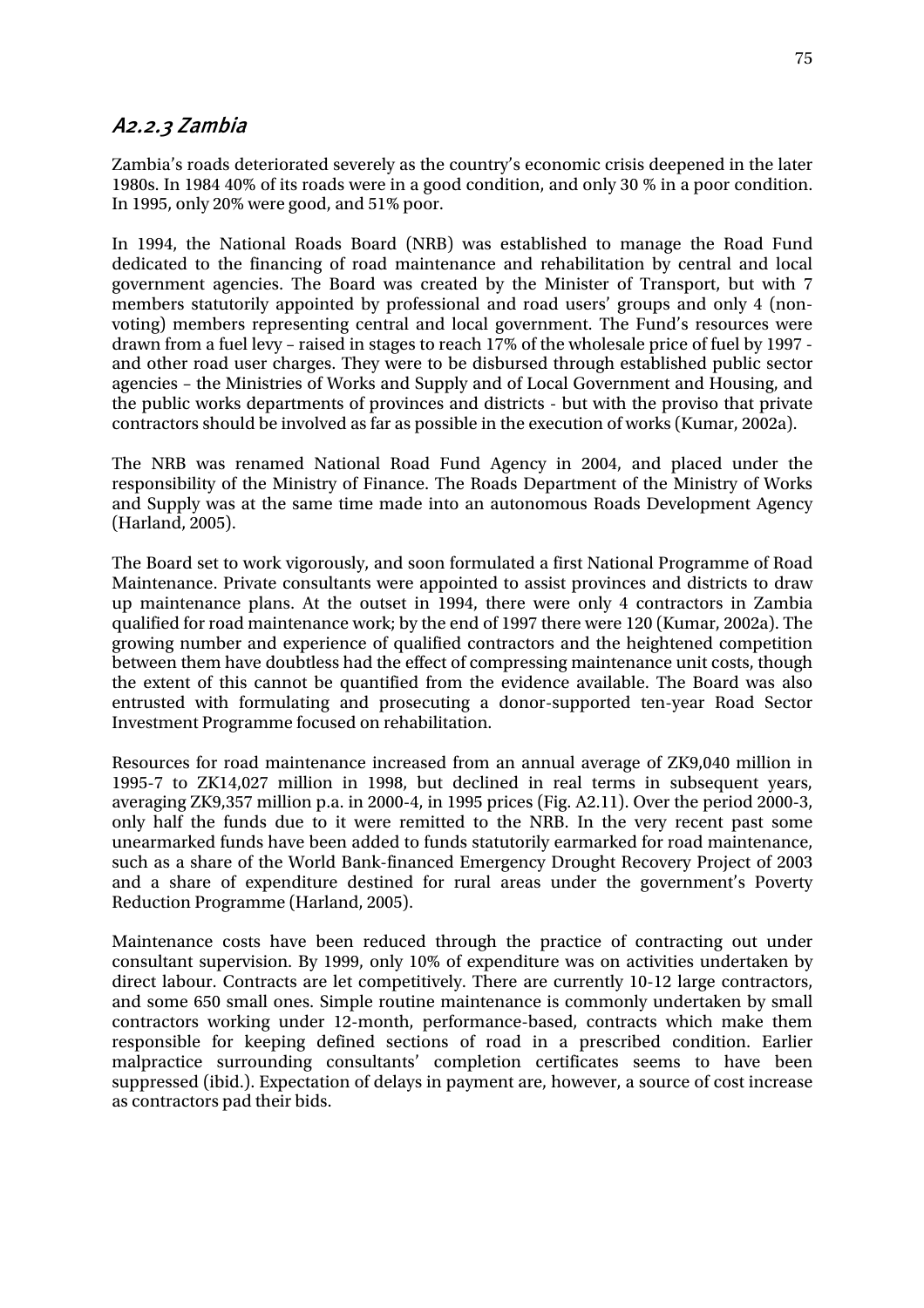

Fig. A2.11 Zambia: Road fund maintenance disbursements 1995-2004

Data on the volume of maintenance works performed – supplied by the Road Fund and the executing agencies concerned - are available only from 2000 to the first half of 2005.17 They are broken down by location (urban/non-urban), road type (paved/unpaved) and according to whether the works were routine or periodic. Although the available time series is very short, it is sufficient to provide some *prima facie* evidence of a relationship between the intensity of activity undertaken (km per annum) and unit costs. The analysis has been performed for non-urban roads only, because of the inexplicably high variability of unit costs implicit in the data on urban road maintenance.

#### Routine maintenance

 $\overline{a}$ 

Figs. A2.12 and A2.13 display the evidence on costs and activity rates on unpaved and paved roads respectively.

*Source*: Harland (2005)

<sup>&</sup>lt;sup>17</sup> Data for the first half of 2005 have been annualised so as to make activity rates comparable with those of previous years.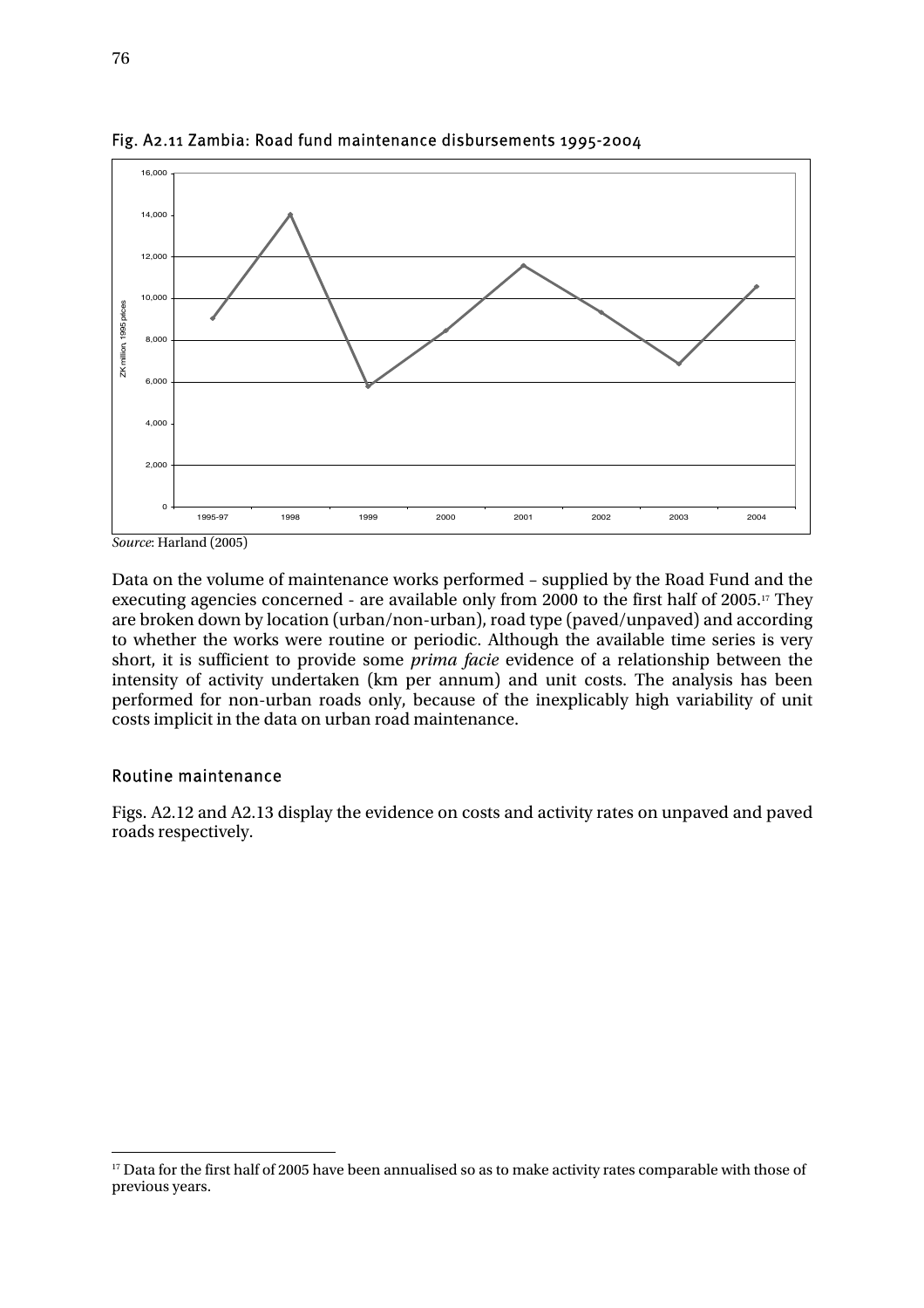

Fig. A2.12 Zambia: Routine maintenance of unpaved non-urban roads 2000-5: Total and unit costs







Routine maintenance of unpaved roads rose quickly from very low levels in 2000 and 2001 (respectively 120 km and 6 km) to reach 2,566 km in 2002 and 4,152 km in 2005. Unit costs have been fairly constant (averaging ZK0.86 million/km, in 2000 prices, except in 2001 when they exceeded ZK3 million/km). Incremental costs (ZK0.81 million) were virtually equal to average unit costs in years, apart from 2001 when costs were exceptionally high (Fig. A2.14).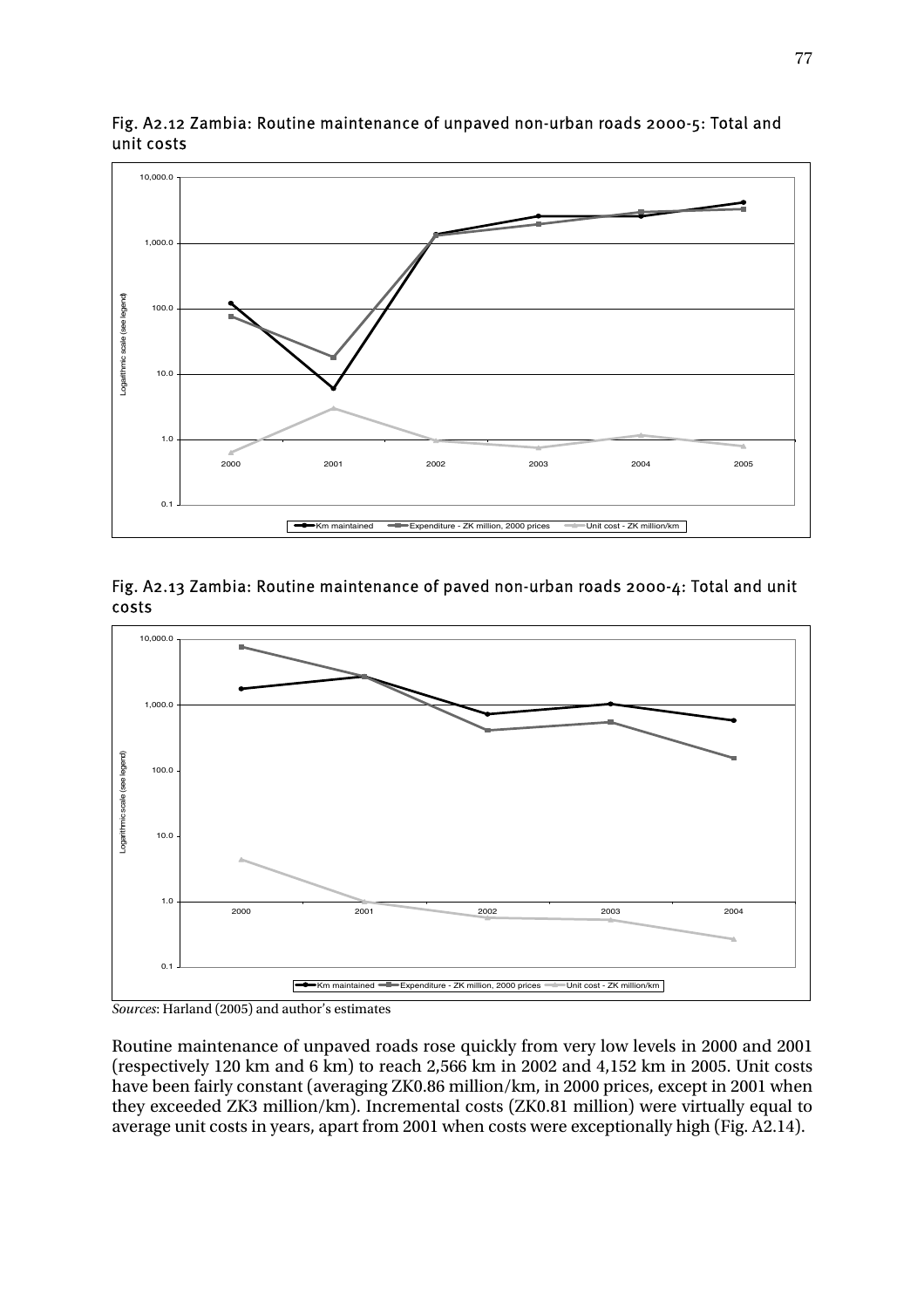

Fig. A2.14 Zambia: Non-urban paved roads routine maintenance 2000-5

*Regression equation*: EXPENDITURE = -548 + 1.19\*KM (R-squared=0.99) [16.70]



Fig. A2.15 Zambia: Non-urban, unpaved roads routine maintenance 2000-5

*Regression equation*: EXPENDITURE = 183 + 0.81\*KM (R-squared=0.90) [5.07]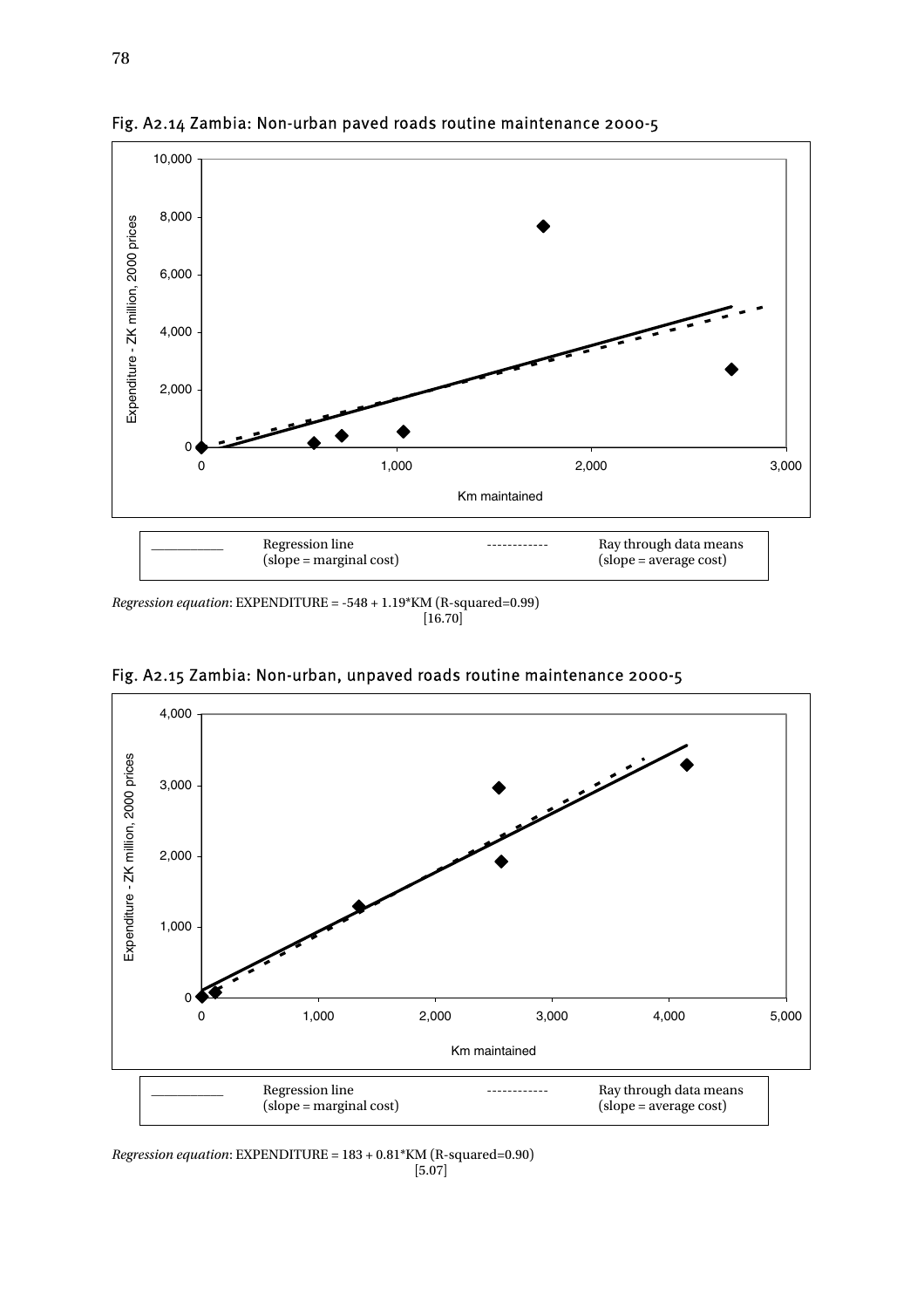Routine maintenance of paved roads, by contrast, fell from 2,720 km achieved in 2001 to 580 km in 2004 (and no recorded activity in 2005 in the period of research up to August). Unit costs appear to have fallen sharply – from ZK4.38 million/km in 2000 to only ZK0.27 million/km in 2004 (at 2000 prices). The incremental cost (ZK1.19 million/km) slightly exceeds the average of annual unit costs in this small sample of years – apart from 2000 when unit costs were exceptionally high (Fig. A2.15). In the case of paved roads, therefore, there is some evidence that higher activity rates have been associated with higher average costs.

#### Periodic maintenance

Periodic maintenance is more heterogeneous than routine maintenance, comprising a variety of grading, gravelling and resurfacing procedures with varying unit costs. The longer the maintenance cycle, the higher the unit costs tend to be. Increases in activity rates are *prima facie* associated with the catching-up of a backlog, and thus with likely higher unit costs. However, recent evidence in Zambia does not support this hypothesis.

Fig. A2.16 shows that activity rates on unpaved roads varied from 1,800-1,900 km p.a. in 2001 and 2003 to as little as 650-750 km p.a. in 2001 and 2005. Unit costs varied between years, averaging ZK1.47 million/km p.a. except in 2001 (when they reached ZK5.4 million), but without any obvious relationship with activity rates.

As regards paved roads (Fig. A2.17) there has been a clear upward trend in activity from 260 km in 2000 to 775 km in 2005, with short-term upward shifts in activity associated with declines in unit cost – almost as if increased activity had the effect of spreading overheads. Calculated incremental costs are negative for periodic maintenance on both paved and unpaved roads.

Available evidence from Zambia, therefore, which admittedly relates only to years when the overall level of funding for maintenance was stalling, provides no strong support for the hypothesis that larger budgets for road maintenance and higher activity rates cause unit costs to rise. Only the case of the routine maintenance of paved roads lends *prima facie* support for the hypothesis.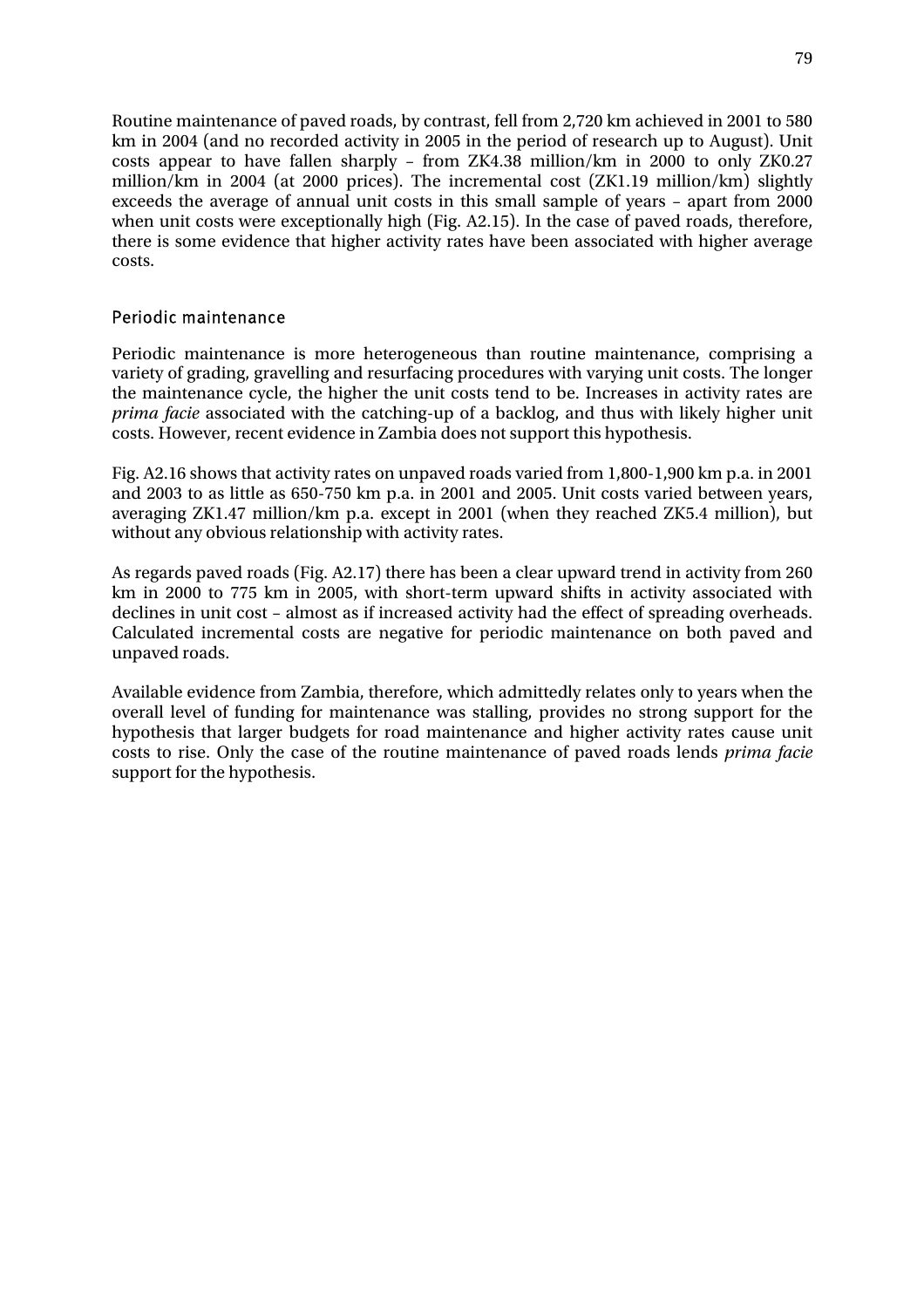

Fig. A2.16 Zambia: Periodic maintenance of unpaved non-urban roads 2000-2005: Total and unit costs





*Sources*: Harland (2005) and author's estimates

# A2.3 Conclusions

Conclusions reached on the basis of a survey of recent experience in three countries in one continent can only be provisional. However, the evidence presented above, however incomplete, does indicate a pattern of unit costs which, contrary to the opening hypothesis of the main paper, remain broadly constant or decline as expenditure and activity rates increase. Incremental costs, where calculable, have been similar to or below unit costs.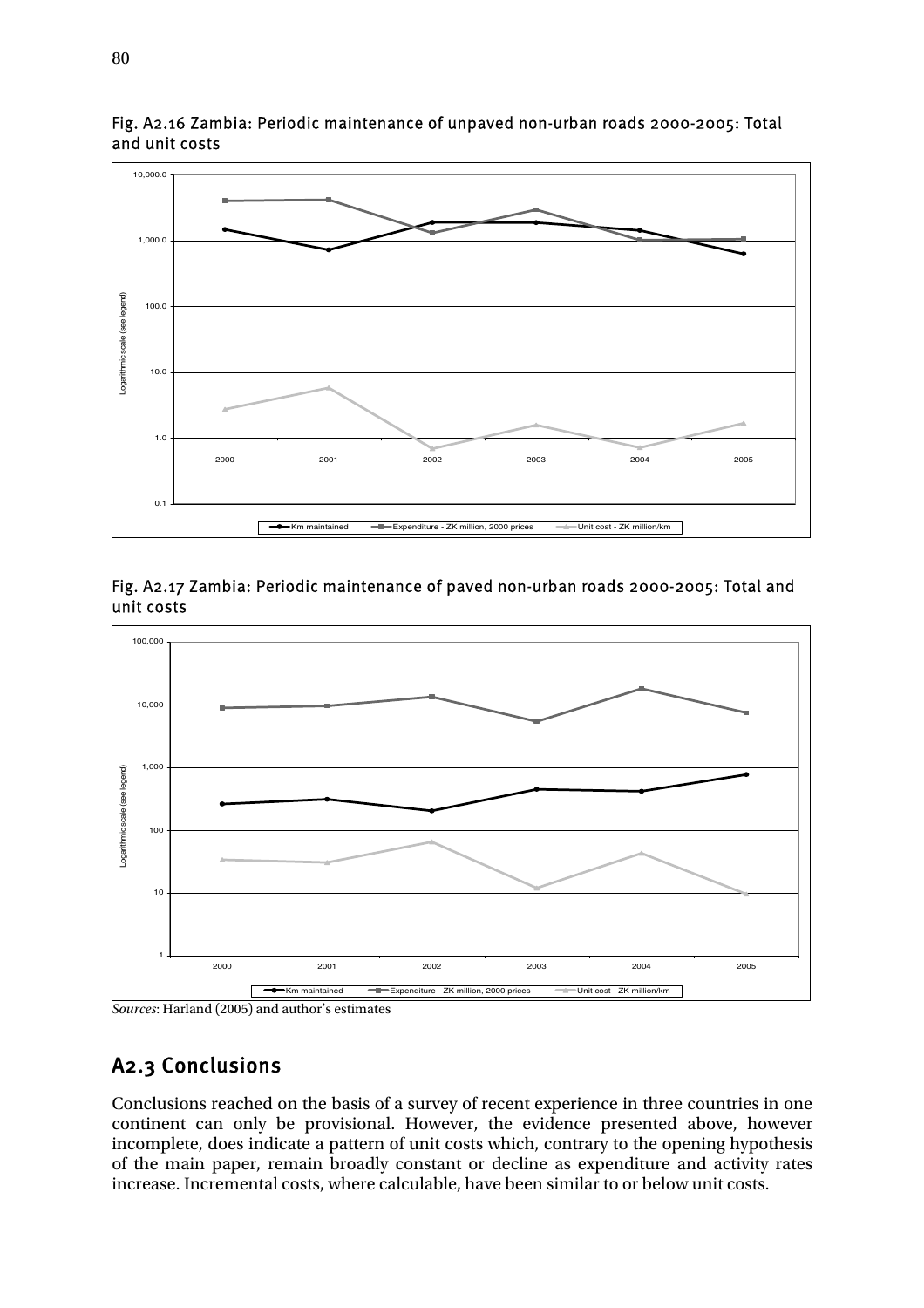Intensifying maintenance operations in more remote areas to which materials and labour have to be transported over longer distances should, in principle, cause costs to rise because the marginal productivity of factors of production falls. This effect has, in practice, not been detectable in the three countries examined.

The implication is that, when road maintenance activity is scaled up, there may be factors at work pushing costs down which counteract those forces – rising input prices and falling levels of technical efficiency – which elsewhere cause marginal costs to exceed average costs.

Declining costs are often ascribed to economies of scale or scope, where the unit costs of capital equipment, productive inputs, information and management fall as the scale (or scope) of activity rises. Scale/scope economies have not, however, been typical of road maintenance in the three countries, though some indication of them was noted in Zambia. However, cost savings have been sought and achieved by outsourcing maintenance works from centralised public works departments to (often quite small-scale) local contractors.

Maintenance contractors have been more technically efficient than public works departments in their use of equipment, materials and labour. The public authorities of the three countries have been able to capture the benefit of this efficiency gain by dint of improvements in their procurement procedures and through competition. As the road fund financing of maintenance activity increased, more local contractors emerged on to the market, making it possible for public agencies to seek competitive bids for maintenance works. At the same time, the design of contracts was improved, giving contractors more incentives to seek cost savings through innovation.

Unit input costs in road maintenance in developing countries, moreover, are largely unaffected by increases in activity levels. The major element is costs associated with vehicles – fuel, repairs, depreciation, interest – which are 'traded' and thus in elastic supply, unaffected by local market demand pressures. Labour used in maintenance is largely unskilled, and thus, at least seasonally, also in elastic supply. Maintenance contractors have been able to hire labour more flexibly and at wage rates closer to workers' reservation wages than was the case of public sector maintenance organisations.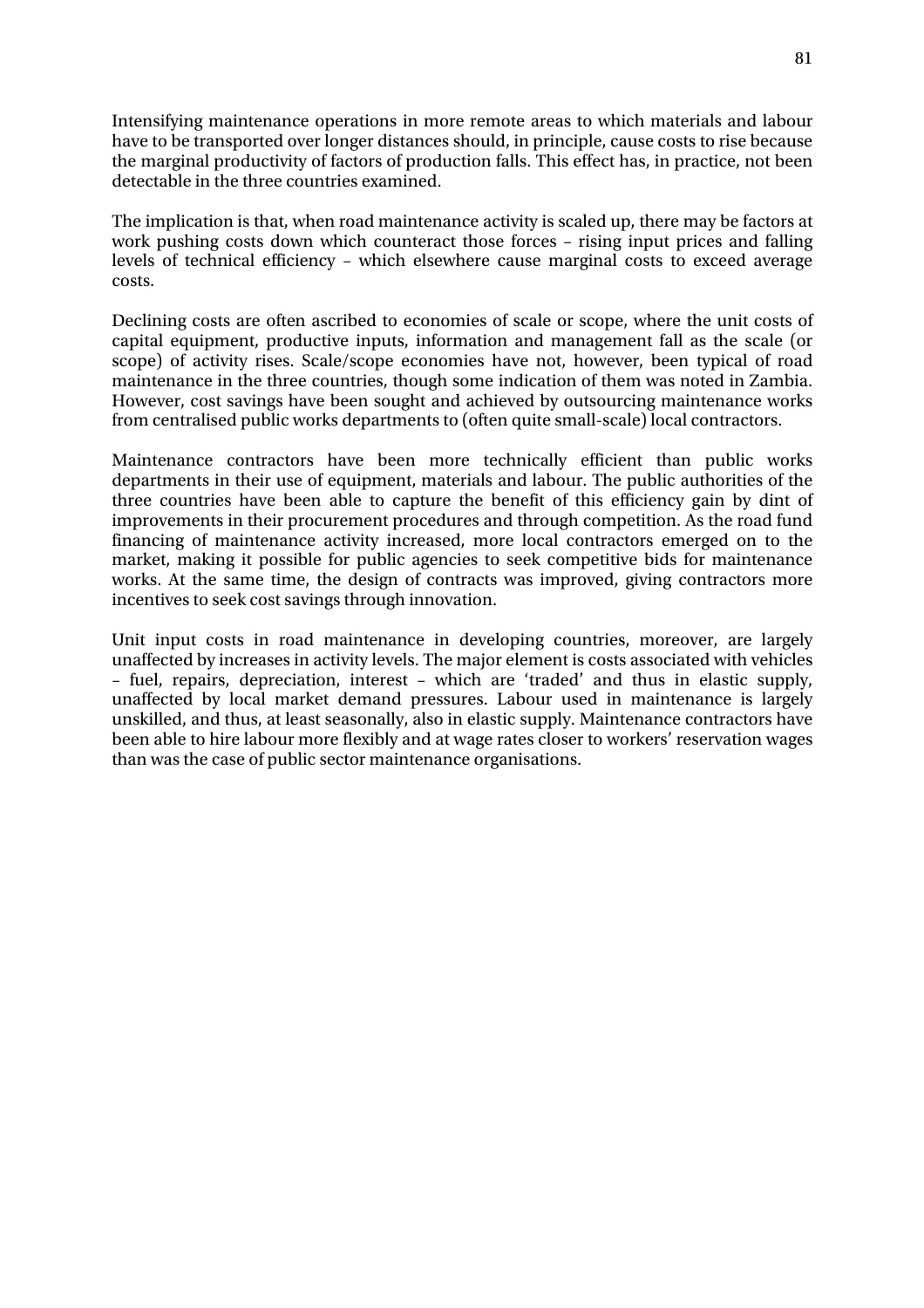# Annex 3: Childhood Immunisation

# A3.1 Introduction

Childhood immunisation programmes *prima facie* provide a good opportunity to assess the proposition that the unit costs of service delivery tend to rise as rates of activity increase. Programmes' activities are well defined; they have been in existence for many years; their outputs are quantified, monitored and reported; and, given the heavy involvement of donors in their financing, there ought to be good records of expenditures.

In response to an initiative by the World Health Assembly, the WHO launched in 1977 the Expanded Programme of Immunisation (EPI), whose purpose was to bring immunisation against six childhood diseases to all children.18 The Assembly soon adopted the objective of Universal Childhood Immunisation. Prior to EPI, only some 5% of children in most developing countries were immunised. Coverage expanded rapidly, reaching 30-40% by the mid-1980s and 70-80% by 1990, but then flagged in a great many countries thereafter (Fig. A3.1). Nevertheless, a growing number of countries are now free of polio, and have ceased, or are planning to cease, polio immunisation.



Fig. A3.1 Low- and middle-income countries' immunisation coverage rates

*Sources*: Bos and Batson (2000) and World Bank, *World Development Indicators* 

The EPI has been heavily supported by donors – UNICEF, WHO and IDA among the multilaterals, and notably JICA among the bilateral donors. However, support for infectious disease control slackened in the early 1990s, with the result that it constituted only some 8% of DAC donors' assistance to health in the years 1990-8 (OECD, 2000).

 $\overline{a}$ 

<sup>&</sup>lt;sup>18</sup> The diseases were diphtheria, pertussis and tetanus - requiring 3 doses of DPT vaccine for full immunisation, polio – requiring 3 doses of polio vaccine, tuberculosis – requiring one dose of BCG vaccine, and measles – requiring a single dose of vaccine.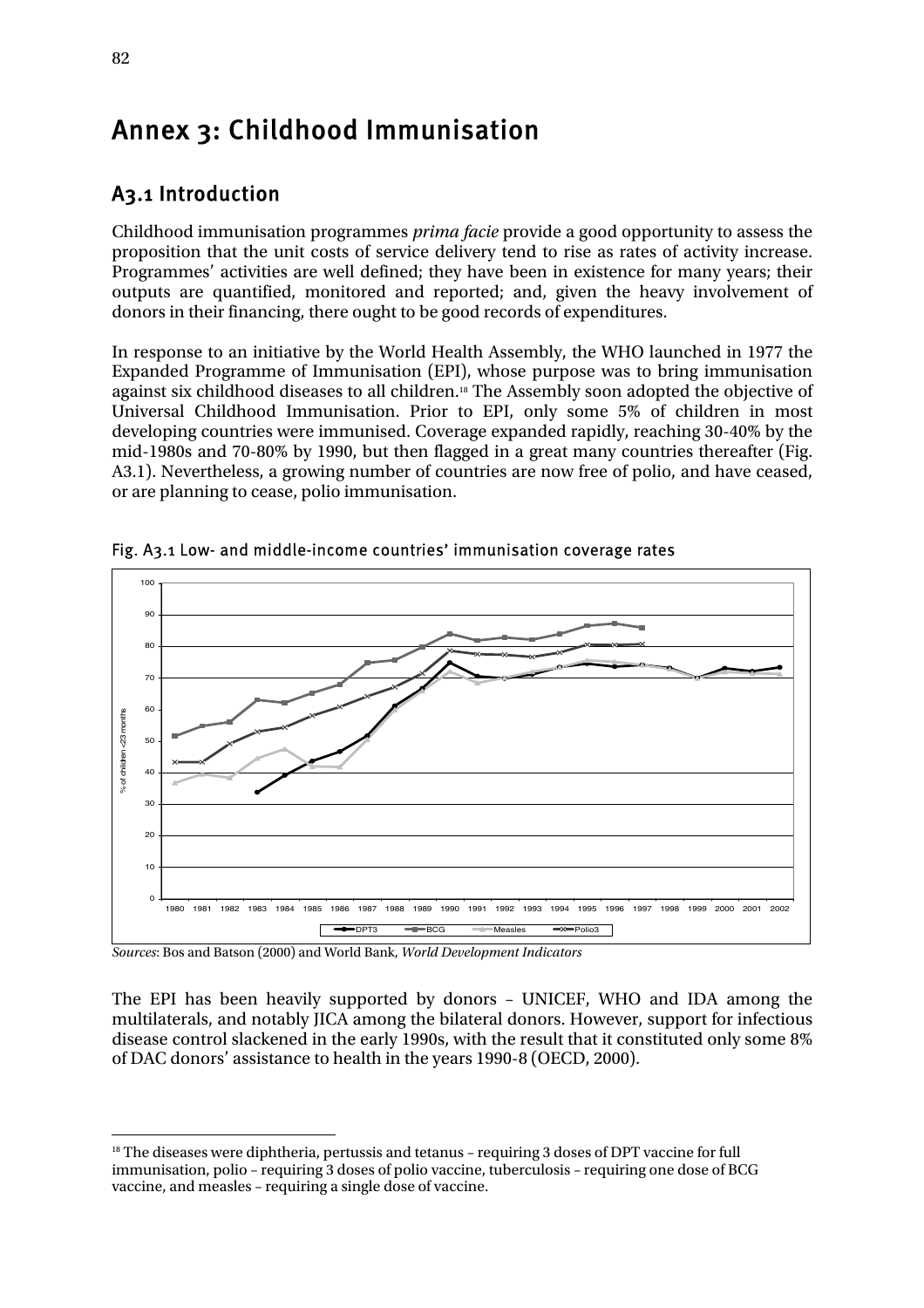Immunisation returned to the top of the agenda of aid for health in the late 1990s. The Vaccine Fund, administered by the Global Alliance for Vaccines and Immunisation (GAVI established in 1999), has, in addition to the basic EPI package, also begun to promote the use of expensive, 'under-used', vaccines against Hepatitis B and Haemophilus influenza B (HiB). As originally conceived, GAVI support for new-style immunisation programmes was supposed to end by 2007. The donors have now relaxed this deadline. Following agreement at the 2005 G8 Summit at Gleneagles, a \$4 billion pilot-level International Finance Facility for Immunisation is expected to be launched whose proceeds will be earmarked for the continued external financing of these programmes.

Immunisation costs are not high, rarely exceeding 10% of public expenditure on health in developing countries, which is typically of the order of 1-2% of GDP.19 Even with the addition of vaccinations against HiB and Hepatitis B, childhood immunisation is considered to be the most cost-effective public health intervention in most low-income countries. The World Bank (World Bank, 1993: Chapter 4) has calculated that child immunisation alone would produce two-thirds of the reduction of the burden of disease in these countries that was achievable with the application of the full range of recommended public health interventions - at 12% of the total cost to public funds.<sup>20</sup>

### A3.1.1 Empirical studies on immunisation costs

The unit costs of immunisation have been studied by a number of authors. As early as 1979, the WHO published immunisation-costing guidelines. However, it soon became apparent that delivery costs were anything but standardised. Crease and Henderson (1980) mention country-level studies of EPI costs which highlight the wide range of expenditures per fully immunised child. Compared with the WHO's 1980 global average cost of \$3/child, costs in the Philippines were found to range from \$1.50 to \$6, and in Zambia from \$1.30 to \$12. Delivery strategy – whether through vaccine campaigns or through fixed facilities – was also an important variable. These studies found that costs were highest in thinly populated rural areas, and lowest in urban areas. Much more recent studies continue to find the same wide range of unit costs. In Peru, in 2002, costs per fully vaccinated child were estimated to range from \$9.58 to \$20.31 in Lima (on the coast), and from \$21.79 to \$36.69 in Ayacucho (in the mountains) (Walker et al., 2004). Here, the key variables in determining costs were not only geography but also the quality of facilities used, the volume of vaccine administered and wastage rates.

Cross-country cost variances have also been high. A recent review of immunisation programme costs in 17 low- and middle-income countries in the 1980s and 1990s found that the costs of full immunisation (in current prices) ranged from \$4.39 to \$59.90 (Khaleghian, 2001). Delivery costs vary widely between countries at current exchange rates. The prices paid for inputs and supplies by different countries (and donors) also vary widely, reflecting the varying effectiveness of procurement practices.<sup>21</sup>

 $\overline{a}$ <sup>19</sup> Recent cost studies indicate that EPI costs as a share of health sector budgets have been: 2.3% in Ghana (2000), 6% in Côte d'Ivoire (1998), 7% in Cameroon (2000/01), and 10% in Cambodia (2001)

 $^{20}$  Immunisation costs in this calculation were those of 'EPI Plus', i.e. the basic EPI package, plus vaccination against Hepatitis B and Yellow Fever, with nutrition supplements. Other public health actions recommended were programmes for: school health, family planning, nutritional, AIDS prevention and tobacco/alcohol abuse.

<sup>&</sup>lt;sup>21</sup> In the 1990s, the Pan American Health Organisation's vaccine revolving fund, which had regional responsibility for procurement, managed through bargaining strength to reduce the price per dose of HiB vaccine from \$8.50 to \$ 2.60 (England et al., 2001).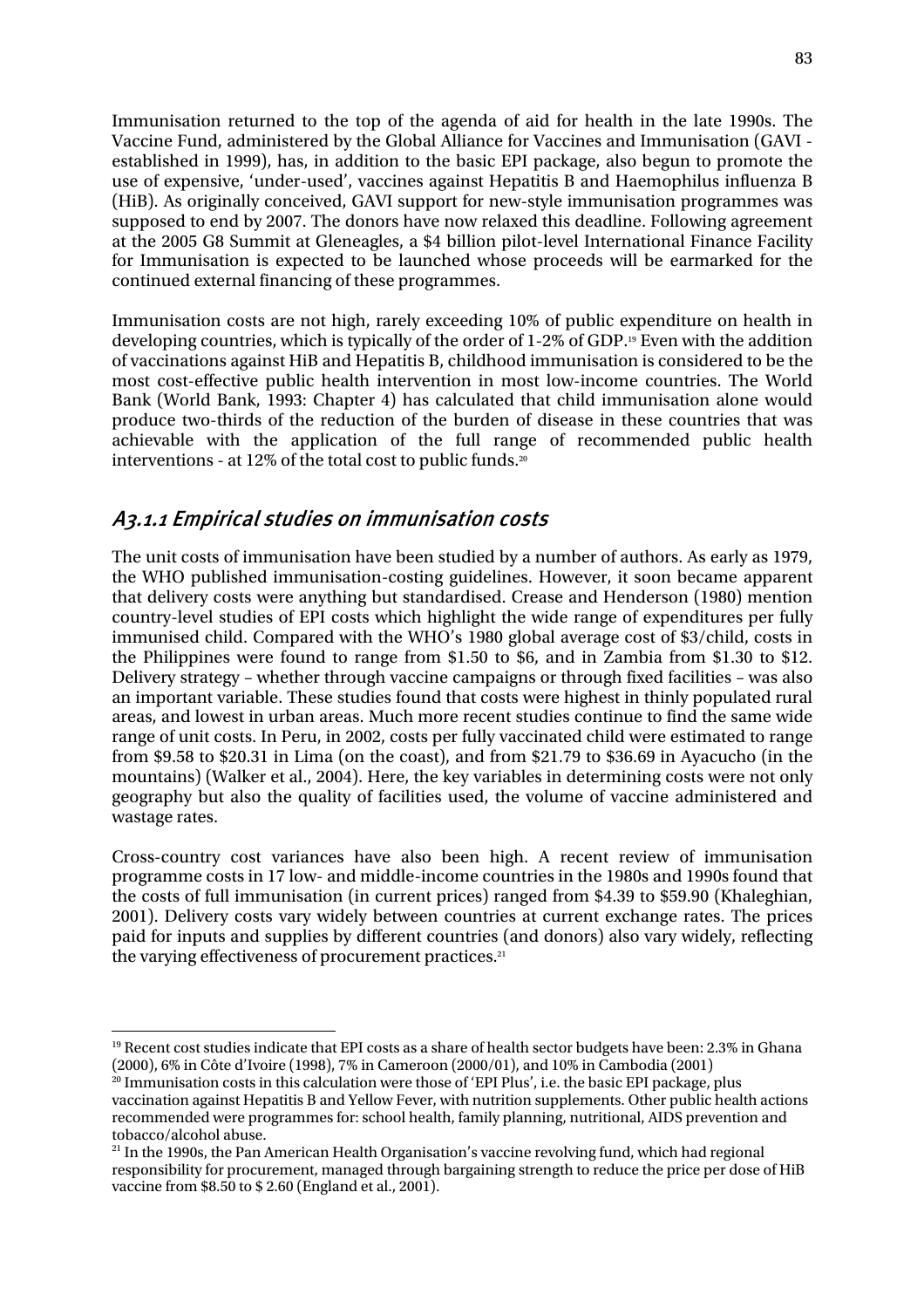The costs and effectiveness of scaling-up health services for the poor also depend on the constraints to this created by weak health systems and poor governance. Eighty-four countries have been classified according to a 'constraints index', which shows countries in sub-Saharan Africa as among the most constrained (Hanson et al., 2003).<sup>22</sup> There is a strong correlation between this index and mortality.

This evidence of extreme variation in the costs of immunisation delivery lends *prima facie* credence to the hypothesis that increasing immunisation activity rates may well raise unit costs. This could arise because higher activity rates imply outreach to population groups which are more remote and also more likely to drop out of courses of vaccination, and thus which are more expensive to reach and to remain in contact with. It could also arise because higher activity rates may run up against the constraints on scaling-up.

In spite of this evidence that immunisation costs vary widely, standard unit costs continue to be used for estimating the financing needed to extend immunisation coverage.23 GAVI, whose funding was originally expected to cease in 2007, has required its beneficiary countries to submit Financial Sustainability Plans projecting the costs of delivering immunisation services on an expanding scale, using new – more expensive, but simpler to administer – vaccines. These costing studies have based their estimates on the recent evidence of costs per fully immunised child under the EPI, adjusted for the projected additional per-dose costs of the new vaccines and for the higher outreach levels targeted. In the absence of empirical data from pilot studies, the information base for these projections is weak (Khaleghian, 2001).

Although there has been a recent flurry of country-level studies<sup>24</sup> of the costs of immunisation, there are inconsistencies between the methodologies used for calculating unit costs (per fully vaccinated child) (Khaleghian, 2001). Other information gaps noted include:

- how costs have evolved through time, since studies conducted in the 1980s;
- the scope for cost saving through technical efficiency improvements;
- the proportion of total programme costs for which governments are actually paying;
- the impact on total programme expenditures of variations in earmarked aid levels;
- countries' aptitude to procure vaccines directly; and
- whether and what user fees are charged (De Roeck and Levin, 1998).

## A3.1.2 Immunisation cost structures and functions

Total EPI costs consist of 'programme-specific' costs, plus 'shared' costs. Programmes make use of staff, buildings and logistical support which are also used for other purposes, such as curative primary health care provision. Shared (or joint) costs can only be estimated; most cost analysis is therefore based on programme-specific costs which are easier to identify and quantify.

 $\overline{a}$  $22$  The index comprises: female literacy, health personnel numbers, UNICEF's measure of health service accessibility, the World Bank's measure of corruption and government effectiveness and Harvard Institute for International Development's measure of the proportion of the population living in the tropics. <sup>23</sup> The Commission on Macroeconomics and Health recommends the expenditure of \$34 per person p.a.

by 2007 in low-income countries to finance a basic package of preventive interventions and (mainly)

<sup>&</sup>lt;sup>24</sup> E.g. on Morocco, Côte d'Ivoire, Bangladesh, Cambodia, Laos and Vietnam under the auspices of USAID's Partnerships for Health Reform Project and on Cameroon, Madagascar, Nepal, Malawi and Ghana on behalf of GAVI.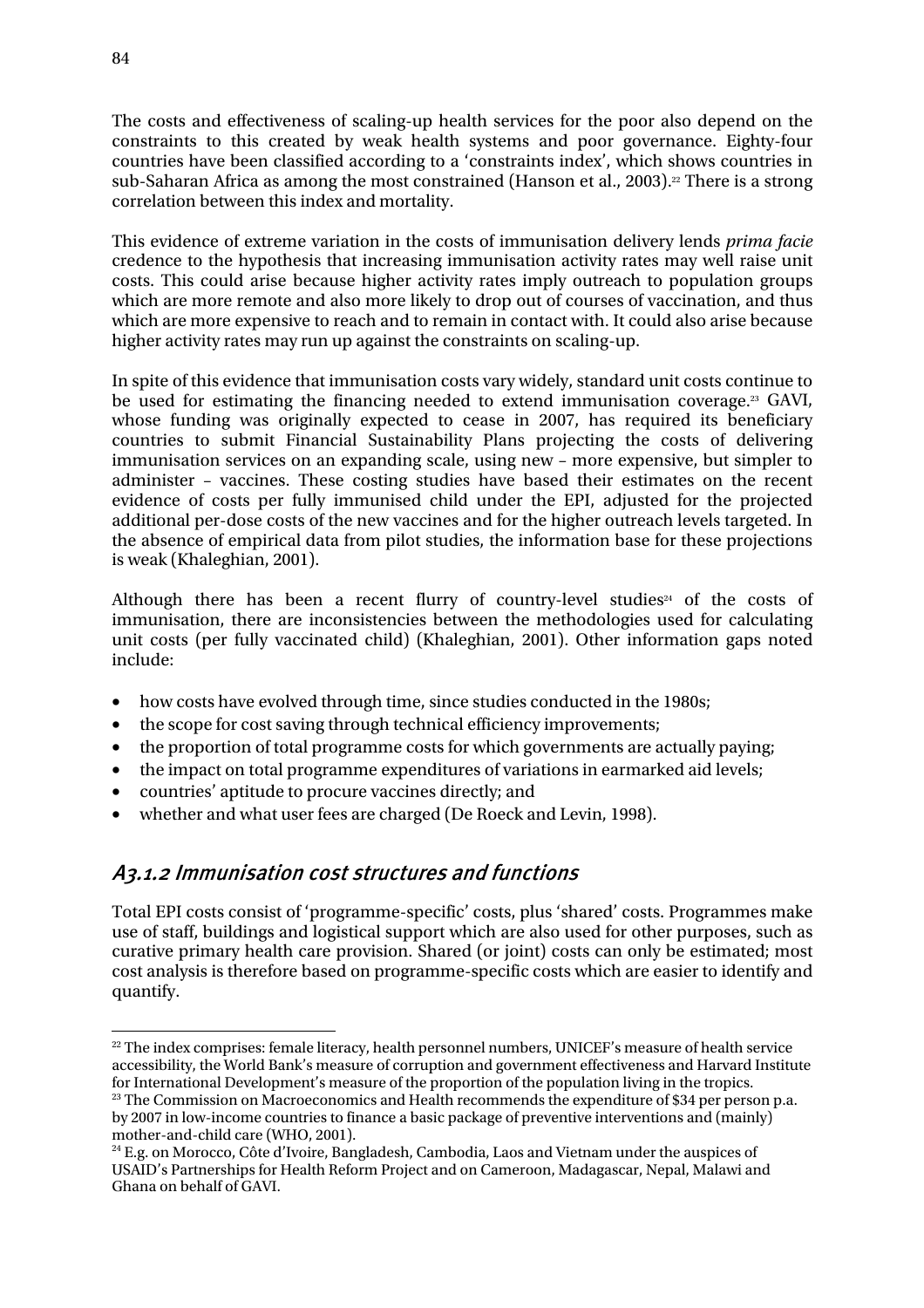There is a balance of prior hypotheses about the effect of expanding immunisation programmes on their cost. On the one hand, extending outreach to remote areas and inaccessible populations should raise logistical and personnel costs as immunisation rates increase; on the other hand, the progressive incorporation of immunisation into the routine functions of health services should help to reduce costs through the sharing, and more efficient deployment, of overheads. Changes in the range of diseases covered and in the real price of vaccines are also likely to have a significant effect on costs. Vaccines are perishable and require refrigeration; wastage rates are often significant. One-off technical efficiency gains are still often possible through better staff deployment, logistic practice, storage and supply chain management. On the other hand, one-off additional costs are incurred when governments mount 'supplemental' programmes to treat older children who had previously escaped immunisation.

The majority of costs are recurrent – comprising personnel, transport and consumables. Capital costs are small – on average less than 10% of total costs – but they are lumpy and episodic. They include the purchase of transport and refrigeration equipment. The cost structure of 'routine'25 immunisation activity varies widely between countries and between years,26 but illustratively breaks down as shown in Table A3.1.

|                                      | <b>Share of total costs</b> | Shares of programme-specific costs |  |
|--------------------------------------|-----------------------------|------------------------------------|--|
| <b>Vaccines</b>                      | 25                          |                                    |  |
| <b>Supplies</b>                      | 15                          | 30                                 |  |
| <b>Transport</b>                     |                             | 15.                                |  |
| Personnel, staff per diems           | 40                          |                                    |  |
| Capital                              |                             |                                    |  |
| Other (training, disease monitoring) |                             |                                    |  |

Table A3.1 Immunisation programmes: Typical cost shares (%)

In its early days, when many beneficiary countries lacked a primary health care infrastructure, the EPI sponsored immunisation campaigns. The predominant approach to childhood immunisation is now based on the currently much more extensive and accessible local networks of primary health centres, supplemented by mobile vaccination clinics. An exception to this pattern is polio which WHO intends to see (and has largely succeeded) completely eliminated, thus eventually ending the need to continue immunisation. Polio immunisation is dispensed as a separate programme through National Immunisation Days, whose unit costs are typically higher than for other, 'routine', immunisation, and which target children of all ages.

## A3.1.3 Time series evidence on costs

It ought to be possible, after more than twenty-five years of experience with the EPI, to find sources of data permitting the time series analysis of immunisation delivery costs in a great many countries. In practice, however, historic cost analysis is vitiated by the fragmentary, episodic and unconsolidated nature of disbursement records – even those of the main multilateral actors – and the difficulty of disentangling the share of local costs attributable to immunisation programmes from other items in health sector budgets.

The WHO is constructing a data base on immunisation costs, but it only covers a small number of countries so far, and data on these countries do not extend back beyond 2000.

 $\overline{a}$ <sup>25</sup> I.e. against the six diseases originally targeted by EPI.

<sup>26</sup> Because of lumpiness in outlays on vaccines, disposable equipment and capital equipment.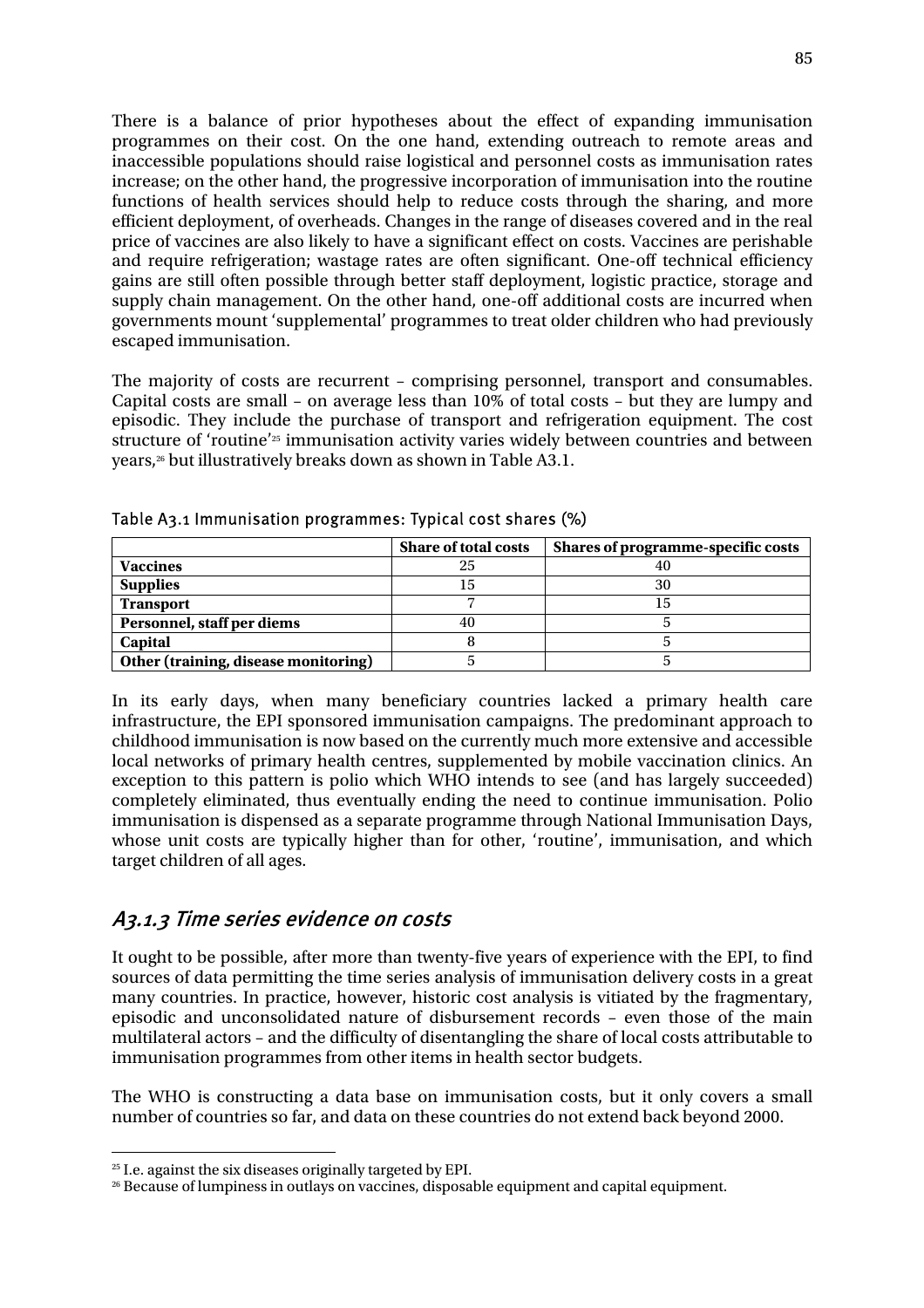### A3.1.4 Data on costs and financing

Output records – of the percentage of surviving infants immunised – have been kept by most developing countries, using WHO/UNICEF-prescribed reporting forms. Health ministry staffs' reports of immunisation coverage have been complemented by evidence from periodic surveys – both regular Demographic and Health surveys and WHO/UNICEFsupported EPI cluster surveys which yield more precise information, by locality. International performance reporting is of immunisation rates (of children 0-23 months) rather than of the actual number of children immunised. Immunisation rates are subject to both numerator and denominator error. As regards the numerator, survey-based estimates of immunisations performed are often significantly different from those based on administrative records. These differences call for interpretative reconciliation of the evidence. Denominator error arises from uncertainty about the number of surviving infants in the population, which is aggravated by the sharp inter-censal falls in fertility rates experienced in many developing countries.

One reason for the stagnation of immunisation rates in the 1990s was that financing for immunisation programmes ceased to grow. Although the cost of immunisation programmes, and their share of health sector budgets, was low, EPI activity was, from the outset, treated as a 'vertical' programme, heavily financed by donors, and not properly integrated into the health budgets of most countries. Until the 1990s, the donors paid most of the 'programme-specific' expenses in low-income countries, leaving the recipient country to meet the costs of multi-functional facilities and staff employed in the health sector which were also used in programme delivery.

As regards funding, the largest multilateral donors have been UNICEF and the World Bank. WHO has been heavily involved on the scientific and professional front, with the design and monitoring of programmes. Bilateral donors have provided 30-50% of the external funding, partly in the form of trust funds administered by UNICEF.

In the 1990s the donors, concerned to ensure sustainability, encouraged recipient countries to play a more active role in EPI management, including the routine procurement of vaccines. They promoted the Vaccine Independence Initiative whereby they gave consenting recipients multi-year grants to enable them to procure vaccine supplies for themselves. They also stopped increasing the overall volume of external funding for the EPI, in the hope that recipient countries would increase their own financial commitment to immunisation through resource reallocation. There was, as a result, a general rise in the share of total national immunisation programme costs borne by government budgets, some of it financed indirectly by donors through sector-wide, pooled funding or through budget support.

There has been no systematic recording and monitoring of expenditure on EPI-supported immunisation programmes. Governments' costs are usually buried in more broadly defined functional classifications of health sector activity, and there has been no routine reporting of aggregate external support.

With mounting concern in the international community about the EPI's loss of momentum, and in anticipation of the emergence of new sources of external financing, initiatives were launched towards the end of the 1990s to fill the information gap about the costs of immunisation programmes and how these might be made financially sustainable. Support from GAVI's Vaccine Fund, as mentioned above, has been conditional on the submission of Financial Sustainability Plans. USAID sponsored preparatory immunisation costing studies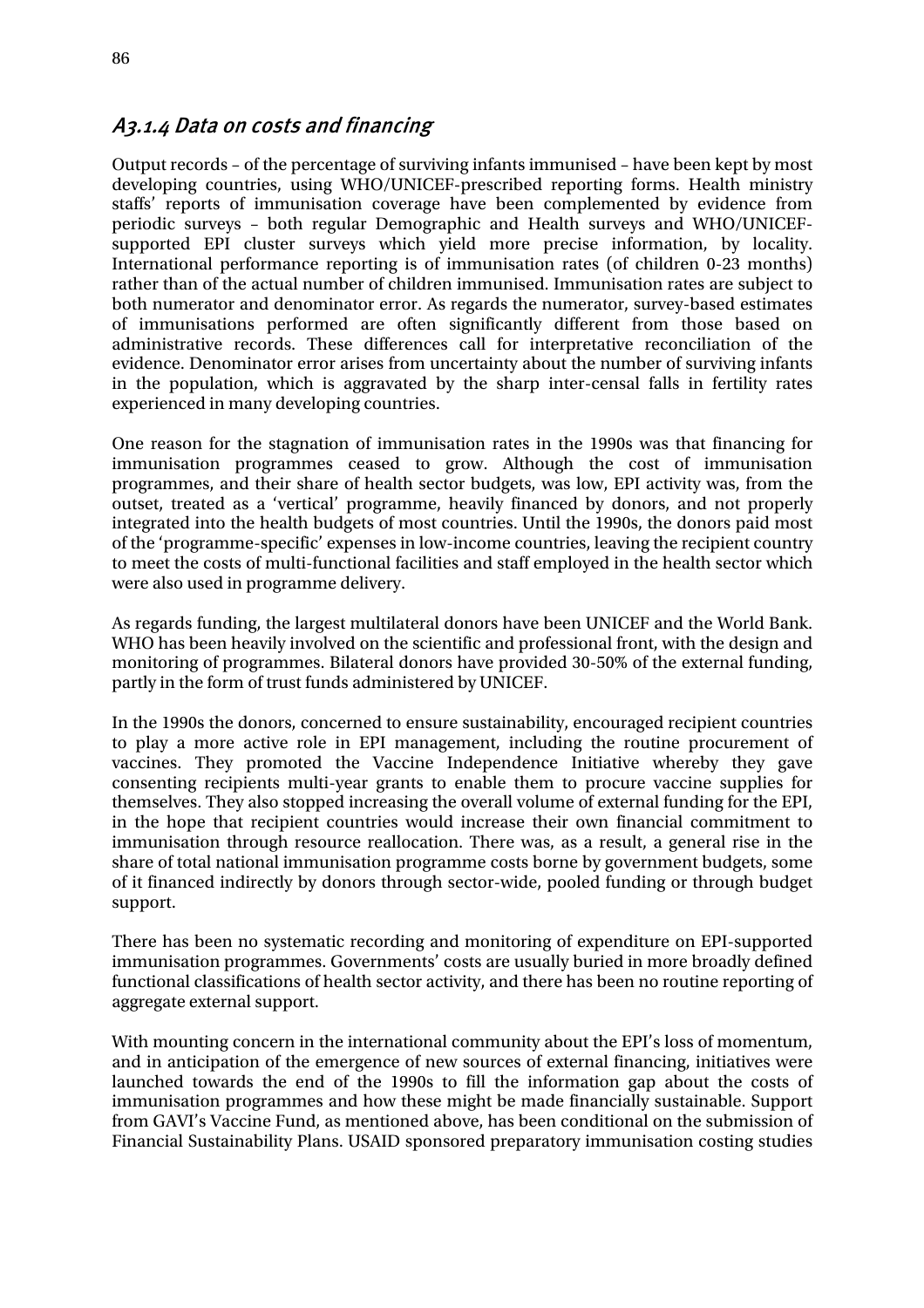on Bangladesh, Côte d'Ivoire, Ghana, Morocco and Colombia.27 UNICEF has sponsored EPI evaluation studies on a number of countries, but only those on Cambodia and Nepal focus on programme financing.

# A3.2 Country case studies

# A3.2.1 Output measure and data availability

For the purposes of cost analysis the number of DPT3 immunisations is, as a matter of convenience, used as a proxy measure of the output of all immunisation activity.28 Information on DPT3 coverage rates has been gathered and published continuously for many countries for 25-30 years. The number of immunisations performed can readily be calculated from this by reference to demographic data on population size, birth rates and infant mortality rates. The proxy measure is not, however, perfect. As is evident from Fig. A3.1, in the 1980s rates of tuberculosis and polio immunisation were on average higher than for DPT. In the 1990s, there was greater convergence of rates as the 'campaign' approach to immunisation gave way increasingly to routine immunisation at fixed sites. Some divergence nevertheless remained because of differences in vaccination schedules. A better output measure would be the number of fully vaccinated children. However, though individual countries record this measure, it is not reported in international databases.

As regards unit costs and incremental costs, few of the studies mentioned above provide sufficient time series data from which to study their evolution. In the case of Bangladesh, however, immunisation cost records have been maintained by the government, so there is sufficient information for the study of costs over a period of years in which substantial progress was made. Comprehensive cost information has also been compiled for Nepal covering the later 1990s.

Some 20 countries have now prepared Financial Sustainability Plans showing projections of activity and expenditure. Although these are not yet in final form, they provide some basis for studying costs since countries' 'baseline' years – typically 2000 or 2001 – and their projected future evolution.29 Several of these countries are from the Commonwealth of Independent States (CIS) (former Soviet Union) where historic levels of immunisation have been significantly higher than in low- and middle-income countries in other parts of the world, and where unit cost developments are likely to be atypical.

# A3.2.2 Country-level evidence

### A3.2.2.1 Bangladesh 1986-98

Bangladesh raised its rates of DPT3 and measles immunisation from virtually zero in the early 1980s to 70% by 1990, and 85% by 2002. It achieved this by deploying both domestic and external resources, but with a growing share of domestic budgetary resources. In terms of numbers, there was a rapid rise between 1984, when 31,000 children were immunised with DPT3, and 1990 when 2.3 million were so immunised. Thereafter numbers rose more gradually to reach 3 million in 2002 (Fig. A3.2).

 $\overline{a}$ 

<sup>&</sup>lt;sup>27</sup> Kaddar et al. (2000a, 2000b, 2000c), Levin et al. (2001)<br><sup>28</sup> For justification of this procedure see WHO/GAVI (2003).

<sup>&</sup>lt;sup>29</sup> However, as noted earlier, projections are based on untested pro forma assumptions about the procurement and delivery costs of new vaccines-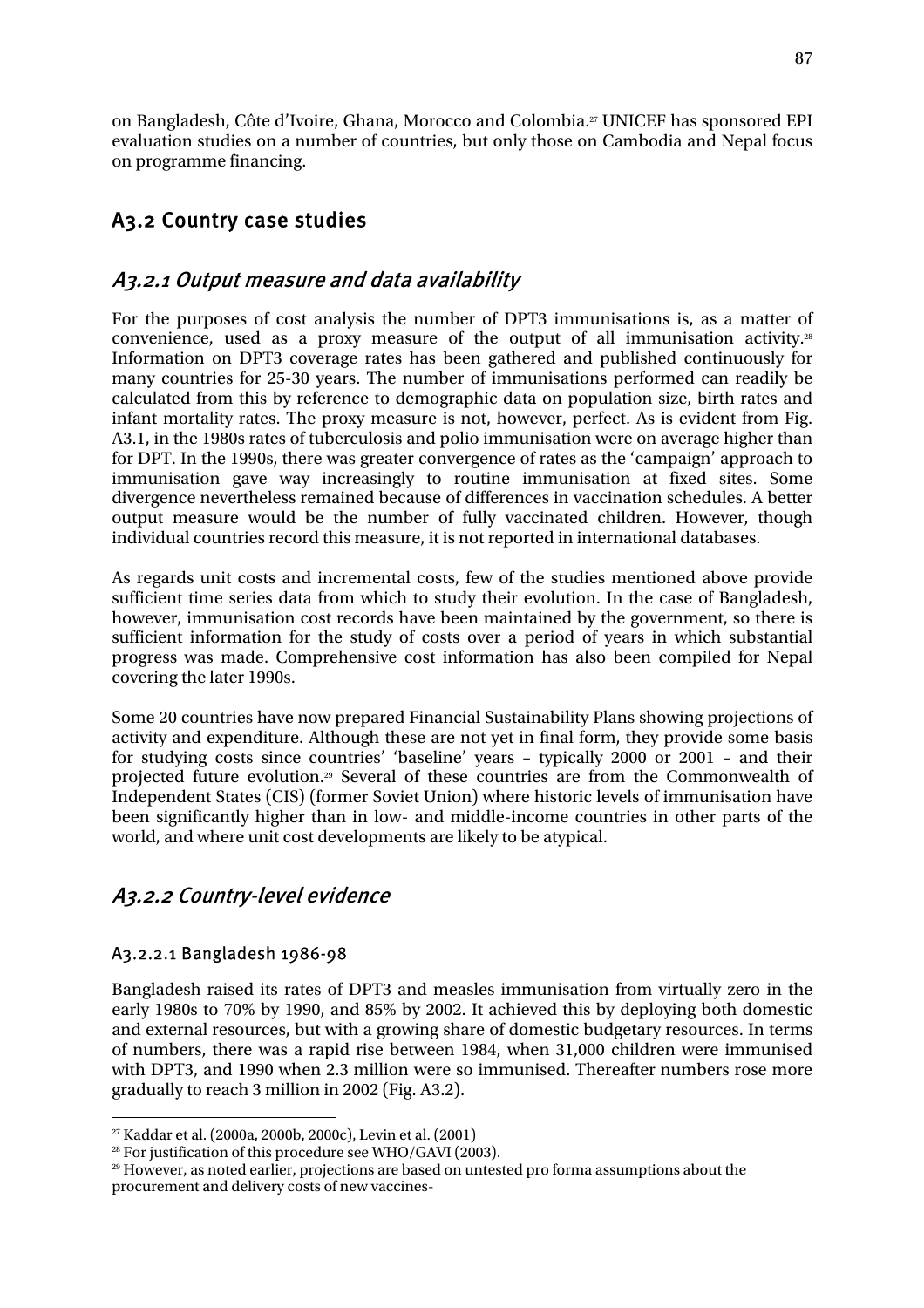

Fig. A3.2 Bangladesh: DPT3 immunisations, total programme-specific EPI costs and unit costs 1986-98

Fig. A3.3 Bangladesh: DPT3 immunisation 1986-98



*Regression equation*: EXPENDITURE = -18.42 + 0.194\*IMMUNISATION (R-squared=0.62) [4.25]

*Sources*: World Bank, *World Development Indicators*, UN Population Database, Khan and Yoder (1998)

Real programme-specific expenditure rose rapidly, although erratically, from the mid-1980s to the early 1990s, but more slowly thereafter. As a consequence, the trend in real unit costs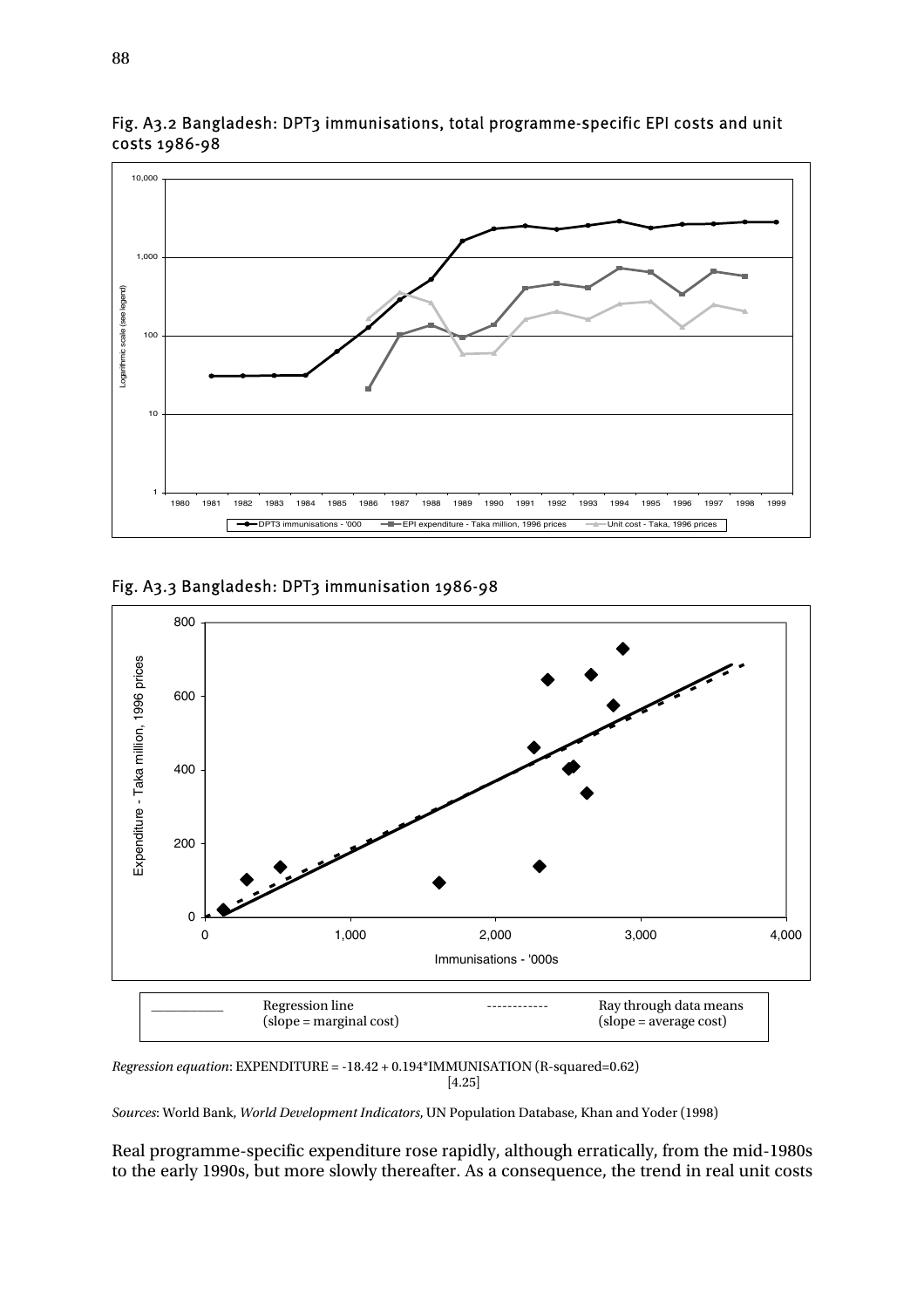has been relatively flat, though there was a sharp apparent fall in the late 1980s during a temporary downward fluctuation in total expenditure. Over the years 1986 to 1998, they averaged Taka 195 (at 1996 prices) per immunised child. Average incremental cost over the same period was Taka 194; i.e. it was almost the same as average (unit) costs (Fig. A3.3). Bangladesh thus achieved the feat of massive programme expansion without unit cost escalation.

The conclusion that average and marginal costs were virtually the same in Bangladesh in these years of programme growth might not hold if non-programme-specific (or shared) costs are also taken into account, particularly if the use made of shared resources was intensified. However, there are no estimates on which to base a judgement on this.

#### A3.2.2.2 Nepal

Nepal made swift progress with its DPT3 coverage which increased from only 6% in 1980 to 43% in 1990 and 78% in 1997. Thereafter progress ceased. Annual estimates of total nonsalary costs are available for the years 1996/7 to 1999/2000, when the number of immunisations was roughly constant at 500,000 per annum (Fig. A3.4).



Fig. A3.4 Nepal: DPT3 immunisations, costs and unit costs

There was some fluctuation in unit costs during these years, but the trend was level at around \$6 per completed DPT3 immunisation. The estimated incremental cost for these years (\$6.74) was somewhat in excess of the period-average cost (Fig. A3.5), though the regression coefficient is insignificantly different from zero.

These calculations, which cover a time of programme stagnation, are insufficient to test the hypothesis that costs rise in periods of programme expansion. They do not, however, contradict the observation, based on the analysis of Bangladesh data, that the trend in unit costs seems to have been non-rising.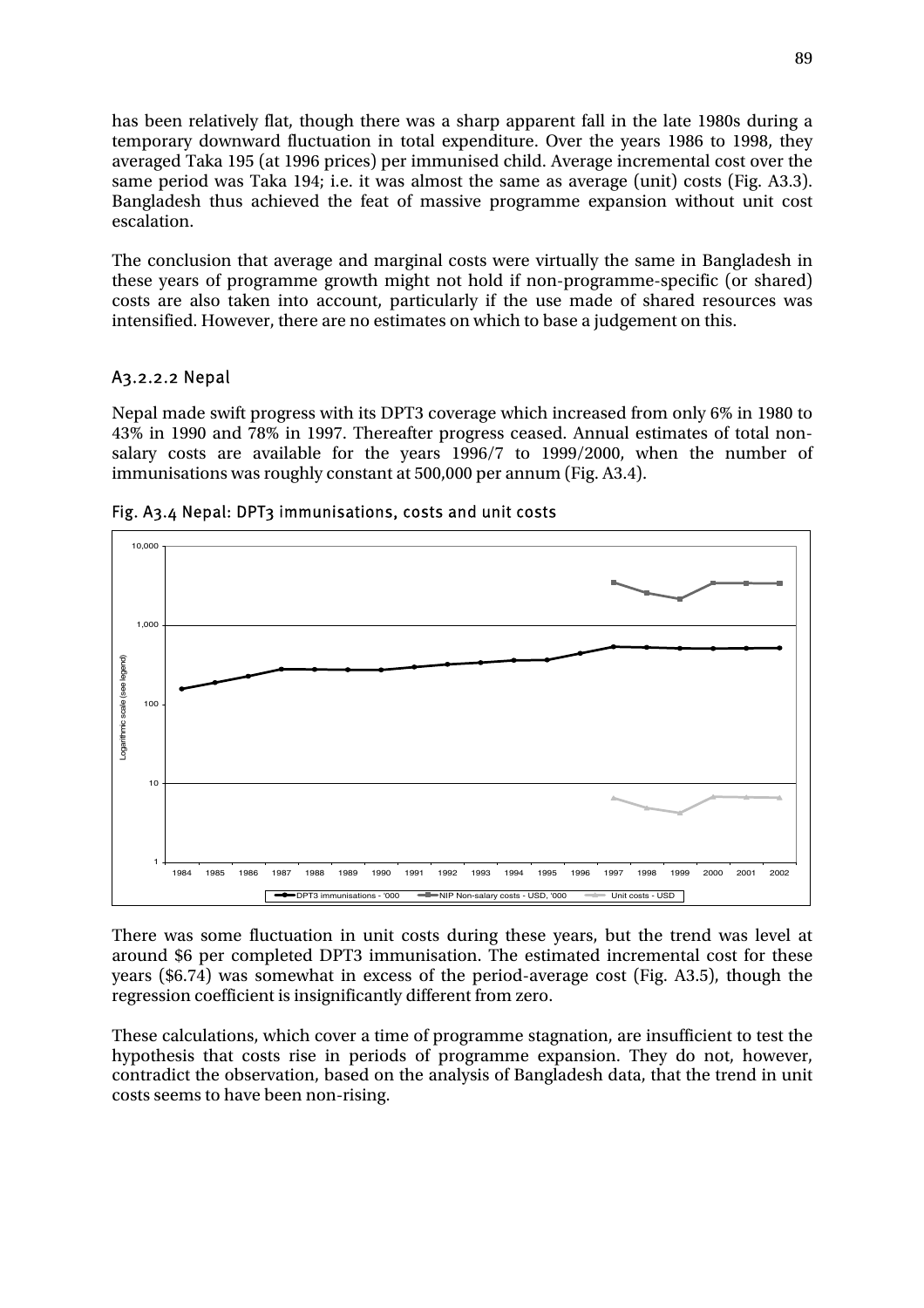

Fig. A3.5 Nepal: DPT3 immunisations 1997-2002

*Regression equation*: EXPENDITURE = -419.34 + 6.74\*IMMUNISATION (R-squared=0.25)  $[0.25]$ 

*Sources*: World Bank, *World Development Indicators*, and (2003c)

#### A3.2.2.3 Evidence from Financial Sustainability Plans

The projected evolution of immunisation programme costs set out in the Financial Sustainability Plans of six non-CIS countries have been studied, using the same methodology as was used in the case of Bangladesh. These are all low-income countries which have achieved notable progress in immunisation coverage since the 1980s, but where coverage still falls well short of universal. In four countries – Zambia, Cambodia, Cameroon, Uganda - the costs included in the plans are 'direct' only, i.e. they exclude the bulk of personnel costs which are shared with other programmes. In the other two – Malawi and Madagascar – the projections include shared personnel costs.

The evidence is summarised in Table A3.2 and illustrated for the cases of Uganda and Zambia in Figs. A3.6 and A3.7. It shows a pronounced pattern of unit costs which are expected to rise well above those incurred in the recent past, and of incremental costs in excess of average costs. The only exception is Malawi where programmed costs for 2002 were exceptionally high, and probably well in excess of actual expenditures, thus distorting the trend.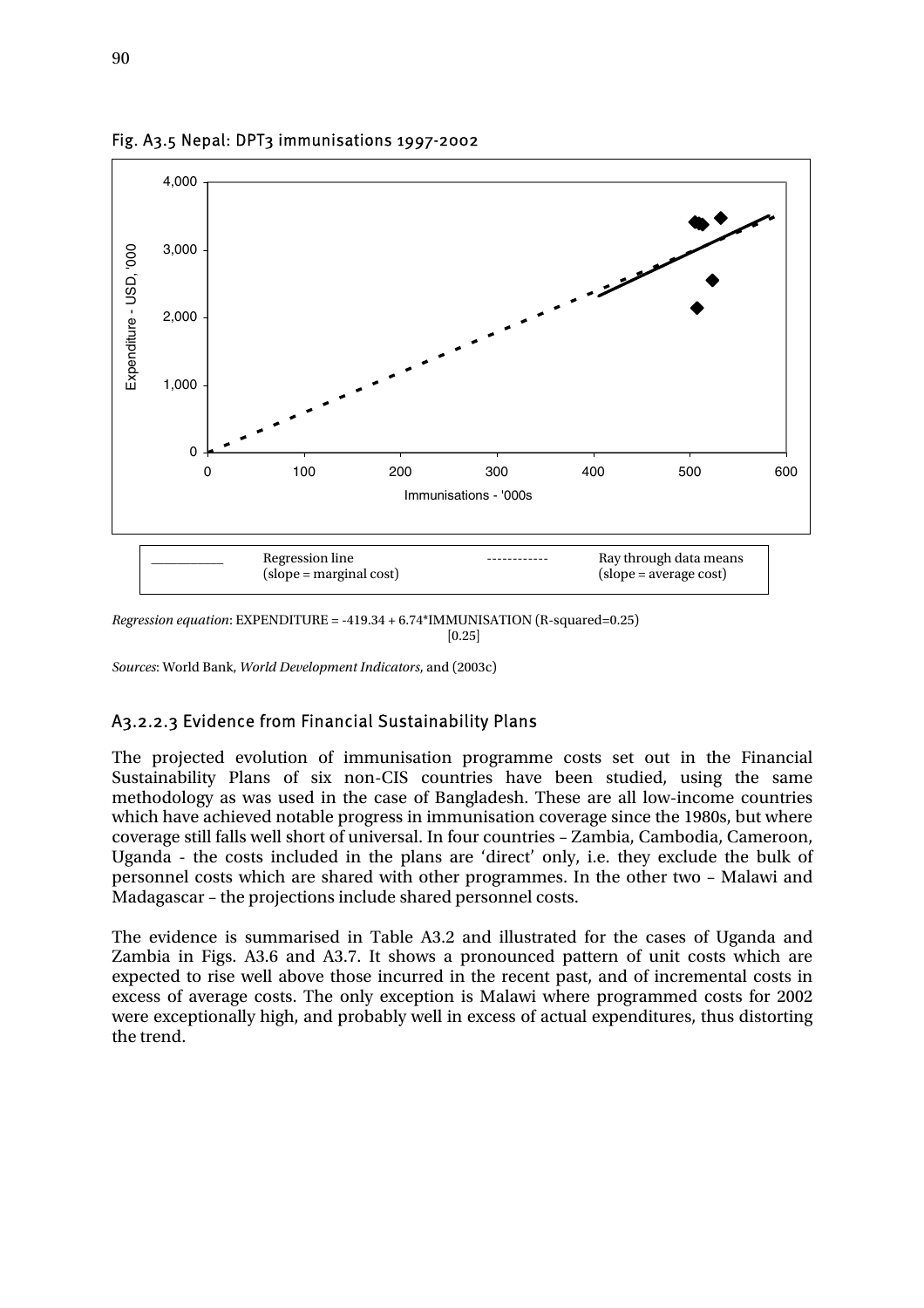

Fig. A3.6 Zambia: DPT3 Immunisations, costs and unit costs, actual and projected

Fig. A3.7 Uganda: DPT3 Immunisations, costs and unit costs, actual and projected



*Sources*: Financial Sustainability Plans for GAVI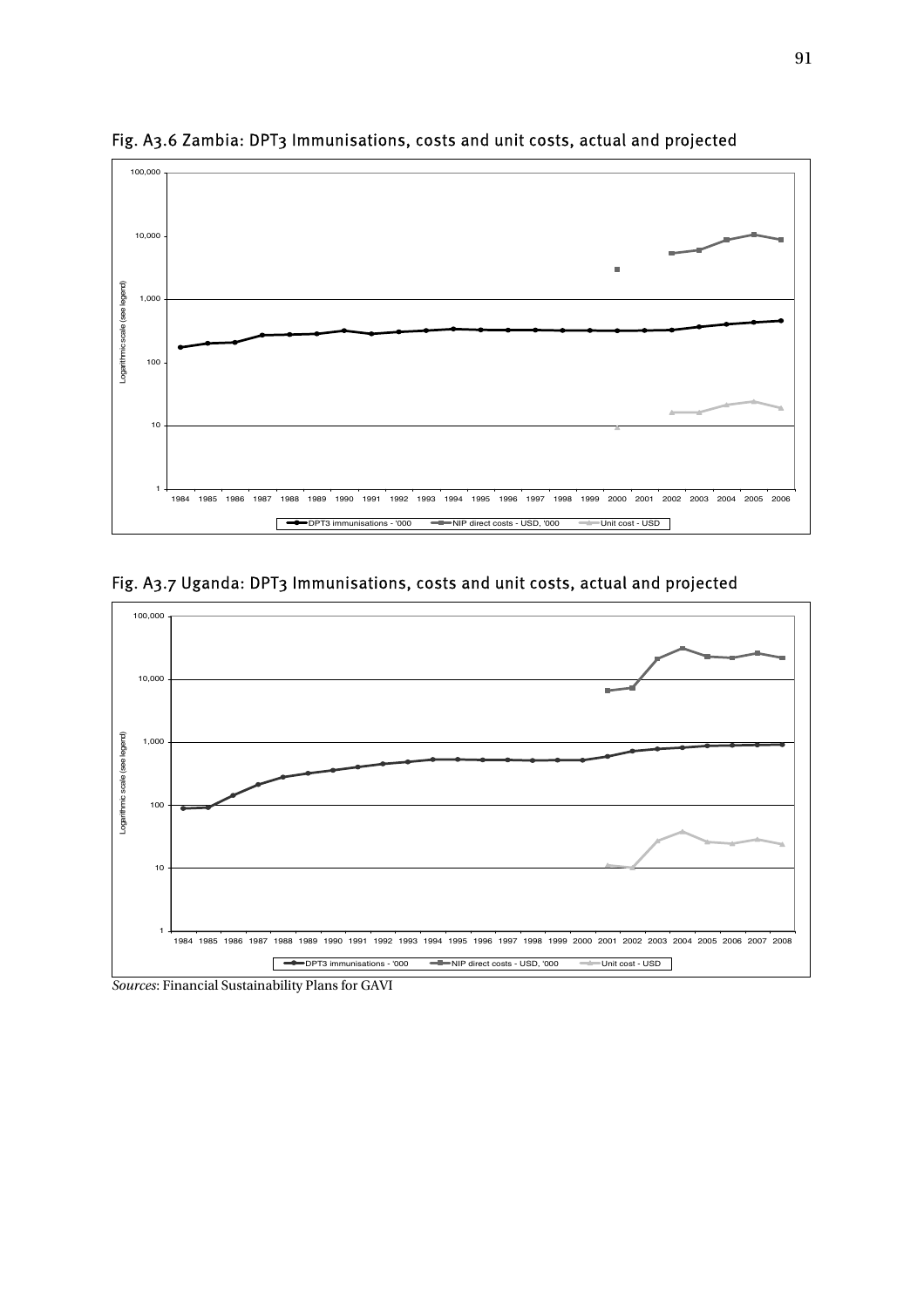|                 | <b>DPT3</b> immunisations<br>$^{\prime}000s)$ |      |      | <b>Unit cost</b><br>baseline <sup>a</sup> $($ \$) | <b>Unit cost</b><br>$2006($ \$) | <b>Incremental</b><br>$costb(\$)$ | Ratio<br>incremental |
|-----------------|-----------------------------------------------|------|------|---------------------------------------------------|---------------------------------|-----------------------------------|----------------------|
|                 | 1984                                          | 2000 | 2006 |                                                   |                                 |                                   | cost/unit            |
|                 |                                               |      |      |                                                   |                                 |                                   | cost <sup>c</sup>    |
| Cambodia        | 64                                            | 215  | 316  | 11.1                                              | 23.7                            | 74.0                              | 4.3                  |
| Zambia          | 174                                           | 318  | 457  | 9.4                                               | 24.3                            | 41.2                              | 2.4                  |
| <b>Uganda</b>   | 89                                            | 516  | 888  | 11.1                                              | 24.4                            | 59.7                              | 3.4                  |
| Madagascar      | 78                                            | 312  | 456  | 9.2                                               | 26.9                            | 56.1                              | 3.1                  |
| <b>Cameroon</b> | 102                                           | 273  | 371  | 14.5                                              | 37.4                            | 118.3                             | 4.6                  |
| <b>Malawi</b>   | 181                                           | 313  | 390  | 11.9                                              | 30.7                            | 11.3                              | 0.5                  |

Table A3.2 Progress with immunisation and costs in six countries with Financial Sustainability Plans

*Sources*: World Bank, *World Development Indicators*, and Financial Sustainability Plans

*Notes*: a = 2000 or 2001; b = from baseline to 2007 or 2008; c = denominator is the mid-point of the unit cost range.

These cost projections cannot be used for drawing generic conclusions about unit costs in scaled-up public expenditure on immunisation for a number of reasons. First, at GAVI's behest, beneficiary countries have included (still unreliable) estimates of the costs of Hepatitis B and HiB vaccines in their future immunisation schedules, and of replacing older vaccines used in routine immunisation by more newly developed ones. These innovations will cause the cost of vaccine procurement per fully immunised child to double or treble. Second, if delivery costs shared with other primary health services were included, the increase in the inclusive unit costs of immunisation would be less dramatic than the increase in specific costs alone (cf. Table A.3.1). Third, little or no credit is taken in the projections for technical efficiency gains in delivery. Finally, the estimates submitted to GAVI by beneficiary countries in their financial sustainability studies form part of a recipient-donor dialogue in which the recipient side is minimising the financial burden which it expects to face.

# A3.3 Conclusion

The very limited historic time series evidence available on low-income developing countries suggests, contrary to the hypothesis, that unit costs in EPI programmes have, after allowing for lumpiness in equipment procurement, been roughly constant through time. Inasmuch as widening outreach has incurred rising logistical costs and higher wastage rates as delivery has extended to increasingly remote areas and inaccessible population groups, these sources of technical inefficiency have been counteracted by gains arising from increasing use of fixed sites for delivery and from the incorporation of immunisation into wider child health packages with shared overheads. Donor-assisted pooled international procurement arrangements for imported vaccines, disposables and capital equipment have also played a role in containing or even compressing costs.

In the absence of the now intended switch to new, pentavalent, vaccines, unit costs would probably remain more or less constant. In a few cases they may actually decline, as the need for polio immunisation is eliminated and vaccine wastage rates are brought under control.